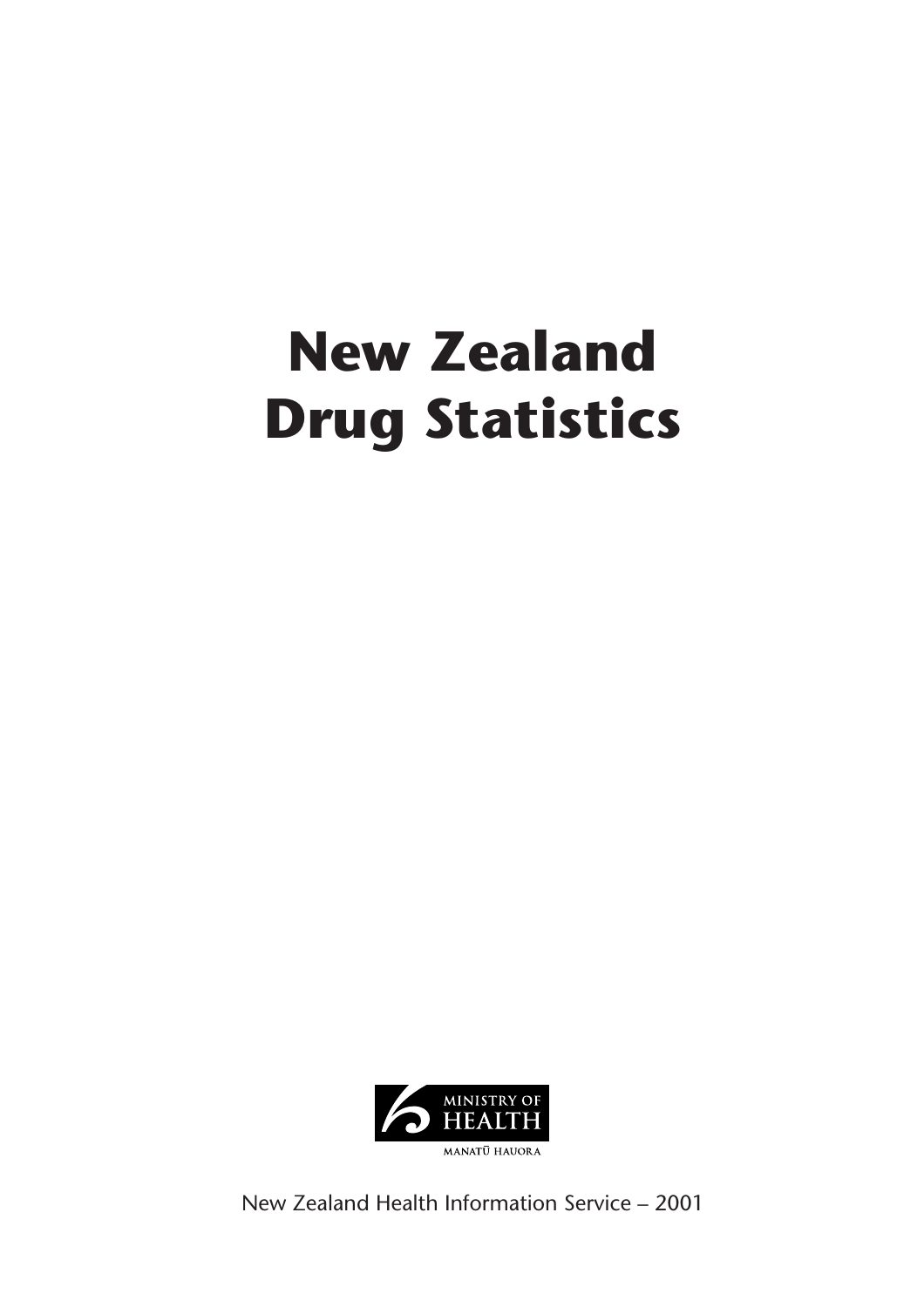#### *Copyright*

No part of this work may be reproduced, stored in a retrieval system, or transmitted, in any form or by any means, electronic, mechanical, photocopying, recording, or otherwise, without the prior written permission of the Ministry of Health.

#### *Disclaimer*

The Ministry of Health gives no indemnity as to the correctness of the information or data supplied. The Ministry of Health shall not be liable for any loss or damage arising directly or indirectly from the supply of this publication.

#### *Acknowledgements*

#### **Editorial committee:**

Stuart Sheppard — New Zealand Health Information Service,

Paul Marriott-Lloyd — Ministry of Health

Sally Casswell — Alcohol and Public Health Research Unit

Catherine Coates — New Zealand Police

Sally Jackman - New Zealand Drug Foundation

Michael Webb — Alcohol Advisory Council of New Zealand

Judy Paulin — Ministry of Justice

The editorial committee would like to sincerely thank all those organisations and individuals who contributed information, comments, and support in the production of this publication.

Special thanks to the following organisations:

**Alcohol Advisory Council Alcohol and Public Health Research Unit Land Transport Safety Authority Ministry of Justice New Zealand Drug Foundation New Zealand Police Sports Drug Agency Water Safety New Zealand**

*Published with the permission of the Director-General of Health*

© 2001 Ministry of Health, PO Box 5013, Wellington, New Zealand

ISBN 0-478-26164-0 *(printed version)* ISBN 0-478-26165-9 *(Internet version)*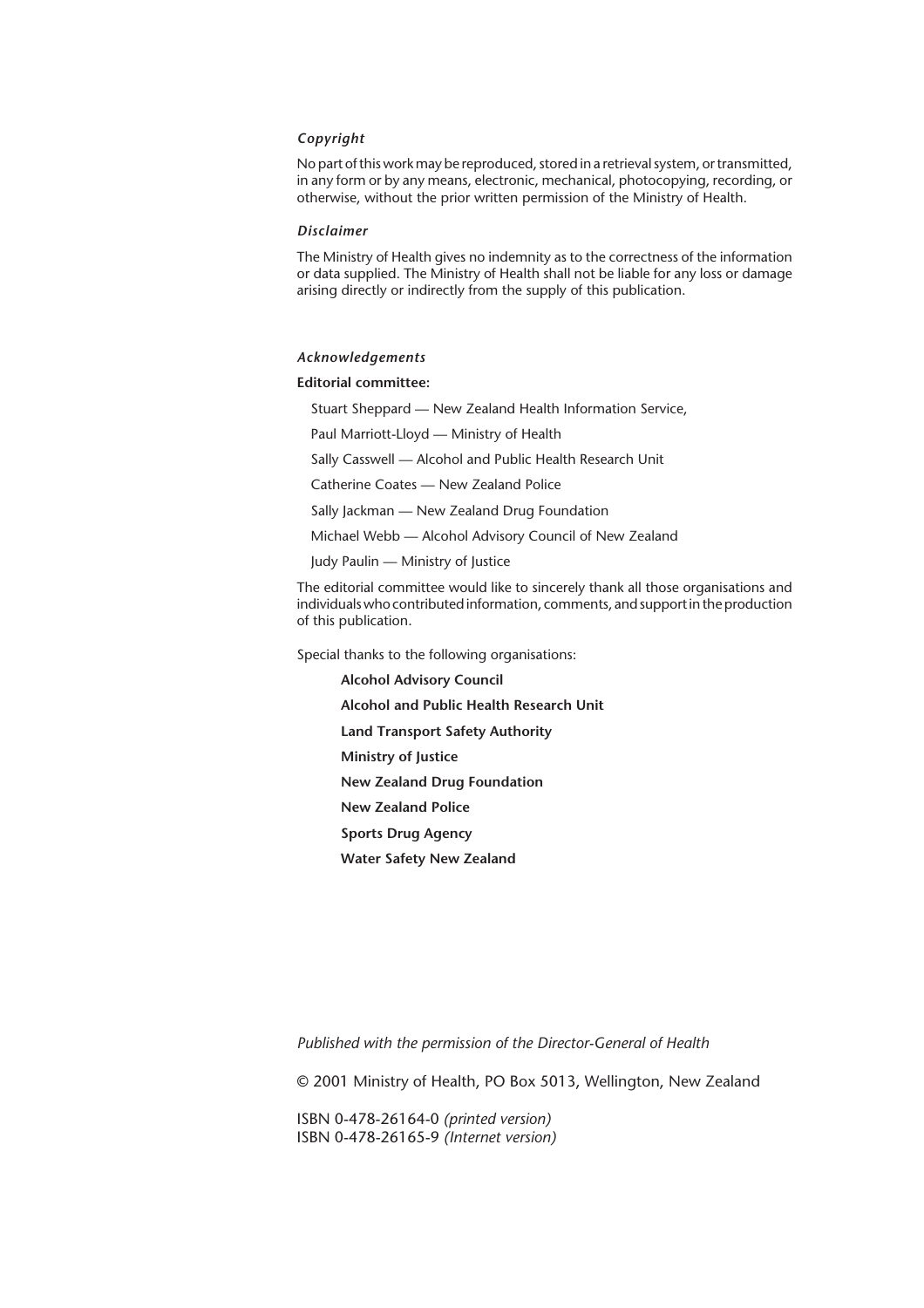# **Contents**

| Foreword                                           | 5  |
|----------------------------------------------------|----|
| Introduction                                       | 6  |
| Comparability                                      | 6  |
| Ethnicity                                          | 7  |
| Process                                            | 8  |
| Alcohol                                            |    |
| Key facts                                          | 9  |
| Alcohol production/quantities                      | 10 |
| Alcohol use                                        | 12 |
| Māori use of alcohol                               | 17 |
| Pacific peoples' use of alcohol                    | 18 |
| Alcohol-related problems                           | 19 |
| Alcohol-related problems for Māori                 | 20 |
| Alcohol-related problems for Pacific peoples       | 21 |
| Community concerns about alcohol use               | 22 |
| Alcohol and offending                              | 23 |
| Alcohol-related mortality                          | 31 |
| Alcohol-related hospitalisations                   | 39 |
| <b>Tobacco</b>                                     |    |
| Key facts                                          | 42 |
| New Zealand's tobacco control programme 1985-98    | 43 |
| Tobacco use                                        | 46 |
| Youth smoking                                      | 52 |
| Tobacco-related mortality                          | 52 |
| Tobacco taxation and price                         | 54 |
| Attitudes and beliefs concerning second-hand smoke | 55 |
| Cannabis                                           |    |
| Key facts                                          | 61 |
| Marijuana supply                                   | 62 |
| Marijuana use                                      | 62 |
| Marijuana-related problems                         | 67 |
| Marijuana-related problems for Māori               | 68 |
| Community concerns about marijuana use             | 69 |
| Cannabis and crime                                 | 69 |
| Cannabis-related mortality                         | 76 |
| Cannabis-related hospitalisations                  | 77 |
|                                                    |    |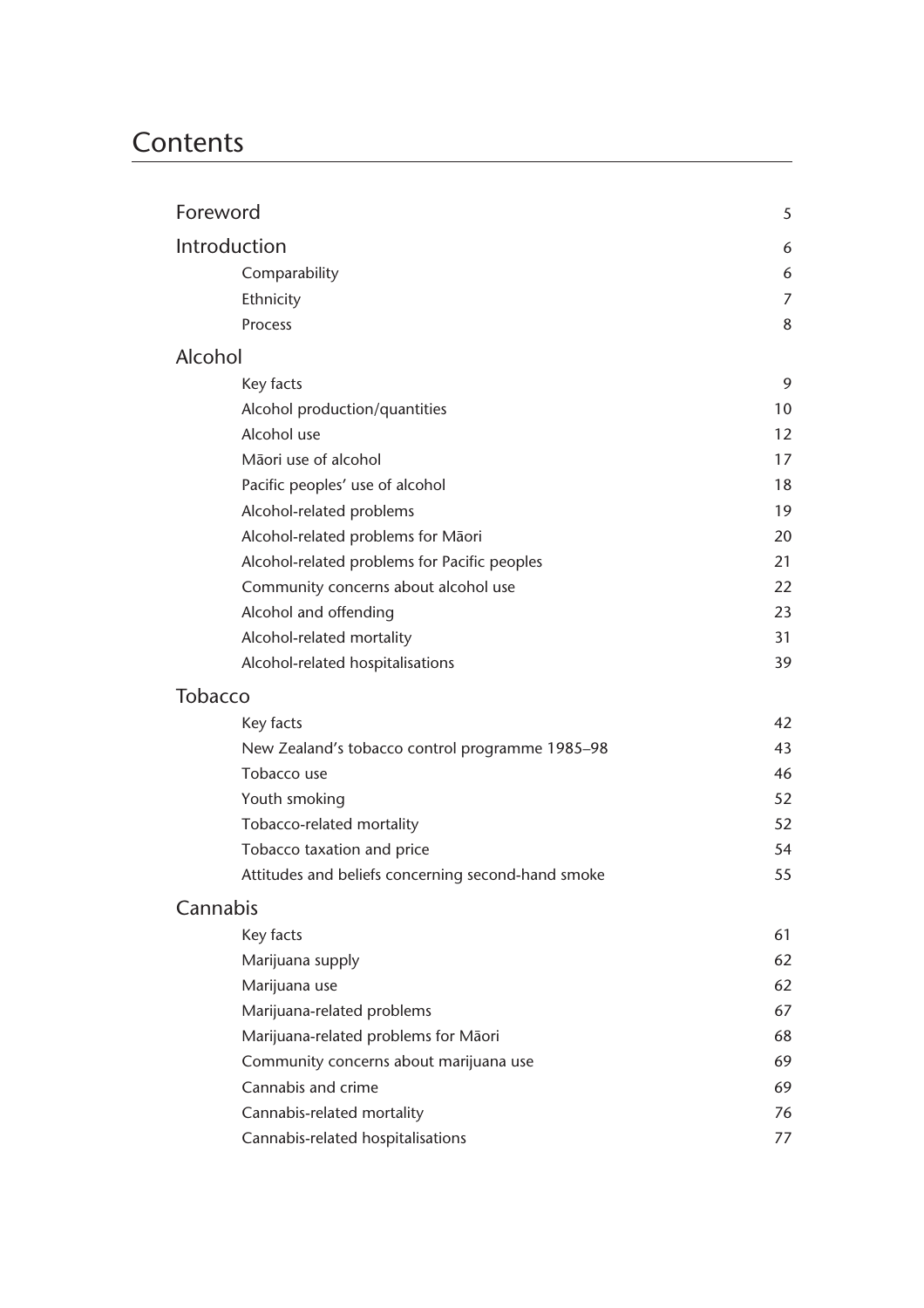# Other illicit drugs

| Key facts                             | 80 |
|---------------------------------------|----|
| Illicit drugs and crime               | 81 |
| Opiate use                            | 86 |
| Opiate-related mortality              | 87 |
| Opiate-related hospitalisations       | 88 |
| Hallucinogen use                      | 91 |
| Halucinogen-related mortality         | 92 |
| Hallucinogen-related hospitalisations | 92 |
| Stimulant use                         | 94 |
| Stimulant-related mortality           | 95 |
| Stimulant-related hospitalisations    | 95 |

# Other drugs

| Key facts                                           | 96  |
|-----------------------------------------------------|-----|
| Depressant use                                      | 97  |
| Community concerns about illicit drugs and solvents | 98  |
| Depressant-related mortality                        | 98  |
| Depressant-related hospitalisations                 | 100 |
| Steroids and sports drugs                           | 103 |

# Explanatory notes

| Rates                            | 105 |
|----------------------------------|-----|
| Tobacco use                      | 105 |
| Alcohol and drug use and effects | 106 |
| Drugs and crime                  | 107 |
| Mortality information            | 108 |
| Hospitalisation information      | 109 |
| Contact details                  | 110 |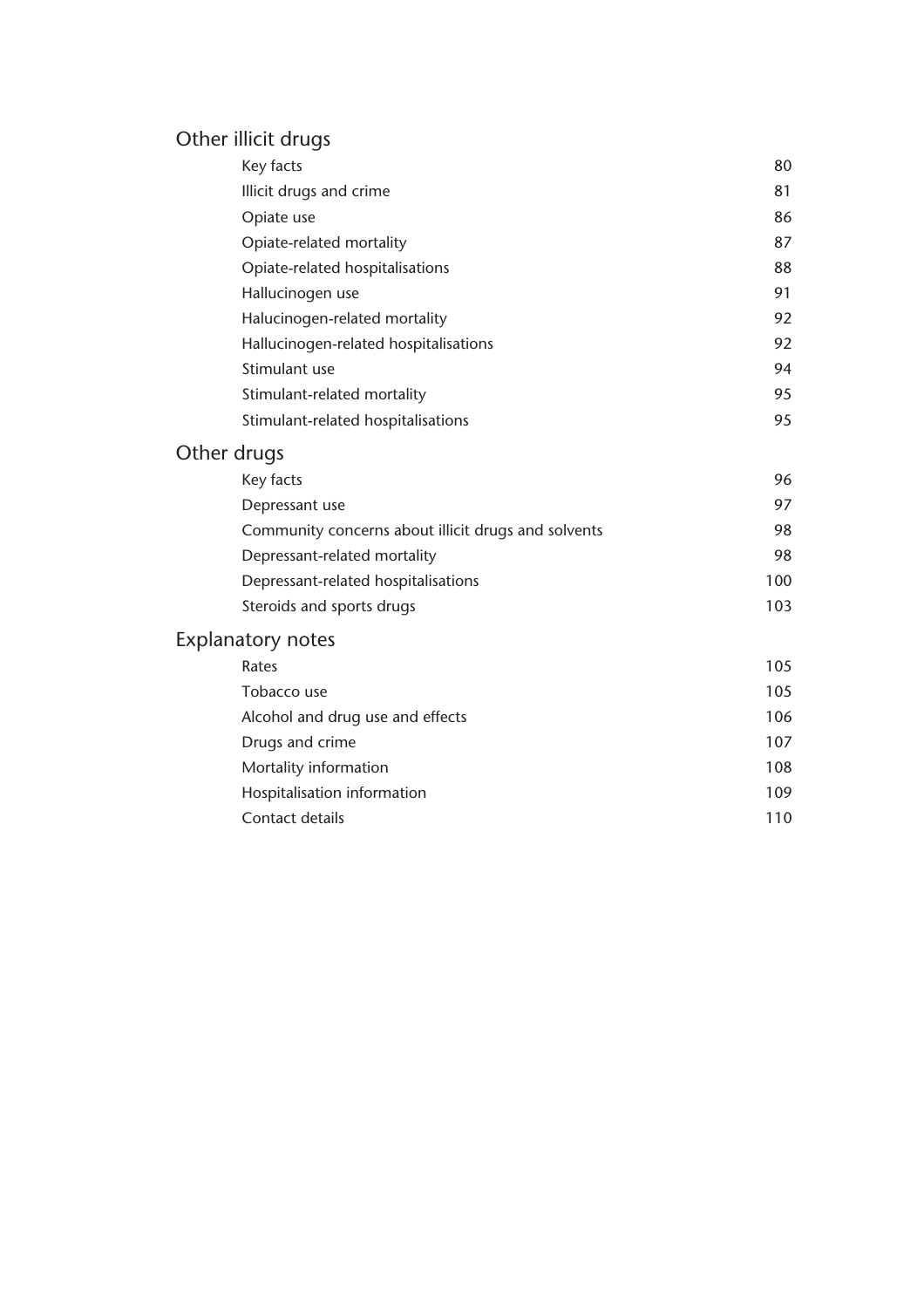# Foreword

The Government is committed to an evidence-based approach to tackling drug-related harm in New Zealand under the framework of the New Zealand Health Strategy and the National Drug Policy. The overall goal is to improve the health and welfare of New Zealanders.

Central to this goal is the need for a monitoring regime to chart progress towards key outcome targets. This publication pulls together information from a myriad of data sources into one volume, providing a snapshot of drug use, abuse and harm in New Zealand. Readers should not be surprised to find that this report does not include all data sources, nor indeed to find that there are some gaps in information. The simple fact remains that we are unable to fully answer all the questions we have relating to drugs. Work needs to be done to establish data sources in some areas, in particular drug use during pregnancy and the role of drug use in workplace accidents. However, this is the first published report in this country for many years to try and provide a broad view of the drug situation.

The Editorial Committee for this publication was made up of representatives from the Ministries of Health and Justice, the New Zealand Health Information Service, the Alcohol and Public Health Research Unit, the Alcohol Advisory Council of New Zealand and the New Zealand Police. Their efforts are to be commended.

*Jim Fraser* Chief Analyst New Zealand Health Information Service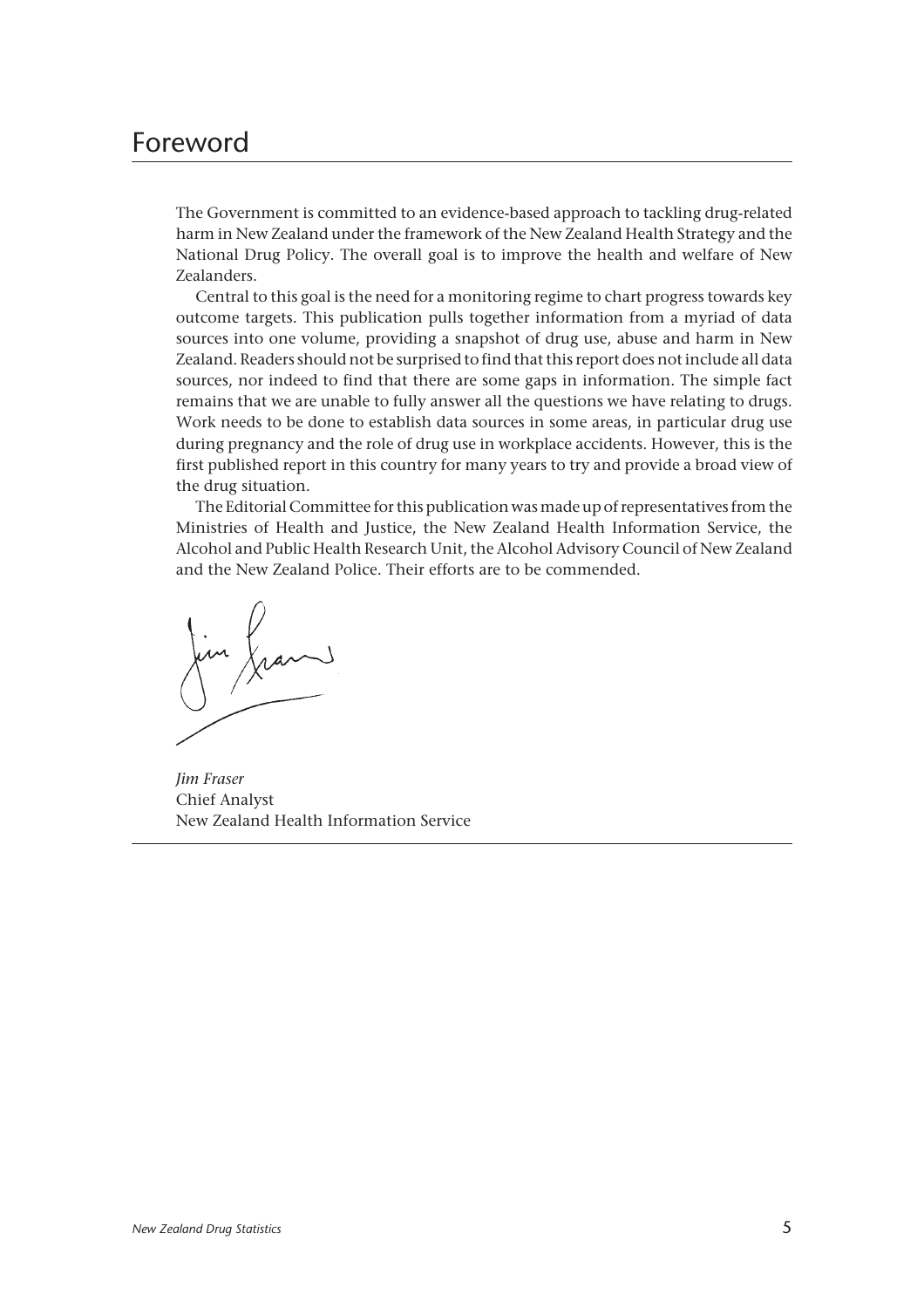# Introduction

The purpose of this publication is to gather in one place a diverse range of statistics relating to drugs and drug use in New Zealand. The primary focus is on those drugs that are used recreationally or due to dependence.

This publication does not contain information on policy nor does it contain any overriding analysis of the drug situation in New Zealand. This was outside the scope of this publication, which was to present various statistics for the reader to reach their own conclusions.



*Figure 1: Proportions who have ever tried, or have used in the last 12 months, various drugs, 1998* Source: Alcohol and Public Health Research Unit, 1998 National Drug Survey<sup>1</sup>

The most commonly used drug in New Zealand is alcohol, followed by tobacco and marijuana. Other drugs such as opiates (heroin, morphine, etc), stimulants (cocaine, amphetamines) and hallucinogens are used to a lesser degree (Figure 1).

The information for each type of drug has been broken down into four main areas where there was sufficient information to do so. These areas are: production/amounts available, prevalence of drug use, consequences of drug use (eg, crime), and health effects of drug use. Cost has not been included, because there is a general paucity of information of this nature in New Zealand.

# *COMPARABILITY*

Two kinds of information are presented in this report: survey data and event-based statistics.

Survey data comes from sources such as the various alcohol and drug surveys carried out by the Alcohol and Public Health Research Unit, census information from the fiveyearly national census carried out by Statistics New Zealand, and the household health surveys carried out by Statistics New Zealand and the Ministry of Health.

<sup>1</sup> Field A, Casswell S. 1999. *Drugs in New Zealand: National Survey, 1998*. Auckland: Alcohol and Public Health Research Unit, University of Auckland. Figure 6.1.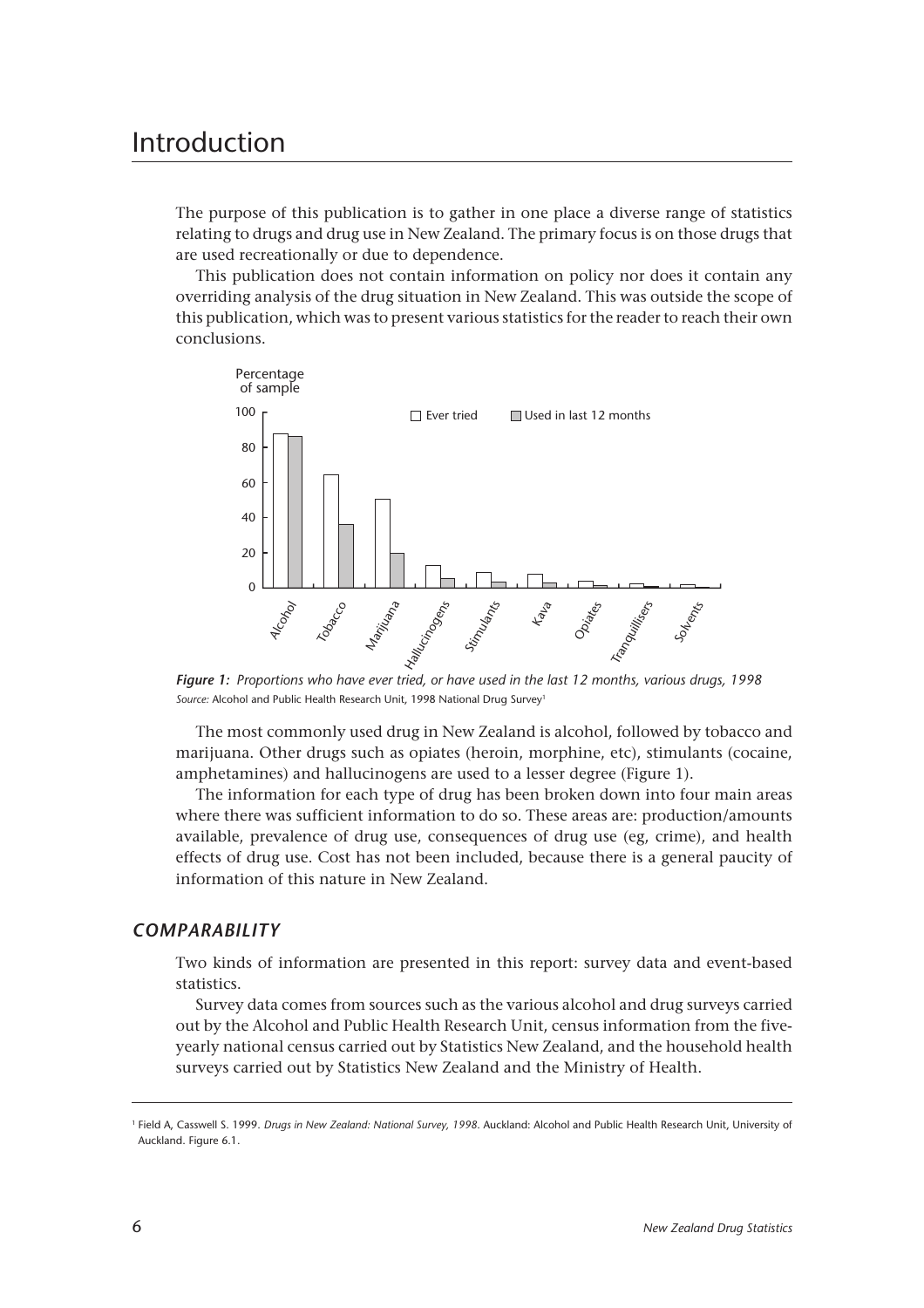Event-based statistics come from information collected and stored by various organisations, and are based on discrete events. Some examples of these are people hospitalised with drug-related diagnoses, people apprehended by the police, and convictions for drug-related crimes.

All of these sources of information differ in the reasons for capturing the information, and differ in the methods they use to record, analyse, and disseminate the information. This means that many of the different types of information contained in this report cannot be compared with each other.

In the case of surveys that are performed on a regular basis (eg, census, household health surveys) changes in the wording of the questions can result in the statistics not being comparable. This is because although people are talking about the same general subject (eg, tobacco smoking) the actual question asked may be talking about different specifics (eg, just cigarettes or all tobacco products) and the available answers may also be providing quite different options to those available in previous surveys.

Event-based statistics also change over time as technology changes, as definitions change, and as new kinds of information are captured.

One key area where information differs across most of the information sources is in the area of ethnicity.

## *ETHNICITY*

Comparison of ethnicity statistics between the different sources in this publication is not possible, because of variations in definition and collection practices.

Ethnicity seems, at first glance, to be a relatively simple concept. However, both survey and event-based systems for information collection need each and every variable to be defined so that consistent results are obtained. This applies to ethnicity as much as any other variable, and the various possible definitions and collection practices ensure that it is not a simple concept.

Two methods of defining ancestry that have been used in the past are ethnicity based upon ancestry, and ethnicity based upon self-identity.

Ancestry implies that ethnicity is hereditary and that a child's ethnicity is dependent upon the ethnicity of the parents. The self-identity method asks for people to identify the ethnic groups that they feel they belong to or identify with. These two definitions are fundamentally different and are not comparable.

Further complications are added by the number of ethnic groups that can be recorded. Recording only one ethnic group requires people to decide which ethnic group is most significant for them if they belong to more than one. Being able to record multiple ethnic groups allows for truer recording of ethnicity for each person. However, multiple ethnicities add significant complications for any analysis using ethnicity as a variable. This is because it is not usually possible or useful to allow for every possible combination of ethnicities when doing an analysis.

#### **Multiple ethnic groups**

Two common methods to get around the problems posed by multiple ethnic groups are to use a "sole ethnicity" basis and a "prioritised ethnicity" basis.

"Sole ethnicity" is essentially based upon a person recording only one ethnicity when given the option of recording more then one. For example, if a person has answered only Mâori as their ethnicity then they will be tabulated under the Mâori category. A person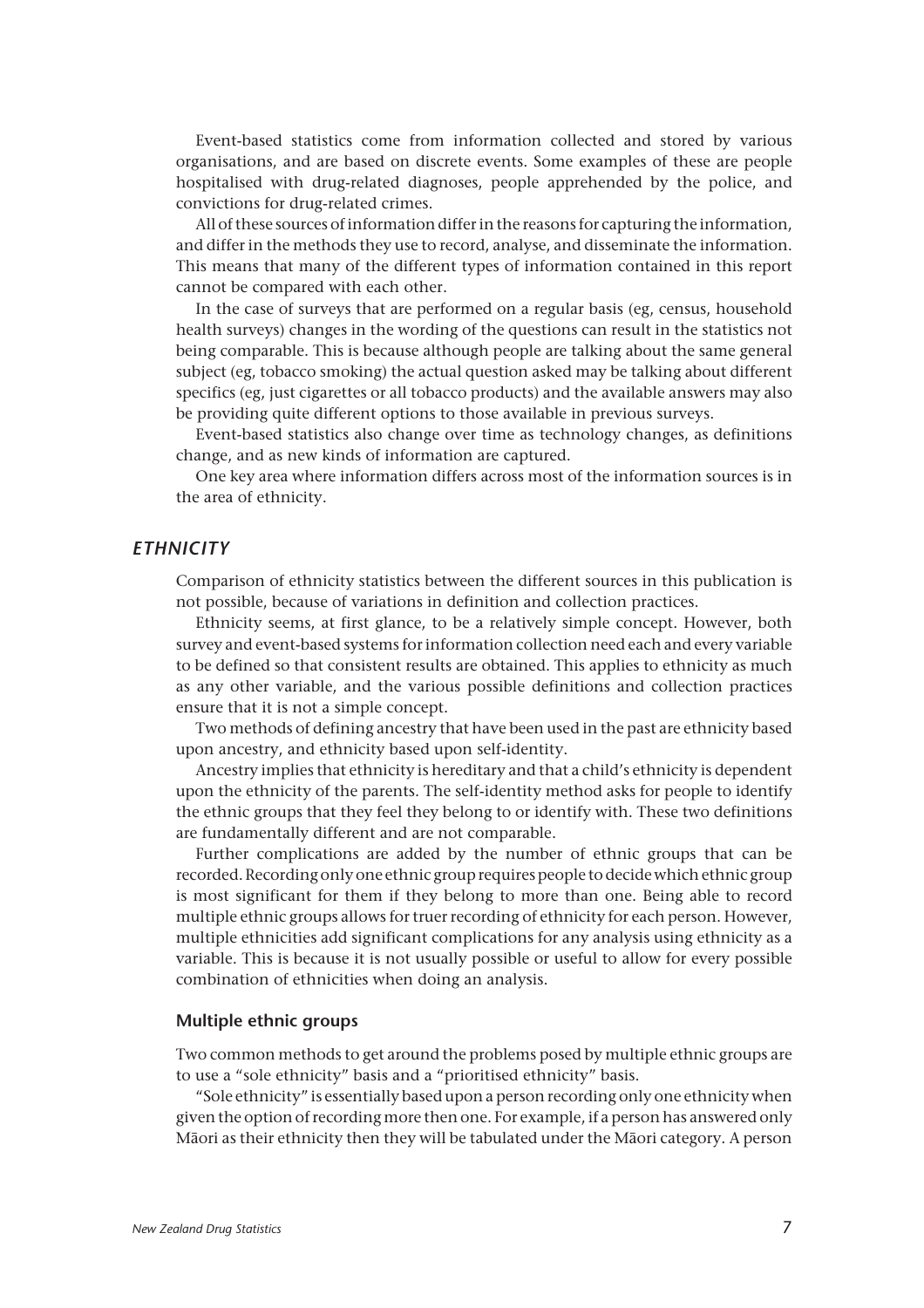answering both Mâori and Pâkehâ would be tabulated under an "other" category, or possibly a "mixed" ethnicity category. This has the effect of presenting Mâori statistics as lower than for the actual number of people who identified Mâori as an ethnic group they belonged to.

"Prioritised ethnicity" ranks the different ethnic groups in a predetermined order. For example, Mâori is the highest ranked ethnic group. This means that if a person claimed both Mâori and European as their ethnic groups then analysis of the results would determine this person to be Mâori. The effect of this is to maximise the statistics for the highest-ranked group, and minimise them for the lowest-ranked group.

## *PROCESS*

A number of governmental and non-governmental organisations that might have collected drug-related statistics were asked if they were able to contribute to this publication. An editorial committee was then formed, with members from the Ministry of Health, New Zealand Drug Foundation, Alcohol Advisory Council, Alcohol and Public Health Research Unit, New Zealand Police, and Ministry of Justice. This committee oversaw the concept scoping and design, and the collection and evaluation of contributions.

Not all the material received by the editorial committee has been included in the final form of this publication. Some was deemed to be outside the scope, some was deemed to be statistically insignificant, and other information was excluded through lack of space.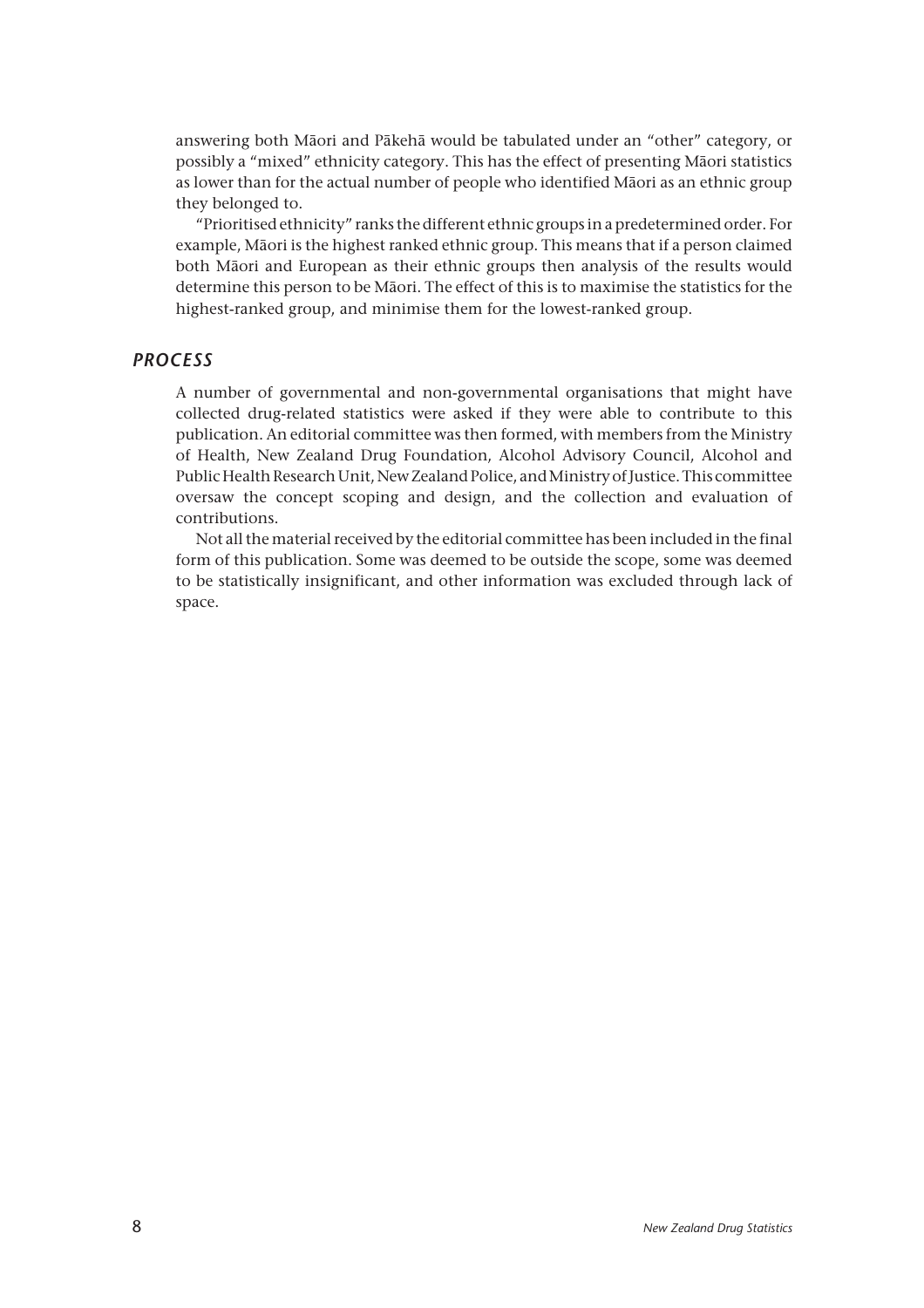# *KEY FACTS*

# **Use**

- The total volume of alcoholic beverages available for consumption decreased over the 1990–2000 period by 3 percent to 418.5 million litres in the year ending June 2000. However, the total volume of absolute alcohol available for consumption increased by 1 percent, to 26.3 million litres, during this 10-year period.
- Alcoholic drinks have increased steadily in price over the 1990–2000 period, with annual increases ranging between 1 and 3 percent, and prices rising by a total of 22 percent from June 1990 to June 2000. Over the same 10 years, there was 11 percent less absolute alcohol available per person aged 15 years and over. Overall, as alcohol increased in price, alcohol available for consumption decreased.
- According to the 1995 National Alcohol Survey, 87 percent of people aged 14 to 65 years had consumed alcohol in the previous 12 months. The survey also found that 80 percent of Mâori (83 percent of men and 78 percent of women) had consumed alcohol in the previous 12 months. The annual Auckland Alcohol Survey showed that in the 1990s, 59 percent of Pacific peoples had consumed alcohol in the past year.
- The most commonly reported consequence of one's own drinking in the past 12 months was a hangover (51 percent of men, 33 percent of women). Ten percent of males reported physical assault as a problem experienced due to other people's drinking. Eleven percent of women reported sexual harassment as a problem experienced as the result of someone else's drinking.

# **Crime**

- In 1998 there were 1876 prosecutions for offences under the Sale of Liquor Act. Approximately 64 percent (1201) of these prosecutions resulted in a conviction.
- In 1998 there were 26 512 prosecutions for traffic offences involving alcohol. Approximately 91 percent (24 059) of these prosecutions resulted in a conviction.

# **Mortality**

- There were 142 deaths in 1997 where the underlying cause of death was an alcoholrelated condition. The age-standardised mortality rate due to alcohol-related conditions was 3.3 per 100 000 population.
- Ten percent of deaths due to external causes (eg, falls, motor vehicle accidents, suicide) involved a positive blood alcohol concentration in the deceased.
- Eleven percent of female drivers and 21 percent of male drivers involved in fatal car crashes over the 1996–98 period had alcohol involvement. Overall, drinking drivers contributed to 23 percent of all fatal motor vehicle accidents and 14 percent of all injury motor vehicle accidents in the year ended December 1999.
- Alcohol was involved in 19 percent of all drownings over the period 1980–99.

# **Hospitalisations**

• There were 8551 publicly funded hospitalisations in 1998 where a diagnosis of an alcohol-related condition or alcohol involvement was made. The age-standardised hospitalisation rate was 198.1 per 100 000 population.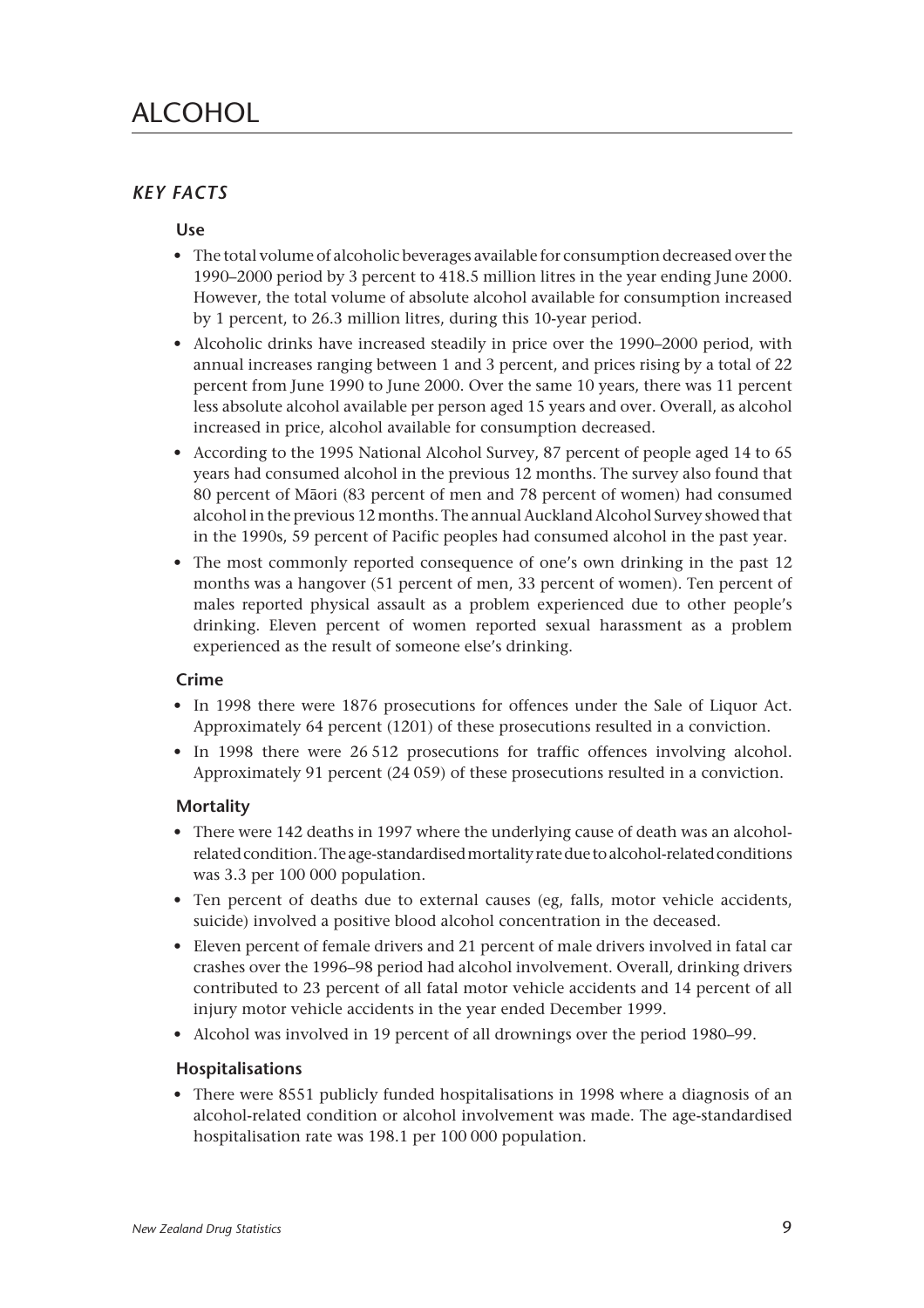#### *ALCOHOL PRODUCTION / QUANTITIES*

Alcohol available for consumption may be measured in terms of the volume of alcoholic beverages available for consumption, or the volume of the alcohol content of alcoholic beverages available for consumption (that is, absolute alcohol). For example, the volume of table wine is multiplied by 0.11 in order to obtain the volume of absolute alcohol available for consumption in this particular type of beverage.

The total volume of alcoholic beverages available for consumption decreased over the 1990–2000 period by 3 percent to 418.5 million litres in the year ending June 2000, as shown in Figure 2. This decrease was slowed by small increases in 1990–91 (3 percent), 1993–94 (1 percent), 1997–98 (4 percent) and 1999–2000 (4 percent).

The total volume of absolute alcohol available for consumption increased by 1 percent to 26.3 million litres over the 10 years from June 1990 to June 2000. There were four increases during this period, as shown in Figure 2: 1990–91 (3 percent), 1995–96 (1 percent), 1997–98 (5 percent) and 1999–2000 (5 percent).



*Figure 2: Volume of alcoholic beverages and absolute alcohol available annually, 1990–2000 Source:* Statistics New Zealand



*Figure 3: Absolute alcohol available annually for consumption per person aged 15 years and over (year end June) and Alcohol Price Index, 1990–2000 Source:* Statistics New Zealand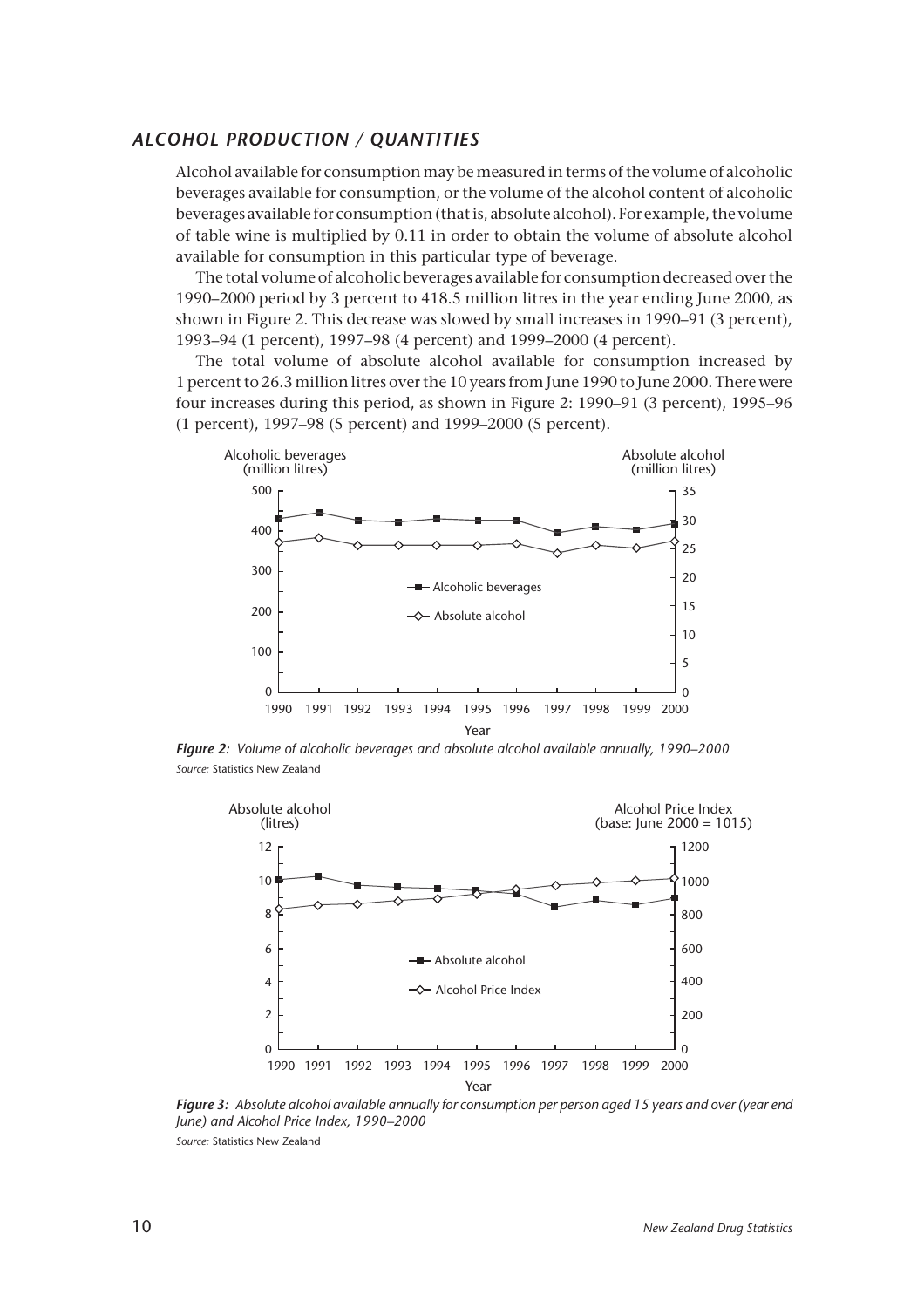There was 11 percent less absolute alcohol available per person aged 15 years and over in the year ending June 2000 than in the year ending June 1990. The largest decrease, of 8 percent, was in the period from the year ending June 1996 to the year ending June 1997. There were slight increases in absolute alcohol available annually per person in the periods from June 1990 to June 1991 (2 percent), June 1997 to June 1998 (4 percent), and June 1999 to June 2000 (4 percent), as shown in Figure 3.

Alcoholic drinks have increased steadily in price over the 1990–2000 period by a total of 22 percent. Alcoholic drink prices rose during every one of the 10 years from June 1990 to June 2000, with year-on-year increases ranging between 1 and 3 percent, as shown in Figure 3. Although no precise correlation appears to exist, overall as alcohol increased in price, the alcohol available for consumption decreased.

#### **Consumption, price, and the Sale of Liquor Act 1989**

Recent research has specified the impact of changes in the real price of alcoholic beverages, and changes in the availability of wine on the consumption of alcohol in New Zealand.<sup>1</sup>

Amendments to the Sale of Liquor Act 1989 permitted the sale of wine by supermarkets (defined by size) and large grocery stores, but not smaller corner stores. This resulted in a sharp permanent increase in wine consumption in New Zealand. After controlling for the effects of price changes and normal seasonal fluctuations in consumption, there was an estimated 16 percent increase in the per capita volume of wine consumed in the three months after the legislative changes came into force.

The increased availability and consumption of wine did not affect the consumption of beer, but it may have affected the consumption of spirits. There was an estimated 16.5 percent decrease in the volume of spirits consumed per capita in the three months after the changes to the Sale of Liquor Act came into effect. This estimate again controls for the effects of price changes and normal seasonal variations in consumption.

The effect of price on alcohol consumption has also been estimated. The following figures are estimates of the relationship between prices and consumption (elasticities) over the period 1984 to 1997, controlling for the impact of the amendments to the Sale of Liquor Act. Note that the estimation took into account seasonal changes and Sale of Liquor Act changes as well as price.

- When the price of wine decreased 10 percent in real terms, wine consumption increased by 7 percent.
- When the price of beer increased 10 percent in real terms, beer consumption decreased by 10.2 percent.
- There was no clear trend in the real price of spirits, and spirits consumption in any case appeared to be price inelastic.
- When the price of absolute alcohol increased by 10 percent in real terms, consumption decreased by 21 percent.<sup>2</sup> This response is principally attributable to beer, since beer is the largest component in New Zealand's alcohol consumption.

<sup>1</sup> Zhang J F, Casswell S. 1999. The effects of real price and a change in the distribution system on alcohol consumption. *Drug and Alcohol Review* 18: 371-378.

<sup>&</sup>lt;sup>2</sup> This elasticity is larger than the cited elasticities for wine and beer, because it is based on absolute alcohol, whereas the elasticities of wine and beer are based on the whole beverage.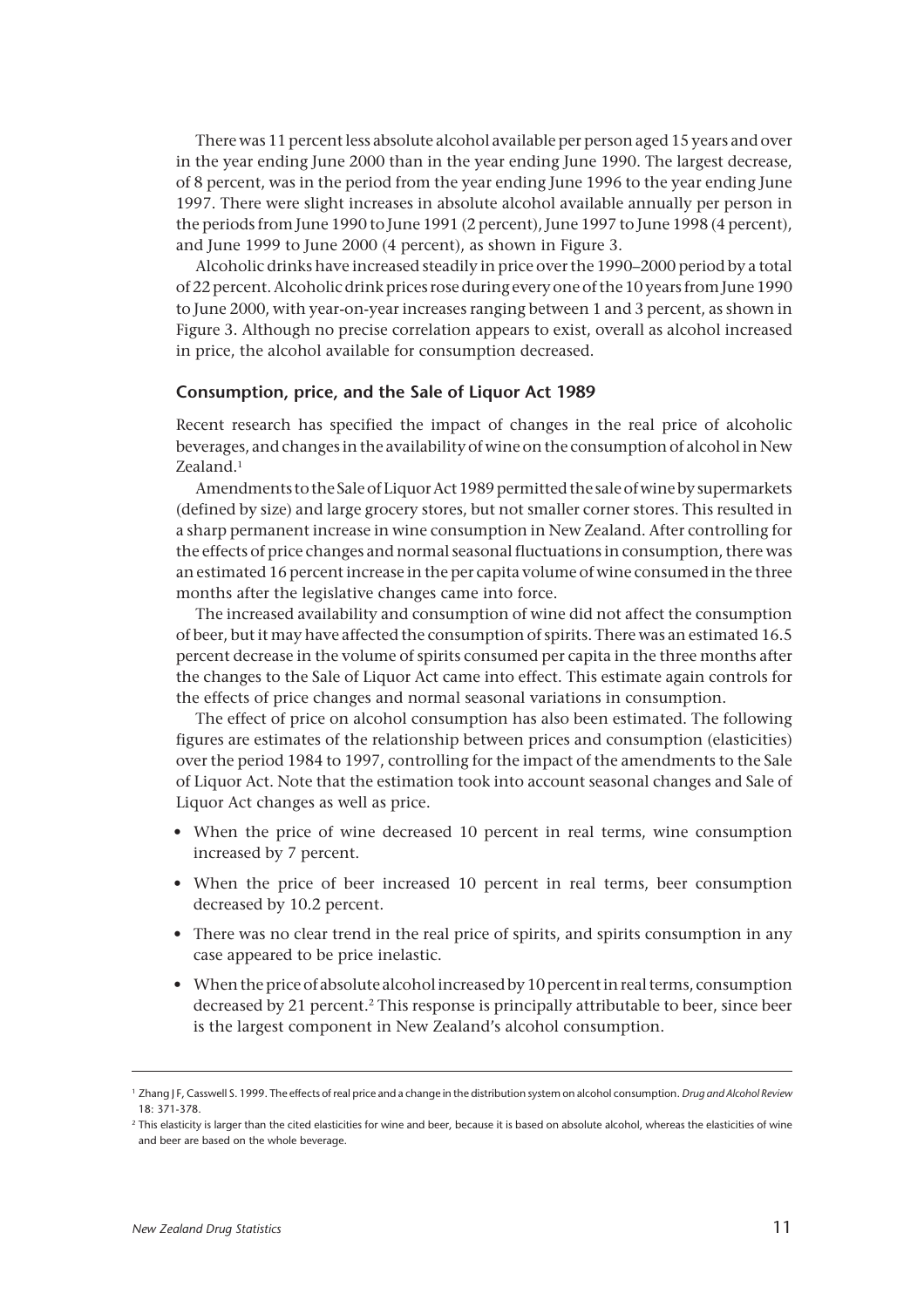## *ALCOHOL USE*

#### **Prevalence of use**

According to the 1995 National Alcohol Survey, 87 percent of people aged 14 to 65 years had consumed alcohol in the previous 12 months.<sup>1</sup> There was little difference between the sexes; the figure for men was 89 percent and for women it was 85 percent. The average frequency of drinking was about every second day for men and about every third day for women.

There was a lower proportion of drinkers in the Northern region (excluding Auckland urban area) than in the rest of the country (80 percent of men and women). Large cities, with the exception of Auckland, tended to have more drinkers than elsewhere (93 percent of men and 89 percent of women).

Data on changes in drinking behaviour in the 1990s can be obtained from the annual Auckland Alcohol Survey.2 Among 20-to-65-year-olds, the proportion of drinkers remained fairly steady during the 1990s at between 85 and 88 percent. The proportion among 14-to-19-year-olds, however, declined from 1990 to 1996, from 82 percent to 66 percent. However, from 1996 to 1999, the proportion of 14-to-19-year-olds who were drinkers rose again to 77 percent (Figure 4).



*Figure 4: Proportion of drinkers by age group, 1990–99 Source:* Alcohol and Public Health Research Unit

#### **Typical quantity consumed**

According to the 1995 National Alcohol Survey, the average quantity of alcohol consumed on a typical drinking occasion was 51 mL of absolute alcohol (equivalent to

<sup>&</sup>lt;sup>1</sup> Wyllie A, Millard M, Zhang J F. 1996. *Drinking in New Zealand: A National Survey*, 1995. Auckland: Alcohol and Public Health Research Unit. <sup>2</sup> Casswell S, Bhatta K. 2001. *A Decade of Drinking: Ten Year Trends in Drinking Patterns.* Auckland: Alcohol and Public Health Research Unit. *See also*: Casswell S. 1999. *Trends in Patterns of Youth Drinking and Implications for Policy*. Paper presented at the 38th International Congress on Alcohol, Drugs and Other Dependencies, Vienna, August 1999.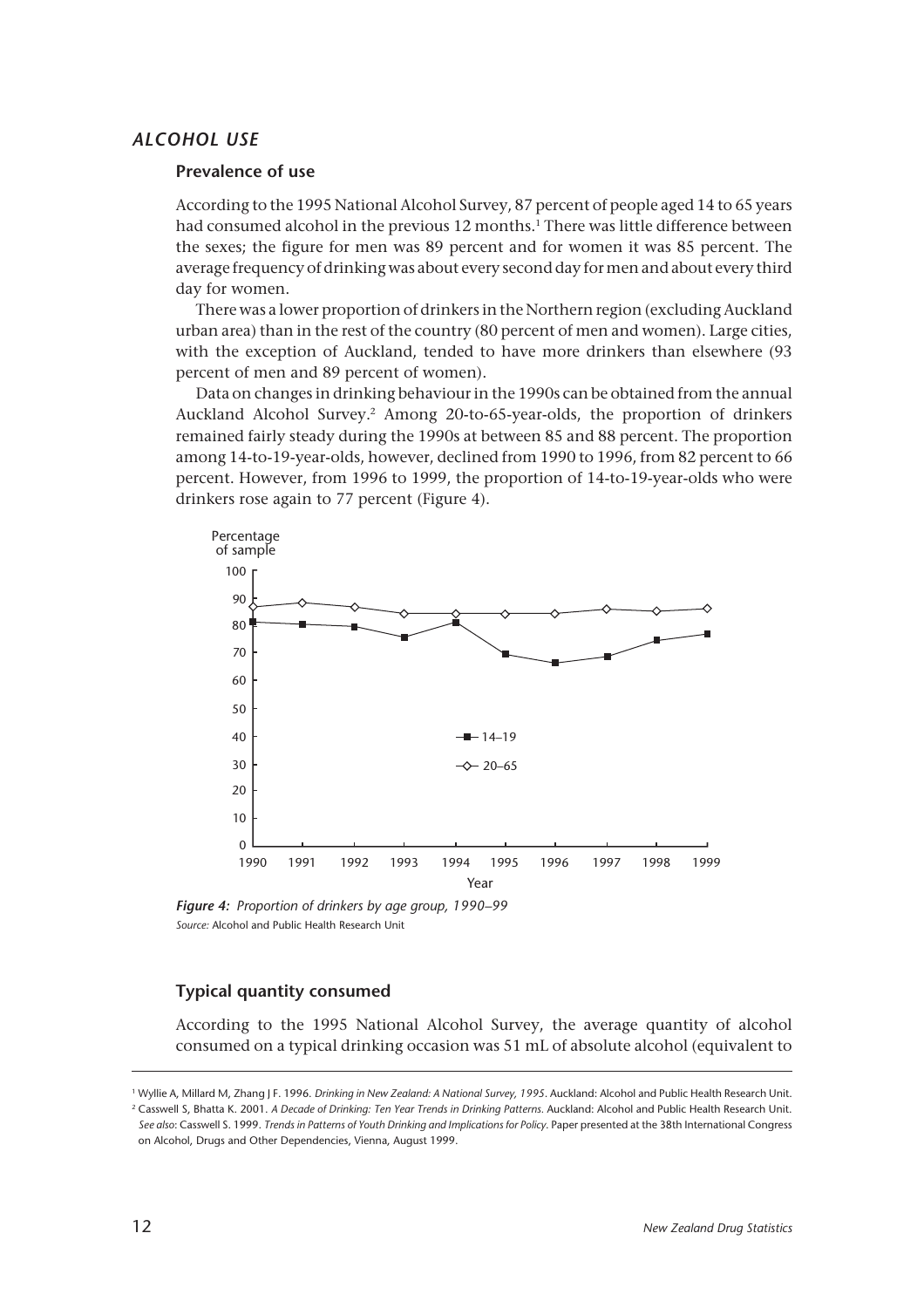three cans of full-strength beer<sup>1</sup>). The average amount drunk per typical occasion was 64 mL of absolute alcohol for men, and 39 mL of absolute alcohol for women.

Men accounted for about three-quarters of total alcohol consumption.

#### **Frequency of drinking**

According to the 1995 National Alcohol Survey, the average frequency of drinking was four times a week for men, and between two and three times a week for women. Frequency of drinking was greater at ages over 20 years than at ages younger than 20.

The annual Auckland Alcohol Survey shows change in drinking frequency by age in the 1990s. The average frequency of drinking declined for 20-to-65-year-olds between 1990 and 1992, then rose between 1992 and 1995, and has fluctuated around the 1995 level up to 1999.<sup>2</sup> The average frequency of drinking among 14-to-19-year-olds similarly declined between 1990 and 1992. After 1992, the frequency of drinking among 14-to-19-year-olds rose, surpassing the level attained in 1990. The frequency of drinking of 14-to-19-year-olds then declined between 1996 and 1999 (Figure 5).



*Figure 5: Average number of drinking occasions per year, by year and age, 1990–99 Source:* Alcohol and Public Health Research Unit

Figure 6 shows change in frequency of drinking in association with change in consumer confidence over the period 1990 to 1999. This is based on data from the annual Auckland Alcohol Survey and the WestpacTrust McDermott Miller Consumer Confidence Survey. The two trends corresponded closely in the period 1990 to 1996, which suggests that economic conditions influence drinking. (Figure 5 shows trends in Auckland only; year-by-year data on frequency of drinking across the whole country is not available.) However, the two trends show some divergence between 1996 and 1998.

The 1995 National Alcohol Survey also asked about frequency of drinking a larger amount, which is defined as six or more drinks per occasion for men and four or more

<sup>&</sup>lt;sup>1</sup> The Alcohol Advisory Council of New Zealand defines a "standard drink" as any drink containing 10 grams of alcohol. Using this definition, one can of beer which contains 5 percent alcohol by volume is roughly equivalent to 1.5 standard drinks. (*See*: Working Party on Upper Limits for Responsible Drinking. 1995. *Upper Limits for Responsible Drinking*. Wellington: Alcohol Advisory Council.) However, APHRU's studies of alcohol have defined a drink as approximately 15 mL of absolute alcohol. This quantity for a standard drink is larger than is often used by other agencies in New Zealand, but it equates well with commonly used drink containers.

<sup>2</sup> Casswell S, Bhatta K. 2001. *A Decade of Drinking: Ten Year Trends in Drinking Patterns.* Auckland: Alcohol and Public Health Research Unit.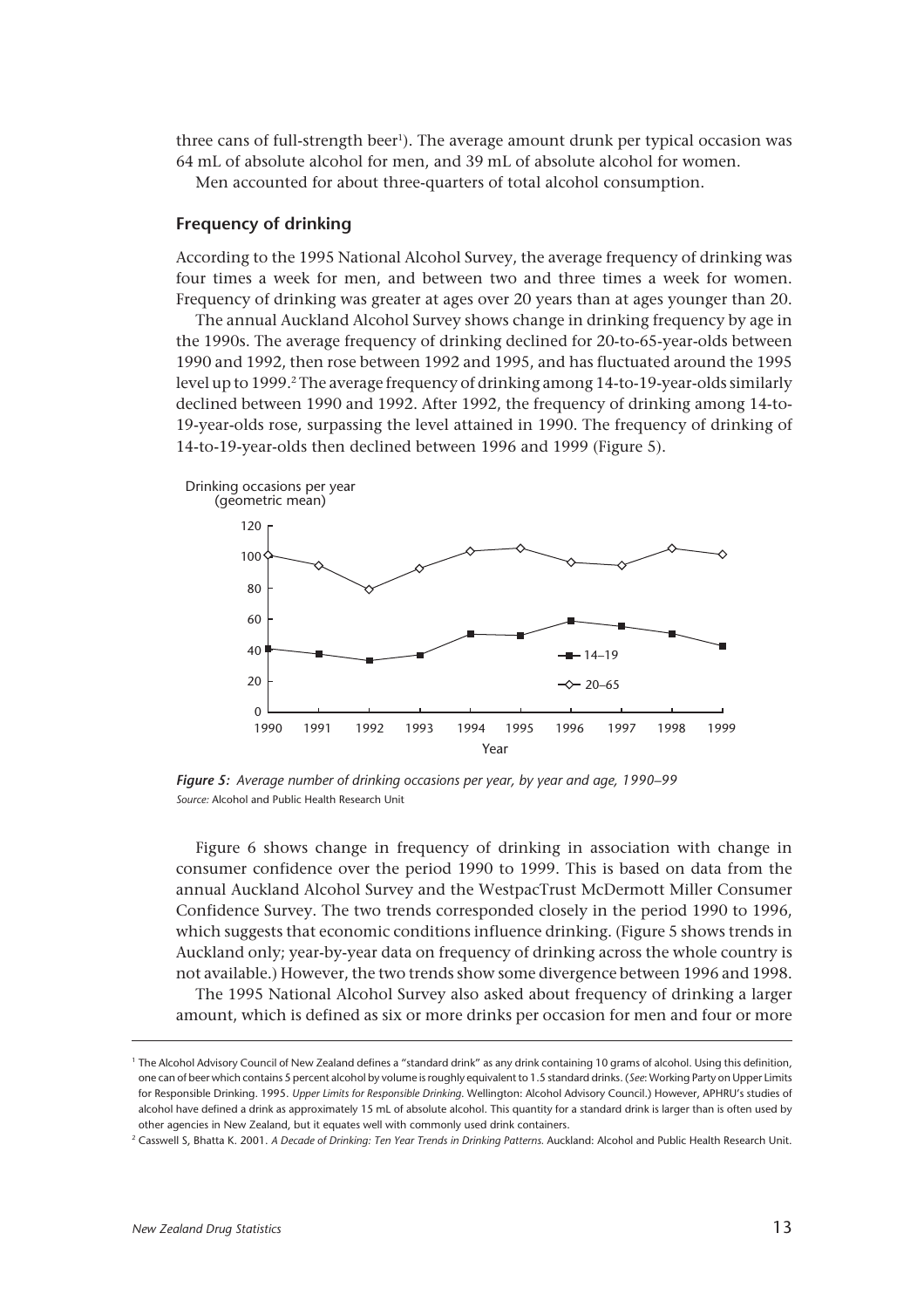drinks per occasion for women. Twenty-one percent of all male drinkers stated that they consumed a larger amount at least once a week. This contrasted with women, of whom only 8 percent consumed a larger amount at least once a week. Over 38 percent of men at ages 18 to 24 years consumed a larger amount on a weekly basis (Figure 7). Twenty percent of women of ages 16 to 24 years also drank these larger amounts on a weekly basis. Thirteen percent of men and 4 percent of women also stated that they drank enough to feel drunk at least once a week.



*Figure 6: Auckland consumer confidence and frequency of drinking, 1990–99 Source:* Economic Dept, WestpacTrust; Alcohol and Public Health Research Unit



*Figure 7: Percentage drinking larger amounts at least weekly, by age group, 1995 Source:* Alcohol and Public Health Research Unit

#### **Change in typical quantity consumed**

The typical quantity consumed by young people rose in the 1990s. Figure 8 shows change in the quantities of absolute alcohol consumed on typical drinking occasions by 14-to-19-year-olds and 20-to-65-year-olds, during the period 1990 to 1999.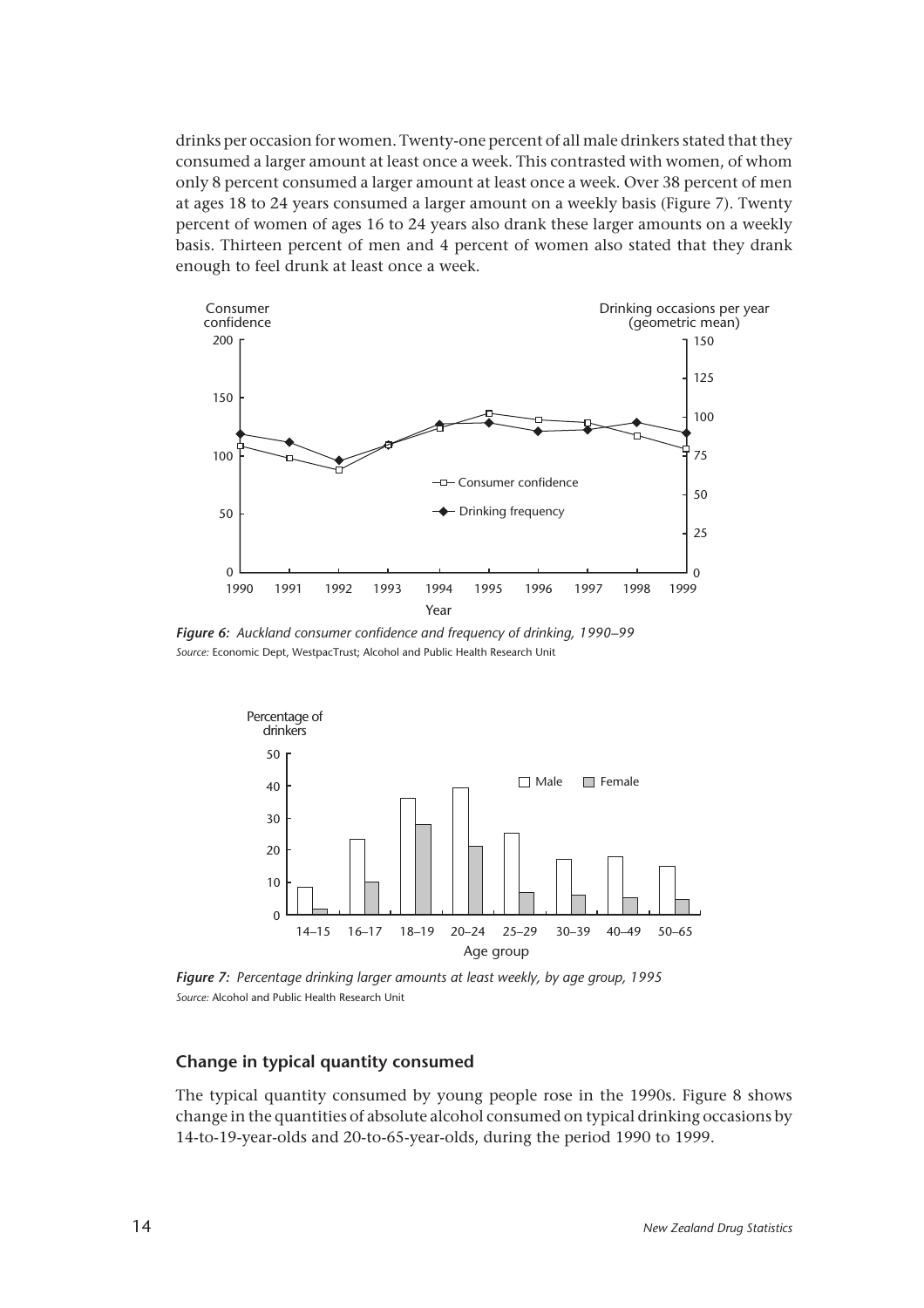

*Figure 8: Typical quantities consumed, by age, 1990–99 Source:* Alcohol and Public Health Research Unit

The typical amount consumed by 20-to-65-year-olds increased only slightly between 1990 and 1999. The typical quantity consumed by 14-to-19-year-olds, however, rose markedly over the 1990–99 period, by about two drinks per typical occasion. Further disaggregation of the younger age group reveals that most of this increase is attributable to 14-to-17-year-olds. People in this age group were drinking about three drinks per typical occasion in 1990, and five drinks per typical occasion in 1998.



*Figure 9: Change in distribution of 14-to-19-year-olds, by number of drinks (including abstention) per typical occasion, 1990–99*

*Source:* Alcohol and Public Health Research Unit

Figure 9 shows the change between 1990 and 1999 in the distribution of 14-to-19 year-olds by typical quantities consumed. At the beginning of the decade, 12 percent of this age group consumed six or more drinks on a typical occasion. In 1999, the proportion who drank six or more drinks was 25 percent. The proportion in this group steadily increased through the decade, although the proportion of abstainers has also increased.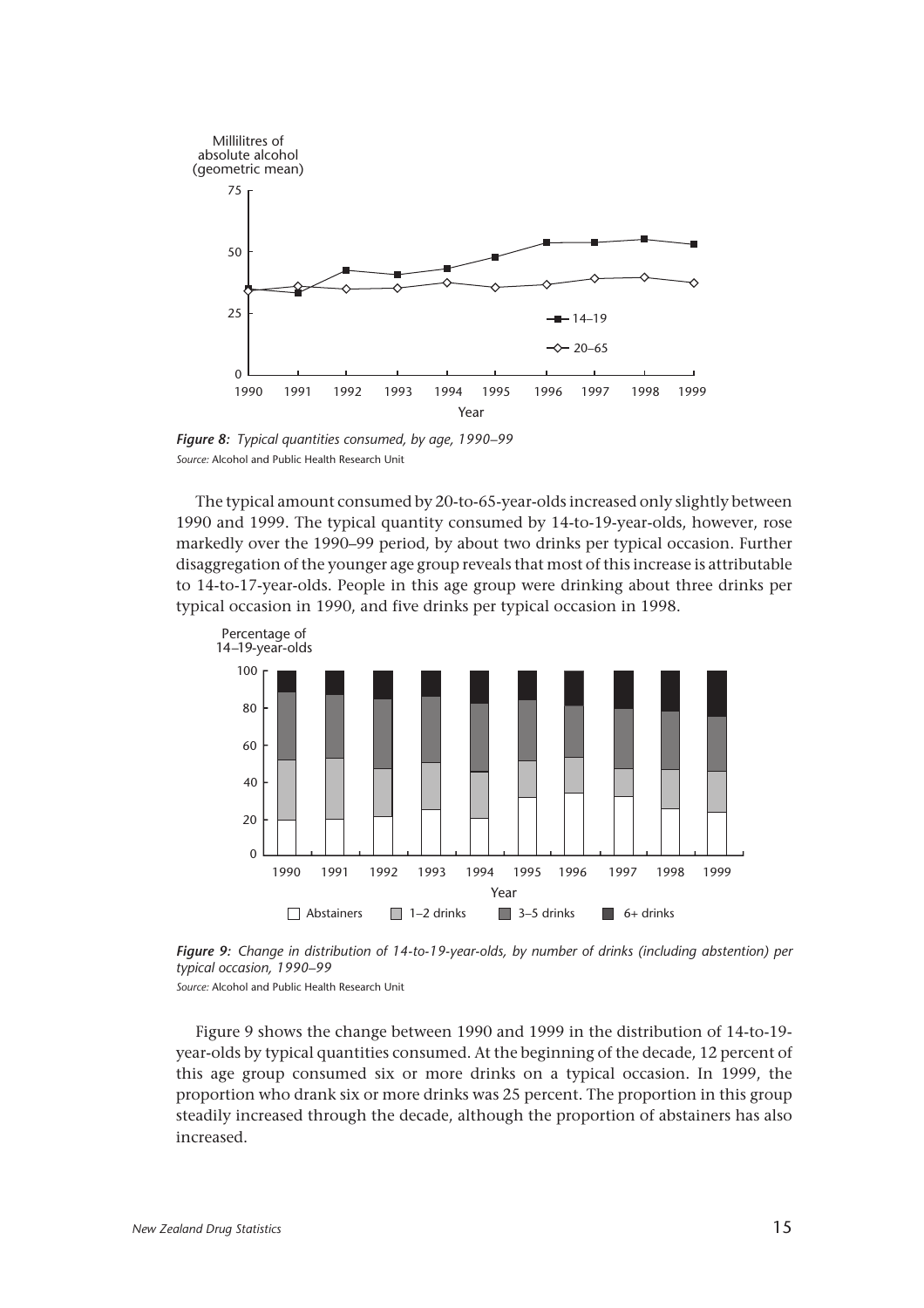#### **Drinking and location**

Auckland Alcohol Surveys show that the increase in alcohol consumption by 14-to-19 year-olds is associated with several locations, including other people's homes and nightclubs. Figure 10 shows that the average quantity drunk on a typical occasion by a 14-to-19-year-old at someone else's home rose between 1990 and 1999. There was no corresponding increase in the amount drunk by older people in someone else's home.



*Figure 10: Typical quantity drunk at someone else's home, by age, 1990–99 Source:* Alcohol and Public Health Research Unit



*Figure 11: Typical quantity drunk at nightclubs, by age, 1990–99 Source:* Alcohol and Public Health Research Unit

Similarly, the amount consumed by 14-to-19-year-olds in nightclubs increased markedly during the 1990s. Figure 11 shows that the increase started between 1994 and 1995. The date of the increased consumption coincides with the introduction of spiritbased "ready to drink" beverages or "alcopops" in New Zealand, and implementation of changes under the Sale of Liquor Act 1989.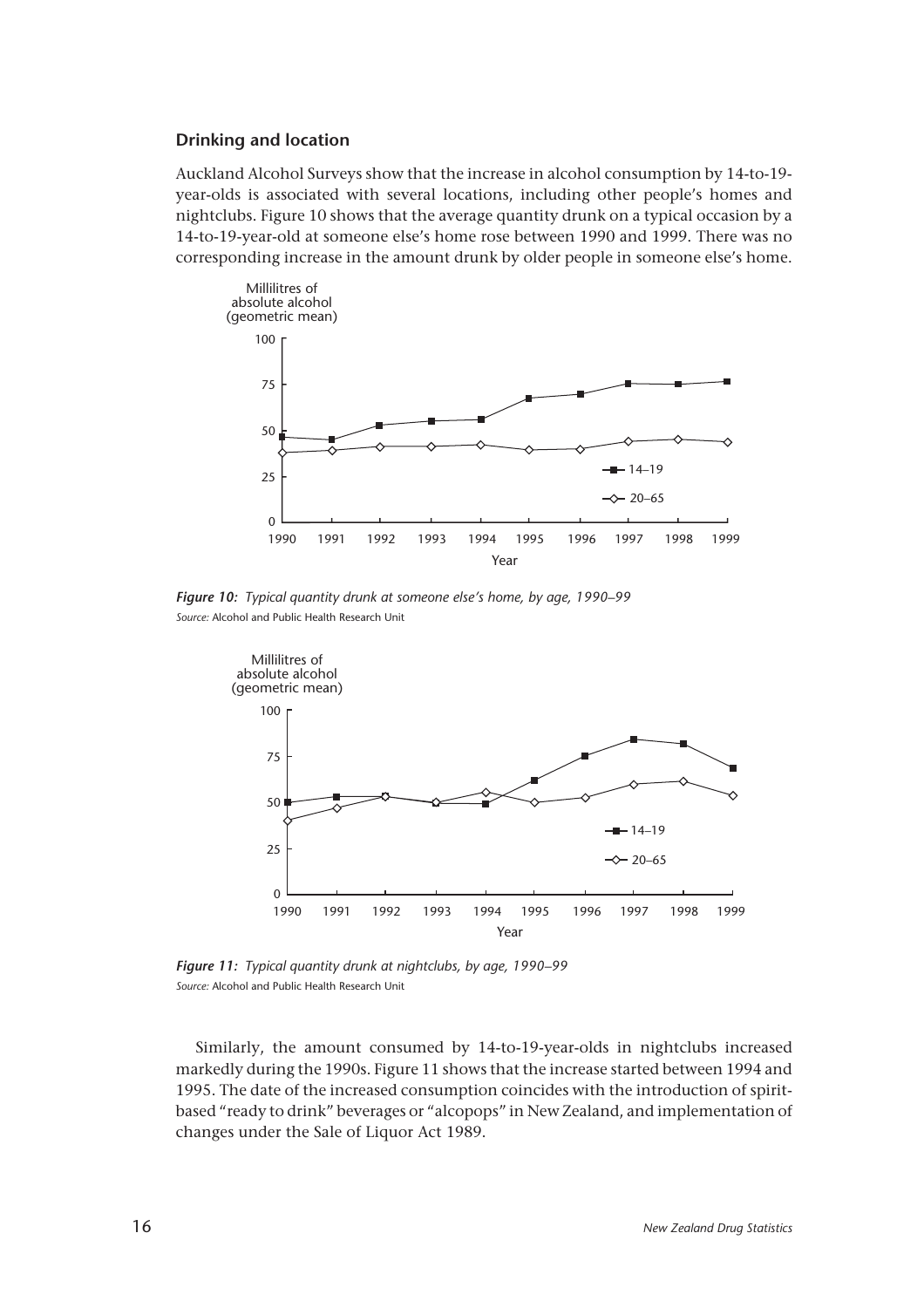# *MÂORI USE OF ALCOHOL*

#### **Prevalence of use**

Mâori use of alcohol was also surveyed in 1995, and published as *Te Ao Waipiro*. 1 The prevalence of drinking is slightly lower among Mâori than among the general population. The survey found that 80 percent of Mâori (83 percent of men and 78 percent of women) consumed alcohol in the previous 12 months. Figure 12 shows the prevalence of drinking by sex and by two age groups. The difference between the general population and the Mâori population with respect to drinking is at older ages. The proportion of Mâori at older ages who drink was slightly lower than among the general population, but this is not the case for those below 30 years of age.



*Figure 12: Percentage of Mâori who drank in the last 12 months, 1995 Source:* Whariki Research Unit (unpublished data)

# **Typical quantity consumed**

For Mâori men, the average quantity consumed on a typical occasion was 113 mL of absolute alcohol (equivalent to seven to eight drinks) while for women it was 65 mL (four to five drinks). There were also marked age and sex differences. For Mâori males aged 14 to 29 years, the average quantity for a typical occasion was 135 mL (nine drinks), while at older ages, the average quantity was six drinks. Younger Mâori women drank less on a typical occasion (five drinks), as did older Mâori women (three to four drinks), as shown in Figure 13.

#### **Frequency of drinking**

For those who do drink, the average frequency of drinking was a little under three times a week for Mâori men and once to twice a week for Mâori women. Among those aged 14 to 29 years, the average frequency was three times a week for Mâori males, and between once and twice a week for Mâori females. For those aged 30 to 65 years, the average frequency is between two and three times a week for Mâori males and once to twice a week for Mâori females (Figure 14).

Thirty percent of male Mâori drinkers and 14 percent of female Mâori drinkers stated that they drink a larger amount at least once weekly. More than 50 percent of young Mâori men (aged 14 to 29 years) consumed in excess of six drinks per typical occasion.

<sup>1</sup> Dacey B. 1997. *Te Ao Waipiro: Mâori and Alcohol in 1995*. Auckland: Whariki Research Group, Alcohol and Public Health Research Unit.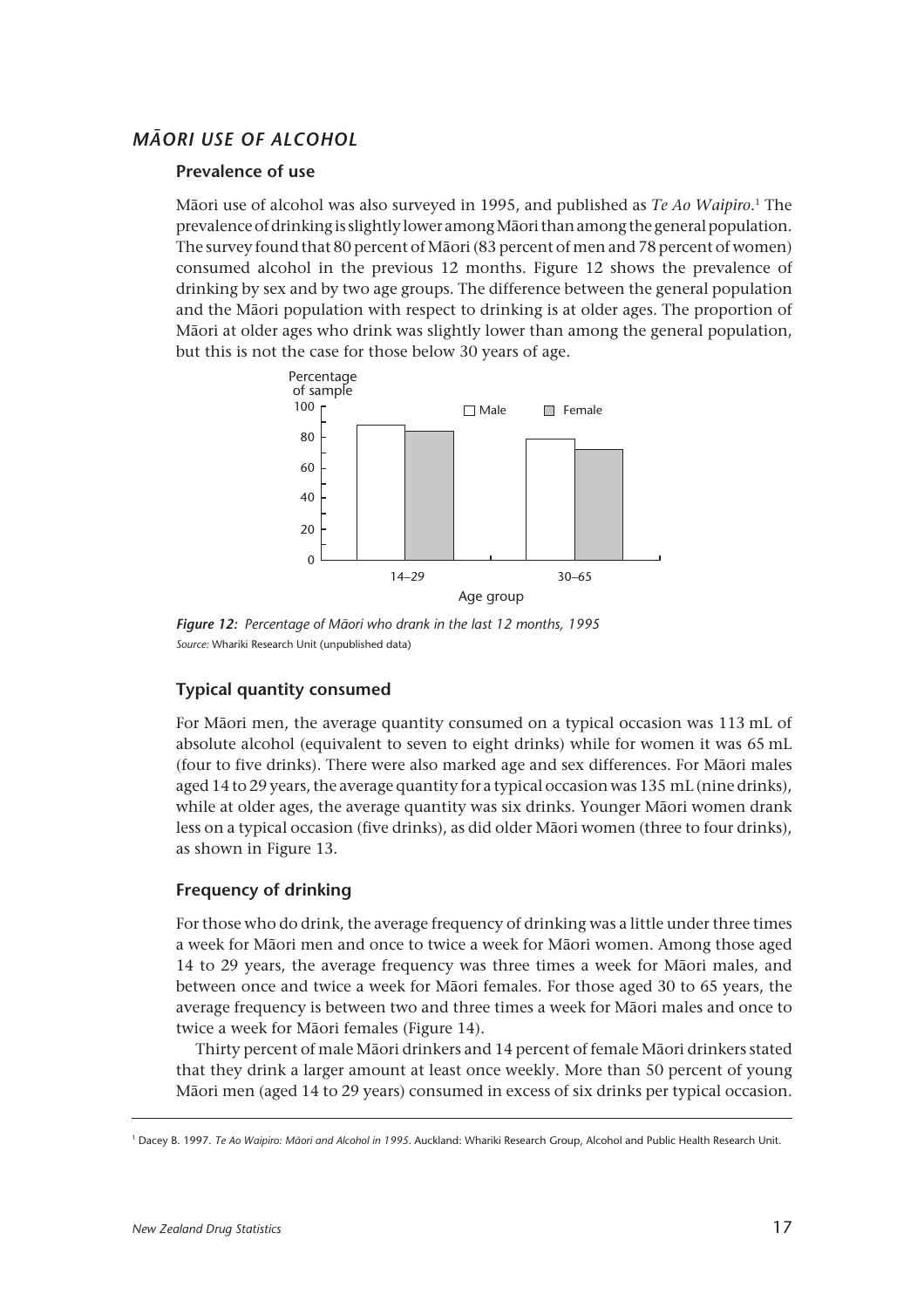

*Figure 13: Amount consumed on a typical occasion by Mâori, by age and sex, 1995 Source:* Whariki Research Unit (unpublished data)



*Figure 14: Frequency of drinking by Mâori, by age and sex, 1995 Source:* Whariki Research Unit (unpublished data)

The survey also asked respondents how often they felt drunk. Seventy-nine percent of men and 59 percent of women drank enough to feel drunk at least once a year, and 43 percent of men and 22 percent of women consumed this much at least once a month.

# *PACIFIC PEOPLES' USE OF ALCOHOL*

## **Prevalence of use**

The annual Auckland Alcohol Survey showed that during the 1990s, 59 percent of Pacific peoples consumed alcohol. This makes the proportion of abstainers in Pacific peoples communities high in comparison with the general population or the Mâori population.

Figure 15 shows the percentage of Pacific peoples who drank alcohol in the 12 months prior to interview, by sex and age. Seventy percent of young men and 51 percent of young women had consumed alcohol. The proportions of older Pacific men and women who had consumed alcohol were 66 and 46 percent respectively.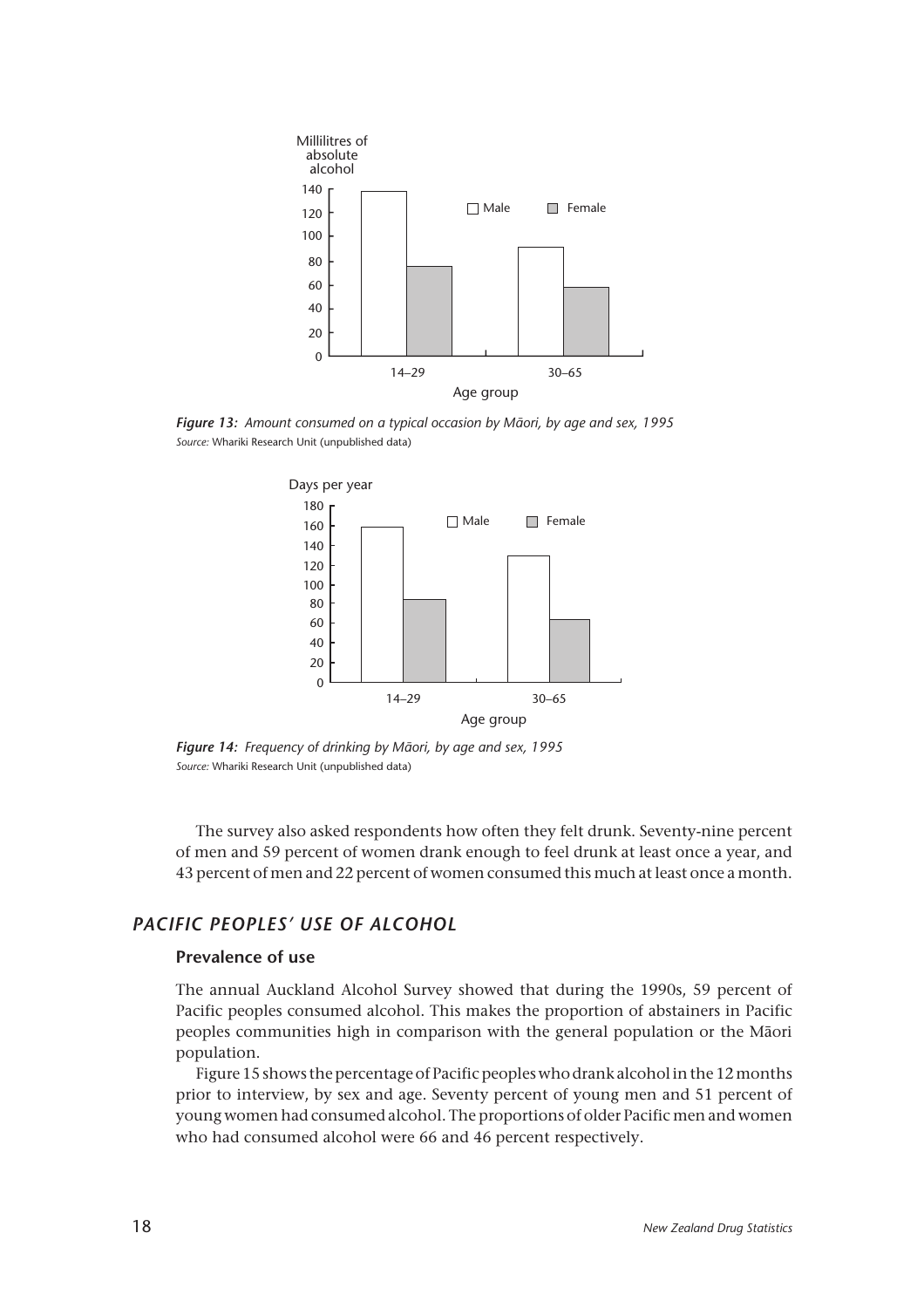

*Figure 15: Percentage of Pacific peoples who consumed alcohol in the previous 12 months, 1990–98 combined*

*Source:* Alcohol and Public Health Research Unit (unpublished data)

### **Typical quantity consumed**

The average quantity consumed by Pacific males on a typical occasion was 135 mL of absolute alcohol (nine drinks) for 14-to-29-year-olds and 87 mL (five to six drinks) for 30-to-65-year-olds. Pacific females consumed 82 mL of absolute alcohol (five to six drinks) at 14 to 29 years of age, but 68 mL at 30 to 65 years (four to five drinks).

Thirty percent of Pacific males drank a larger amount per occasion at least weekly (six or more drinks). Fourteen percent of Pacific females consumed four or more drinks per occasion at least weekly. Pacific males aged 14 to 29 were more likely to consume larger amounts at least weekly (34 percent) than those aged 30 to 65 (25 percent). Twenty-one percent of younger Pacific females consumed larger amounts at least weekly, compared with 8 percent of older females.

# *ALCOHOL-RELATED PROBLEMS*

#### **Own drinking**

The 1995 National Alcohol Survey also asked about consequences of drinking. Over half of male respondents (57 percent) and a third of female respondents (37 percent) suffered at least one of 14 identified consequences of drinking once in the preceding 12 months. The most commonly reported consequence was a hangover (51 percent of men, 33 percent of women). Twenty-three percent of men and 12 percent of women experienced the effects of alcohol whilst performing work, study or household duties. Twenty-one percent of men and 11 percent of women could not remember the next day things done while drinking. Based on these survey results, 390 000 New Zealanders could be expected to forget the next day things done while drinking at least once a year.

The heavier the alcohol consumption, the greater the number of problems reported. When individuals with self-reported problems are ranked by consumption, it is found that the top 10 percent of drinkers contributed 50 percent of all self-reported problems, and the top 5 percent of drinkers contributed 36 percent of the problems. Men aged 20 to 24 years accounted for 24 percent of drink-related problems.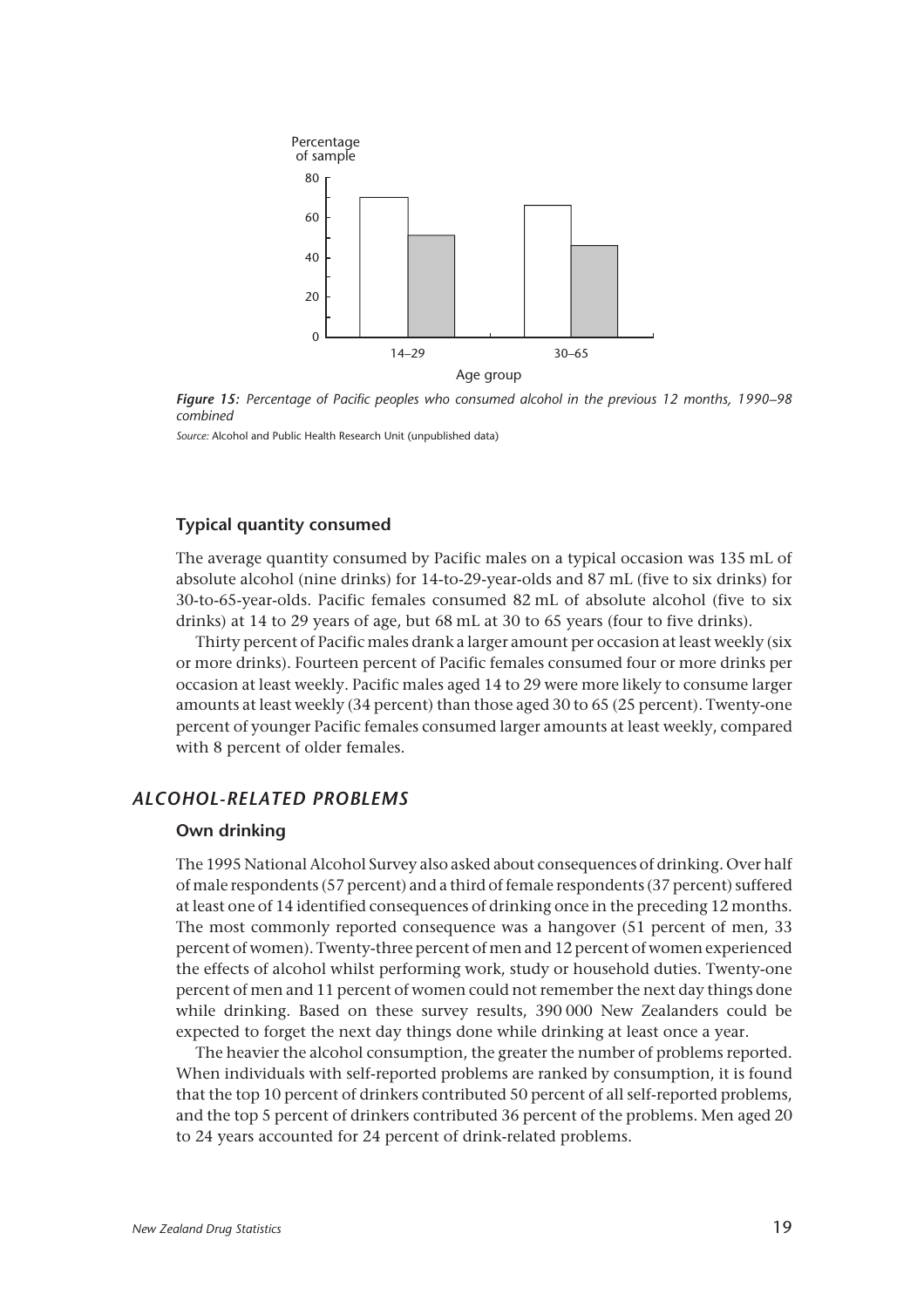The younger ages have a higher average number of problems resulting from drinking than the older ages. At age 18 to 24 years, over half of males were reporting three or more problems, compared to less than 20 percent at ages above 30 years. Roughly a third of females between ages 16 and 24 years also reported at least three problems.

### **Drinking by others**

Respondents in the 1995 National Alcohol Survey were asked about four specific problems caused by the drinking of others. Table 1 lists these four problems and shows that the most frequently reported of these were physical assault and sexual harassment (about 7 percent for each problem after combining the two sexes).

**Table 1:** Problems experienced in the last 12 months as the result of someone else's drinking, percentages by sex and ethnicity, 1995

| Type of problem                                          | <b>Males</b> | <b>Females</b> |  |
|----------------------------------------------------------|--------------|----------------|--|
| Motor vehicle accident                                   | 3            |                |  |
| Other type of accident causing<br>injury or major damage | 3            | 2              |  |
| Physical assault                                         | 10           | 5              |  |
| Sexual harassment                                        | 3            | 11             |  |
| Sample size $(n)$                                        | 1969         | 2263           |  |

*Source:* Alcohol and Public Health Research Unit

# *ALCOHOL-RELATED PROBLEMS FOR MÂORI*

# **Own drinking**

Mâori men and women were asked whether they have experienced one or more of a range of specified consequences of their drinking. Almost two-thirds of Mâori men (65 percent) and a little under half of Mâori women (45 percent) confirmed that they had experienced at least one of the listed drinking-related problems.

The most common consequence reported was a hangover: 56 percent of Mâori men and 39 percent of Mâori women reported that this had occurred to them at least once in the past year. Twenty-five percent of Mâori men and 12 percent of Mâori women also reported that they had had a hangover at least five times in the previous 12 months.

One-third of Mâori men (32 percent) and one in six Mâori women (17 percent) had at least once in the previous 12 months awakened the next day unable to remember actions while drinking. One-quarter of Mâori men (24 percent) and one in eight Mâori women (13 percent) had got into a serious argument while drinking.

# **Drinking by others**

Mâori respondents in the 1995 National Alcohol Survey were asked about four specific problems caused by the drinking of others.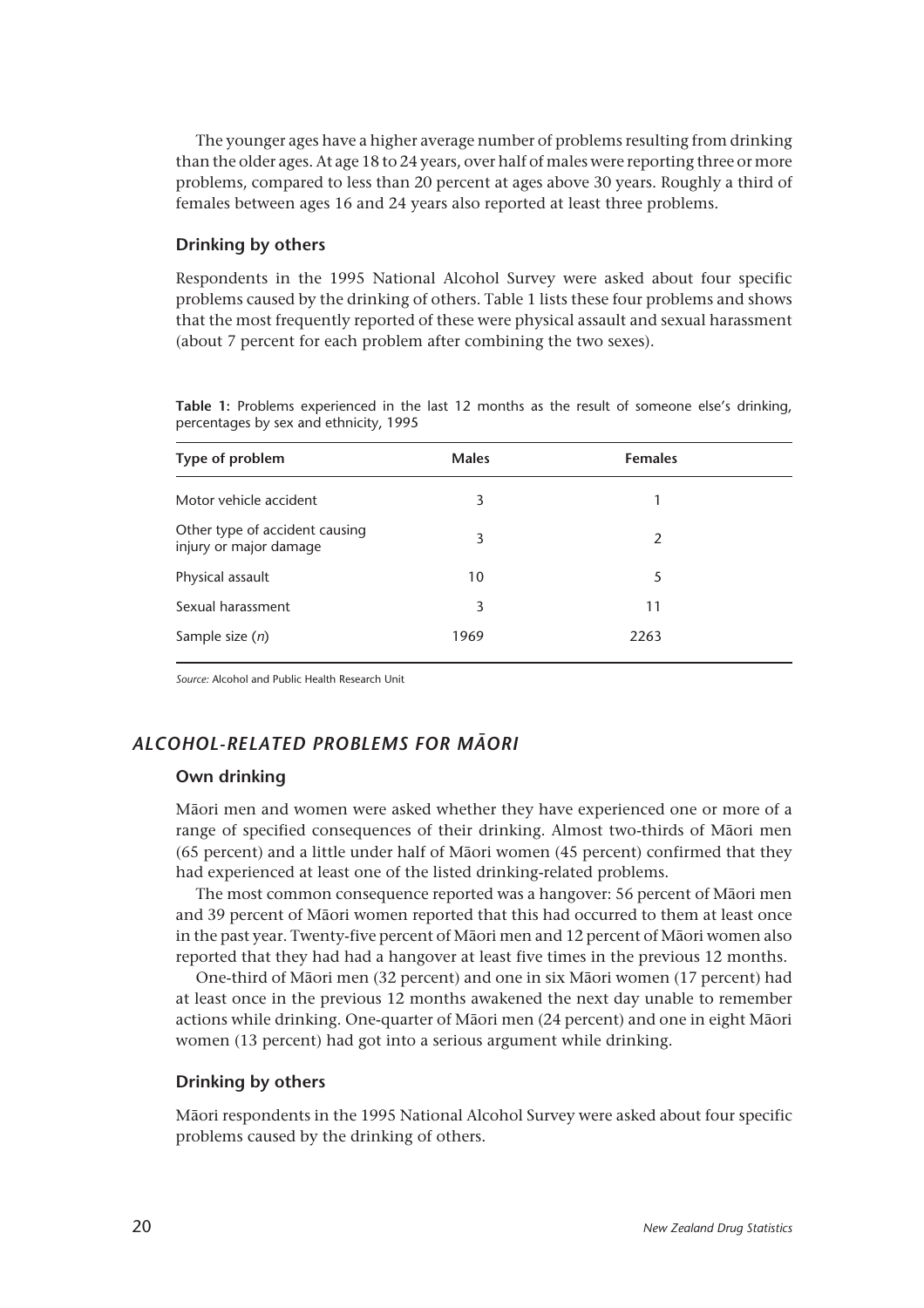The most prevalent problem reported by Mâori was physical assault; 15 percent of Mâori men and 12 percent of Mâori women in the survey reported that they had been assaulted in the preceding 12 months by someone who had been drinking. On a pro rata basis this means that about 44 000 Mâori men and women aged 14 to 65 years had been assaulted in 1995. Similarly, the 14 percent of Mâori women who were sexually harassed equates to some 23 000 women in absolute terms.

**Table 2:** Problems experienced by Mâori in the last 12 months as the result of someone else's drinking, percentages by sex, 1995

*Source:* Whariki Mâori Health Research Group

## *ALCOHOL-RELATED PROBLEMS FOR PACIFIC PEOPLES*

#### **Own drinking**

In the annual Auckland Alcohol Survey, Pacific peoples who drink alcohol were asked about a list of 14 problems associated with drinking.

Thirty-six percent of all Pacific males and females stated that they had had at least one problem in the previous 12 months. This frequency was higher among Pacific males (46 percent) than among Pacific females (27 percent).

Forty-two percent of Pacific males have reported that they had suffered a hangover from alcohol the day after drinking, while 22 percent of Pacific females reported that this had happened to them. Twenty-two percent of Pacific males and 9 percent of Pacific females could not, the day after drinking, remember things that happened during the drinking episode. Eighteen percent of Pacific males and 10 percent of Pacific females had also been drunk when there was an important reason to stay sober.

#### **Drinking by others**

Respondents in the annual Auckland Alcohol Survey were asked about four specific problems caused by the drinking of others. The largest effect of other people's drinking for Pacific peoples was physical assault: 15 percent of Pacific males and females report having been assaulted by someone who had been drinking (Table 3). Eleven percent of Pacific females reported having been sexually harassed.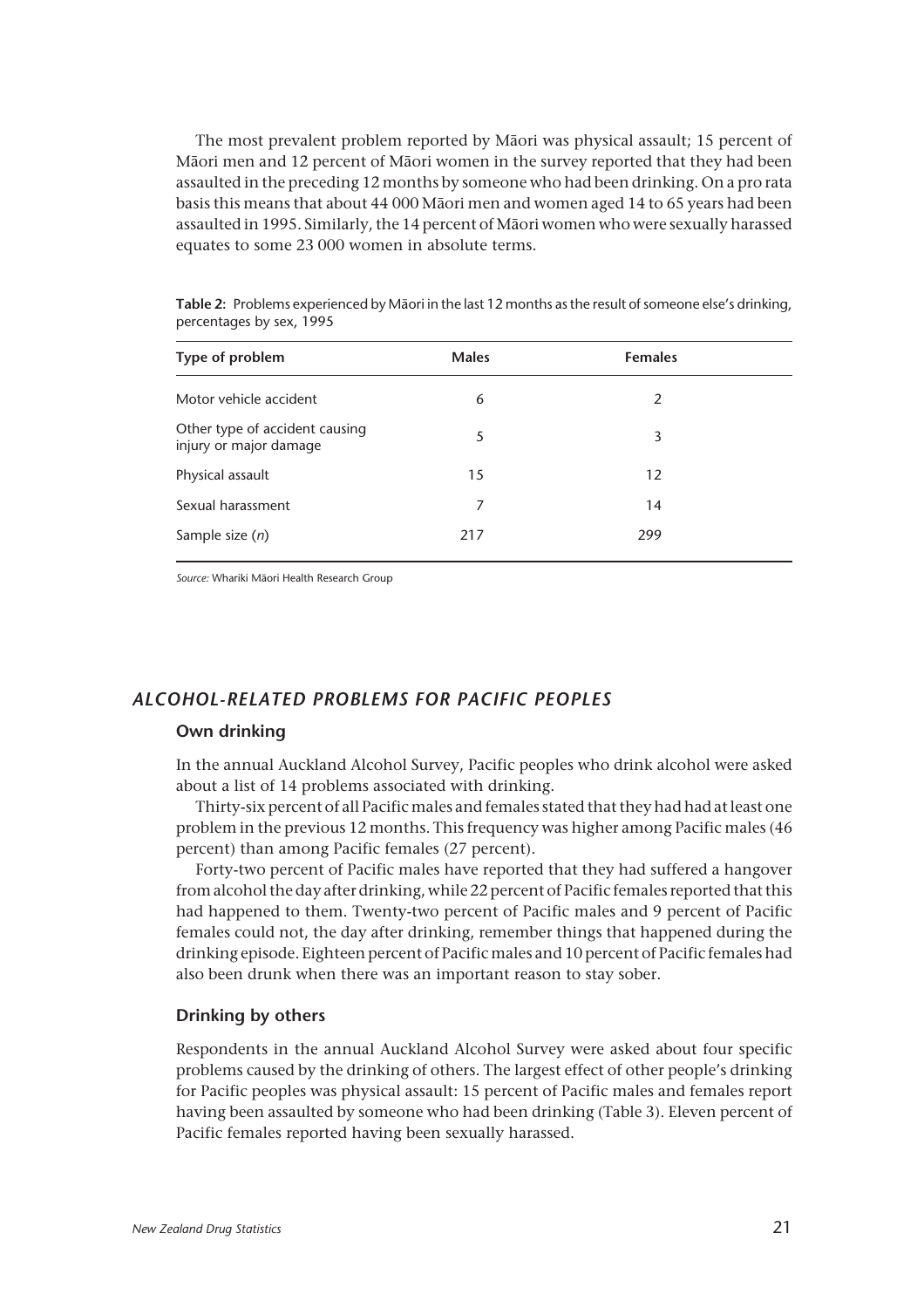| Type of problem                                          | <b>Males</b> | <b>Females</b> |  |
|----------------------------------------------------------|--------------|----------------|--|
| Motor vehicle accident                                   | 6            | 5              |  |
| Other type of accident causing<br>injury or major damage | 6            | 2              |  |
| Physical assault                                         | 16           | 13             |  |
| Sexual harassment                                        | 6            | 11             |  |
| Sample size $(n)$                                        | 348          | 412            |  |

**Table 3:** Problems experienced by Pacific peoples in the previous year as a result of someone else's drinking, percentages by sex, 1990–98 combined

*Source:* Alcohol and Public Health Research Unit (unpublished data)

# *COMMUNITY CONCERNS ABOUT ALCOHOL USE*

How the community ranks alcohol use as a problem is shown in Figure 16. The data was obtained from surveys of the greater Auckland area and the Bay of Plenty region in 1990 and 1998.<sup>1</sup> A scale from one for "not a problem" to 10 for "a serious problem" was used. While all respondents differentiated between alcohol and other drugs in their level of concern, some respondents rated all of these substances towards the low end of the scale, while others rated all drugs towards the high end of the scale. For this reason, the level of response was standardised. Alcohol was shown to be of relatively high concern (that is to say, higher than concern about marijuana and tobacco) and of about as much concern as were solvents and illegal drugs other than marijuana.

Age groups differ in their perception of alcohol use as a community problem. Alcohol is a relatively low concern at 18 to 19 years of age, but concern rises steadily with age, at least up to 35 to 39 years of age. Concern increased at all ages between 1990 and 1998.



*Figure 16: Perceived seriousness of alcohol use as a community problem, by age, 1990 and 1998 Source:* Alcohol and Public Health Research Unit

<sup>1</sup> Field A, Casswell S. 1999. *Drug Use in New Zealand: Comparison Surveys 1990 and 1998*. Auckland: Alcohol and Public Health Research Unit.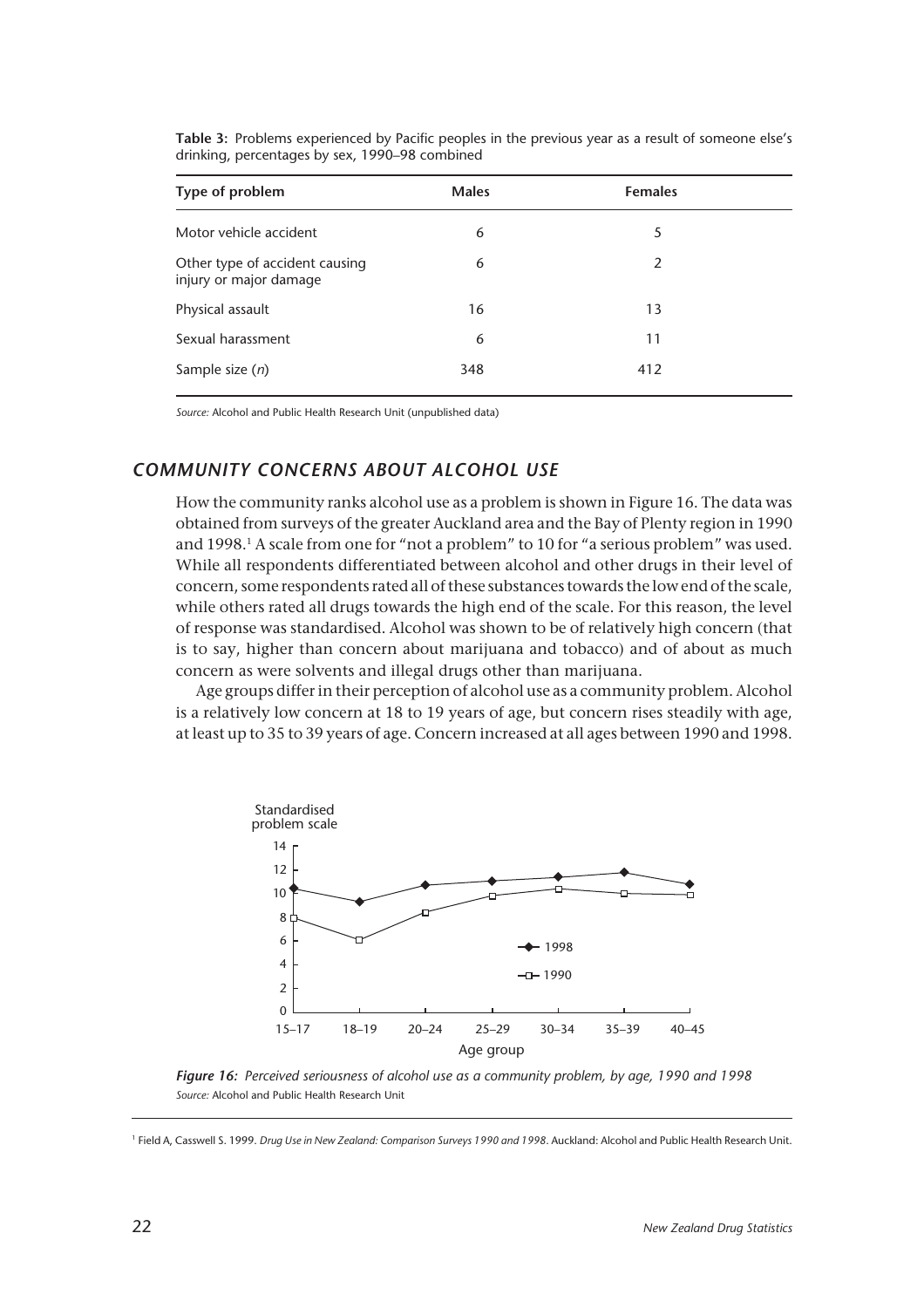#### *ALCOHOL AND OFFENDING*

Information is not recorded for all crime on whether the offender was under the influence of alcohol when he or she committed the offence. However, some offences can be identified as involving alcohol because they were either committed against the Sale of Liquor Act 1989, or they involved a specific offence where alcohol levels over a certain limit are illegal in specified circumstances — such as driving a motor vehicle.

### **Sale of Liquor Act 1989**

The Sale of Liquor Act 1989 is the main legislation dealing with issues surrounding the sale, purchase and consumption of alcohol. The primary objective of the Act is:

To establish a reasonable system of control over the sale and supply of liquor to the " public with the aim of contributing to the reduction of liquor abuse, so far as that can be achieved by legislative means."

Following recent amendments, the Sale of Liquor Act restricts the sale of alcohol to those under the age of 18, as well as to certain premises that are specially licensed to be able to sell alcohol products on certain days and times. It is an offence to sell alcohol to under-age purchasers or in breach of any other licence conditions or requirements.

#### **Apprehensions under the Sale of Liquor Act**

Apprehensions under the Sale of Liquor Act fluctuated between 1994 and 1999<sup>1</sup>, with a low of 4421 in the year ended 31 December 1995 and a high of 5378 in the year ended 1998 (Table 4). There were consistently over twice as many males apprehended as females.

Table 5 presents the age of those apprehended under the Sale of Liquor Act for the six-year period between 1994 and 1999. The majority (at least 79 percent) of those apprehended were under 20 years; this was the minimum legal drinking age up until 1 December 1999, when major amendments to the Sale of Liquor Act came into force.

|         | 1994  | 1995  | 1996  | 1997  | 1998  | 1999  |
|---------|-------|-------|-------|-------|-------|-------|
| Male:   | 3204  | 3111  | 3545  | 3270  | 3959  | 3317  |
|         | (68)  | (70)  | (70)  | (72)  | (74)  | (73)  |
| Female: | 1525  | 1310  | 1508  | 1275  | 1419  | 1250  |
|         | (32)  | (30)  | (30)  | (28)  | (26)  | (27)  |
| Total:  | 4729  | 4421  | 5053  | 4545  | 5378  | 4567  |
|         | (100) | (100) | (100) | (100) | (100) | (100) |

**Table 4:** Apprehensions under Sale of Liquor Act 1989, by sex and year of apprehension, number and percentages of total, 1994–99 (percentages in brackets)

*Source:* New Zealand Police

<sup>&</sup>lt;sup>1</sup> Amendments to the Sale of Liquor Act which took effect in December 1999 have resulted in a significant drop in the number of recorded "apprehensions" under the legislation in 2000, with a large number of offences now dealt with by means of infringement notices. This makes it difficult to draw meaningful direct comparisons between the pre-2000 data and post-2000 data. In future updates of this publication, data on these infringement notices will also be presented.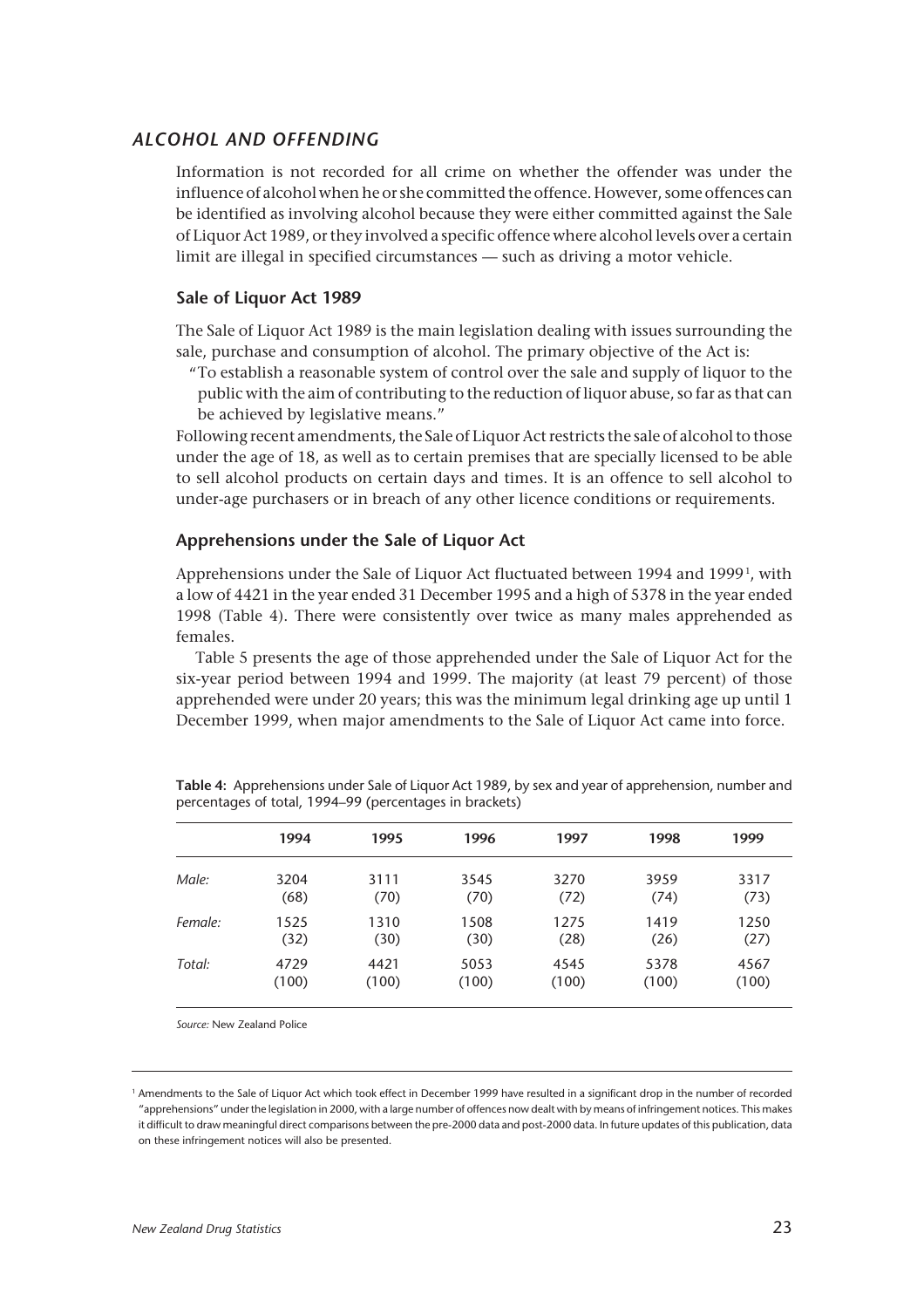| Age<br>group | 1994             | 1995           | 1996        | 1997        | 1998        | 1999             |
|--------------|------------------|----------------|-------------|-------------|-------------|------------------|
| $10 - 14$    | 126              | 110            | 108         | 91          | 116         | 130              |
|              | (3)              | (2)            | (2)         | (2)         | (2)         | (3)              |
| $15 - 19$    | 3802             | 3704           | 4137        | 3495        | 4552        | 3781             |
|              | (80)             | (84)           | (82)        | (77)        | (85)        | (83)             |
| $20 - 24$    | 180              | 121            | 196         | 141         | 164         | 136              |
|              | (4)              | (3)            | (4)         | (3)         | (3)         | (3)              |
| $25 - 29$    | 114              | 74             | 138         | 142         | 130         | 125              |
|              | (2)              | (2)            | (3)         | (3)         | (2)         | (3)              |
| $30 - 34$    | 101              | 79             | 108         | 140         | 82          | 93               |
|              | (2)              | (2)            | (2)         | (3)         | (2)         | (2)              |
| $35 - 39$    | 89               | 102            | 81          | 132         | 92          | 105              |
|              | (2)              | (2)            | (2)         | (3)         | (2)         | (2)              |
| $40+$        | 317              | 229            | 285         | 404         | 242         | 197              |
|              | (7)              | (5)            | (6)         | (9)         | (4)         | (4)              |
| Unknown      | $\boldsymbol{0}$ | $\overline{2}$ | $\mathbf 0$ | $\mathbf 0$ | $\mathbf 0$ | $\boldsymbol{0}$ |
|              | $(-)$            | $(-)$          | $(-)$       | $(-)$       | $(-)$       | $(-)$            |
| Total        | 4729             | 4421           | 5053        | 4545        | 5378        | 4567             |
|              | (100)            | (100)          | (100)       | (100)       | (100)       | (100)            |

**Table 5:** Offender apprehensions under Sale of Liquor Act 1989, by age and year of apprehension, numbers and percentage of total, 1994–99 (percentages in brackets)

Note:  $-1$  = less than 0.5 percent.

*Source:* New Zealand Police

# **Prosecutions under the Sale of Liquor Act**

There was a decrease in convictions under the Sale of Liquor Act between 1990 and 1992 (Table 6), which some analysts have suggested is due largely to a decline in police involvement in this area after the passage of the Sale of Liquor Act.<sup>1</sup> Convictions under the Sale of Liquor Act have been a little higher in number since 1993, but the 1998 figure was still slightly lower than the figure in 1990.

# **Convictions under the Sale of Liquor Act**

More males than females are convicted of offences under the Sale of Liquor Act (Table 7). The proportion of females convicted of these offences increased each year from 1991 to 1994, before decreasing in 1995. In 1998 the proportion of females convicted of these offences was slightly more than the equivalent proportion in 1990.

In 1998, 86 percent of convictions under the Sale of Liquor Act related to under-20 year-olds; while in 1990, 74 percent of those convicted of such offences were under 20 (Table 8).

<sup>&</sup>lt;sup>1</sup> Statistics New Zealand. 1996. *New Zealand Now: Crime*. Wellington: Statistics New Zealand.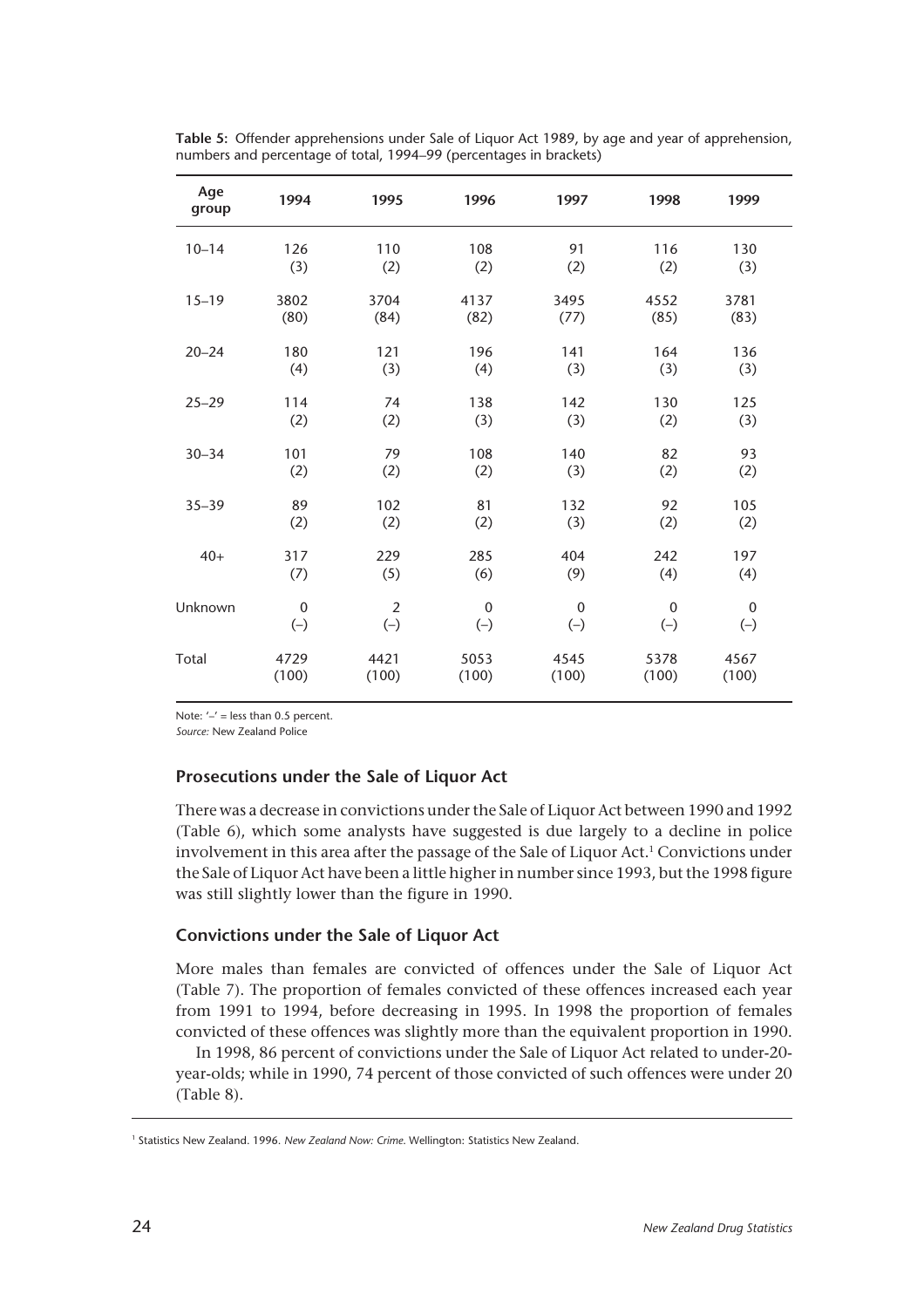| Outcome of<br>prosecutions   | 1990  | 1991  | 1992  | 1993  | 1994  | 1995  | 1996  | 1997  | 1998  |
|------------------------------|-------|-------|-------|-------|-------|-------|-------|-------|-------|
| Convicted                    | 1248  | 759   | 644   | 975   | 1163  | 940   | 932   | 960   | 1201  |
|                              | (74)  | (59)  | (57)  | (63)  | (65)  | (63)  | (56)  | (59)  | (64)  |
| <b>Youth Court</b>           | 14    | 11    | 4     | 4     | 1     | 6     | 6     | 2     | 7     |
| proved                       | (1)   | (1)   | $(-)$ | $(-)$ | $(-)$ | $(-)$ | $(-)$ | $(-)$ | $(-)$ |
| $$19$ Discharge <sup>1</sup> | 55    | 70    | 74    | 124   | 206   | 127   | 116   | 129   | 134   |
|                              | (3)   | (5)   | (7)   | (8)   | (12)  | (8)   | (7)   | (8)   | (7)   |
| Not proved                   | 362   | 453   | 402   | 441   | 422   | 431   | 618   | 550   | 534   |
|                              | (22)  | (35)  | (36)  | (29)  | (24)  | (29)  | (37)  | (34)  | (29)  |
| Total                        | 1679  | 1293  | 1124  | 1544  | 1792  | 1504  | 1672  | 1641  | 1876  |
|                              | (100) | (100) | (100) | (100) | (100) | (100) | (100) | (100) | (100) |

**Table 6:** Outcomes of prosecutions for offences under the Sale of Liquor Act 1989, numbers and percentages, 1990-98 (percentages in brackets)

Note:  $\prime - \prime$  = less than 0.5 percent

*Source:* Ministry of Justice

|           | 1990     | 1991     | 1992                    | 1993     | 1994  | 1995       | 1996              | 1997                    | 1998       |
|-----------|----------|----------|-------------------------|----------|-------|------------|-------------------|-------------------------|------------|
| Male:     | 740      | 457      | 378                     | 526      | 630   | 533        | 514               | 552                     | 805        |
|           | (81)     | (79)     | (75)                    | (66)     | (64)  | (72)       | (71)              | (70)                    | (79)       |
| Female:   | 173      | 120      | 121                     | 272      | 355   | 203        | 211               | 238                     | 216        |
|           | (19)     | (21)     | (24)                    | (34)     | (36)  | (28)       | (29)              | (30)                    | (21)       |
| Unknown:* | 5<br>(1) | 5<br>(1) | $\overline{2}$<br>$(-)$ | 4<br>(1) | $(-)$ | 3<br>$(-)$ | $\Omega$<br>$(-)$ | $\overline{2}$<br>$(-)$ | 3<br>$(-)$ |
| Total:    | 918      | 582      | 501                     | 802      | 986   | 739        | 725               | 792                     | 1024       |
|           | (100)    | (100)    | (100)                   | (100)    | (100) | (100)      | (100)             | (100)                   | (100)      |

**Table 7:** Convicted cases for offences under the Sale of Liquor Act 1989, numbers and percentages by sex, 1990–98 (percentages in brackets)

Note:  $'$  –' = less than 0.5 percent.

\* Includes cases where the sex is recorded as a corporation.

*Source:* Ministry of Justice

Most of those convicted of offences against the Sale of Liquor Act received a monetary penalty (Table 9).

<sup>1</sup> Section 19 of the Criminal Justice Act 1985 allows a person who is found or pleads guilty to be discharged without a conviction being recorded. Such a discharge is deemed to be an acquittal.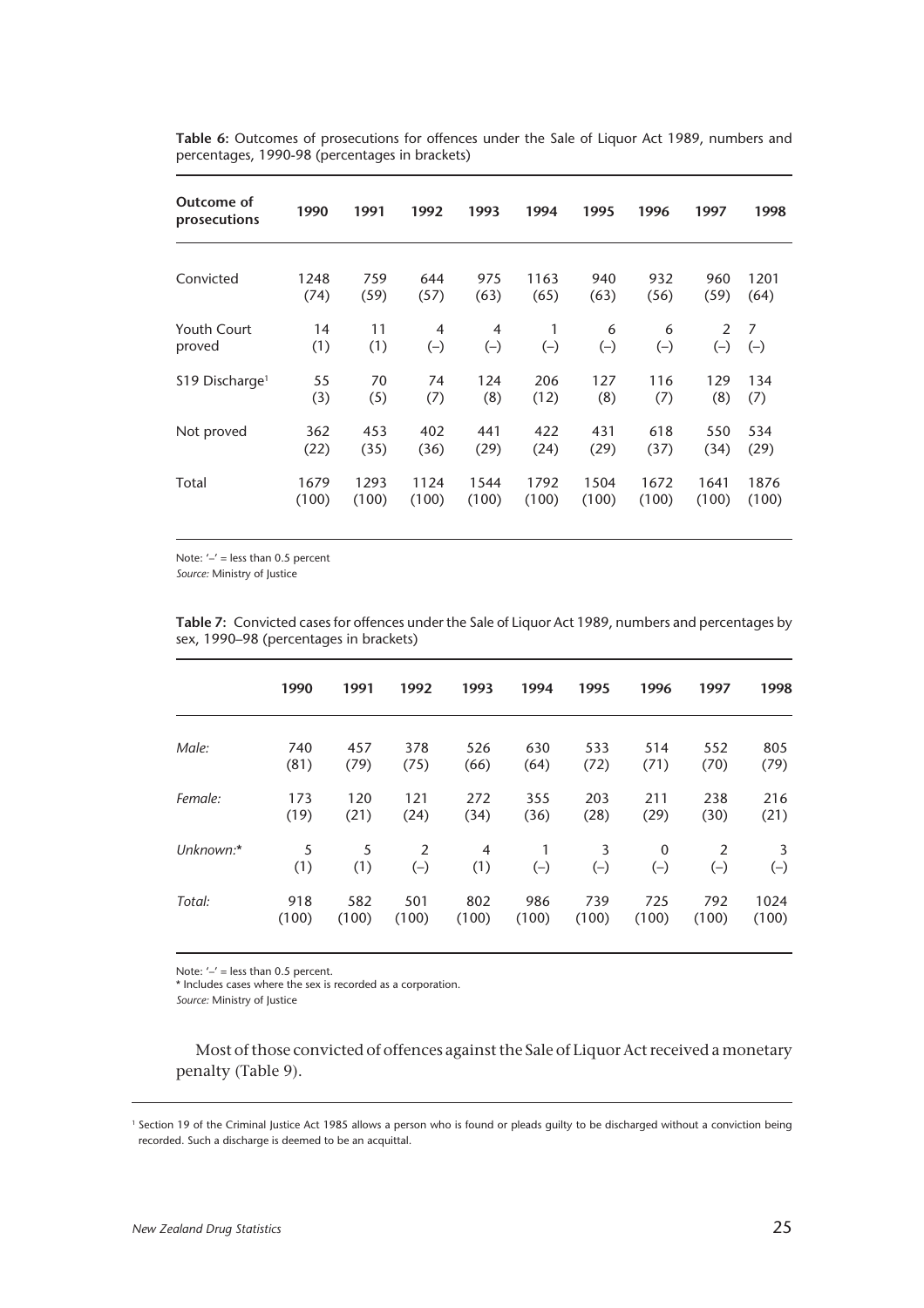| Age<br>group | 1990           | 1991           | 1992           | 1993           | 1994           | 1995  | 1996  | 1997  | 1998           |
|--------------|----------------|----------------|----------------|----------------|----------------|-------|-------|-------|----------------|
| $14 - 16$    | 7              | $\overline{2}$ | 4              | 13             | 13             | 10    | 8     | 16    | 34             |
|              | (1)            | $(-)$          | (1)            | (2)            | (1)            | (1)   | (1)   | (2)   | (3)            |
| $17 - 19$    | 668            | 416            | 379            | 683            | 817            | 629   | 593   | 666   | 853            |
|              | (73)           | (72)           | (76)           | (85)           | (83)           | (85)  | (82)  | (84)  | (83)           |
| $20 - 24$    | 67             | 53             | 36             | 35             | 59             | 34    | 49    | 43    | 45             |
|              | (7)            | (9)            | (7)            | (4)            | (6)            | (5)   | (7)   | (5)   | (4)            |
| $25 - 29$    | 35             | 25             | 20             | 13             | 19             | 10    | 12    | 12    | 22             |
|              | (4)            | (4)            | (4)            | (2)            | (2)            | (1)   | (2)   | (2)   | (2)            |
| $30 - 39$    | 56             | 48             | 27             | 17             | 35             | 17    | 25    | 14    | 33             |
|              | (6)            | (8)            | (5)            | (2)            | (4)            | (2)   | (3)   | (2)   | (3)            |
| $40+$        | 81             | 33             | 33             | 37             | 41             | 36    | 37    | 39    | 34             |
|              | (9)            | (6)            | (7)            | (5)            | (4)            | (5)   | (5)   | (5)   | (3)            |
| Unknown      | $\overline{4}$ | 5              | $\overline{2}$ | $\overline{4}$ | $\overline{2}$ | 3     | 1     | 2     | $\overline{3}$ |
|              | $(-)$          | (1)            | $(-)$          | (1)            | $(-)$          | $(-)$ | $(-)$ | $(-)$ | $(-)$          |
| Total        | 918            | 582            | 501            | 802            | 986            | 739   | 725   | 792   | 1024           |
|              | (100)          | (100)          | (100)          | (100)          | (100)          | (100) | (100) | (100) | (100)          |

**Table 8:** Convicted cases for offences under the Sale of Liquor Act 1989, numbers and percentages by age, 1990–98 (percentages in brackets)

Note: '–' = less than 0.5 percent; percentages may not add to 100 owing to rounding. *Source:* Ministry of Justice

| Table 9: Convicted cases for offences under the Sale of Liquor Act 1989, numbers and percentages by |  |
|-----------------------------------------------------------------------------------------------------|--|
| type of sentence, 1990–98 (percentages in brackets)                                                 |  |

| Type of sentence | 1990         | 1991           | 1992           | 1993  | 1994             | 1995        | 1996           | 1997        | 1998           |
|------------------|--------------|----------------|----------------|-------|------------------|-------------|----------------|-------------|----------------|
| Custodial        | $\mathbf 0$  | 0              | 0              | 0     | $\boldsymbol{0}$ | $\mathbf 0$ | $\mathbf 0$    | $\mathbf 0$ | 3              |
|                  | $(-)$        | $(-)$          | $(-)$          | $(-)$ | $(-)$            | $(-)$       | $(-)$          | $(-)$       | $(-)$          |
| Periodic         | $\mathbf{0}$ | 4              | $\overline{2}$ | 5     | 3                | 1           | $\mathbf{0}$   | 1           | 2              |
| Detention        | $(-)$        | (1)            | $(-)$          | (1)   | $(-)$            | $(-)$       | $(-)$          | $(-)$       | $(-)$          |
| Community        | $\mathbf{0}$ | $\overline{2}$ | $\mathbf 0$    | 1     | $\overline{4}$   | 1           | $\overline{2}$ | 1           | 1              |
| Service          | $(-)$        | $(-)$          | $(-)$          | $(-)$ | $(-)$            | $(-)$       | $(-)$          | $(-)$       | $(-)$          |
| Monetary         | 872          | 493            | 423            | 658   | 823              | 618         | 645            | 715         | 918            |
|                  | (95)         | (85)           | (84)           | (82)  | (84)             | (84)        | (89)           | (90)        | (90)           |
| Deferment        | 5            | 5              | 6              | 3     | 4                | 3           | 6              | 3           | $\overline{4}$ |
|                  | (1)          | (1)            | (1)            | $(-)$ | $(-)$            | $(-)$       | (1)            | $(-)$       | $(-)$          |
| Other or no      | 41           | 78             | 70             | 135   | 152              | 116         | 72             | 72          | 96             |
| sentence         | (5)          | (13)           | (14)           | (17)  | (15)             | (16)        | (10)           | (9)         | (9)            |
| Total            | 918          | 582            | 501            | 802   | 986              | 739         | 725            | 792         | 1024           |
|                  | (100)        | (100)          | (100)          | (100) | (100)            | (100)       | (100)          | (100)       | (100)          |

Note: '-' = less than 0.5 percent; percentages may not add to 100 owing to rounding.

*Source:* Ministry of Justice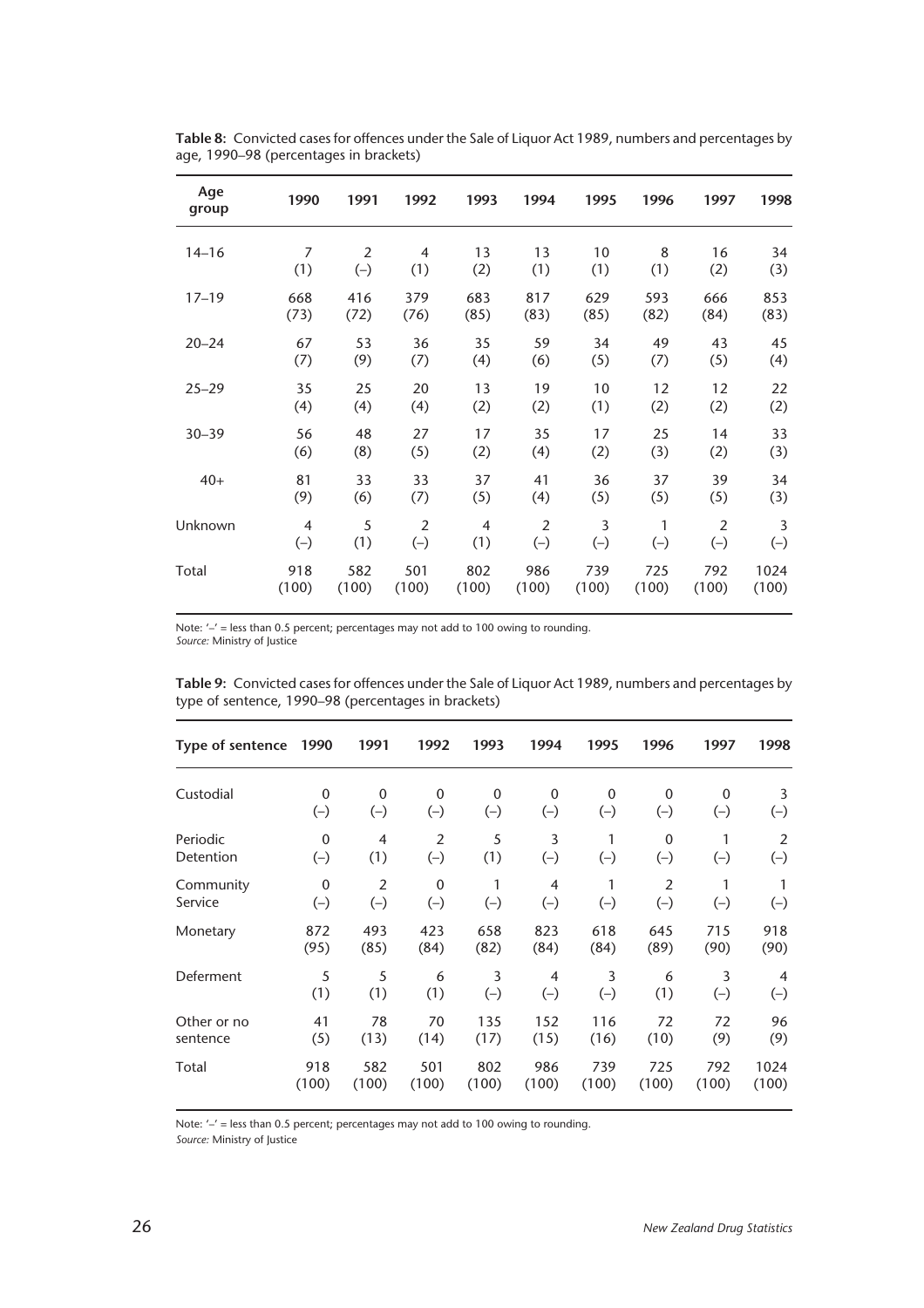#### **Traffic offences involving alcohol**

Another identifiable category of alcohol-related offending relates to traffic offences. These offences include driving causing death or injury where alcohol was involved, and driving with an excess blood/breath alcohol (EBA) level — that is, "drink driving".

| Type of offence     | 1990    | 1991   | 1992                                                    | 1993 | 1994 | 1995 | 1996 | 1997                                             | 1998 |
|---------------------|---------|--------|---------------------------------------------------------|------|------|------|------|--------------------------------------------------|------|
| Cause death $1$     | 151     | 114    | 77                                                      | 42   | 36   | 55   | 44   | 28                                               | 26   |
| Cause injury        | 257     | 311    | 276                                                     | 220  | 224  | 237  | 223  | 172                                              | 199  |
| Driving with<br>EBA | 26923   |        | 31 576 27 304 25 057 23 473 26 411 26 548 26 204 26 287 |      |      |      |      |                                                  |      |
| Total               | 27 3 31 | 32 001 |                                                         |      |      |      |      | 27 657 25 319 23 733 26 703 26 815 26 404 26 512 |      |

**Table 10:** Prosecutions for traffic offences involving alcohol by type of offence, 1990–98

*Source:* Ministry of Justice

#### **Prosecutions for traffic offences involving alcohol**

The number of prosecutions for traffic offences involving alcohol increased between 1990 and 1991, then decreased until 1994, before increasing again in 1995 and plateauing in recent years (Table 10). Overall, there has been a 3 percent decrease in the number of prosecutions for traffic offences involving alcohol from 1990 to 1998.

Almost all traffic prosecutions involving alcohol were for driving with EBA. Such prosecutions accounted for 99 percent of all alcohol-related traffic offences in 1998. The number of prosecutions for driving causing death where alcohol was involved has tended to fall throughout the 1990s (from 151 in 1990 to 26 in 1998), while the number of prosecutions for driving causing injury where alcohol was involved has fluctuated rather more (with 257 and 199 prosecutions in 1990 and 1998 respectively).

Aggregate information for all traffic offences involving alcohol is presented from this point onwards.

Since 1990, over 85 percent of prosecutions for traffic offences involving alcohol have resulted in a conviction (Table 11).

#### **Convictions for traffic offences involving alcohol**

The following conviction information is based on the number of cases finalised each year. Because several charges may be combined into one case, the number of convictions is more than the number of convicted cases given in Table 11.

Throughout the 1990s, conviction trends for traffic offences involving alcohol were similar to prosecution trends. The number of convictions for traffic offences involving alcohol increased between 1990 and 1991, decreased until 1994, increased in 1995, and then remained at a steady level to 1998, similar to the figure in 1990.

<sup>1</sup> Driving offences causing death where the offender was charged with manslaughter rather than an offence under the Land Transport Act 1998 are not included in these figures.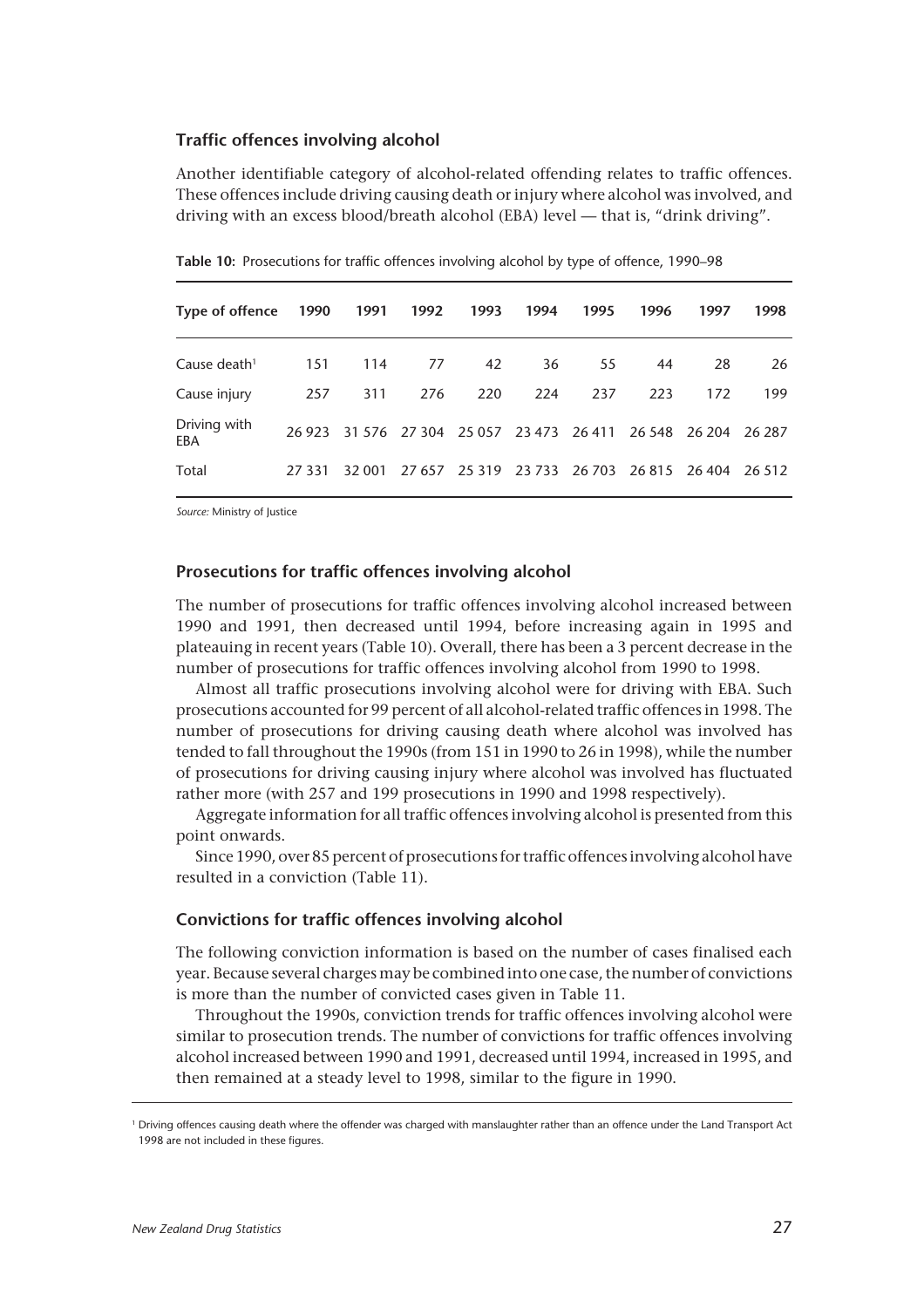| Outcome of<br>prosecutions   | 1990            | 1991             | 1992              | 1993          | 1994              | 1995           | 1996             | 1997           | 1998            |
|------------------------------|-----------------|------------------|-------------------|---------------|-------------------|----------------|------------------|----------------|-----------------|
| Convicted                    | 24 8 31<br>(91) | 29 5 1 5<br>(92) | 23<br>913<br>(87) | 22788<br>(90) | 21<br>416<br>(90) | 23 993<br>(90) | 24 1 6 3<br>(90) | 23 696<br>(90) | 24 0 59<br>(91) |
| Youth Court                  | 164             | 127              | 82                | 92            | 92                | 108            | 112              | 165            | 147             |
| proved                       | (1)             | $(-)$            | $(-)$             | $(-)$         | $(-)$             | $(-)$          | $(-)$            | (1)            | (1)             |
| $$19$ Discharge <sup>1</sup> | 16              | 17               | 21                | 14            | 23                | 27             | 13               | 19             | 19              |
|                              | $(-)$           | $(-)$            | $(-)$             | $(-)$         | $(-)$             | $(-)$          | $(-)$            | $(-)$          | $(-)$           |
| Not proved                   | 2320            | 2342             | 3641              | 2425          | 2202              | 2575           | 2527             | 2524           | 2287            |
|                              | (9)             | (7)              | (13)              | (10)          | (9)               | (10)           | (9)              | (10)           | (9)             |
| Total                        | 27 331          | 32 001           | 27 657            | 25 3 19       | 23733             | 26 703         | 26815            | 26 404         | 26 5 12         |
|                              | (100)           | (100)            | (100)             | (100)         | (100)             | (100)          | (100)            | (100)          | (100)           |

**Table 11:** Outcome of prosecutions for traffic offences involving alcohol, numbers and percentages by year, 1990–98 (percentages in brackets)

Note:  $'$  – less than 0.5 percent.

*Source:* Ministry of Justice

At least four out of five of those convicted of traffic offences involving alcohol were males. However, the proportion of females convicted for such offences increased from 12 percent in 1990 to 19 percent in 1998 (Table 12).

The number of people between 20 and 24 years old convicted of traffic offences involving alcohol increased from 5786 in 1990 to 6681 in 1991. The number of people in this age group convicted for such offences decreased from 5655 in 1992 to 3687 in 1998 (Table 13).

|          | 1990            | 1991           | 1992           | 1993           | 1994              | 1995           | 1996          | 1997          | 1998            |
|----------|-----------------|----------------|----------------|----------------|-------------------|----------------|---------------|---------------|-----------------|
|          |                 |                |                |                |                   |                |               |               |                 |
| Male:    | 18 3 26<br>(87) | 21 321<br>(86) | 17 258<br>(85) | 16 361<br>(84) | 423<br>15<br>(84) | 17 241<br>(83) | 17149<br>(82) | 16419<br>(80) | 16 6 14<br>(80) |
| Female:  | 2611            | 3348           | 2804           | 2963           | 2880              | 3316           | 3605          | 3884          | 3939            |
|          | (12)            | (14)           | (14)           | (15)           | (16)              | (16)           | (17)          | (19)          | (19)            |
| Unknown: | 54              | 56             | 166            | 109            | 91                | 110            | 107           | 123           | 188             |
|          | $(-)$           | $(-)$          | (1)            | (1)            | (1)               | (1)            | (1)           | (1)           | (1)             |
| Total:   | 20 991          | 24 7 25        | 20 228         | 19433          | 18 3 94           | 20 667         | 20861         | 20426         | 20 741          |
|          | (100)           | (100)          | (100)          | (100)          | (100)             | (100)          | (100)         | (100)         | (100)           |

**Table 12:** Convicted cases for traffic offences involving alcohol, by sex and year, numbers and percentages, 1990–98 (percentages in brackets)

Note: '–' = less than 0.5 percent; percentages may not add to 100 owing to rounding.

*Source:* Ministry of Justice

<sup>1</sup> Section 19 of the Criminal Justice Act 1985 allows a person who is found or pleads guilty to be discharged without a conviction being recorded. Such a discharge is deemed to be an acquittal.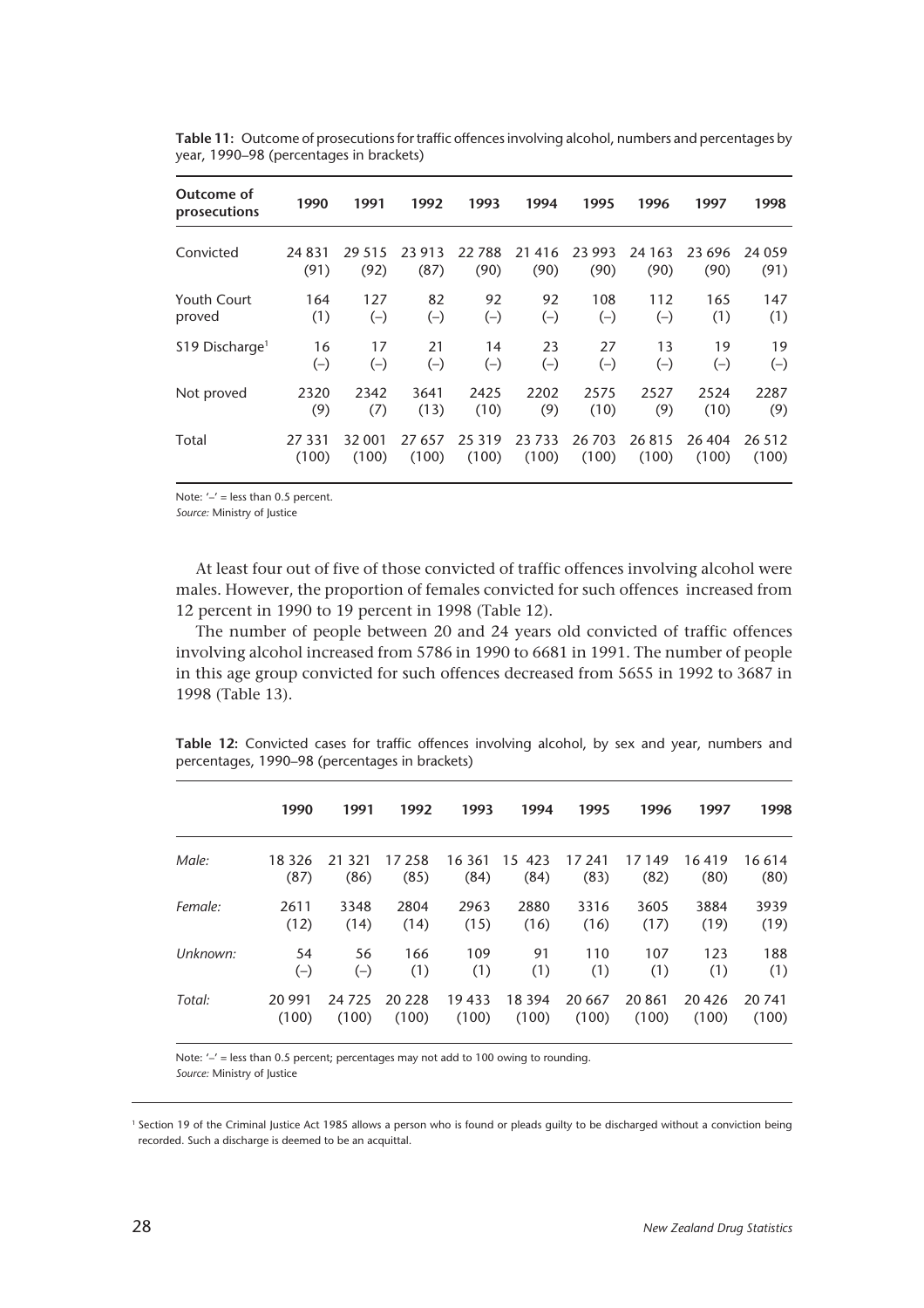The number of convictions for traffic offences involving alcohol for those between 30 and 39 years old increased from 4632 in 1990 to 5731 in 1991 but then decreased in 1992 to almost the 1990 figure. Between 1995 and 1998 the number increased slightly to just less than the number in 1991.

The number of those 40 years old and older who were convicted for traffic offences involving alcohol showed a similar pattern to those between 30 and 39 years old, although the number in 1998 was greater than the number in 1991.

In 1990 and 1991 the age distribution of those convicted for traffic offences involving alcohol was similar. However, as shown in Table 13, between 1995 and 1998 the distribution changed. The proportion of those convicted for traffic offences involving alcohol who were between 20 and 24 years old decreased from 24 percent in 1995 to 18 percent in 1998. The proportion of those convicted for traffic offences involving alcohol who were 40 years old or older increased from 18 percent in 1995 to 24 percent in 1998. In 1990 and 1991 those between 20 and 24 years old were the largest proportion of those convicted for traffic offences involving alcohol. However, between 1995 and 1998 those between 30 and 39 years old were the largest proportion of those convicted for traffic offences involving alcohol.

| Age<br>group | 1990   | 1991  | 1992   | 1993  | 1994     | 1995    | 1996   | 1997  | 1998  |
|--------------|--------|-------|--------|-------|----------|---------|--------|-------|-------|
| $14 - 16$    | 19     | 18    | 14     | 17    | 17       | 10      | 11     | 19    | 18    |
|              | $(-)$  | $(-)$ | $(-)$  | $(-)$ | $(-)$    | $(-)$   | $(-)$  | $(-)$ | $(-)$ |
| $17 - 19$    | 2936   | 3189  | 2512   | 2649  | 2682     | 3051    | 2886   | 2732  | 2920  |
|              | (14)   | (13)  | (12)   | (14)  | (15)     | (15)    | (14)   | (13)  | (14)  |
| $20 - 24$    | 5786   | 6681  | 5655   | 5147  | 4702     | 4872    | 4392   | 3887  | 3687  |
|              | (28)   | (27)  | (28)   | (27)  | (26)     | (24)    | (21)   | (19)  | (18)  |
| $25 - 29$    | 4152   | 4692  | 3930   | 3702  | 3559     | 3888    | 3717   | 3710  | 3497  |
|              | (20)   | (19)  | (19)   | (19)  | (19)     | (19)    | (18)   | (18)  | (17)  |
| $30 - 39$    | 4632   | 5731  | 4626   | 4809  | 4457     | 5139    | 5511   | 5593  | 5715  |
|              | (22)   | (23)  | (23)   | (25)  | (24)     | (25)    | (26)   | (27)  | (28)  |
| $40+$        | 3423   | 4365  | 3391   | 3049  | 2960     | 3683    | 4325   | 4468  | 4896  |
|              | (16)   | (18)  | (17)   | (16)  | (16)     | (18)    | (21)   | (22)  | (24)  |
| Unknown      | 43     | 49    | 100    | 60    | 17       | 24      | 19     | 17    | 8     |
|              | $(-)$  | $(-)$ | (1)    | $(-)$ | $(-)$    | $(-)$   | $(-)$  | $(-)$ | $(-)$ |
| Total        | 20 991 | 24725 | 20 228 | 19433 | 18 3 9 4 | 20 6 67 | 20 861 | 20426 | 20741 |
|              | (100)  | (100) | (100)  | (100) | (100)    | (100)   | (100)  | (100) | (100) |

**Table 13:** Convicted cases for traffic offences involving alcohol, by age and year of conviction, 1990–98

Note:  $-1$  = less than 0.5 percent.

*Source:* Ministry of Justice

Although the number of younger people convicted of traffic offences involving alcohol has been decreasing in recent years, when compared to the population, younger people convicted of such offences were still over-represented in 1998. In 1998, younger people tended to be convicted for traffic offences involving alcohol at a higher rate than other age groups. Nearly 18 per 1000 population aged between 17 and 19 years old were convicted of such offences (Table 14). However, the conviction rate for traffic offences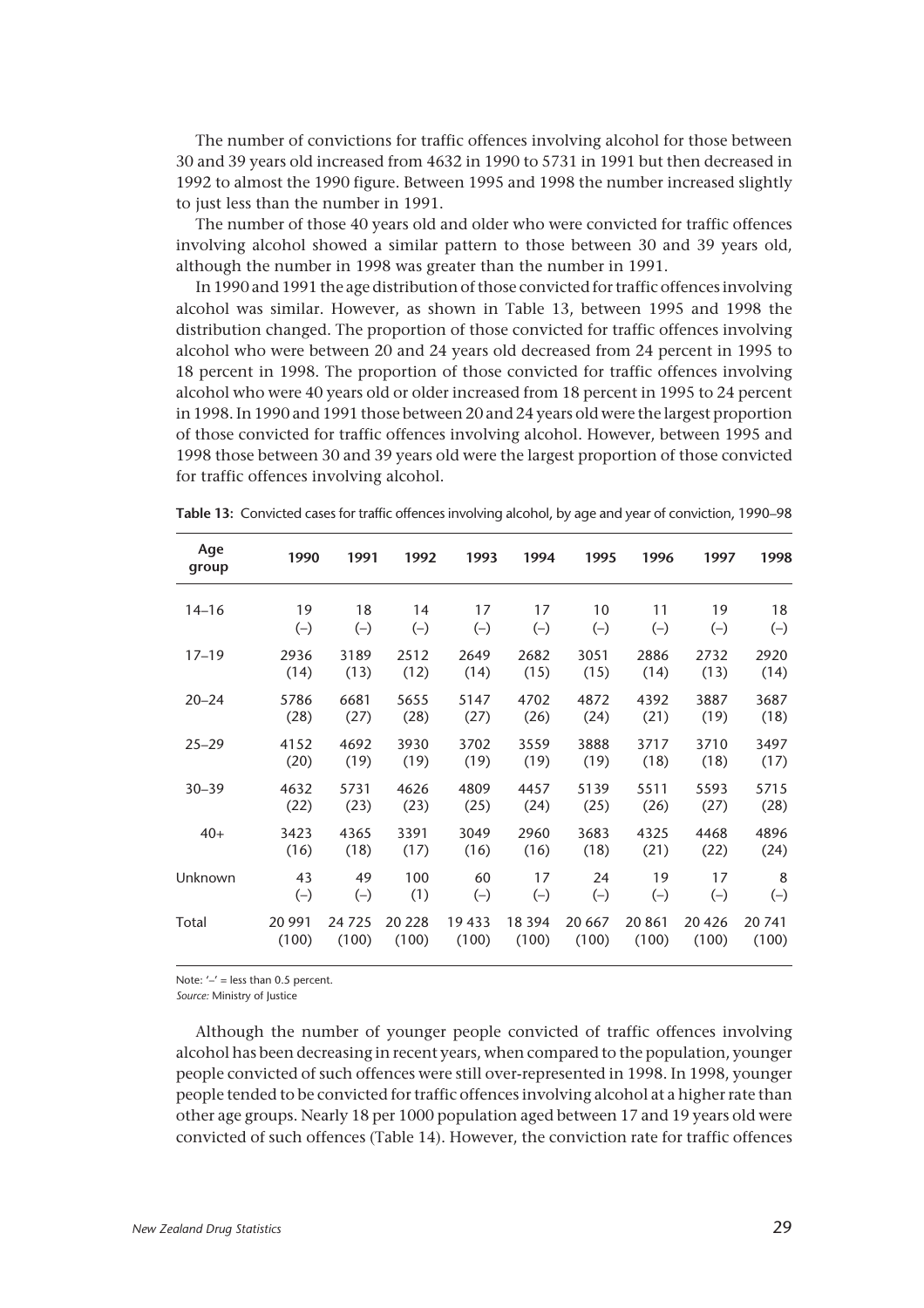involving alcohol tended to decrease with age until approximately three out of 1000 of those 40 years of age and older were convicted of such offences. Note that no rate has been presented for 14-to-16-year-olds, as the majority of these cases that are processed are proven in a Youth Court setting, and so are not recorded as convictions.

| Total | $17-19$ 20-24 |      | 25–29 30–39 |     | $40+$ |
|-------|---------------|------|-------------|-----|-------|
| 5.5   | 17.9          | 13.8 | 12.3        | 9.5 | 3.3   |

**Table 14:** Convictions for traffic offences involving alcohol, age-specific rate per 1000 population over 17 years of age, by age group, 1998

*Source:* Ministry of Justice

Monetary penalties were most commonly imposed for traffic offences involving alcohol, accounting for 64 percent of all sentences imposed for these offences in 1998. The community-based sentences of periodic detention and community service were the next most commonly imposed sentences (Table 15).

**Table 15:** Convicted cases for traffic offences involving alcohol, type of sentence, numbers and percentages by year, 1990–98 (percentages in brackets)

| Type of sentence | 1990        | 1991           | 1992    | 1993  | 1994           | 1995        | 1996           | 1997      | 1998           |
|------------------|-------------|----------------|---------|-------|----------------|-------------|----------------|-----------|----------------|
| Custodial        | 428         | 468            | 441     | 519   | 397            | 453         | 569            | 626       | 606            |
|                  | (2)         | (2)            | (2)     | (3)   | (2)            | (2)         | (3)            | (3)       | (3)            |
| Periodic         | 3544        | 4339           | 3626    | 3652  | 3057           | 3126        | 3023           | 3062      | 3246           |
| Detention        | (17)        | (18)           | (18)    | (19)  | (17)           | (15)        | (15)           | (15)      | (16)           |
| Community        | 90          | 110            | 147     | 137   | 89             | 82          | 79             | 35        | 26             |
| Programme        | $(\cdot)$   | $(\cdot)$      | (1)     | (1)   | (1)            | $(\cdot)$   | $(\cdot)$      | $(\cdot)$ | $(\cdot)$      |
| Community        | 2042        | 3350           | 3596    | 3422  | 3078           | 2967        | 2667           | 2426      | 2697           |
| Service          | (10)        | (14)           | (18)    | (18)  | (17)           | (14)        | (13)           | (12)      | (13)           |
| Supervision      | 315         | 299            | 289     | 447   | 451            | 523         | 575            | 572       | 531            |
|                  | (2)         | (1)            | (1)     | (2)   | (3)            | (3)         | (3)            | (3)       | (3)            |
| Monetary         | 14 3 46     | 15823          | 11 770  | 10921 | 11 0 24        | 13 2 24     | 13 683         | 13455     | 13 3 64        |
|                  | (68)        | (64)           | (58)    | (56)  | (60)           | (64)        | (66)           | (66)      | (64)           |
| Driving          | 198         | 296            | 286     | 301   | 279            | 259         | 241            | 231       | 242            |
| Disqualification | (1)         | (1)            | (1)     | (2)   | (2)            | (1)         | (1)            | (1)       | (1)            |
| Deferment        | $\mathbf 0$ | $\overline{7}$ | 10      | 5     | $\overline{2}$ | $\mathbf 0$ | $\overline{2}$ | 1         | $\overline{3}$ |
|                  | $(-)$       | $(-)$          | $(-)$   | $(-)$ | $(-)$          | $(-)$       | $(-)$          | $(-)$     | $(-)$          |
| Other or no      | 28          | 33             | 63      | 29    | 17             | 33          | 22             | 18        | 26             |
| sentence         | $(-)$       | $(-)$          | $(-)$   | $(-)$ | $(-)$          | $(-)$       | $(-)$          | $(-)$     | $(-)$          |
| Total            | 20 991      | 24 7 25        | 20 2 28 | 19433 | 18 3 94        | 20 667      | 20 861         | 20426     | 20 741         |
|                  | (100)       | (100)          | (100)   | (100) | (100)          | (100)       | (100)          | (100)     | (100)          |

Note: '-' = less than 0.5 percent; percentages may not add to 100 owing to rounding.

*Source:* Ministry of Justice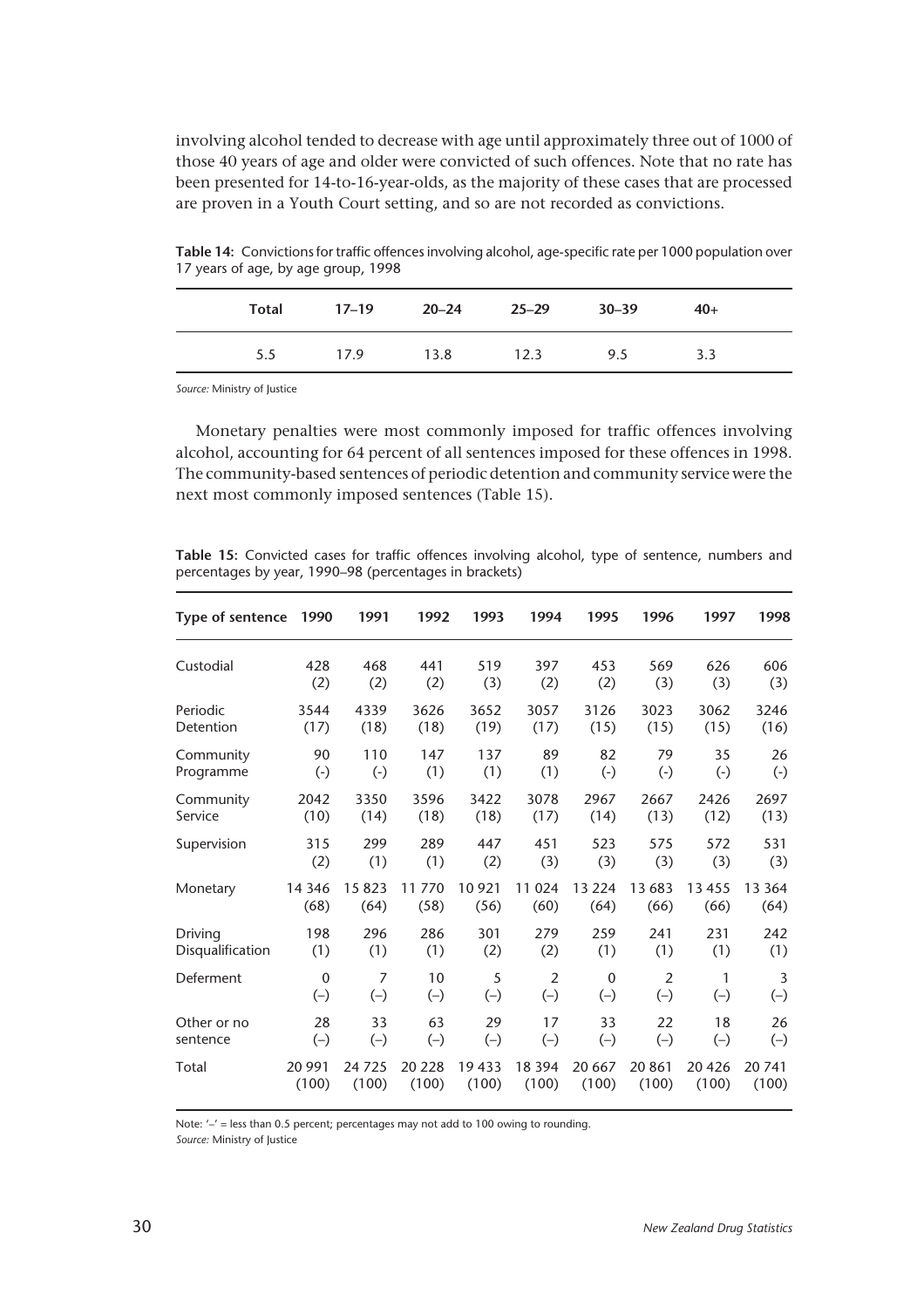Each year between 2 and 3 percent of traffic offences involving alcohol resulted in a custodial sentence being imposed (Table 16). The average length of the custodial sentence varied between 3.8 months in 1990 and 2.6 months in 1997.

|                                                                 |  | 1990 1991 1992 1993 1994 1995 1996 1997 1998 |  |  |  |
|-----------------------------------------------------------------|--|----------------------------------------------|--|--|--|
| Length of sentence (months) 3.8 2.8 3.2 3.2 3.2 2.9 2.9 2.6 2.8 |  |                                              |  |  |  |

**Table 16:** Convicted cases for traffic offences involving alcohol, average length of custodial sentences (months), 1990–98

*Source:* Ministry of Justice

Information from the biennial census of prison inmates $^1$  shows that between 1 and 3 percent of sentenced prison inmates were in prison for traffic offences involving alcohol (Table 17).

**Table 17:** Number in prison for traffic offences involving alcohol, 1995, 1997 and 1999

|                                 | <b>Nov 1995</b> | <b>Nov 1997</b> | <b>Nov 1999</b> |  |
|---------------------------------|-----------------|-----------------|-----------------|--|
| <b>Number</b>                   | 37              | 92              | 136             |  |
| Percentage of sentenced inmates | 0.9             | 19              | 2.7             |  |

*Source:* Ministry of Justice / Department of Corrections

# *ALCOHOL-RELATED MORTALITY*

#### **Alcohol-related conditions**

The conditions that are used to define alcohol-related conditions as the underlying cause of death are alcoholic psychoses, alcohol dependence syndrome, nondependent alcohol use disorder, alcoholic cardiomyopathy, alcoholic gastritis, alcoholic liver disease and poisoning by alcoholic beverages.

As presented in Figure 17, the male age-standardised mortality rate due to alcoholrelated conditions has steadily declined from 6.6 per 100 000 population in 1990 to 4.8 per 100 000 population in 1996. The female mortality rate due to alcohol-related conditions in 1990 (1.6 per 100 000 population) was less than one-quarter of the 1990 male rate. The female rate dropped to a low during this period of 1.0 per 100 000 population in 1992, before rising to 1.9 per 100 000 population in 1996.

Note that age-standardised rates presented from this point onwards are rates per 100 000 population that are age-standardised to Segi's world population.2

In terms of ethnicity, Mâori males and females had higher age-standardised mortality rates due to alcohol-related conditions than non-Mâori males and females (Table 18).

<sup>1</sup> Lash B. 1996. *Census of Prison Inmates 1995*. Wellington: Ministry of Justice

Lash B. 1998. *Census of Prison Inmates 1997*. Wellington: Ministry of Justice

Rich M. 2000. *Census of Prison Inmates 1999*. Wellington: Department of Corrections.

<sup>2</sup> Waterhouse J, Muir C, Correa P, et al. 1982. Cancer Incidence in Five Continents IV. *Scientific Publications no.42.* Lyon: IARC.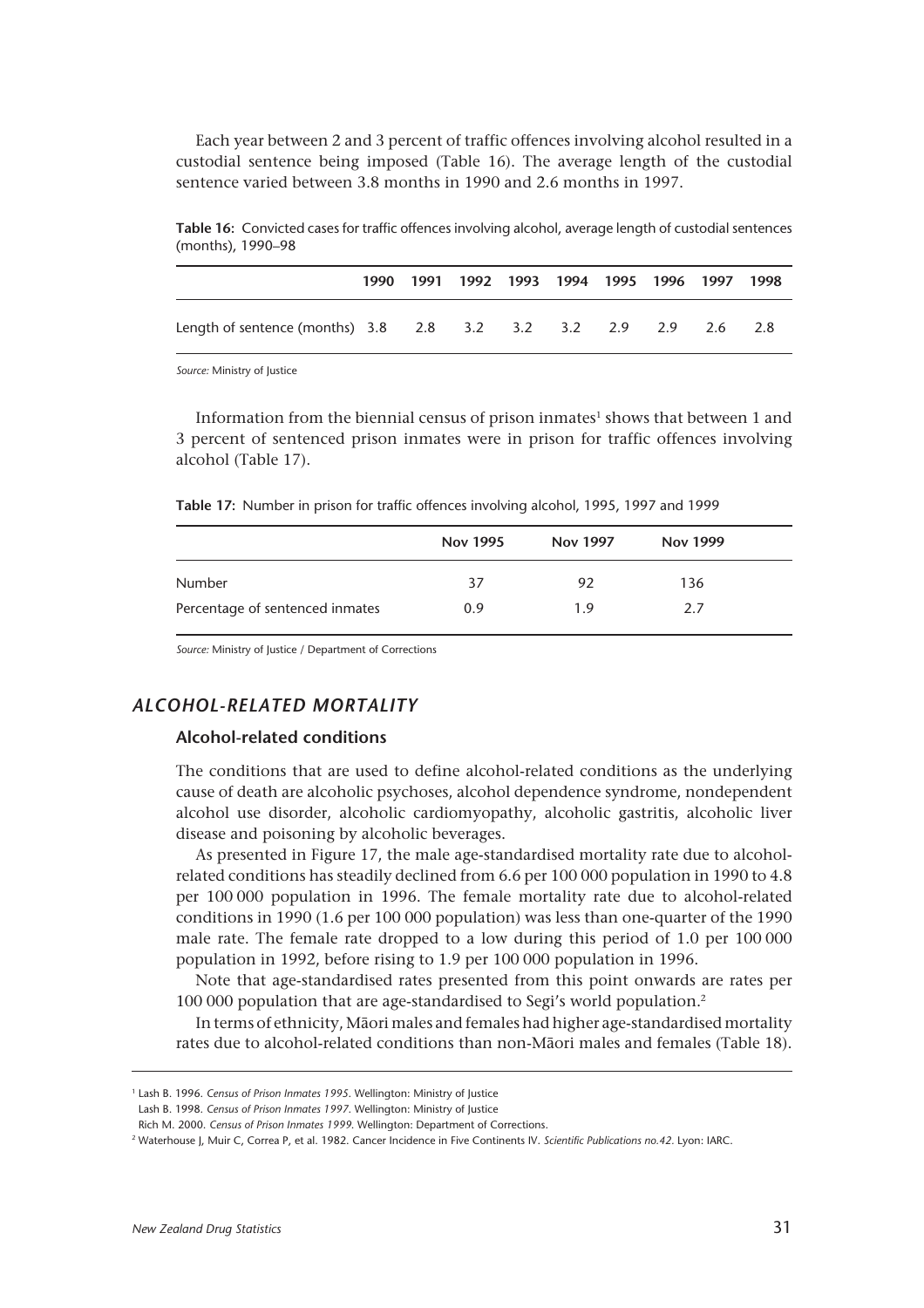

*Figure 17: Mortality rates for alcohol-related conditions, by sex, 1990–96 Source:* New Zealand Health Information Service

The Mâori male death rate of 14.2 per 100 000 population was over three times greater than the non-Mâori male rate of 4.1 per 100 000 population.

Mâori females had a mortality rate that was twice that of non-Mâori females (3.4 and 1.7 per 100 000 population respectively).

It is important to note, however, that ethnic mortality rates for 1996 cannot be compared with earlier years because there were changes in the definition of ethnicity for death registrations in 1995. The rates presented here should therefore be taken as indicative only, owing to the relatively small numbers involved.

|         |           | <b>Total</b> |           | Māori | Non-Māori |      |  |
|---------|-----------|--------------|-----------|-------|-----------|------|--|
|         | <b>No</b> | Rate         | <b>No</b> | Rate  | No        | Rate |  |
| Male:   | 102       | 4.8          | 21        | 14.2  | 81        | 4.1  |  |
| Female: | 44        | 1.9          | 7         | 3.4   | 37        | 1.7  |  |
| Total:  | 146       | 3.3          | 28        | 8.4   | 118       | 2.9  |  |

**Table 18:** Deaths due to alcohol-related conditions, numbers and rates by sex and ethnicity, 1996

*Source:* New Zealand Health Information Service

#### **Deaths due to external causes**

The following information is sourced from the New Zealand Health Information Service, which maintains the New Zealand Mortality Registry. The records of all deaths registered in 1990 to 1996 have been examined for instances where the underlying cause of death was an external cause and where the deceased was recorded as having alcohol in their blood at the time of the injury or poisoning that led to their death. The recording of presence of alcohol is sourced from post-mortems, coroners' findings, police reports and other relevant information sources.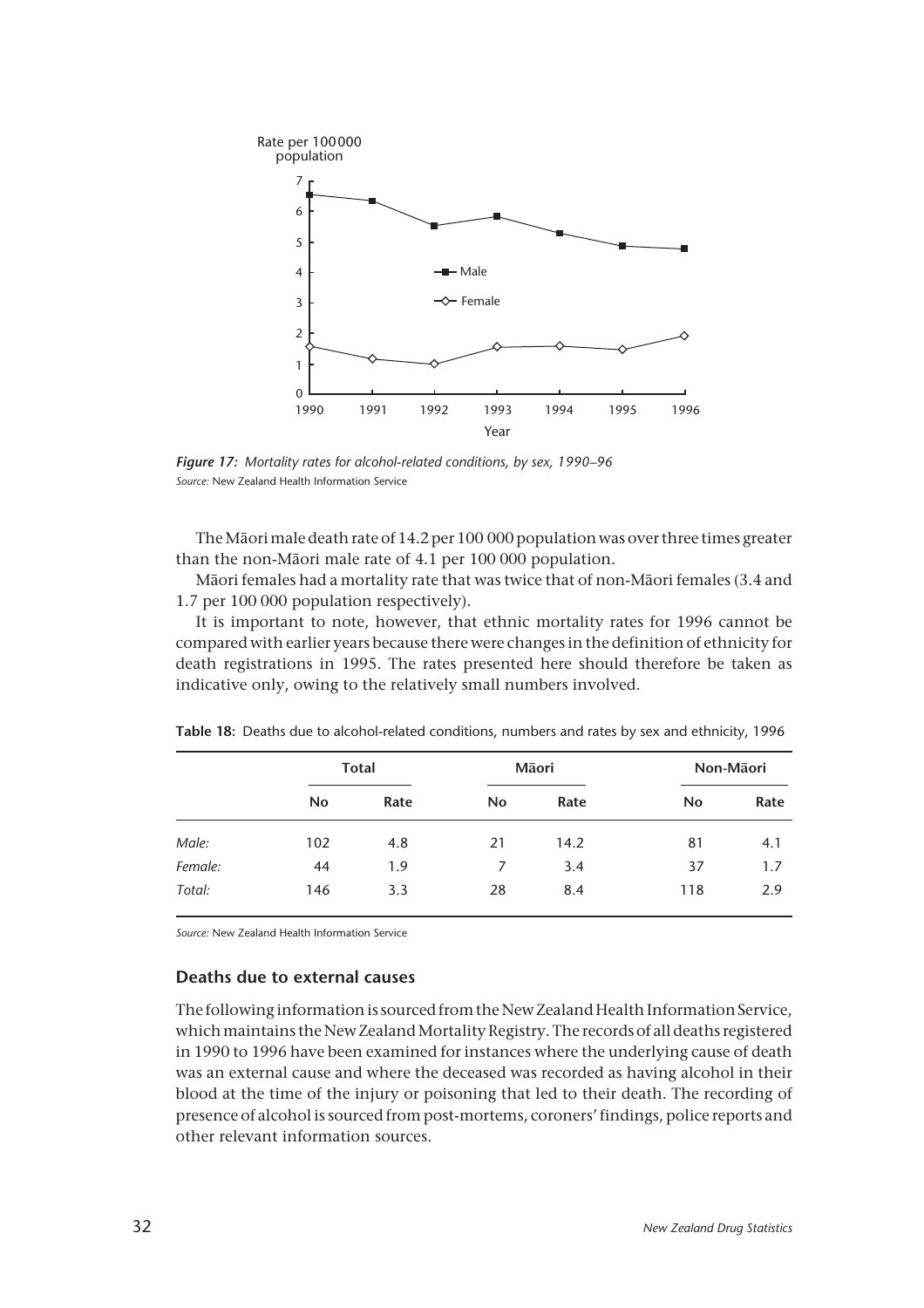These deaths do not include accidental poisoning by alcoholic beverages. Such poisoning deaths are a direct result of alcohol, and have been included in the preceding section, which dealt with deaths caused by alcohol-related conditions.



*Figure 18: Deaths due to external causes with any level of alcohol in deceased's blood, rates by sex, 1990–96*

*Source:* New Zealand Health Information Service

Figure 18 gives the age-standardised mortality rates for males and females where the cause of death was an external source and alcohol was in the blood of the deceased at the time of the injury or poisoning.

The lowest female rate was in 1994 (1.4 per 100 000 population). There was an overall decline from 1990 (2.1 per 100 000 population) to 1996 (1.5 per 100 000 population) in the mortality rate experienced by females due to external causes with presence of alcohol.

The male rate fluctuated over the period 1990 to 1996. After dropping from a high in 1990 of 11.2 per 100 000 population to a low in 1994 of 6.4 per 100 000 population, the male mortality rate has risen to 8.8 per 100 000 population in 1996. The male rate of deaths due to external causes where alcohol has been detected has been consistently higher than that of females.

As shown in Table 19, over the period 1990 to 1996 there were 1260 deaths due to external causes where any level of alcohol was identified as being in the blood of the deceased at the time of injury or poisoning. This represents 10 percent of all deaths (12 528) due to external causes over the 1990 to 1996 period.

Males had 8764 deaths due to external causes over the period 1990 to 1996. Alcohol was identified in 11.8 percent of these cases (1034 deaths). Females had 3764 deaths due to external causes over the 1990 to 1996 period. Alcohol was identified in 6 percent of these deaths (226 deaths).

The percentage of deaths due to external causes where alcohol was detected in the blood of the deceased was highest in the group aged 18 to 24 years (17 percent). This age group was also the highest for males (18 percent of deaths due to external causes).

Over 10 percent of all male deaths due to external causes in the period 1990 to 1996 had some level of alcohol in the blood of the deceased, at the time of the injury or poisoning, for all age groups from 14 to 54 years of age.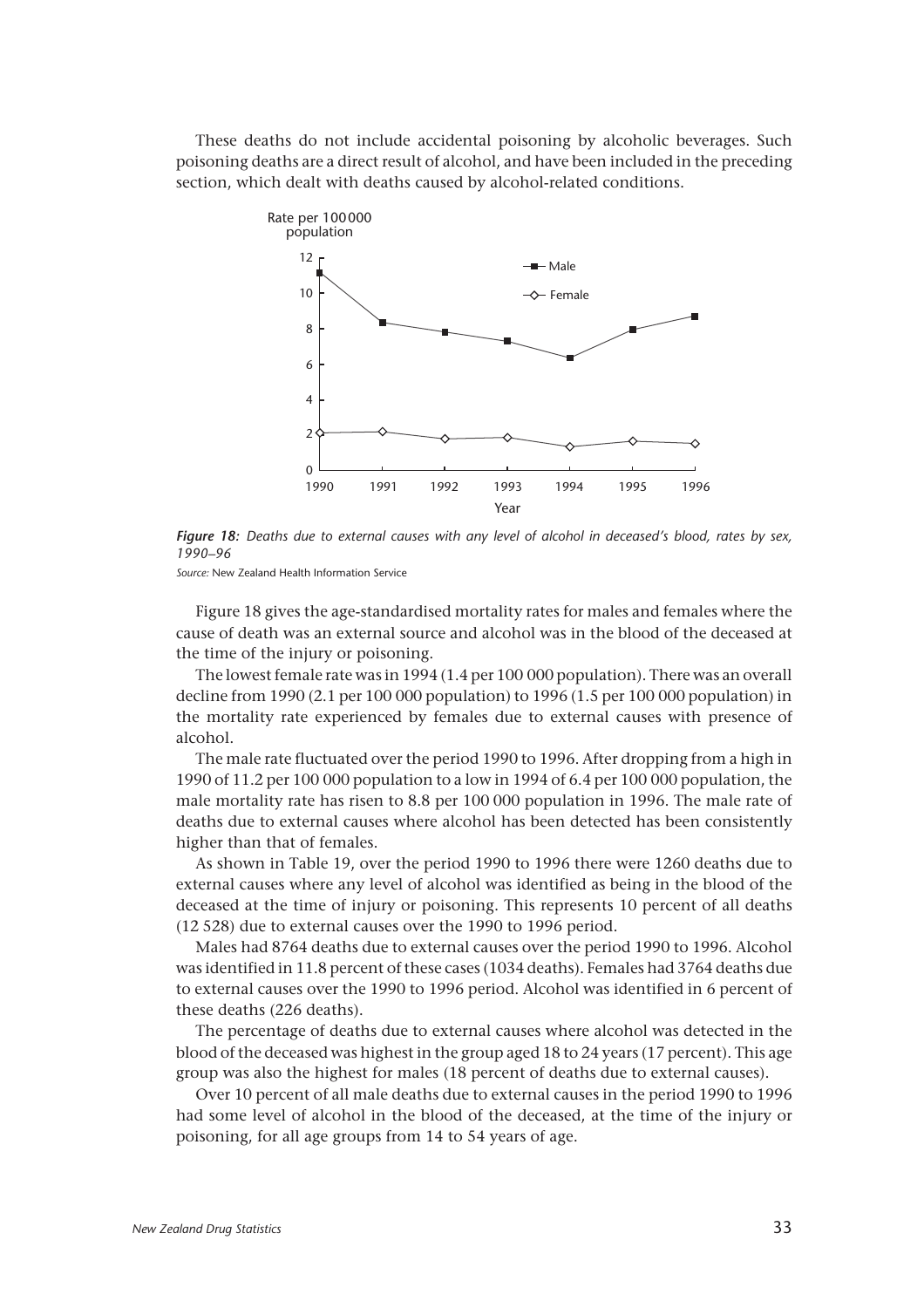|                                  | Total         | $0 - 13$ |      |      |      | 14-17 18-24 25-29 30-34 35-39 40-44 45-49 50-54 |     |     |     |     | $55+$    |
|----------------------------------|---------------|----------|------|------|------|-------------------------------------------------|-----|-----|-----|-----|----------|
| All external deaths              |               |          |      |      |      |                                                 |     |     |     |     |          |
|                                  | Total: 12 528 | 792      | 1024 | 2161 | 1263 | 1006                                            | 859 | 705 | 666 | 495 | 3 5 5 7  |
| Male:                            | 8764          | 490      | 744  | 1737 | 1000 | 787                                             | 680 | 524 | 497 |     | 355 1950 |
| Female:                          | 3764          | 302      | 280  | 424  | 263  | 219                                             | 179 | 181 | 169 | 140 | 1607     |
| With alcohol detected            |               |          |      |      |      |                                                 |     |     |     |     |          |
| Total:                           | 1260          | 3        | 121  | 365  | 178  | 139                                             | 107 | 84  | 68  | 57  | 138      |
| Male:                            | 1034          | 3        | 93   | 317  | 147  | 119                                             | 89  | 65  | 56  | 37  | 108      |
| Female:                          | 226           | 0        | 28   | 48   | 31   | 20                                              | 18  | 19  | 12  | 20  | 30       |
| Percentage with alcohol detected |               |          |      |      |      |                                                 |     |     |     |     |          |
| Total:                           | 10            |          | 12   | 17   | 14   | 14                                              | 13  | 12  | 10  | 12  | 4        |
| Male:                            | 12            | 1        | 13   | 18   | 15   | 15                                              | 13  | 12  | 11  | 10  | 6        |
| Female:                          | 6             | 0        | 10   | 11   | 12   | 9                                               | 10  | 11  | 7   | 14  | 2        |

**Table 19:** Deaths due to external causes where alcohol is recorded as being in the blood of the deceased, numbers and percentage of all external cause deaths by age group at death and sex, 1990–96 combined

Note: '-' = less than 0.5 percent.

*Source:* New Zealand Health Information Service

|           | <b>Female drivers</b> |                            |                               | <b>Male drivers</b> |                            |                               |  |
|-----------|-----------------------|----------------------------|-------------------------------|---------------------|----------------------------|-------------------------------|--|
| Age group | <b>Total</b>          | <b>Alcohol</b><br>involved | % with<br>alcohol<br>involved | <b>Total</b>        | <b>Alcohol</b><br>involved | % with<br>alcohol<br>involved |  |
| $15 - 19$ | 60                    | 9                          | 15                            | 189                 | 47                         | 25                            |  |
| $20 - 24$ | 59                    | 10                         | 17                            | 241                 | 79                         | 33                            |  |
| $25 - 29$ | 56                    | 11                         | 20                            | 211                 | 61                         | 29                            |  |
| $30 - 34$ | 50                    | 9                          | 18                            | 170                 | 43                         | 25                            |  |
| $35 - 39$ | 37                    | $\overline{4}$             | 11                            | 156                 | 31                         | 20                            |  |
| $40 - 44$ | 38                    | $\overline{4}$             | 11                            | 148                 | 22                         | 15                            |  |
| $45 - 49$ | 36                    | $\mathbf{0}$               | $\mathbf 0$                   | 104                 | 15                         | 14                            |  |
| $50 - 54$ | 20                    | $\mathbf 0$                | $\mathbf 0$                   | 75                  | 8                          | 11                            |  |
| $55 - 59$ | 20                    | $\mathbf{0}$               | $\mathbf{0}$                  | 63                  | 6                          | 10                            |  |
| $60+$     | 60                    | 1                          | $\overline{2}$                | 176                 | 9                          | 5                             |  |
| Unknown   | 21                    | $\overline{4}$             | 19                            | 85                  | 16                         | 19                            |  |
| Total     | 457                   | 52                         | 11                            | 1618                | 337                        | 21                            |  |

**Table 20:** Drivers involved in fatal crashes, 1996–98 combined

*Source:* Land Transport Safety Authority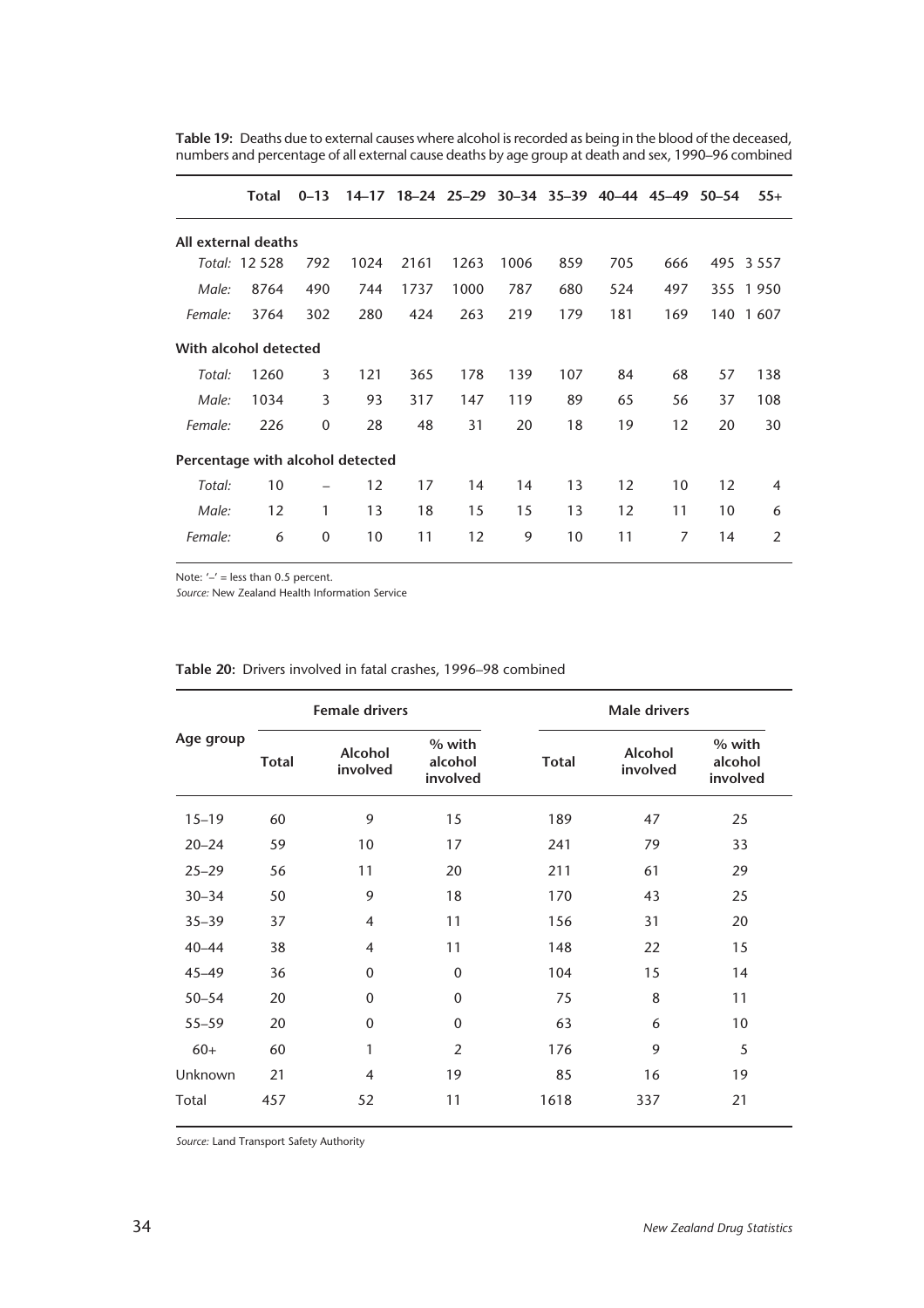The female age group that had the highest percentage of external cause deaths in 1990–96 with any level of alcohol in the blood was the 50-to-54-year-old age group (contributing 14 percent of all external cause deaths).

# **Alcohol and road crashes**

Table 20 shows that there were 457 female drivers involved in fatal crashes over the period 1996 to 1998. Fifty-two (11 percent) of these drivers were affected by alcohol. There were more than three times as many male drivers involved in fatal car crashes (1618) as female drivers. Twenty-one percent of these drivers (337) were affected by alcohol.

Males aged 20 to 24 years were the group with the highest number of drivers involved in fatal car crashes (241) and the highest number of alcohol-affected drivers involved in fatal car crashes (79). One-third of all drivers involved in fatal car crashes in this age group were affected by alcohol. This is the highest proportion out of all the age groups, irrespective of sex.

| Table 21: Crashes and casualties from crashes where driver alcohol was a contributing factor, numbers |  |  |
|-------------------------------------------------------------------------------------------------------|--|--|
| and percentages of total fatal or injury crashes, 1980–99                                             |  |  |

| Year | <b>Crashes</b> |                      |           |                       | <b>Casualties</b> |               |           |                 |  |
|------|----------------|----------------------|-----------|-----------------------|-------------------|---------------|-----------|-----------------|--|
|      |                | <b>Fatal crashes</b> |           | <b>Injury crashes</b> |                   | <b>Deaths</b> |           | <b>Injuries</b> |  |
|      | <b>No</b>      | $\%$                 | <b>No</b> | $\frac{0}{0}$         | <b>No</b>         | $\%$          | <b>No</b> | $\%$            |  |
| 1980 | 192            | 36                   | 1954      | 19                    | 217               | 36            | 3681      | 23              |  |
| 1981 | 199            | 34                   | 2005      | 20                    | 241               | 36            | 3687      | 24              |  |
| 1982 | 232            | 39                   | 2049      | 19                    | 267               | 40            | 3841      | 24              |  |
| 1983 | 205            | 36                   | 2140      | 20                    | 241               | 37            | 3818      | 23              |  |
| 1984 | 222            | 36                   | 2248      | 19                    | 249               | 37            | 3874      | 22              |  |
| 1985 | 238            | 36                   | 2493      | 19                    | 274               | 37            | 4418      | 23              |  |
| 1986 | 266            | 41                   | 2575      | 20                    | 328               | 43            | 4520      | 24              |  |
| 1987 | 271            | 39                   | 2595      | 21                    | 329               | 41            | 4498      | 24              |  |
| 1988 | 266            | 43                   | 2500      | 21                    | 318               | 44            | 4246      | 25              |  |
| 1989 | 264            | 41                   | 2364      | 21                    | 321               | 42            | 3969      | 24              |  |
| 1990 | 268            | 42                   | 2716      | 22                    | 318               | 44            | 4531      | 26              |  |
| 1991 | 225            | 41                   | 2424      | 21                    | 269               | 41            | 3935      | 24              |  |
| 1992 | 221            | 41                   | 2282      | 21                    | 273               | 42            | 3672      | 23              |  |
| 1993 | 185            | 36                   | 1906      | 18                    | 227               | 38            | 3042      | 20              |  |
| 1994 | 190            | 38                   | 2044      | 18                    | 225               | 39            | 3300      | 20              |  |
| 1995 | 162            | 32                   | 2118      | 18                    | 200               | 34            | 3421      | 20              |  |
| 1996 | 129            | 28                   | 1652      | 16                    | 148               | 29            | 2664      | 18              |  |
| 1997 | 127            | 27                   | 1389      | 16                    | 147               | 27            | 2317      | 17              |  |
| 1998 | 118            | 27                   | 1347      | 16                    | 142               | 28            | 2233      | 18              |  |
| 1999 | 100            | 23                   | 1146      | 14                    | 122               | 24            | 1904      | 16              |  |

*Source:* Land Transport Safety Authority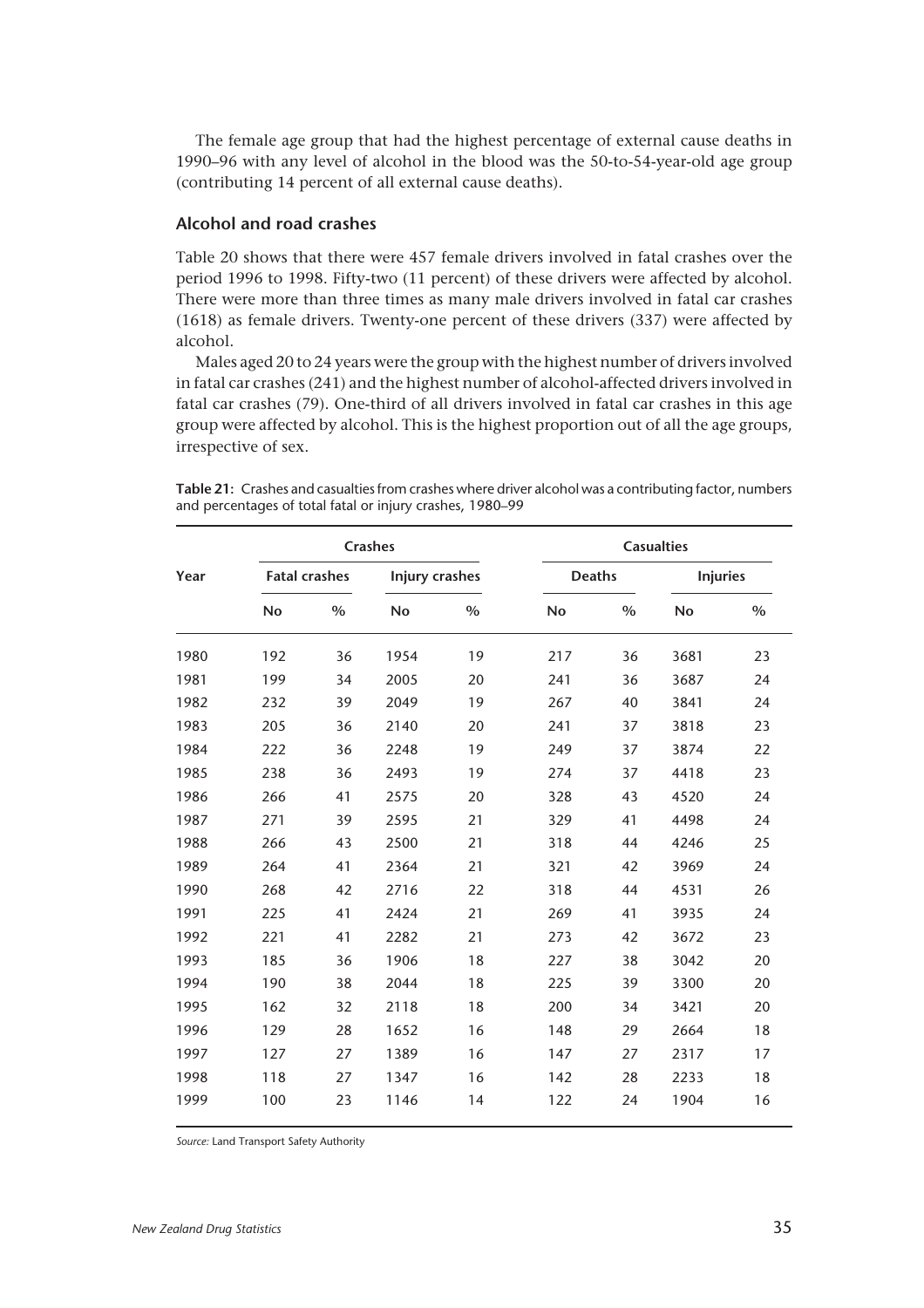The highest proportion of female drivers involved in fatal car crashes who were affected by alcohol was the group aged 25 to 29 years (20 percent). This was also the age group with the highest number of drivers affected by alcohol of all the female age groups (11 drivers), although the age group with the highest number of drivers involved in fatal car crashes was the 15-to-19-year-old age group (60 drivers).

Table 21 contains information on the number of fatal and injury road crashes where driver alcohol was a contributing factor during the 1980s and 1990s.

The number of fatal crashes where driver alcohol was a contributing factor fell by 48 percent between 1980 (192 fatal motor vehicle accidents [MVAs]) and 1999 (100 fatal MVAs). The number of fatal MVAs where driver alcohol was a contributing factor peaked in 1987 (271 fatal MVAs). Between 1987 and 1999 there was a drop of 63 percent in fatal MVAs contributed to by driver alcohol. There was also a drop in the proportion of fatal MVAs where driver alcohol was a contributing factor, from 36 percent of all fatal MVAs in 1980 to 23 percent in 1999.

The number of actual deaths as a result of MVAs where driver alcohol was a contributing factor fell by 43 percent between 1980 and 1999. The number of deaths resulting from driver alcohol MVAs peaked in 1987 at 329, with a resultant fall of 63 percent to 1999. However, the ratio of deaths to fatal MVAs rose between 1980 (1.1 deaths per driver-alcohol MVA) and 1999 (1.2 deaths per driver-alcohol MVA).

The number of MVAs resulting in injury where driver alcohol was a contributing factor fell 41 percent between 1980 and 1999 (1954 and 1146 injury MVAs respectively). The number of injury MVAs where driver alcohol was a contributing factor peaked in 1990 (2716 injury MVAs) and there has since been a drop of 58 percent to 1999.

The actual number of injuries resulting from motor vehicle accidents where driver alcohol was a contributory factor has fallen from 3681 in 1980 to 1904 in 1999, a decline of 48 percent. The number of injuries resulting from driver alcohol MVAs peaked in 1990 at 4531. There has been a drop in injuries since 1990 of 58 percent. The ratio of injuries suffered to injury MVAs has also fallen from 1.9 injuries per driver-alcohol MVA in 1980 to 1.6 injuries per driver-alcohol MVA in 1999.

#### **Alcohol and drowning**

The Injury Prevention Research Centre of the University of Auckland has carried out a retrospective study of the role of alcohol in drownings in the Auckland region between 1988 and 1997.1

The study found that, of those aged 15 to 64 years who drowned and had had their blood alcohol level tested, 40 percent had a positive blood alcohol level, and 31 percent had a blood alcohol level over 80 mg/100 mL (the legal limit for adults operating a motor vehicle).

An examination of boating-related drownings yielded similar findings. Of those aged 15 to 64 years for whom blood alcohol could be reliably measured, 40 percent had positive blood alcohol levels, and 24 percent had concentrations that were over 100 mg/100 mL.

Based on these findings, although the raw numbers involved in drownings are fewer in relative terms, the role of alcohol in water-related fatalities appears to be at least as important as the role that alcohol plays in deaths on the roads.

Water Safety New Zealand maintains a database of all drownings in New Zealand.

<sup>1</sup> Smith G S, et al. 1999. *The Role of Alcohol in Drowning and Boating Deaths in the Auckland Region: An Updated Report to the Alcohol Advisory Council*. Injury Prevention Research Centre Report Series, No 44. Auckland: Injury Prevention Research Centre.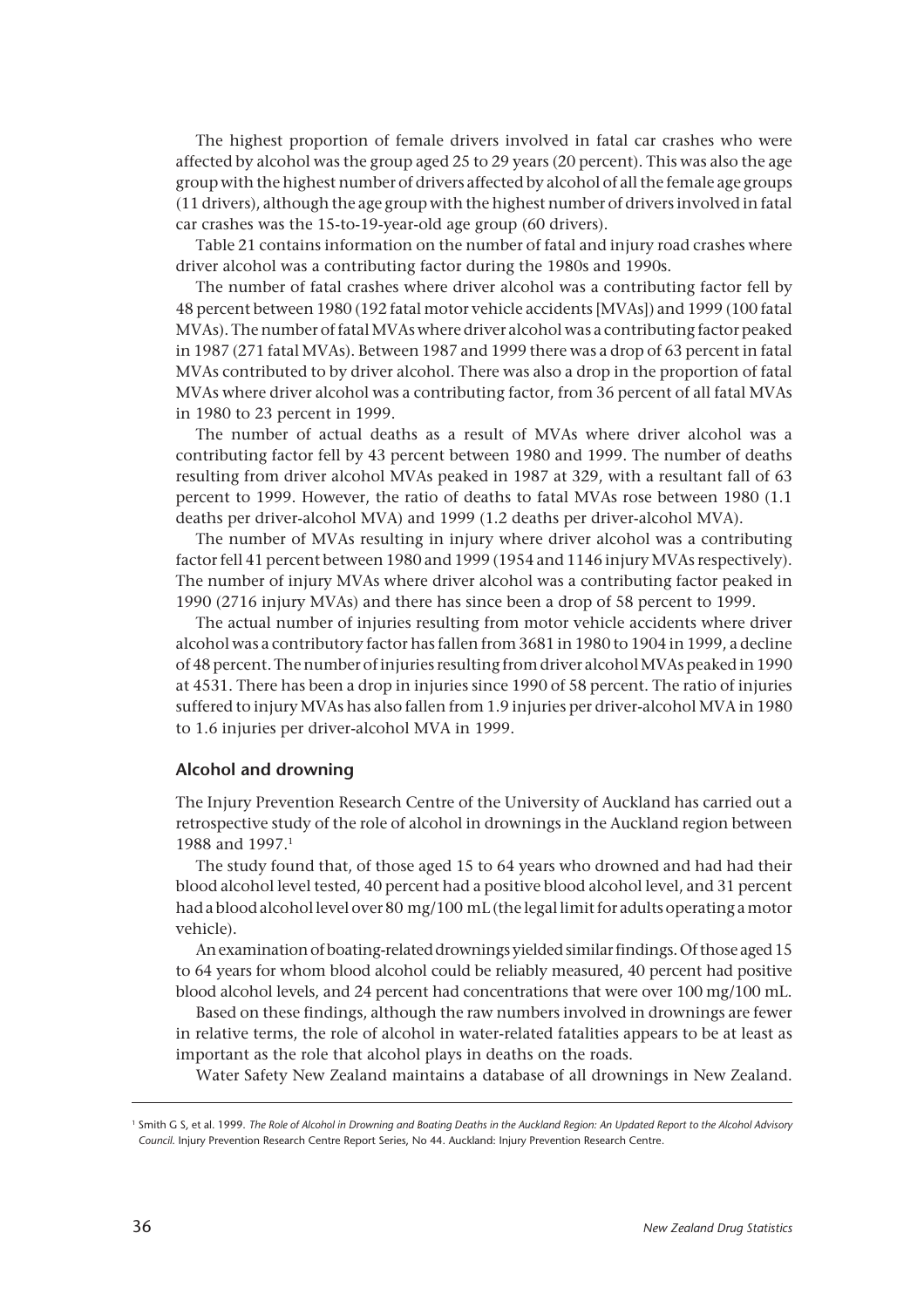

*Figure 19: Drownings, and drownings involving alcohol, by year, 1980–99 Source:* Water Safety New Zealand

| Year  | <b>Total drownings</b> | Alcohol-related<br>drownings | Alcohol as<br>% of total |
|-------|------------------------|------------------------------|--------------------------|
| 1980  | 210                    | 43                           | 20                       |
| 1981  | 184                    | 37                           | 20                       |
| 1982  | 188                    | 38                           | 20                       |
| 1983  | 173                    | 31                           | 18                       |
| 1984  | 173                    | 27                           | 16                       |
| 1985  | 214                    | 32                           | 15                       |
| 1986  | 179                    | 37                           | 21                       |
| 1987  | 163                    | 31                           | 19                       |
| 1988  | 167                    | 35                           | 21                       |
| 1989  | 164                    | 29                           | 18                       |
| 1990  | 156                    | 29                           | 19                       |
| 1991  | 147                    | 29                           | 20                       |
| 1992  | 130                    | 18                           | 14                       |
| 1993  | 154                    | 30                           | 19                       |
| 1994  | 132                    | 28                           | 21                       |
| 1995  | 159                    | 33                           | 21                       |
| 1996  | 138                    | 27                           | 20                       |
| 1997  | 138                    | 32                           | 23                       |
| 1998  | 148                    | 23                           | 16                       |
| 1999  | 117                    | 14                           | 12                       |
| Total | 3234                   | 603                          | 19                       |

| Table 22: Total drownings, alcohol-related drownings, and alcohol-related drownings as a percentage |  |  |  |
|-----------------------------------------------------------------------------------------------------|--|--|--|
| of the total, 1980–99                                                                               |  |  |  |

*Source:* Water Safety New Zealand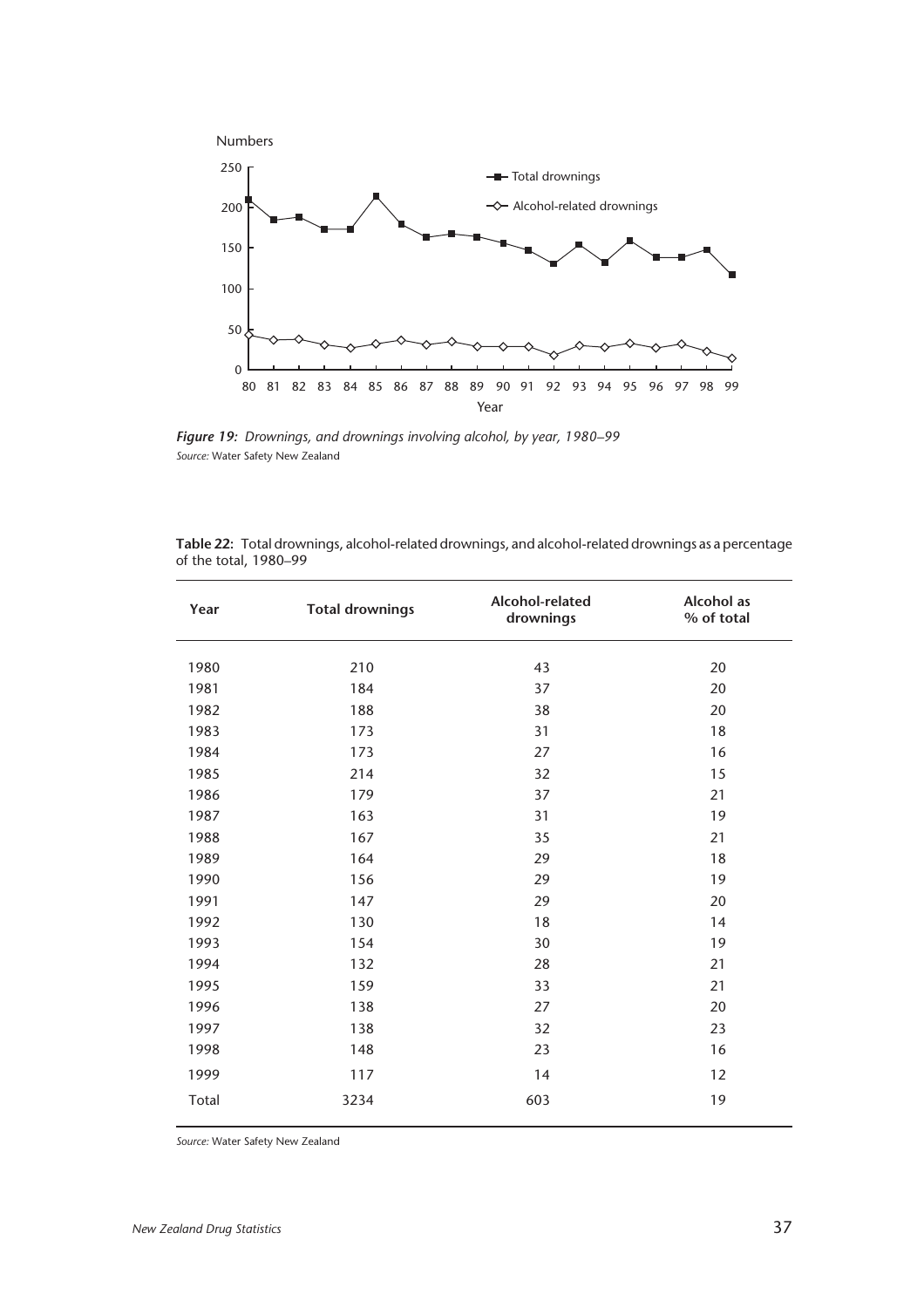This database was established in 1993, and all records before 1993 were entered retrospectively, using data from coroners' reports. Information is gathered from newspaper clippings and police notification reports that are then confirmed by coroners' reports. The statistics for alcohol-related drownings include only cases where alcohol was a known factor. Note that approximately 68 percent of all drownings are not tested for blood alcohol concentration. In these cases, a zero figure for blood alcohol is entered.

The total numbers of drownings have reduced over the past 20 years, and the same trend is evident for alcohol-related drownings (Figure 19 and Table 22). Between 1980 and 1999, alcohol was known to be involved in 603 drowning deaths in New Zealand. This represents 19 percent of the total number of drownings for that period.

As demonstrated in Table 23, males make up the largest portion (83 percent) of all

|     |      |                          |      |                | <b>Total</b> |
|-----|------|--------------------------|------|----------------|--------------|
| No  | $\%$ | No                       | $\%$ | No             | $\%$         |
| 1   | 33   | $\overline{2}$           | 67   | 3              | 100          |
| 29  | 81   | $\boldsymbol{7}$         | 19   | 36             | 100          |
| 137 | 85   | 24                       | 15   | 161            | 100          |
| 71  | 87   | 11                       | 13   | 82             | 100          |
| 43  | 91   | $\overline{\mathcal{A}}$ | 9    | 47             | 100          |
| 32  | 86   | 5                        | 14   | 37             | 100          |
| 27  | 79   | $\overline{7}$           | 21   | 34             | 100          |
| 23  | 79   | 6                        | 21   | 29             | 100          |
| 28  | 80   | $\overline{7}$           | 20   | 35             | 100          |
| 75  | 79   | 20                       | 21   | 95             | 100          |
| 5   | 71   | $\overline{2}$           | 29   | $\overline{7}$ | 100          |
| 471 | 83   | 95                       | 17   | 566            | 100          |
|     |      | Male                     |      | Female         |              |

*T***able 23:** Alcohol-related drownings by age and sex, numbers and percentages, 1980–97 combined

*Source:* Water Safety New Zealand

alcohol-related drownings. The age group with the highest proportion of male deaths is the 30–34-year age group (91 percent), followed by 25-to-29-year-olds (87 percent).

The most prominent age group is 18-to-24-year-olds (28 percent) followed by the over-55-year-olds (17 percent) and 25-to-29-year-olds (14 percent). However, care is required here because of the disproportionate number of years being compared. The oldest person in the 55-year-plus age group was 87 years of age, and the 18-to-24-year age group is two years longer than the others.

Finally, as Figure 20 shows, the most common cause of alcohol-related drowning was in road vehicle accidents which involved the vehicle running off the road and into water (31 percent), followed by immersion accidents (25 percent).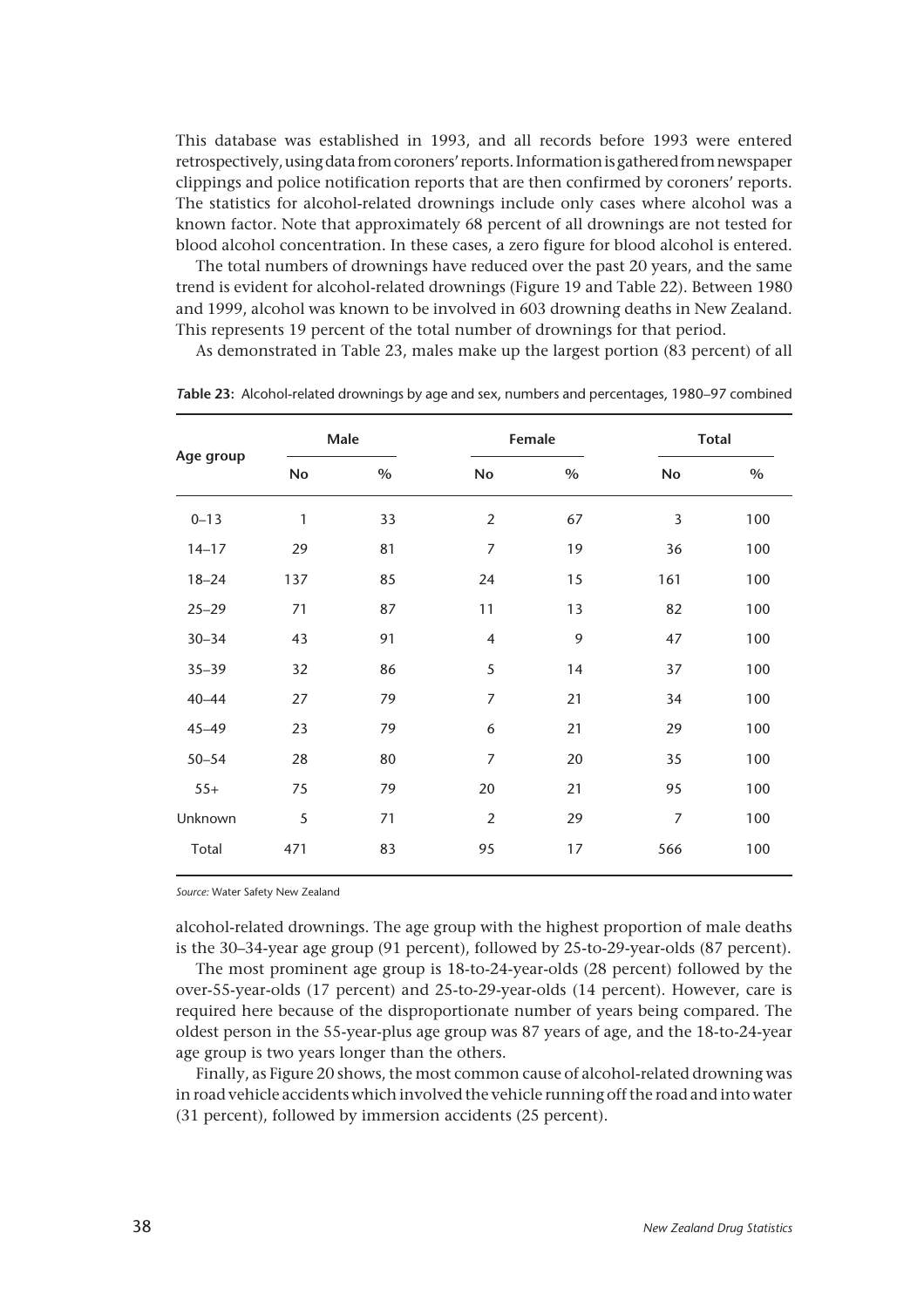

*Figure 20: Alcohol-related drownings, by activity, 1980–97 combined Source:* Water Safety New Zealand

# *ALCOHOL-RELATED HOSPITALISATIONS*

For the purposes of this report, "alcohol" includes methanol and methylated spirits. This section presents statistics on publicly funded hospitalisations where a diagnosis of an alcohol-related condition and/or poisoning by alcohol occurred. The figures are for inpatient and day patient hospitalisations only. (See the explanatory notes on page 109 for further information on hospitalisation statistics.)

Table 24 presents figures for all publicly funded hospitalisations where one or more alcohol-related conditions were diagnosed or where alcohol poisoning was involved.

Over the three-year period from 1996 to 1998 there were 22 180 publicly funded hospitalisations that involved alcohol-related conditions and/or alcohol poisoning as the reason for admission or as a principal or secondary diagnosis. There has been a steady rise in the total number of hospitalisations each year (6155 in 1996, 8551 in 1998),

|         |      |       |      |       | 1998 |       |
|---------|------|-------|------|-------|------|-------|
|         | No.  | Rate  | No.  | Rate  | No.  | Rate  |
| Total:  | 984  | 207.0 | 1232 | 254.9 | 1517 | 301.0 |
| Male:   | 655  | 301.5 | 818  | 367.0 | 989  | 424.5 |
| Female: | 329  | 119.1 | 414  | 150.9 | 528  | 186.9 |
| Total:  | 5171 | 139.4 | 6242 | 163.2 | 7034 | 182.4 |
| Male:   | 3675 | 200.0 | 4419 | 233.8 | 5032 | 263.4 |
| Female: | 1496 | 81.9  | 1823 | 96.8  | 2002 | 105.6 |
| Total:  | 6155 | 147.7 | 7474 | 174.6 | 8551 | 198.1 |
| Male:   | 4330 | 211.3 | 5237 | 248.8 | 6021 | 283.3 |
| Female: | 1825 | 87.3  | 2237 | 104.8 | 2530 | 117.5 |
|         |      |       | 1996 |       | 1997 |       |

**Table 24:** Publicly funded hospitalisations with an alcohol-related condition or poisoning, numbers and rates by ethnicity, sex and year, 1996–98

*Source:* New Zealand Health Information Service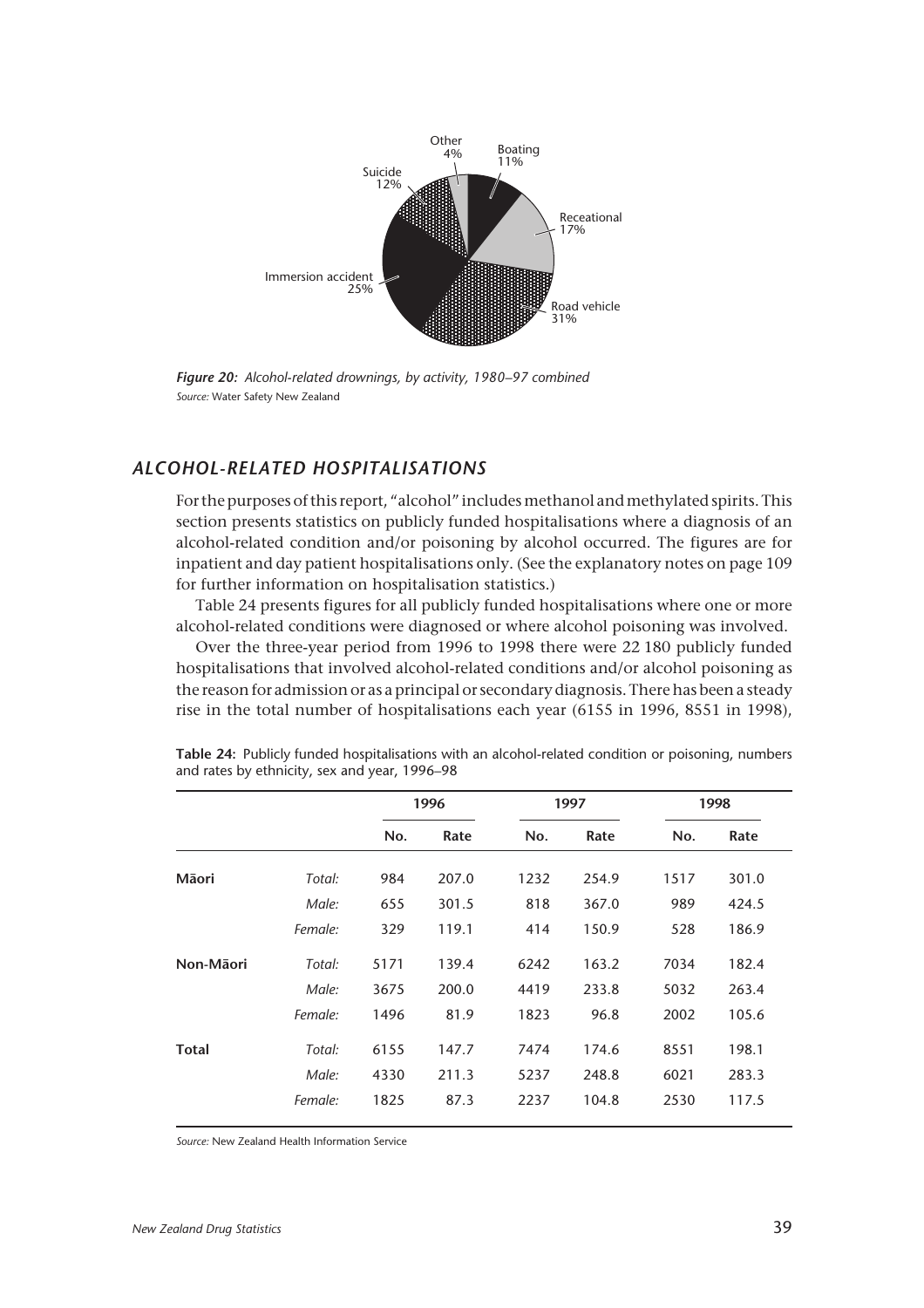which is believed to be due to increased reporting of alcohol dependence and alcohol abuse as secondary diagnoses. However, the result of this is that the figures for all alcohol-related hospitalisations are not comparable over time.

Table 24 offers a breakdown of alcohol-related publicly funded hospitalisations according to ethnic background, once again using age-standardised rate that draw on Segi's world population<sup>1</sup>.

Mâori made up 17 percent of all the hospitalisations from 1996 to 1998 involving alcohol-related conditions and/or poisoning. Males accounted for 66 percent of Mâori alcohol-related hospitalisations and 70 percent of all alcohol-related hospitalisations.

The 1998 age-standardised hospitalisation rate for Mâori males (424.5 per 100 000 population) was 61 percent greater than the rate for non-Mâori males (263.4 per 100 000 population). The Mâori female hospitalisation rate in 1998 (186.9 per 100 000 population) was less than half the Mâori male rate, and 77 percent higher than the non-Mâori female rate (105.6 per 100 000 population).

#### **Alcohol-related principal diagnosis**

The numbers of hospitalisations where the principal diagnosis was an alcohol-related condition has remained relatively steady over the period 1996 to 1998. The hospitalisation rate in 1996 (44.5 per 100 000 population) was slightly higher than the 1998 rate (43.8 per 100 000 population).

Alcohol abuse and dependence made up more than half of the hospitalisations where the principal diagnosis was an alcohol-related condition. Overall, the hospitalisation rate for abuse/dependence has declined slightly from 1996 to 1998.

Alcohol poisoning made up approximately 5 percent of hospitalisations with a principal diagnosis of an alcohol-related discharge. The classification of alcohol poisoning is used where the ingestion of alcohol was intentional (eg, assault or attempt at selfharm), where the ingestion of alcohol was accidental, or where there was an adverse

|                                                         |      | 1996 |      |           | 1997 |      |      | 1998 |      |  |
|---------------------------------------------------------|------|------|------|-----------|------|------|------|------|------|--|
|                                                         | No   | Rate | $\%$ | <b>No</b> | Rate | $\%$ | No   | Rate | $\%$ |  |
| All alcohol-related<br>conditions                       | 1778 | 44.5 | 100  | 1698      | 42.0 | 100  | 1793 | 43.8 | 100  |  |
| Alcohol abuse or<br>dependence, including<br>history of | 1056 | 26.6 | 59   | 946       | 23.7 | 56   | 1004 | 25.0 | 56   |  |
| Alcohol poisoning                                       | 179  | 5.1  | 10   | 176       | 4.9  | 10   | 183  | 5.2  | 10   |  |
| Other alcohol-related<br>conditions                     | 543  | 12.8 | 31   | 576       | 13.3 | 34   | 606  | 13.6 | 34   |  |

**Table 25:** Publicly funded hospitalisations with an alcohol-related principal diagnosis, numbers, rates, and percentages of total, by year, 1996–98

*Source:* New Zealand Health Information Service

<sup>1</sup> Waterhouse J, Muir C, Correa P, et al. 1982. Cancer Incidence in Five Continents IV. *Scientific Publications no.42.* Lyon: IARC.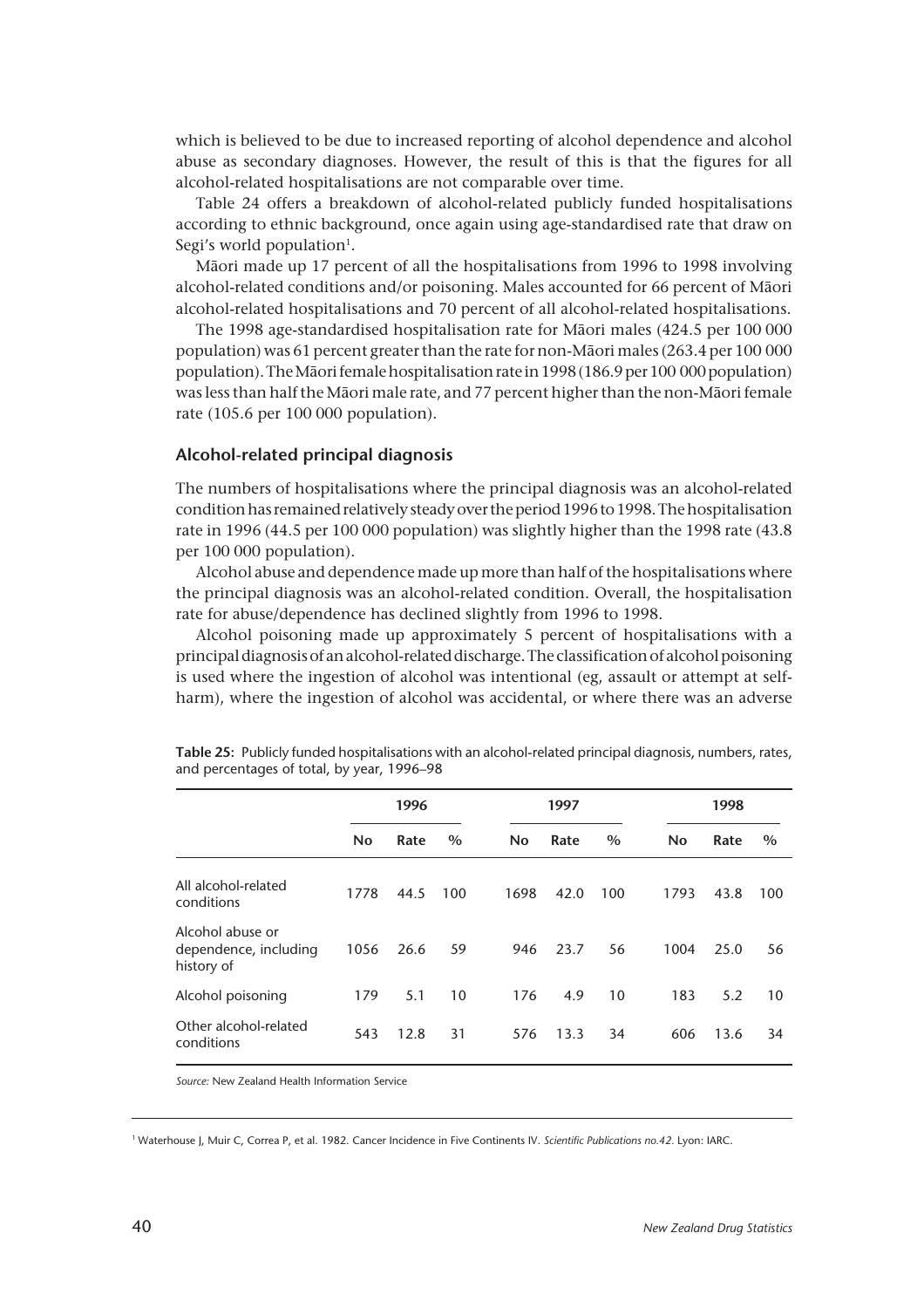effect from recreational use of alcohol. Instances of overdosing after particularly heavy drinking episodes are classified as alcohol abuse or dependence.

"Other conditions" includes alcohol-related conditions such as alcoholic psychoses, alcoholic liver disease, alcohol-induced pancreatitis, and alcoholic gastritis. There has been a rise in the hospitalisation rate for conditions such as these, and they have also increased as a proportion of hospitalisations with alcohol-related principal diagnoses.

#### **Alcohol poisoning**

Hospitals are not always able to provide clear or full descriptions of the circumstances of injury or poisoning, and alcohol involvement may not always be mentioned. The figures given here should be regarded as conservative counts and be treated as indicative only.

Table 26 shows the number of hospitalisations in 1996, 1997 and 1998 where an external cause of injury code specified that poisoning by alcohol was involved. These codes are not clinical diagnoses, but they describe the circumstances of the poisoning.

The most common circumstance was accidental poisoning by alcohol. The agestandardised hospitalisation rate of 6.0 per 100 000 population remained unchanged over the period 1996 to 1998. The second most common circumstance of alcohol poisoning was suicide and self-inflicted injury. Another drug or substance was also involved in most of these cases.

|                                                                                                  |                | 1996 |           | 1997 | 1998 |      |
|--------------------------------------------------------------------------------------------------|----------------|------|-----------|------|------|------|
|                                                                                                  | <b>No</b>      | Rate | <b>No</b> | Rate | No   | Rate |
| All external causes involving<br>alcohol poisoning*                                              | 387            | 10.8 | 427       | 11.4 | 404  | 10.6 |
| Accidental poisoning by alcohol<br>(alcoholic beverages, other ethyl<br>alcohol, methyl alcohol) | 203            | 6.0  | 219       | 6.0  | 216  | 6.0  |
| Alcohol causing adverse effects<br>in therapeutic use                                            | $\overline{2}$ |      | 4         |      | 2    |      |
| Suicide and self-inflicted poisoning<br>by alcohol                                               | 168            | 4.5  | 202       | 5.1  | 184  | 4.6  |
| Poisoning by alcohol, undetermined<br>whether accidentally or purposefully<br>inflicted          | 19             |      | 12        |      | 5    |      |

**Table 26:** Publicly funded hospitalisations involving alcohol poisoning, by circumstance of poisoning, numbers and rates, 1996–98

Note: '–' = rates less than 1 per 100 000 population.

\* May not equal sum of totals by cause as more than one external cause code can be recorded per event.

*Source:* New Zealand Health Information Service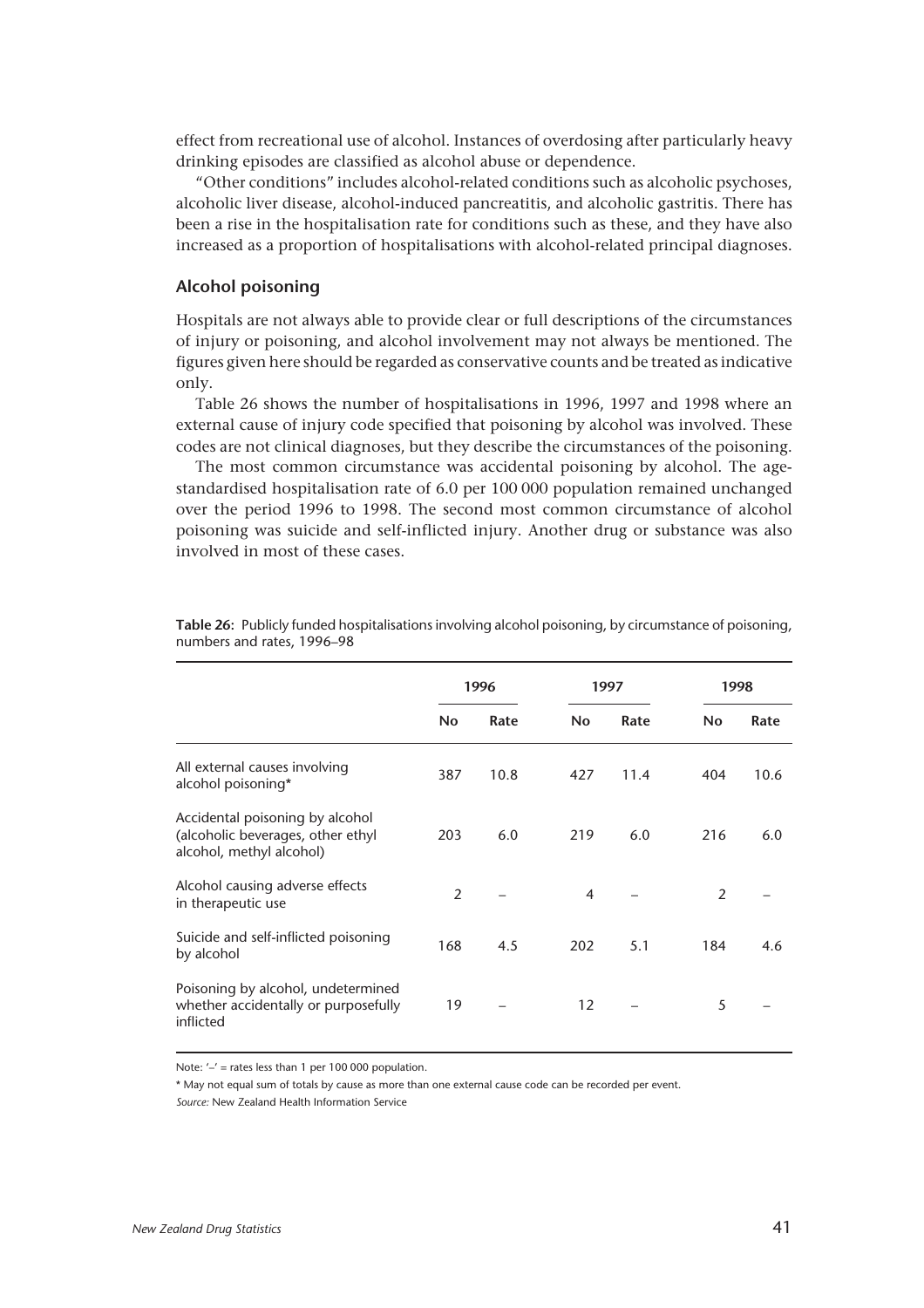# **KEY FACTS**

# **Use**

- There was a 20 percent decrease in cigarette equivalents released for consumption between 1989 and 1999. Over this time loose tobacco increased as a proportion of total cigarette equivalents released for consumption, from 11 percent in 1989 to 19 percent in 1999.
- Between September 1989 and May 2000, the price of a packet of 20 cigarettes increased from \$4.10 to \$8.50.
- There was a 30 percent decrease in cigarette equivalents released per adult (aged 15 years and over) between 1989 and 1999.
- Approximately one in four adults (26 percent) were cigarette smokers according to the 1999 A C Nielsen survey undertaken for the Ministry of Health. Smoking by males (26 percent) and females (25 percent) was relatively similar, although smoking by women aged 15 to 24 is higher than for males of the same age.
- An Action on Smoking and Health (ASH) national survey of fourth form school students has reported regular (daily or weekly) smoking prevalence figures for 1992, 1997, 1998 and 1999 at 18, 25, 24, and 23 percent respectively for girls, and 16, 18, 19 and 19 percent respectively for boys.<sup>1</sup>

# **Mortality**

- In 1990, 4500 deaths in New Zealand were attributed to tobacco smoking, accounting for 18 percent of all deaths. In 1996, approximately 4700 deaths were attributed to tobacco smoking, accounting for 17 percent of all deaths.
- There are about 388 deaths attributable to second-hand smoke ("passive smoking") in New Zealand each year according to a report prepared for the Ministry of Health in September 2000.2 This represents an additional 8 percent over and above deaths due to direct smoking. The estimated figure of 388 deaths per year attributable to second-hand smoke represents about three-quarters of the number of people killed each year on the roads in New Zealand in recent years.

# **Attitudes**

• A number of studies have been undertaken in New Zealand, by the National Research Bureau among others, into people's beliefs about the health effects of second-hand smoke, and their attitudes towards second-hand smoke. These studies show a generally high acceptance of the need for controls on smoking in public places and workplaces and that a large percentage of the public find exposure to second-hand smoke to be bothersome.

<sup>&</sup>lt;sup>1</sup> Scragg R, Laugesen M. Cigarette smoking by 4th form students (1992, 1997–99). In press.

<sup>2</sup> Woodward A, Laugeson M. 2000. *Deaths in New Zealand Attributable to Second Hand Smoke.* Unpublished report to New Zealand Ministry of Health.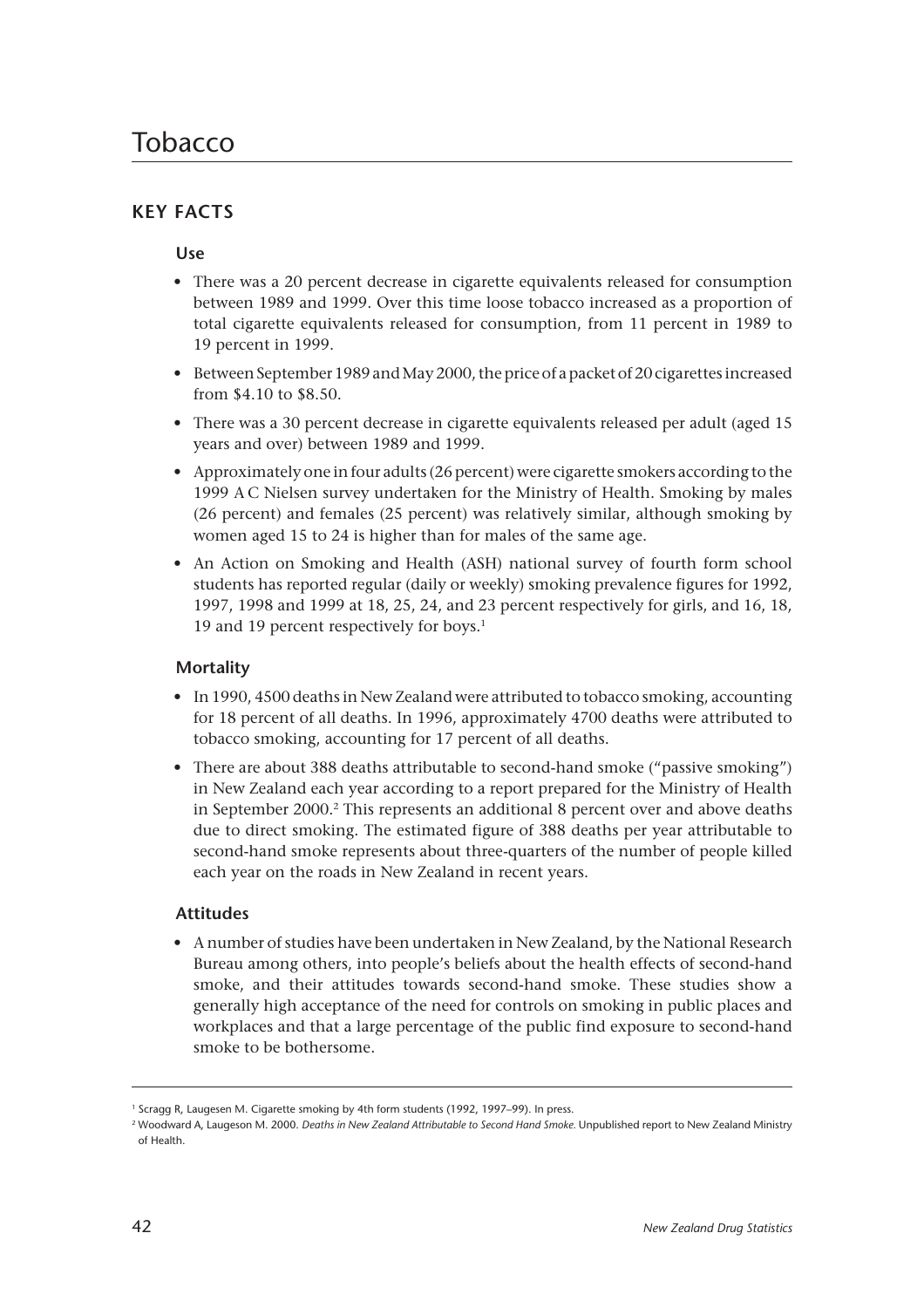# *NEW ZEALAND'S TOBACCO CONTROL PROGRAMME 1985–98* <sup>1</sup>

New Zealand's tobacco control programme consists of four related strategies:

- legislation (restricting the advertising, sale and use of tobacco products)
- taxation (increasing the price of tobacco products)
- health promotion (encouraging changes in attitude and behaviour)
- cessation services (helping smokers to quit).

In 13 years, New Zealand's tobacco control programme has been successful in almost halving tobacco product consumption, particularly by lowering consumption per smoker. Between 1985 and 1998 the number of cigarette equivalents released for sale per adult (15 years and over) fell from 2493 to 1377, a reduction of 45 percent. Over the same period adult smoking prevalence (15 years and over) fell from 30 to 25 percent, while youth smoking prevalence (15–24 years) fell from 35 to 28 percent.

New Zealand had the most rapid reduction of smoking of any OECD country between 1985 and 1995. Between 1981 and 1996, consumption fell 48 percent in New Zealand as a whole, 41 percent in Canada, 40 percent in Australia, and 38 percent among Mâori in New Zealand.

*T***able 27:** New Zealand trends in tobacco and tobacco products consumption and adult and youth smoking prevalence, with OECD rankings for 1995 values and rate of change 1985–95

|                                                                                                     | 1985 | 1990 | 1995 | 1995<br><b>OECD</b><br>$(1st=$<br>lowest) | 1985-95<br>% change<br>rank | <b>OECD</b> rank<br>for rate of<br>change<br>1985-95 |
|-----------------------------------------------------------------------------------------------------|------|------|------|-------------------------------------------|-----------------------------|------------------------------------------------------|
| Tobacco products/<br>adult consumption,<br>cigarettes or grams roll-<br>your-own per adult per year | 2493 | 1959 | 1472 | 2 <sub>nd</sub><br>of 23                  | $-41$                       | $1st*$<br>of 23 $†$                                  |
| Cigarettes or grams roll-your-<br>own per smoker per day                                            | 23   | 20   | 15   | 2 <sub>nd</sub><br>of 21                  | $-34$                       | 1st<br>of $21^{\ddagger}$                            |
| Adult smoking prevalence<br>age $15+$ years (%)                                                     | 30   | 27   | 26   | 8th<br>of 21                              | $-12$                       | 9th<br>of $21^{\ddagger}$                            |
| Youth smoking prevalence<br>15–24 years $(\% )$                                                     | 35   | 32   | 29   | 10th<br>of $19$                           | $-18$                       | 3rd<br>of $17^{\ddagger}$                            |

\* 1st = largest reduction achieved of any country in group.

† Data on tobacco products consumption per adult: 23 OECD countries compared.

‡ Data on smoking prevalences and consumption per smoker, 1995: not obtained for Switzerland; Turkey; for youth prevalence not for Belgium, Denmark, Greece, Japan, Switzerland, Turkey. Netherlands data were for ages 15–19 years. In a few years, prevalences were estimated from adjacent year values.

<sup>1</sup> This information in this section is from: Laugesen M, Swinburn B. 2000. New Zealand's tobacco control programme 1985–1998. *Journal of Tobacco Control* 9: 155-162.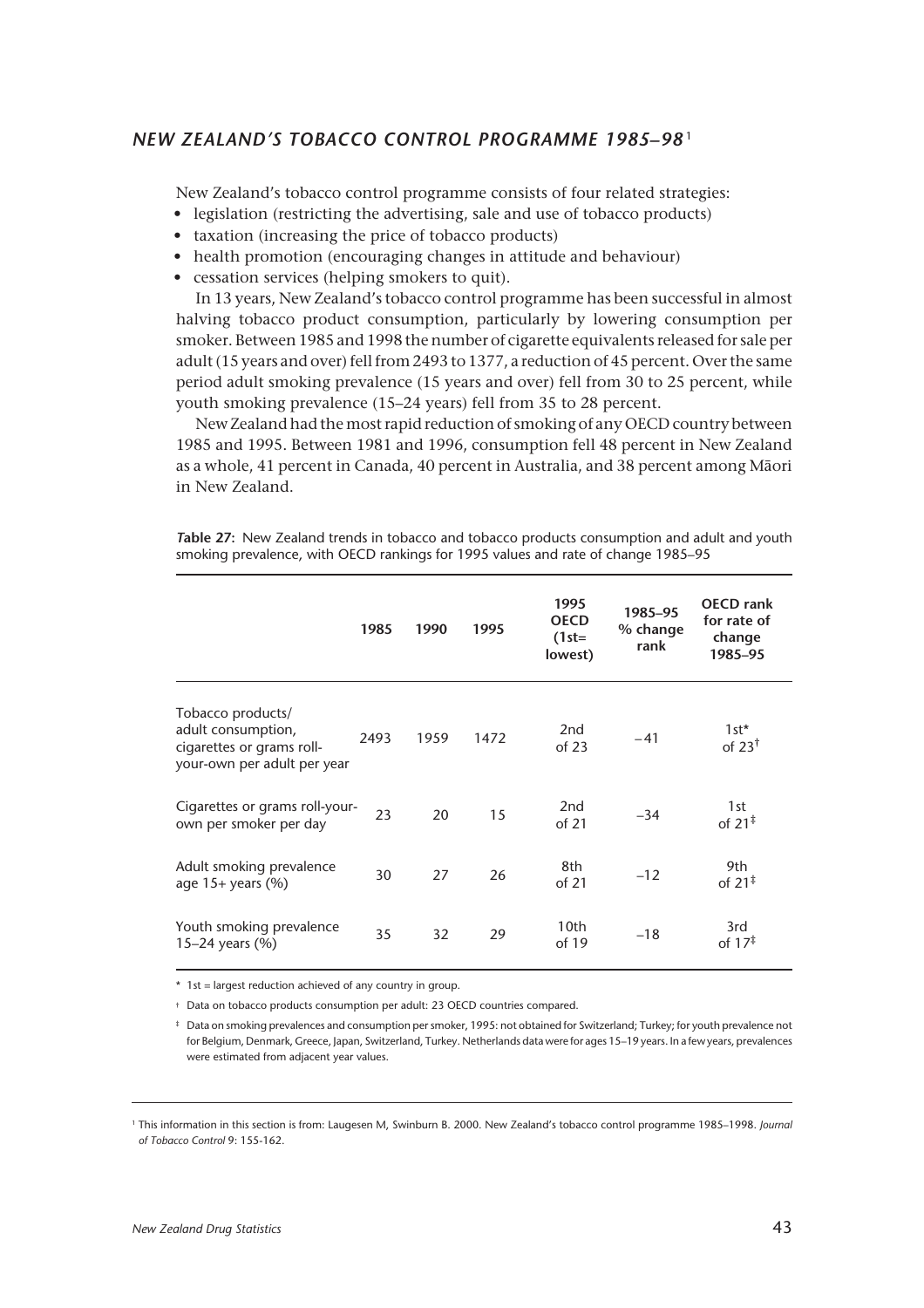Laugesen and Swinburn's review of New Zealand's tobacco control programme showed that, despite not attaining its original prevalence target (20 percent adult smoking prevalence by 2000), the tobacco control programme has fulfilled many of its original aims and has successfully reduced smoking since 1985. Smoking rates in adolescents, Mâori, and those of low socioeconomic status, while remaining high, have also reduced over this time period. Exposure to second-hand smoke at work has also reduced. Cigarette-attributable mortality has declined significantly for males including Mâori, and is declining in women under 70 years in the total population, although not for Mâori.

## **Tobacco production**

Loose tobacco is used in roll-your-own cigarettes and as pipe tobacco. Overall there was a 36 percent increase in loose tobacco available for consumption from 1989 to 1999. Over this period, the quantity of loose tobacco released for consumption increased by a third (33 percent), as shown in Figure 21. From 1993 to 1994 there was a 14 percent dip in loose tobacco available for sale, although there was no change in price. There was a further dip of 19 percent from 1995 to 1996 in loose tobacco available for consumption that coincided with a 7 percent increase in the price of loose tobacco products.





*Source:* Staistics New Zealand, Production Statistics

<sup>1</sup> Cigarette equivalents consist of the number of manufactured cigarettes plus loose tobacco. One gram of loose tobacco is counted as one cigarette equivalent, and therefore one tonne of loose tobacco counts as one million cigarettes. With the use of filters, the average manufactured cigarette contains less than one gram of tobacco. Cigars are excluded.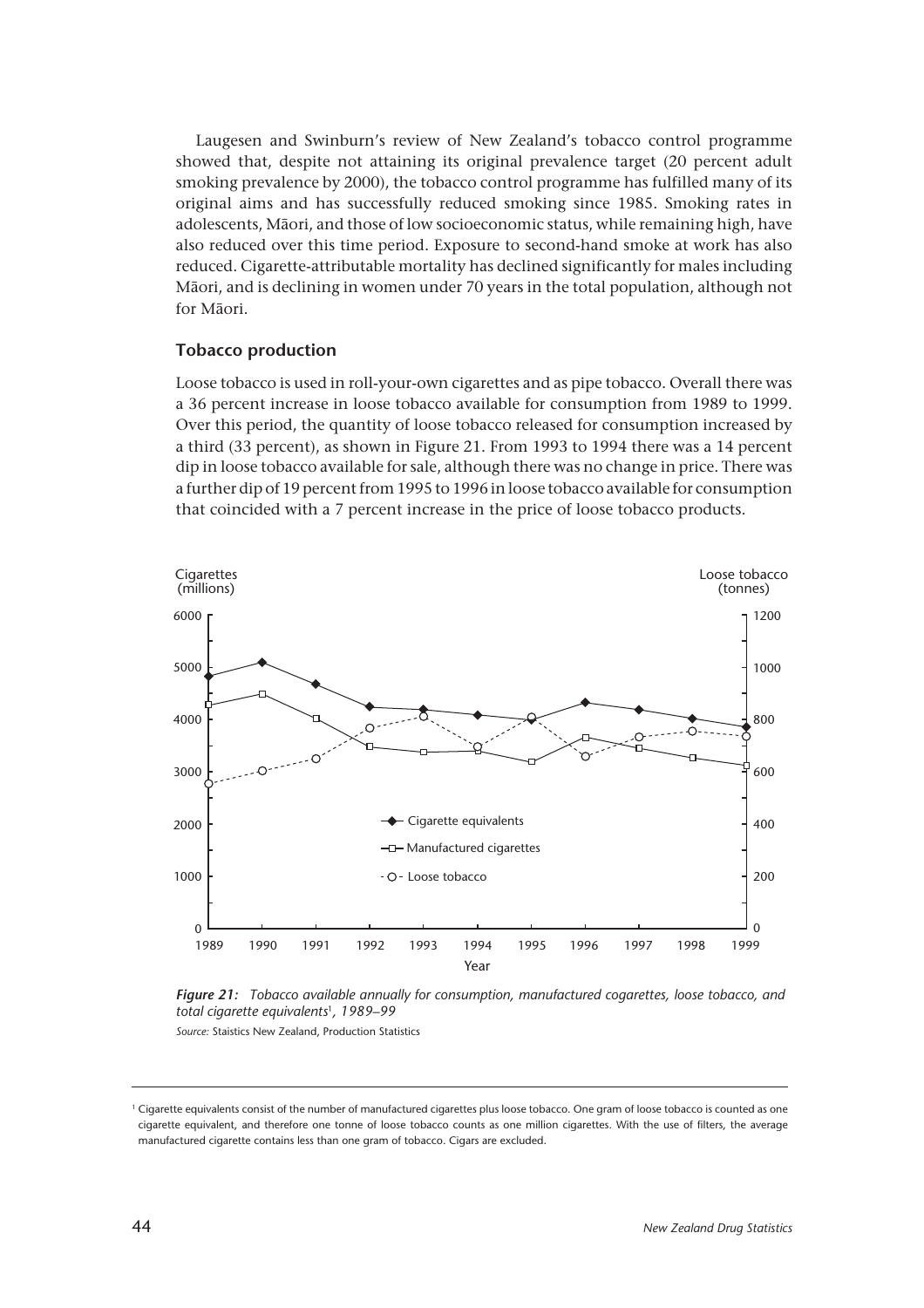|      | <b>Tobacco products released</b> |                                          |                  | Number of cigarette equivalents <sup>†</sup><br>released per adult aged 15+ years |              |
|------|----------------------------------|------------------------------------------|------------------|-----------------------------------------------------------------------------------|--------------|
| Year | Loose<br>tobacco<br>(tonnes*)    | Manufactured<br>cigarettes<br>(millions) | Loose<br>tobacco | Manufactured<br>cigarettes                                                        | <b>Total</b> |
| 1970 | 1024                             | 4952                                     | 534              | 2581                                                                              | 3114         |
| 1971 | 965                              | 5118                                     | 493              | 2615                                                                              | 3108         |
| 1972 | 934                              | 5405                                     | 468              | 2705                                                                              | 3173         |
| 1973 | 853                              | 5526                                     | 416              | 2697                                                                              | 3113         |
| 1974 | 782                              | 5769                                     | 371              | 2740                                                                              | 3112         |
| 1975 | 749                              | 6229                                     | 347              | 2885                                                                              | 3232         |
| 1976 | 702                              | 6230                                     | 319              | 2835                                                                              | 3154         |
| 1977 | 666                              | 6346                                     | 300              | 2857                                                                              | 3157         |
| 1978 | 610                              | 6268                                     | 272              | 2794                                                                              | 3066         |
| 1979 | 575                              | 6130                                     | 255              | 2715                                                                              | 2970         |
| 1980 | 548                              | 5991                                     | 239              | 2617                                                                              | 2856         |
| 1981 | 553                              | 6168                                     | 239              | 2666                                                                              | 2905         |
| 1982 | 539                              | 6112                                     | 230              | 2603                                                                              | 2832         |
| 1983 | 546                              | 6089                                     | 228              | 2541                                                                              | 2769         |
| 1984 | 534                              | 6236                                     | 219              | 2560                                                                              | 2779         |
| 1985 | 493                              | 5654                                     | 200              | 2293                                                                              | 2493         |
| 1986 | 501                              | 5223                                     | 202              | 2102                                                                              | 2304         |
| 1987 | 511                              | 5361                                     | 203              | 2125                                                                              | 2327         |
| 1988 | 552                              | 5355                                     | 217              | 2101                                                                              | 2317         |
| 1989 | 554                              | 4270                                     | 216              | 1662                                                                              | 1877         |
| 1990 | 602                              | 4489                                     | 233              | 1738                                                                              | 1971         |
| 1991 | 652                              | 4014                                     | 243              | 1495                                                                              | 1738         |
| 1992 | 768                              | 3466                                     | 283              | 1277                                                                              | 1560         |
| 1993 | 810                              | 3381                                     | 295              | 1232                                                                              | 1527         |
| 1994 | 694                              | 3396                                     | 249              | 1221                                                                              | 1470         |
| 1995 | 808                              | 3338                                     | 287              | 1187                                                                              | 1474         |
| 1996 | 658                              | 3660                                     | 230              | 1280                                                                              | 1511         |
| 1997 | 733                              | 3449                                     | 253              | 1191                                                                              | 1444         |
| 1998 | 757                              | 3263                                     | 259              | 1118                                                                              | 1377         |
| 1999 | 736                              | 3119                                     | 251              | 1062                                                                              | 1312         |

**Table 28:** Tobacco products released for consumption in New Zealand, 1970–99

\* One tonne is 1000 kg (one million grams)

 $\dagger$  One cigarette equivalent equals one manufactured cigarette or one gram of loose tobacco

*Source:* Statistics New Zealand

Notes:

<sup>1.</sup> Cigarette equivalents per adult for 1991–99 are calculated using resident population estimates and projections obtained from Statistics New Zealand in 2000. These estimates and projections include New Zealand residents temporarily overseas and are adjusted for census undercount. Projections are based on assumptions of medium fertility, mortality and migration.

<sup>2.</sup> Calculations of cigarette equivalents are based on excise data on manufactured cigarettes and loose tobacco released for sale. Loose tobacco is mainly cigarette tobacco but includes a small amount of pipe tobacco. Cigars are not included.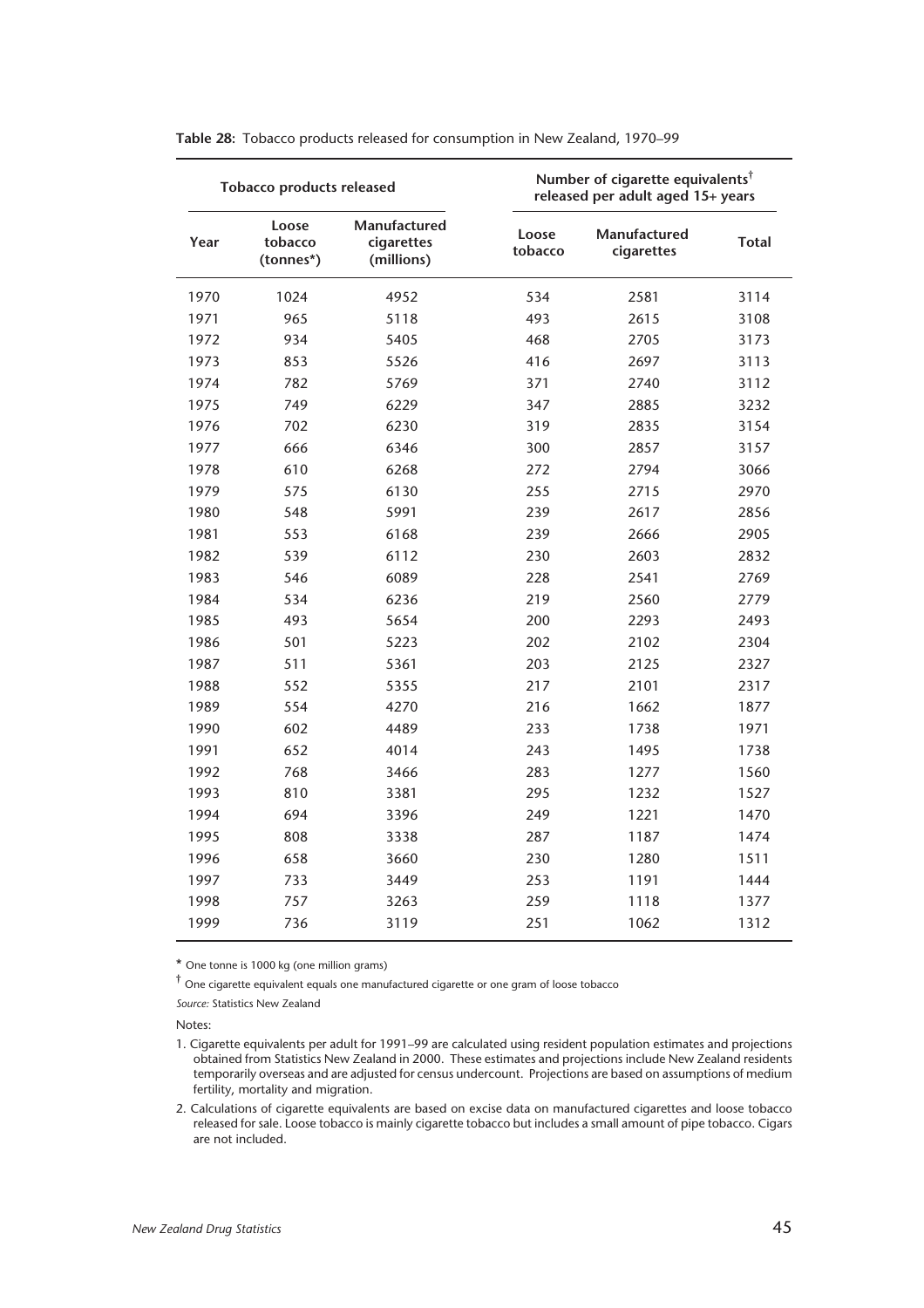The trend for manufactured cigarettes available for consumption differed from that for loose tobacco. Whereas loose tobacco availability increased over the 10 years ending 1999, there was a 27 percent decrease in the number of manufactured cigarettes available for consumption.

Combining loose tobacco and manufactured cigarettes into cigarette equivalents available for consumption provides a measure of total tobacco consumption in New Zealand. There was a 30 percent drop in cigarette equivalents released per adult for consumption between 1989 and 1999.

Over this period loose tobacco increased as a proportion of total cigarette equivalents available for consumption, rising from 11 percent in 1989 to 19 percent in 1999.



*Figure 22: Available cigarette equivalents per person* <sup>1</sup> *aged 15 years and over, and Tobacco Price Index, 1989–98*

There was an 80 percent increase in the price of tobacco products in the 10-year period 1989–98, as shown in Figure 22. The greatest increases were at the beginning and the end of the 10-year period.

The apparent consumption of tobacco products per head of population aged 15 years and over mirrored the trend of tobacco products available for consumption. Overall, there was a 30 percent decrease in cigarette equivalents released per adult (aged 15 years and over) between 1989 and 1999. From 1990 to 1991, apparent tobacco consumption per head dipped 12 percent followed by a 10 percent drop between 1991 and 1992.

# *TOBACCO USE*

National Health Surveys run in 1992/93 and 1996/97 gathered data on tobacco and cigarette smoking. The 1992/93 Household Health Survey's smoking question was not comparable with that of the 1996/97 New Zealand Health Survey and the Census (1981, 1996). The 1992/93 Household Health Survey asked about tobacco smoking, rather than

<sup>1</sup> Population estimates for 1991–98 are based on the resident population concept, and are not strictly comparable with estimates for earlier years, which are based on the de facto population concept. "Usually resident" populations lead to lower rates than the corresponding "de facto" populations.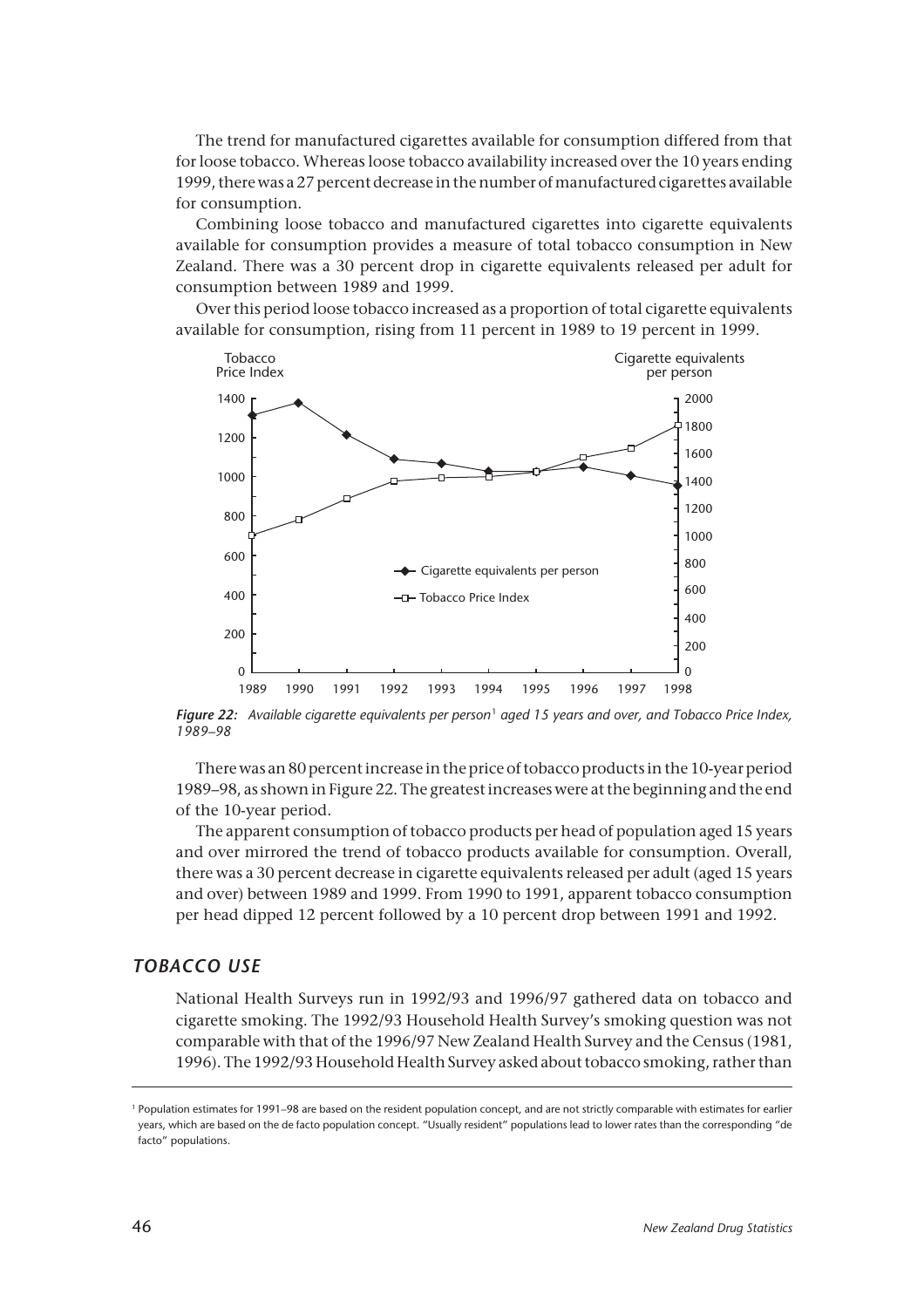just cigarette smoking, as asked in the 1996/97 New Zealand Health Survey and Census. Furthermore, in the Census and the 1996/97 New Zealand Health Survey a smoker is defined as someone who smokes one or more cigarettes per day, whereas in the 1992/ 93 Household Health Survey, tobacco smokers were self-defined.

Also note that the definition of ethnicity used in the Census changed over this period of time and therefore any apparent trends in the ethnicity statistics may not accurately reflect actual changes in consumption behaviour.

The Ministry of Health contracts A C Nielsen Ltd to undertake a quarterly survey of smoking prevalence. The data from these surveys is available for the period from 1983 to the present.

Cigarette smoking information presented relates only to the adult population aged 15 years and over.



*Figure 23: Percentage of population aged 15 years and over smoking, by ethnicity, 1976–96/99*

## **Smoking prevalence**

Cigarette smoking prevalence decreased by 31 percent between the 1976 Census and the 1996 Census, as shown in Figure 23. Mâori cigarette smoking decreased by 21 percent and non-Mâori cigarette smoking decreased by 30 percent between the 1981 Census and 1996 the Census.

| Age              | Non-smoker |        |      | Ex-smoker | <b>Smoker</b>                      |        |  |
|------------------|------------|--------|------|-----------|------------------------------------|--------|--|
| group            | Male       | Female | Male | Female    | Male<br>36<br>43<br>42<br>30<br>40 | Female |  |
| $15 - 24$        | 56         | 58     | 8    | 8         |                                    | 34     |  |
| $25 - 44$        | 38         | 51     | 19   | 12        |                                    | 36     |  |
| $45 - 64$        | 26         | 54     | 32   | 14        |                                    | 31     |  |
| $65+$            | 28         | 74     | 42   | 12        |                                    | 14     |  |
| Total            | 38         | 57     | 22   | 12        |                                    | 31     |  |
| Total both sexes |            | 48     |      | 17        |                                    | 35     |  |

**Table 29:** Percentage and status of cigarette smokers by age and sex, 1976 Census

*Source:* Statistics New Zealand, Census of Population and Dwellings, 1976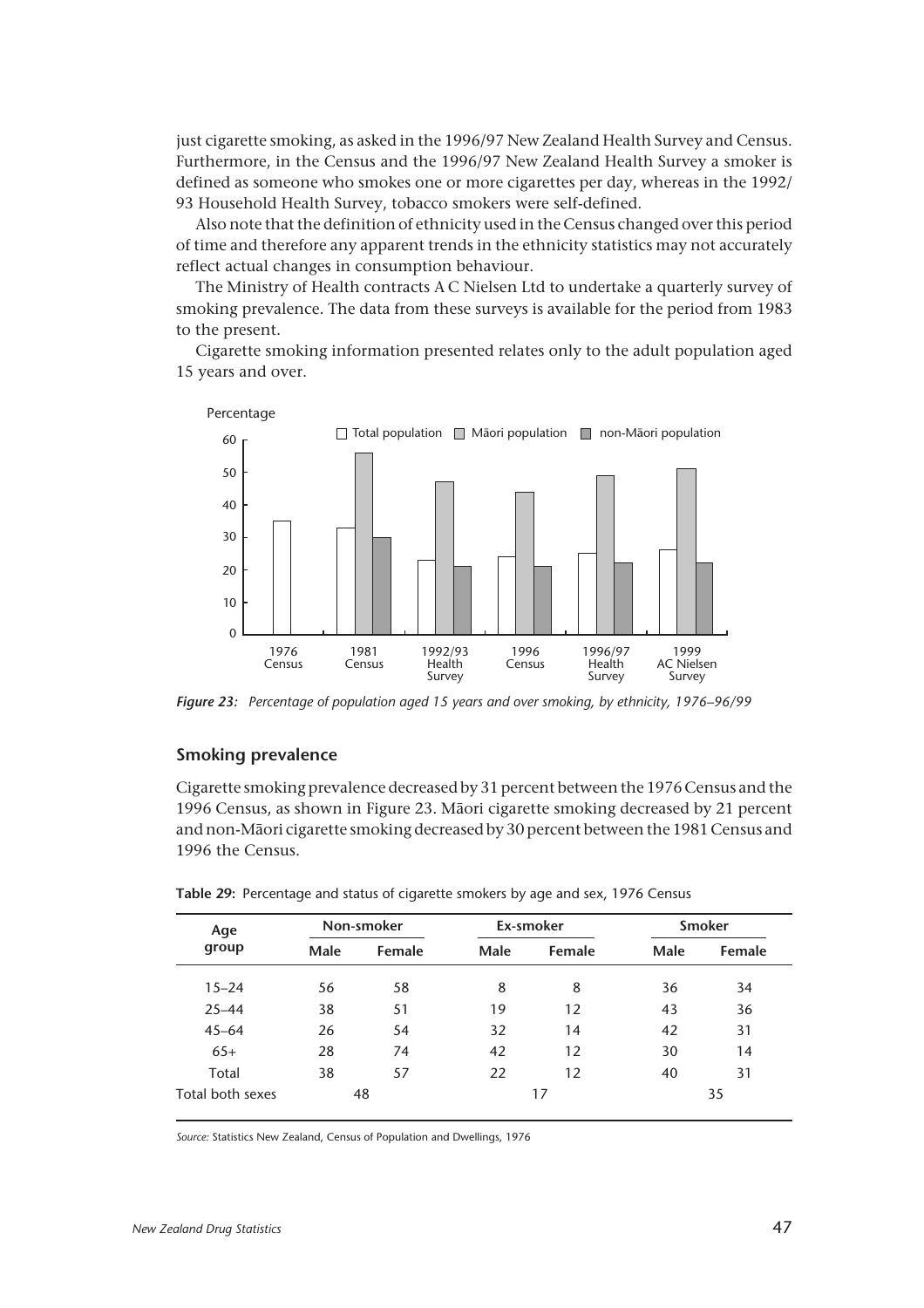According to the 1976 Census, 35 percent of the population aged 15 years and over were smokers. Males were more likely to smoke than females at all ages, as shown in Table 29. Those in the 25-to-44-year-old age group were the most likely (40 percent) to smoke.

| Age<br>group<br>$15 - 24$<br>$25 - 44$<br>$45 - 64$<br>$65+$<br>Total<br>Total |      | European |      | Māori  |      | <b>Pacific peoples</b> |      | Other  | Total |             |
|--------------------------------------------------------------------------------|------|----------|------|--------|------|------------------------|------|--------|-------|-------------|
|                                                                                | Male | Female   | Male | Female | Male | Female                 | Male | Female |       | Male Female |
|                                                                                | 30   | 32       | 55   | 63     | 35   | 28                     | 17   | 10     | 33    | 35          |
|                                                                                | 36   | 31       | 57   | 62     | 46   | 23                     | 29   | 10     | 38    | 33          |
|                                                                                | 35   | 28       | 47   | 47     | 46   | 24                     | 30   | 11     | 36    | 29          |
|                                                                                | 25   | 13       | 34   | 27     | 37   | 15                     | 31   | 11     | 25    | 14          |
|                                                                                | 33   | 28       | 54   | 58     | 42   | 35                     | 25   | 10     | 34    | 30          |
| both sexes                                                                     |      | 30       |      | 56     |      | 33                     |      | 18     |       | 32          |

**Table 30:** Percentage of cigarette smokers by age, sex and ethnicity, 1981 Census

*Source:* Statistics New Zealand, Census of Population and Dwellings, 1981

By the 1981 Census the proportion of the adult population who were smokers had dropped to 32 percent. More than half of Mâori (56 percent) smoked, as shown in Table 30. Young Mâori women aged 15 to 24 years were the most likely to smoke (63 percent).

| Age       |      | European |                      | Māori     |           | <b>Pacific peoples</b> | Total |        |
|-----------|------|----------|----------------------|-----------|-----------|------------------------|-------|--------|
| group     | Male | Female   | Male                 | Female    | Male      | Female                 | Male  | Female |
| $15 - 24$ | 20   | 24       | 35                   | 49        |           |                        | 22    | 27     |
|           |      |          |                      |           | $\ddotsc$ | $\ddotsc$              |       |        |
| $25 - 44$ | 26   | 22       | 49                   | 58        | 45        | $\ddotsc$              | 29    | 25     |
| $45 - 64$ | 22   | 20       | $\ddot{\phantom{0}}$ | $\ddotsc$ | $\ddotsc$ | $\ddotsc$              | 24    | 22     |
| $65+$     | 14   | 9        |                      | $\ddotsc$ | $\ddotsc$ | $\ddotsc$              | 14    | 10     |
| Total     | 22   | 21       | 43                   | 47        | 37        | 29                     | 24    | 23     |
|           |      |          |                      |           |           |                        |       |        |

**Table 31:** Percentage of population smoking tobacco by age, sex, and ethnicity, 1992/93 Household Health Survey

Note: '..' = estimate too small to be reliable (sample size <15 000)

*Source:* Statistics New Zealand and Ministry of Health, 1992/93 Household Health Survey

Twenty-three percent of adults reported that they were current tobacco smokers in the 1992/93 Household Health Survey, with people aged 65 years and over the least likely to smoke. Males in this age group (24 percent) were slightly more likely to smoke than females (22 percent) as shown in Table 31. This pattern was true across all age groups with the exception of the 15-to-24-year-old group, where a higher proportion of women than men were smokers. Nearly half of Mâori (47 percent) were tobacco smokers in 1992/93. Mâori women aged 25 to 44 years were the most likely to smoke tobacco (58 percent).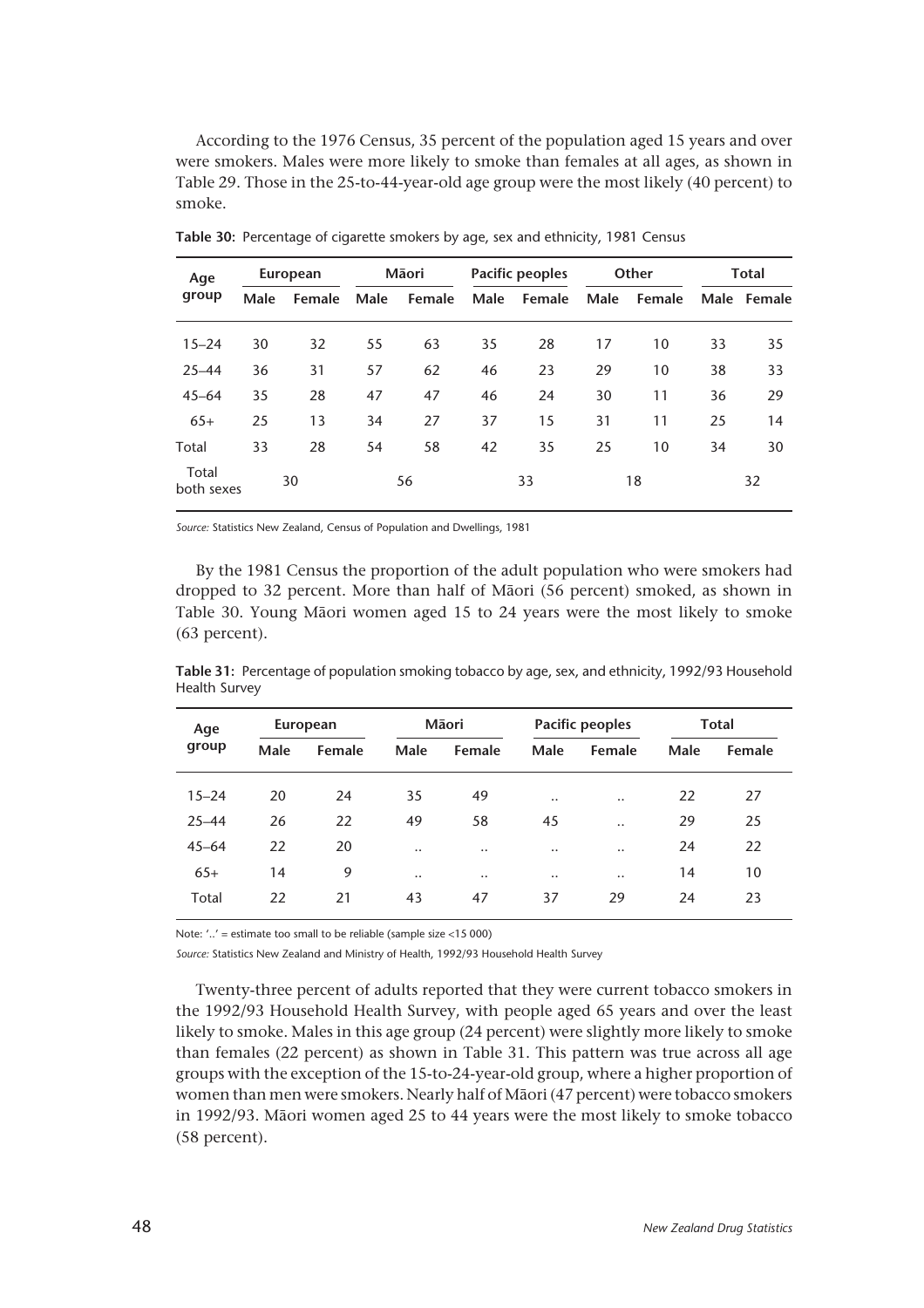| Age                 |      | European |      | Māori  |      | <b>Pacific peoples</b> | <b>Total</b> |        |
|---------------------|------|----------|------|--------|------|------------------------|--------------|--------|
| group               | Male | Female   | Male | Female | Male | Female                 | Male         | Female |
| $15 - 24$           | 25   | 27       | 38   | 56     | 19   | 19                     | 25           | 29     |
| $25 - 44$           | 31   | 25       | 53   | 58     | 34   | 26                     | 33           | 28     |
| $45 - 64$           | 21   | 19       | 34   | 41     | 47   | 14                     | 22           | 20     |
| $65+$               | 15   | 9        | 35   | 22     | 49   | 9                      | 16           | 10     |
| Total               | 25   | 21       | 44   | 53     | 35   | 21                     | 27           | 23     |
| Total<br>both sexes |      | 23       | 49   |        | 28   |                        | 25           |        |

**Table 32:** Percentage of population smoking tobacco by age, sex and ethnicity, 1996/97 Household Health Survey

*Source:* Statistics New Zealand and Ministry of Health, 1996/97 Household Health Survey

One in four adults (24 percent) were cigarette smokers according to the 1996/97 New Zealand Health Survey. As with the 1992/93 Health Survey, males (27 percent) were more likely to smoke tobacco than females (23 percent). A greater percentage of people reported that they were ex-cigarette smokers in the 1996/97 survey (25 percent) than in the 1992/93 survey (19 percent).

Cigarette smoking in 1996/97 was higher than in 1992/93 for 15-to-44-year-olds. Table 32 shows that Mâori women aged 25 to 44 years continued to have the highest smoking prevalence rate (58 percent) in 1996/97.

| Age                    |    | European | Māori |    |    | Pacific peoples | Asian |    | Other |    | Total |    |
|------------------------|----|----------|-------|----|----|-----------------|-------|----|-------|----|-------|----|
| group                  | м  | F        | М     | F  | М  | F               | M     | F  | M     | F  | М     | F. |
| $15 - 24$              | 24 | 25       | 37    | 47 | 27 | 24              | 13    | 5  | 18    | 14 | 26    | 28 |
| $25 - 44$              | 27 | 25       | 45    | 53 | 40 | 29              | 23    | 5  | 30    | 16 | 30    | 28 |
| $45 - 64$              | 21 | 18       | 36    | 40 | 37 | 19              | 18    | 4  | 23    | 16 | 23    | 20 |
| $65+$                  | 12 | 9        | 21    | 19 | 24 | 11              | 16    | 5  | 16    | 11 | 12    | 9  |
| Total                  | 22 | 20       | 40    | 47 | 35 | 25              | 19    | 5  | 26    | 15 | 25    | 23 |
| Total<br>both<br>sexes | 21 |          | 44    |    |    | 30              |       | 11 | 21    |    |       | 24 |

**Table 33:** Percentage of cigarette smokers by age, sex and ethnicity, 1996 Census

*Source:* Statistics New Zealand, Census of Population and Dwellings, 1996

The 1996 Census recorded a drop from the 1981 Census in the proportion of the adult population who were smokers, to 24 percent. Mâori smoking rates dropped 12 percentage points to 44 percent. Amongst Mâori women aged 15 to 24 the smoking rate dropped 16 percentage points to 47 percent, as shown in Table 33. This finding differs markedly from the 1996/97 New Zealand Health Survey, which found that 56 percent of Mâori women aged 15 to 24 years smoked.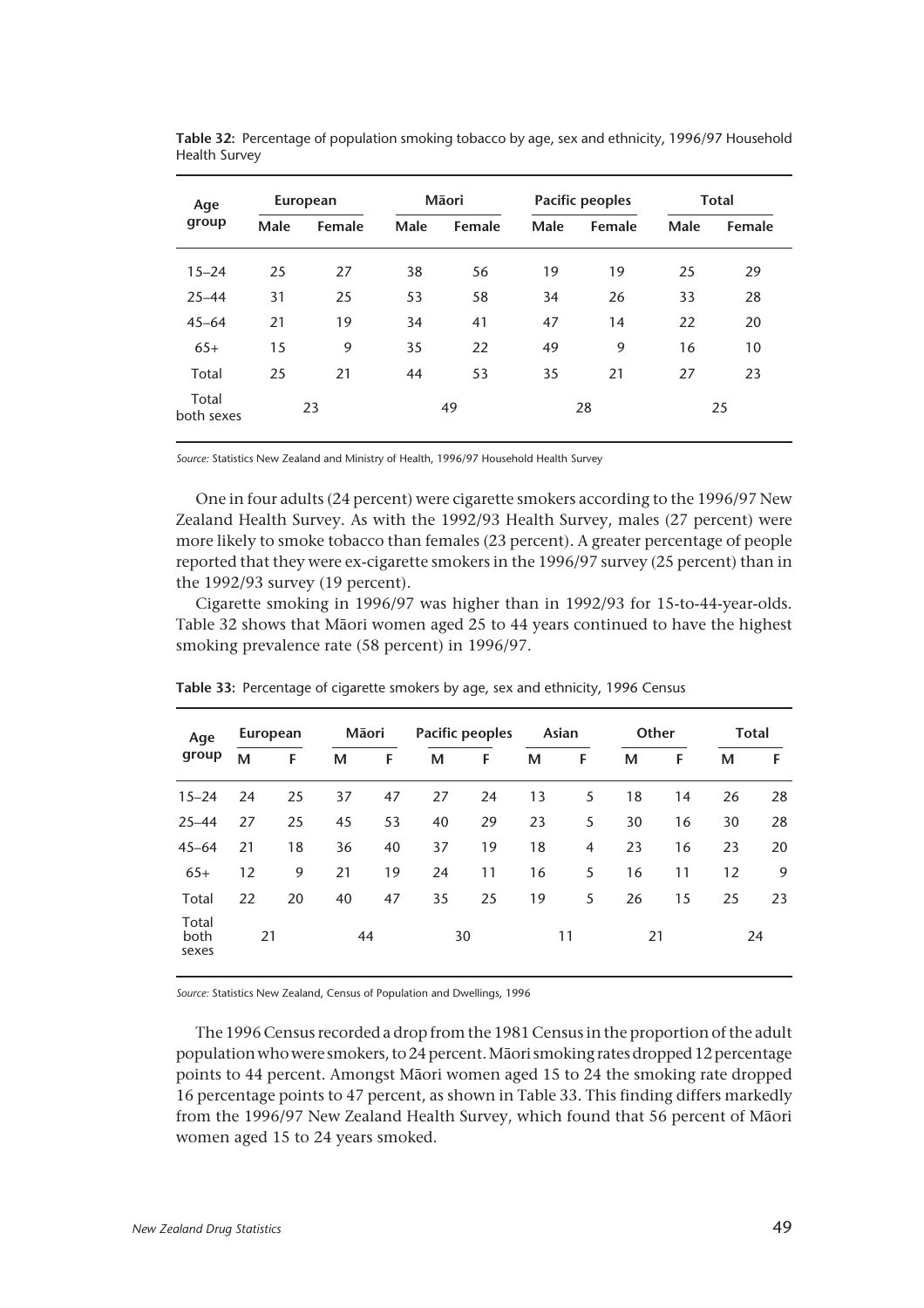| Income group        | Smoker | Ex-smoker | Never smoked<br>regularly | <b>Total</b> |
|---------------------|--------|-----------|---------------------------|--------------|
| $Loss - $10,000$    | 23     | 18        | 59                        | 100          |
| $$10,001 - $20,000$ | 26     | 24        | 50                        | 100          |
| $$20,001 - $30,000$ | 27     | 22        | 51                        | 100          |
| $$30,001 - $50,000$ | 21     | 25        | 54                        | 100          |
| $$50,001+$          | 14     | 28        | 58                        | 100          |
| Total               | 24     | 22        | 54                        | 100          |
|                     |        |           |                           |              |

**Table 34:** Percentage of cigarette smokers by personal income group, 1996

*Source:* Statistics New Zealand, Census of Population and Dwellings, 1996

The 1996 Census showed that high-income adults were less likely to smoke than those with middle and low incomes, as shown in Table 34.

# **Current prevalence and trends**

While there was an appreciable decline in smoking prevalence during the 1980s, smoking prevalence has decreased only slightly in the 1990s (approximately 2 percentage points from 1990 to 1999). In 1999, smoking prevalence in those aged 15 years and over was 26 percent. One in two Mâori, around one in three Pacific peoples, and around one in four of European and other ethnic groups were cigarette smokers in 1999.

## **Prevalence between 1985 and 2000**

While cigarette smoking prevalence for all ages combined has declined by 5 percentage points over the last 16 years, there has been little improvement for those younger than 35 years of age. For ages 15 to 24 years, smoking prevalence initially decreased, but from 1992 the prevalence fluctuated without any clear trend. For this youngest age group, smoking is more common among females than males. In 2000, prevalence in females was 31 percent, and in males 28 percent.

For ages 25 to 34 years, smoking prevalence fluctuated without any clear trend. This age group has tended to have the highest smoking prevalence (closely followed by 15-to-24-year-olds), with 35 percent of males and 37 percent of females being smokers in 2000. Smokers now aged 25 to 34 years would probably have started to smoke in the early 1980s, when cigarettes were more affordable than at present.

Among those aged 35 to 54 years, smoking prevalence fell by 4 percentage points for both males and females. For men aged 55 years and over, smoking prevalence fell by 12 percentage points, and for women by 6 percentage points.

## **Prevalence between 1976 and 2000**

Cigarette smoking prevalence between 1976 and 2000 has declined overall by 30 percent. However, there has been little decline in smoking prevalence for women under the age of 25 years (Table 35).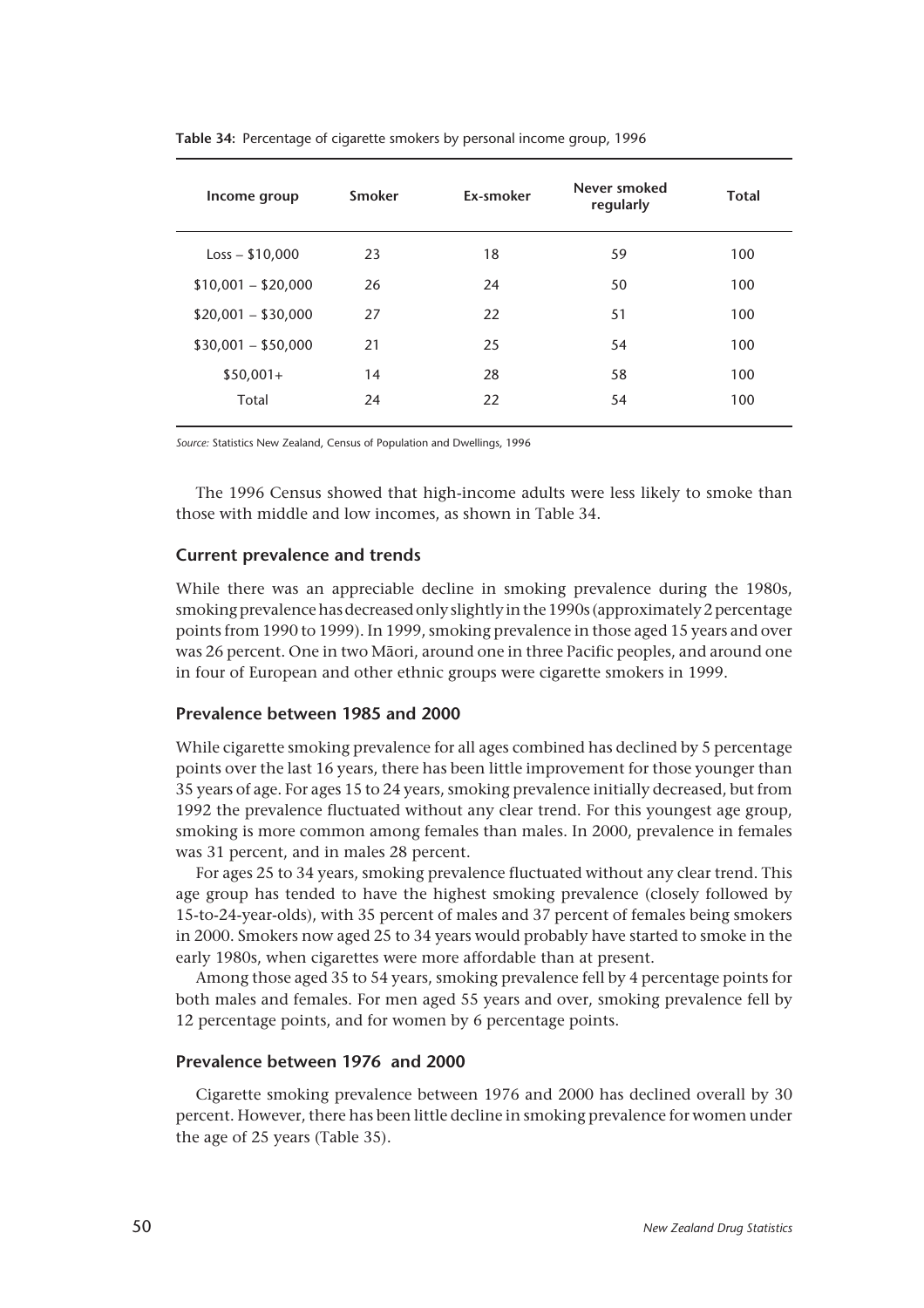|                                          |                 |                |                 |                |                                 |                 |                 |                |                 | Year            |                 |                 |                 |                 |                 |                |                 |                 |                 |      |
|------------------------------------------|-----------------|----------------|-----------------|----------------|---------------------------------|-----------------|-----------------|----------------|-----------------|-----------------|-----------------|-----------------|-----------------|-----------------|-----------------|----------------|-----------------|-----------------|-----------------|------|
|                                          | 1976            | 1981           | 1983            | 1984           | 985<br>$\overline{\phantom{0}}$ | 1986            | 1987            | 1988           | 1989            | 1990            | 1991            | 1992            | 1993            | 1994            | 1995            | 1996           | 1997            | 1998            | 1999            | 2000 |
| Males                                    |                 |                |                 |                |                                 |                 |                 |                |                 |                 |                 |                 |                 |                 |                 |                |                 |                 |                 |      |
| $15-24$ years                            | 35              | 33             | $\overline{34}$ | 35             | $\overline{5}$                  | $\overline{3}$  | $\overline{32}$ | 27             | 28              | $\overline{50}$ | 28              | 25              | 28              | 28              | 25              | 27             | 27              | 27              | $\overline{50}$ |      |
| $25-34$ years                            | 43              | 38             | 38              | 39             | 35                              | 32              | 34              | 38             | $\overline{50}$ | 32              | 35              | $\overline{5}$  | 35              | 36              | 35              | 33             | $\overline{50}$ | 34              | 33              |      |
| 35-54 years                              | $\overline{4}$  | 38             | $\overline{37}$ | 35             | $\overline{3}$                  | 29              | $\approx$       | $\overline{5}$ | 28              | $\overline{50}$ | 27              | $\overline{c}$  | 30              | $\overline{50}$ | 29              | 26             | 28              | 28              | 27              |      |
| 55+ years                                | 35              | $\sqrt{2}$     | 29              | 27             | 24                              | 24              | $\overline{c}$  | 20             | 20              | $\frac{8}{1}$   | $\frac{8}{1}$   | $\frac{8}{1}$   | $\overline{0}$  | $\overline{1}$  | $\overline{0}$  | $\overline{0}$ | $\frac{8}{1}$   | $\frac{6}{2}$   | $\frac{6}{2}$   |      |
| Total males                              | $\overline{40}$ | 35             | 35              | $\approx$      | $\overline{50}$                 | 29              | $\overline{5}$  | 29             | 27              | 28              | 27              | 27              | 28              | 28              | 27              | 26             | 26              | 26              | 26              |      |
| Females                                  |                 |                |                 |                |                                 |                 |                 |                |                 |                 |                 |                 |                 |                 |                 |                |                 |                 |                 |      |
| $15-24$ years                            | $\overline{5}$  | 35             | $\overline{4}$  | $\overline{4}$ | $\overline{4}$                  | $\overline{37}$ | 36              | 39             | $\overline{5}$  | $\overline{34}$ | 33              | 33              | $\overline{50}$ | 34              | 33              | 36             | 35              | $\overline{50}$ | 33              |      |
| $25-34$ years                            | 38              | 34             | 35              | 34             | $\overline{34}$                 | 34              | 35              | 35             | 33              | 32              | $\overline{50}$ | 36              | 34              | 33              | 36              | 35             | 36              | $\overline{3}$  | 32              |      |
| 35-54 years                              | 35              | 32             | $\overline{5}$  | 29             | 29                              | 32              | 26              | 28             | 25              | 28              | 24              | 27              | 26              | 25              | 25              | 26             | 26              | 26              | 26              |      |
| 55+ years                                | $\overline{2}1$ | $\overline{0}$ | $\overline{2}$  | 22             | $\overline{0}$                  | $\overline{2}$  | $\overline{0}$  | $\frac{8}{1}$  | $\frac{8}{1}$   | $\frac{6}{2}$   | $\frac{6}{1}$   | $\overline{4}$  | $\frac{6}{ }$   | $\frac{6}{2}$   | $\overline{4}$  | $\frac{3}{2}$  | $\overline{4}$  | $\overline{12}$ | $\frac{3}{2}$   |      |
| Total females                            | 32              | 29             | $\overline{5}$  | $\overline{3}$ | $\overline{50}$                 | $\overline{5}$  | 28              | 29             | 27              | 27              | 26              | 27              | 26              | 26              | 26              | 26             | 27              | 24              | 25              |      |
| Both sexes                               |                 |                |                 |                |                                 |                 |                 |                |                 |                 |                 |                 |                 |                 |                 |                |                 |                 |                 |      |
| Māori                                    | 58              | 56             | J.              |                | $\mathbf I$                     | 1               | $\mathbf{I}$    | J.             | $\mathbf{I}$    | 51              | 50              | 52              | 54              | 52              | 51              | $\frac{6}{7}$  | 51              | $\frac{6}{7}$   | 57              |      |
| Pacific peoples                          | 35              | 33             | $\mathbf{I}$    |                | $\blacksquare$                  | $\mathbf{I}$    | $\mathbf{I}$    | $\mathbf{I}$   | -1              | 32              | $\overline{50}$ | 33              | 33              | 34              | 34              | 32             | $\overline{3}4$ | 33              | $\overline{50}$ |      |
| European/Other                           | J,              | J,             | $\blacksquare$  | J              | $\mathbf I$                     | $\mathbf{I}$    | $\mathbf{I}$    | п              | л,              | 25              | 24              | $\overline{24}$ | 24              | $\overline{24}$ | $\overline{24}$ | 23             | 23              | 22              | 22              |      |
| Total population<br>$(15 + \gamma$ ears) | 36              | 32             | 33              | 32             | 30                              | $\overline{50}$ | $\overline{50}$ | 29             | 27              | 28              | 26              | 27              | 27              | 27              | 27              | 26             | 26              | 25              | 26              |      |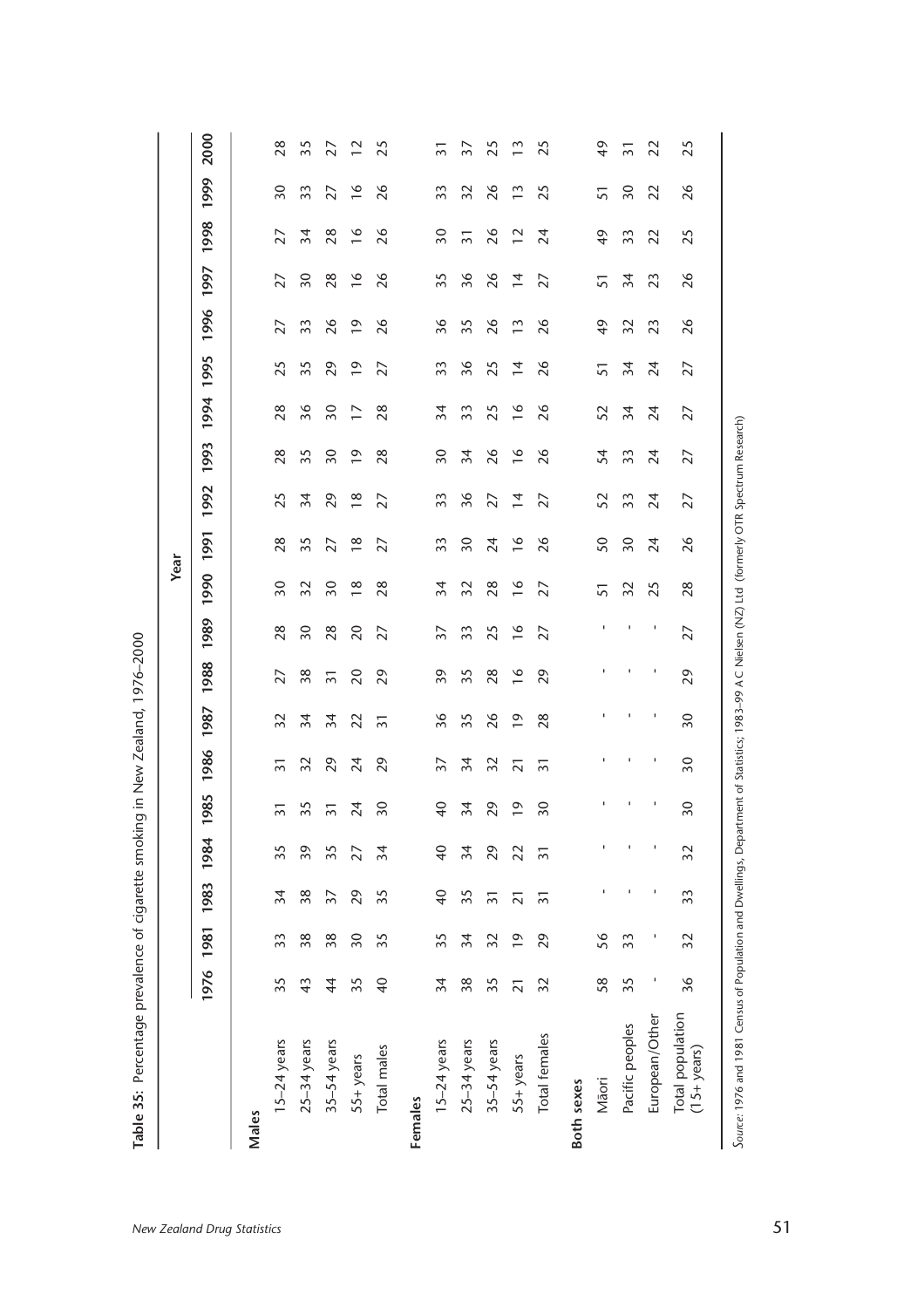# *YOUTH SMOKING*

## **Fourth form surveys**

A source of information about young people's smoking prevalence is the Action on Smoking and Health (ASH) national surveys of fourth form school students. Fourth form students (14-to-15-year-olds) were surveyed in November of 1992, 1997, 1998 and 1999.

Regular (daily or weekly) smoking prevalence figures for 1992, 1997, 1998 and 1999 were 18, 25, 24, and 23 percent respectively for girls, and 16, 18, 19 and 19 percent respectively for boys.

|          | Table 36: Percentage distribution of fourth-form students by smoking category in 1992, 1997, 1998 |  |
|----------|---------------------------------------------------------------------------------------------------|--|
| and 1999 |                                                                                                   |  |

| <b>Smoking</b>       |                  |                  | Girls              |                    |                  |                    | <b>Boys</b>      |                    |
|----------------------|------------------|------------------|--------------------|--------------------|------------------|--------------------|------------------|--------------------|
| category             | 1992<br>$n=5785$ | 1997<br>$n=5372$ | 1998<br>$n = 5801$ | 1999<br>$n = 6188$ | 1992<br>$n=4579$ | 1997<br>$n = 4256$ | 1998<br>$n=4573$ | 1999<br>$n = 4728$ |
| Smoker-              |                  |                  |                    |                    |                  |                    |                  |                    |
| Daily                | 12.0             | $16.3**$         | $15.7**$           | $15.2***$          | 11.1             | $13.1**$           | $12.4*$          | $13.5**$           |
| Weekly               | 6.2              | $8.2***$         | $8.7**$            | $7.7**$            | 5.2              | 4.9                | $6.1**$          | 5.1#               |
| Monthly              | 7.0              | 7.2              | 7.2                | 7.1                | 4.1              | 5.1                | $4.3^{\dagger}$  | $5.5***$           |
| Less often           | 12.4             | 11.6             | 11.9               | $14.3$ **††‡       | 11.7             | 11.3               | 11.2             | $13.6***$          |
| Previously<br>smoked | 28.4             | $26.3*$          | $24.9**$           | 22.6 1:            | 29.6             | 30.0               | 30.0             | $26.5$ *††‡‡       |
| Never smoked         | 33.8             | $30.4**$         | $31.6**$           | 33.1*††‡           | 38.3             | $35.7**$           | $36.0**$         | $35.8**$           |

\*= *p*<0.05, \*\*= *p*<0.01, compared with 1992 students of same sex-smoking category, adjusting for age and ethnicity.

†= *p*<0.05,††= *p*<0.01 compared with 1997 students of same sex-smoking category, adjusting for age and ethnicity.

‡= *p*<0.05, ‡‡= *p*<0.01, compared with 1998 students of same sex-smoking category, adjusting for age and ethnicity.

# *TOBACCO-RELATED MORTALITY*

## **Direct smoking**

The risk of early death is one in two for the individual smoker who continues to smoke through adulthood. Those who die early from smoking die, on average, 14 years early. It is beneficial to stop smoking at any age. The earlier smoking is stopped, the greater the gain.1 Half of the smokers who die early from tobacco die in middle age (35 to 69 years). One in four smokers who die from smoking in old age (aged 70 years and over) die, on average, eight years early. The one in four New Zealand smokers who die from smoking in middle age die, on average, 22 years earlier than the average person who never smoked.2

<sup>1</sup> Doll R, Peto R, Wheatley K, et al. 1994. Mortality in relation to smoking: 40 years' observations on male British doctors. *British Medical Journal* 309: 901-911.

<sup>&</sup>lt;sup>2</sup> Peto R, Lopez A D, Boreham J, et al. 1994. Mortality from Smoking in Developed Countries 1950–2000. Oxford: Oxford University Press.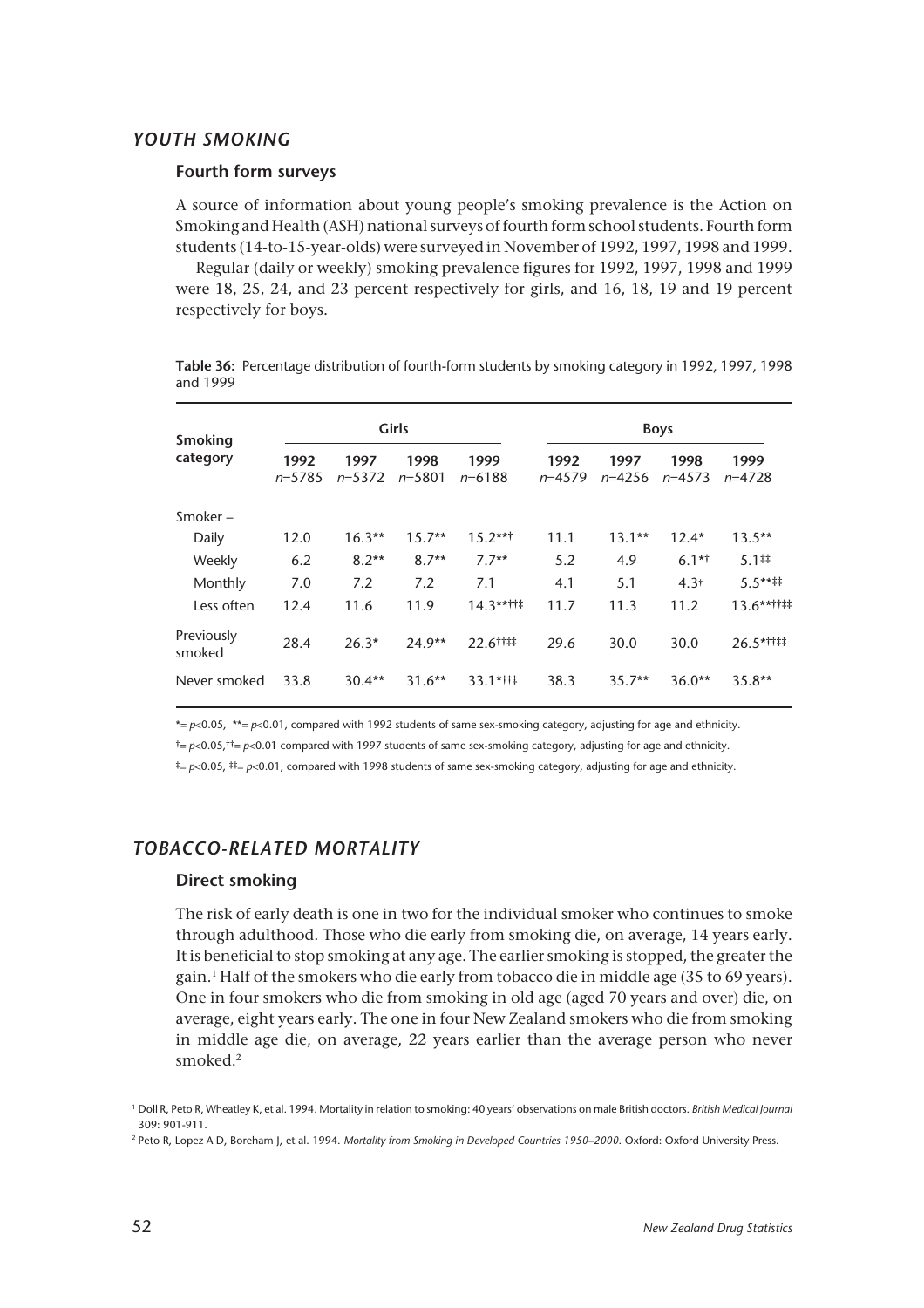In 1990, 4500 deaths in New Zealand were attributed to tobacco smoking, accounting for 18 percent of all deaths.<sup>1</sup> In 1996, approximately 4700 deaths were attributed to tobacco smoking, accounting for 17 percent of all deaths.

Eleven percent of all female deaths and 22 percent of all male deaths were attributed to tobacco smoking in 1990. For both men and women, nearly half of these deaths occurred in middle age (35 to 69 years).<sup>1</sup> Deaths attributable to tobacco smoking for females increased from 1400 deaths per year in 1990 to 1800 in 1996. For males, a decrease in tobacco-attributed deaths was observed over the same period.

After a population takes up tobacco smoking it takes 30 to 40 years before tobacco death rates reach their maximum. After smoking declines there is a 10-year lag before death rates begin to decline.<sup>2</sup> The tobacco death rate follows the trend of the lung cancer rate, which continues to decline for men. However, the lung cancer rate has not yet declined for women.3

**Table 37:** Mortality, whether cigarette smoking attributable or not, in New Zealand in middle age (age 35 to 69 years), 1975 to 1996, annual rates per 1000 persons, age standardised

|                                |      |      | Death rates per 1000* |      |      | 1985–96       |
|--------------------------------|------|------|-----------------------|------|------|---------------|
|                                | 1975 | 1985 | 1990                  | 1995 | 1996 | change<br>(%) |
| Male, cigarette attributable   | 4.57 | 3.67 | 2.89                  | 2.41 | 2.31 | $-37$         |
| Male, all other mortality      | 9.48 | 8.21 | 7.16                  | 6.57 | 6.53 | $-21$         |
| Female, cigarette attributable | 1.01 | 1.35 | 1.33                  | 1.28 | 1.21 | $-10$         |
| Female, all other mortality    | 6.50 | 5.42 | 5.01                  | 4.45 | 4.34 | $-20$         |

\* mean of seven age specific rates, age 35 to 69 years

*Source:* Laugesen M, Swinburn B. 2000. New Zealand's tobacco control programme 1985–1998. *Journal of Tobacco Control* 9: 155-162.

## **Deaths in New Zealand attributable to second-hand smoke**

There are about 388 deaths attributable to second-hand smoke ("passive smoking") in New Zealand each year according to a report prepared for the Ministry of Health in September 2000.4 This figure represents an additional 8 percent over and above deaths per year due to direct smoking and is about three-quarters of the number of people who have been killed each year on the roads in New Zealand in recent years. However, there are many uncertainties associated with this calculation. The authors of the report explored the effect of varying the assumptions on which the estimate is based, and on this basis suggest a plausible range of 180 to 621 deaths per year. Extrapolations from other national estimates of deaths attributable to second-hand smoke overlap this range.

<sup>1</sup> Peto R, Lopez A D, Boreham J, et al. 1994. *Mortality from Smoking in Developed Countries 1950–2000.* Oxford: Oxford University Press.

<sup>2</sup> Lopez A D, Collishaw N E, Piha P. 1994. A descriptive model of the cigarette epidemic in developed countries. *Journal of Tobacco Control* 3: 242-247.

<sup>3</sup> Ministry of Health. 2000. *Mortality and Demographic Data 1997*. Wellington: New Zealand Health Information Service, Ministry of Health. <sup>4</sup> Woodward A, Laugesen M. 2000. *Deaths in New Zealand Attributable to Second Hand Smoke*. Report to the New Zealand Ministry of Health,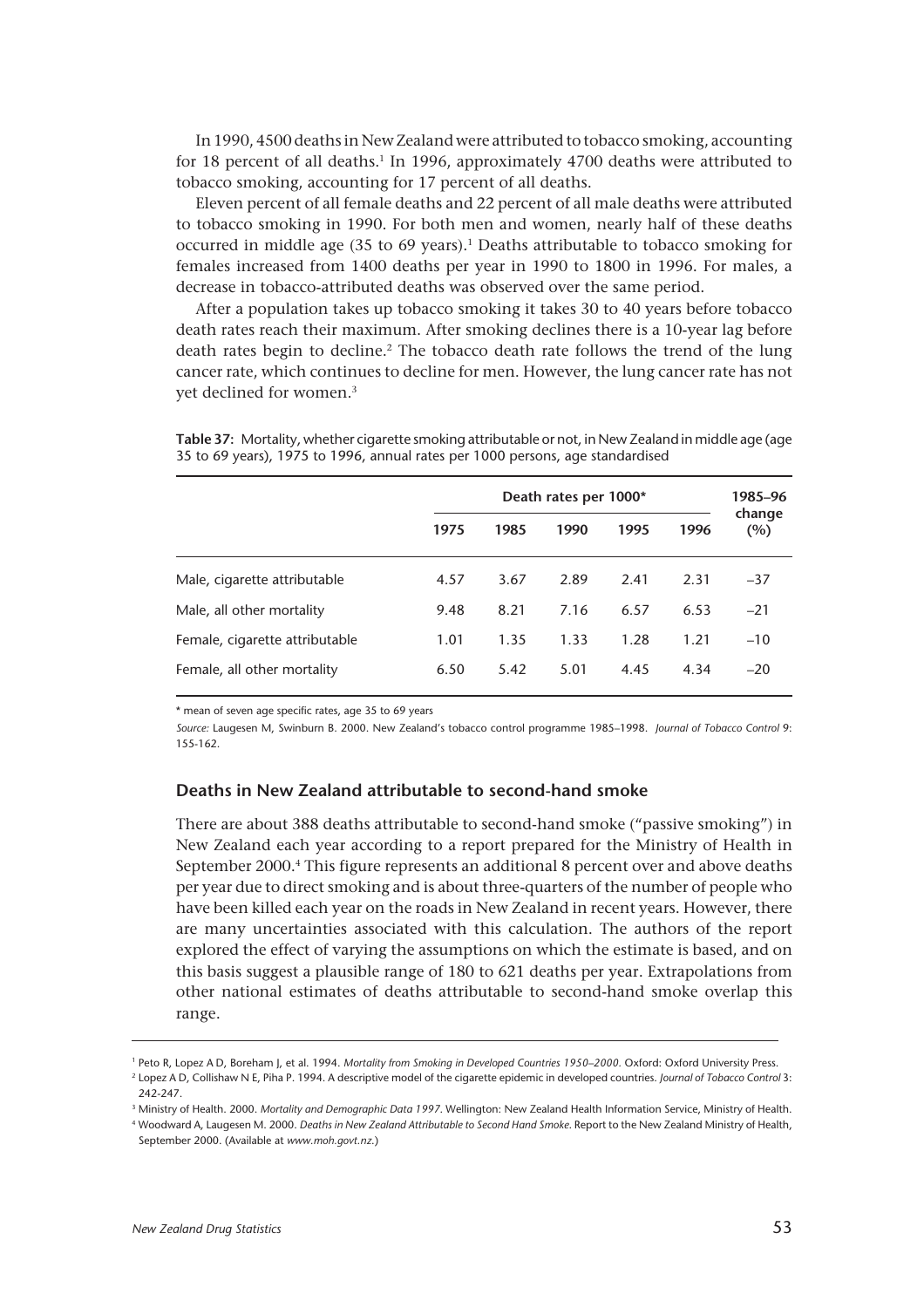The greatest risk of exposure to second-hand smoke occurs at work and in the home — accountable for an estimated 145 deaths and 193 deaths respectively. It is also estimated that 50 of the 109 Sudden Infant Death Syndrome (SIDS) deaths recorded in 1996 were attributable to second-hand smoke.

|               | Work | Home  | <b>Total</b> |
|---------------|------|-------|--------------|
| Heart disease | 98.4 | 144.8 | 243.3        |
| Stroke        | 43.0 | 44.7  | 87.7         |
| <b>SIDS</b>   |      | 50    | 50           |
| Lung cancer   | 3.5  | 3.7   | 7.2          |
| All causes    |      |       | 388.2        |
|               |      |       |              |

**Table 38:** Summary of estimated number of deaths attributable to second-hand smoke (includes stroke deaths before age 75, otherwise deaths at any age)

# *TOBACCO TAXATION AND PRICE*

New Zealand's excise on tobacco products is indexed to the consumer price index (CPI) and adjusted annually to keep the real price of tobacco relatively consistent over time. Goods and Services Tax (GST) of 12.5 percent also applies on top of the final price. In addition to the CPI adjustments, there have been periodic tax increases as well, most recently in 1995, 1998 and 2000.

# **Tax take and costs associated with tobacco smoking**

In the year to June 2000 the tax revenue earned from the excise duty on tobacco products was \$821 million, excluding GST.<sup>1</sup>

The cost from tobacco use to New Zealand publicly funded personal healthcare services in 1987 was estimated at \$202 million in 1992 dollars, or \$222 million in 2000 dollars.2

The cost of tobacco products use to New Zealand in 1988 was estimated at \$1.9 billion in 1992 dollars, without counting passive smoking costs. Illness care costs, loss of earnings of the deceased, and an estimate of the value of the life of the prematurely deceased were included, but not grief and suffering or the cost of fires.<sup>2</sup>

## **Recent tax increases**

In December 1995, the excise on roll-your-own tobacco, cigars and pipe tobacco was equalised (on a weight-for-weight basis) with the excise on manufactured cigarettes. Equalising the tax meant a 37.5 percent increase in the excise on tobacco products other than manufactured cigarettes. After the December 1995 increase, manufactured cigarette consumption increased 5 percent, while loose tobacco consumption fell by 17 percent. Total consumption remained almost unchanged.

<sup>1</sup> *Source:* The Treasury

<sup>2</sup> Tobacco Products: The Public Health Commission's Advice to the Minister of Health 1993–1994.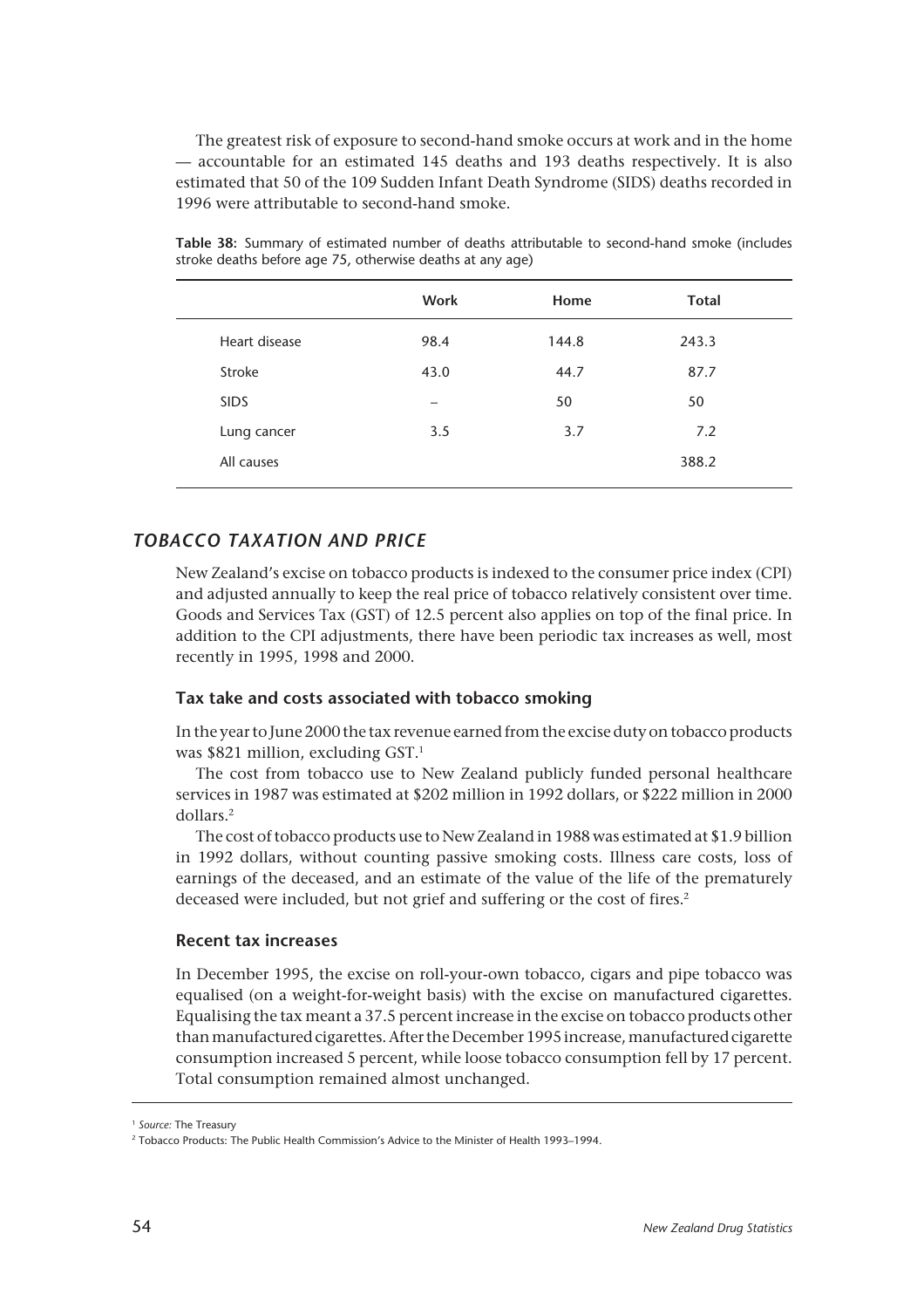In May 1998 there was an increase in the excise on tobacco products equating to a 10 percent increase in the price of all tobacco products (56 cents per packet of 20 cigarettes). As a result, loose tobacco consumption increased by 2 percent and manufactured cigarette consumption decreased by 8 percent. Total consumption decreased by approximately 6 percent overall.

The excise in tobacco products was raised again in May 2000, increasing the price of tobacco by approximately 14 percent (one dollar per pack of 20 cigarettes). It is too early to judge the long-term effect that this excise increase will have on tobacco consumption.

# *ATTITUDES AND BELIEFS CONCERNING SECOND-HAND SMOKE*

A number of studies have been undertaken in New Zealand, by the National Research Bureau, among others, into beliefs about the health effects associated with second-hand smoke, and people's attitudes to second-hand smoke. Second-hand smoke is also variously referred to as "environmental tobacco smoke"' or "passive smoking".

This publication selectively presents data from four National Research Bureau (NRB) reports of telephone surveys of the public. These documents contain a wealth of information and people interested in this subject are referred to them (available from the National Drug Policy web site at *www.ndp.govt.nz*).

- NRB, 1989. *Social Research Report: Heart Health Behaviour of Adult New Zealanders*. Prepared for the Health Department, November 1989. (unpublished report)
- NRB. 1991. *Social Research Report: Monitor of Heart Health Behaviour of Adult New Zealanders (Second Reading)*. Prepared for the Health Department, November 1991. (unpublished report)
- NRB. 1996. *Environmental Tobacco Smoke Study*. Prepared for the Ministry of Health, July 1996. (unpublished report)
- NRB. 1999. *Attitudes Toward Environmental Tobacco Smoke*. (unpublished report).

All surveys were of people aged 15 and above. The sample sizes for the studies were: 2698 (1999), 2020 (1996), 2000 (1991), and 2300 (1989). Key results from these surveys are presented below.

#### **Beliefs about the health effects of second-hand smoke**

In 1989 and 1991, people were asked whether they agreed or disagreed with the statement: *"The health of non-smokers can be damaged by other people's tobacco smoke."*

The results (see Table 39) show that between 1989 and 1991 there was little change in the total agreeing with this statement (strongly agree and agree combined). Both smokers and non-smokers who supported the statement were more likely to agree strongly with it in 1991 than they were in 1989.

#### **Attitudes to other people's smoking**

In 1996 and 1999, people who were surveyed were asked their reaction to passive smoking. The questions were phrased slightly differently, but give an indication of attitudes over time. In both studies, respondents were asked to classify their reaction to someone smoking cigarettes near them. In 1996, 68 percent of respondents reported that they found other people's smoking bothersome to some degree. In 1999, 72 percent of respondents found other people's smoking bothersome (Table 40).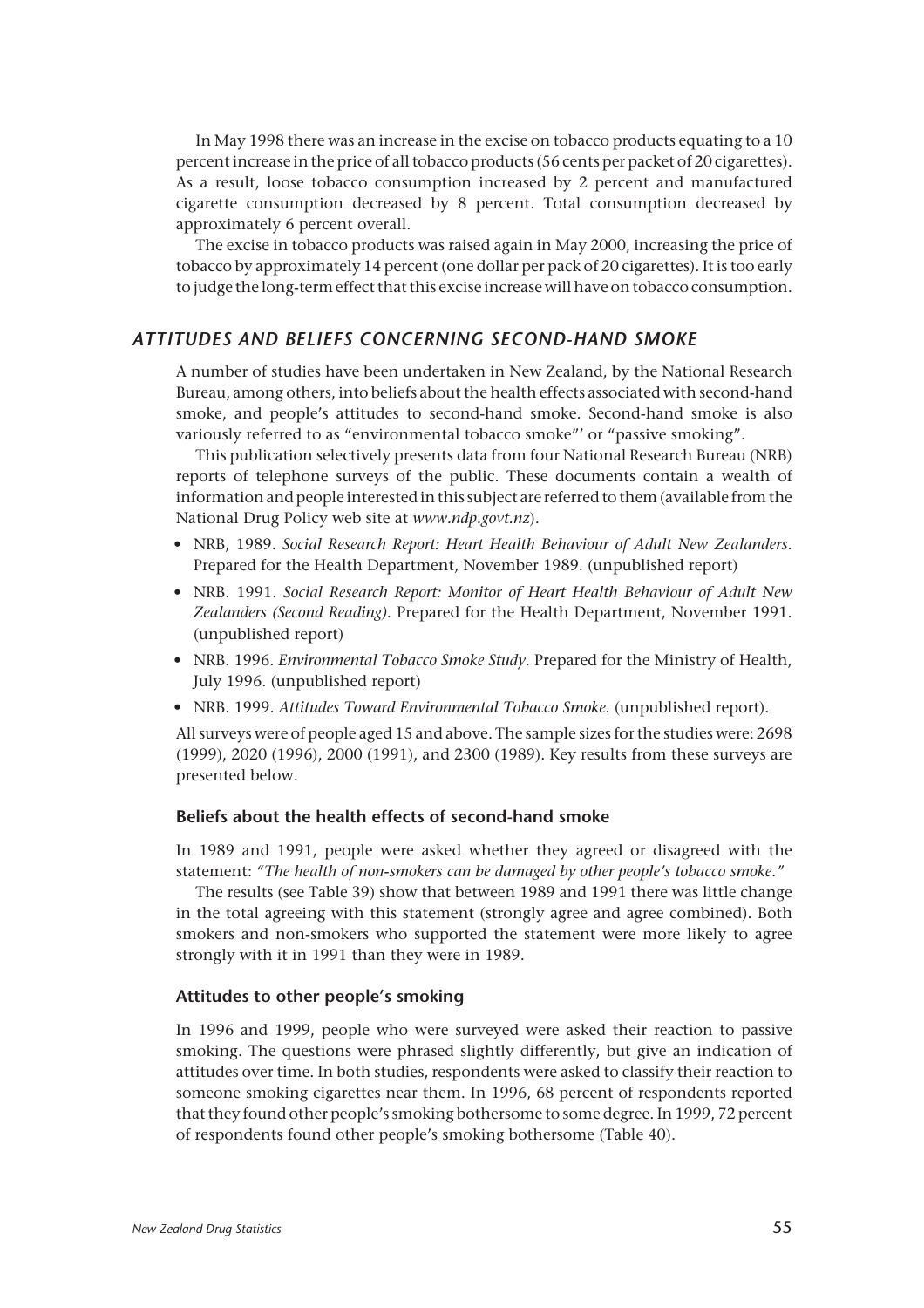|                             | 1989<br>(%)    | 1991<br>(%)    |  |
|-----------------------------|----------------|----------------|--|
| Strongly agree              | 36             | 55             |  |
| Agree                       | 48             | 31             |  |
| Neither agree, nor disagree | 6              | $\overline{4}$ |  |
| <b>Disagree</b>             | 5              | 5              |  |
| Strongly disagree           | 1              | $\overline{2}$ |  |
| Don't know                  | $\overline{4}$ | 3              |  |
|                             |                |                |  |
| Smokers agreeing            | 66             | 74             |  |
| Former smokers agreeing     | 84             | 82             |  |
| Non-smokers agreeing        | 91             | 93             |  |
|                             |                |                |  |

**Table 39:** Results from National Research Bureau survey question: *"The health of non-smokers can be damaged by other people's tobacco smoke"*

**Table 40:** Results from National Research Bureau survey questions on attitudes to other people's smoke

| 1996 study<br>$n = 855$ | $(\%)$ | 1999 study<br>$n = 2698$         | (%) |
|-------------------------|--------|----------------------------------|-----|
| Enjoyable on the whole: |        | Enjoyable on the whole:          | 4   |
|                         |        | Slightly enjoyable:              | 3   |
| Did not bother          | 31     | Neither enjoyable nor bothersome | 21  |
| Bothered slightly       | 32     | Slightly bothersome:             | 24  |
| Bothered a lot          | 36     | Bothersome on the whole          | 48  |

*Table 41: Results from 1989 National Research Bureau survey question: "Smoking should not be allowed in public places"*

|                                     | (%) |  |
|-------------------------------------|-----|--|
|                                     |     |  |
| Total agreeing                      | 80  |  |
| Males agreeing                      | 78  |  |
| Females agreeing                    | 81  |  |
| Māori agreeing                      | 65  |  |
| Pacific peoples agreeing            | 69  |  |
| People of European descent agreeing | 82  |  |
| Smokers agreeing                    | 60  |  |
| Former smokers agreeing             | 78  |  |
| Non-smokers agreeing                | 89  |  |
|                                     |     |  |

J.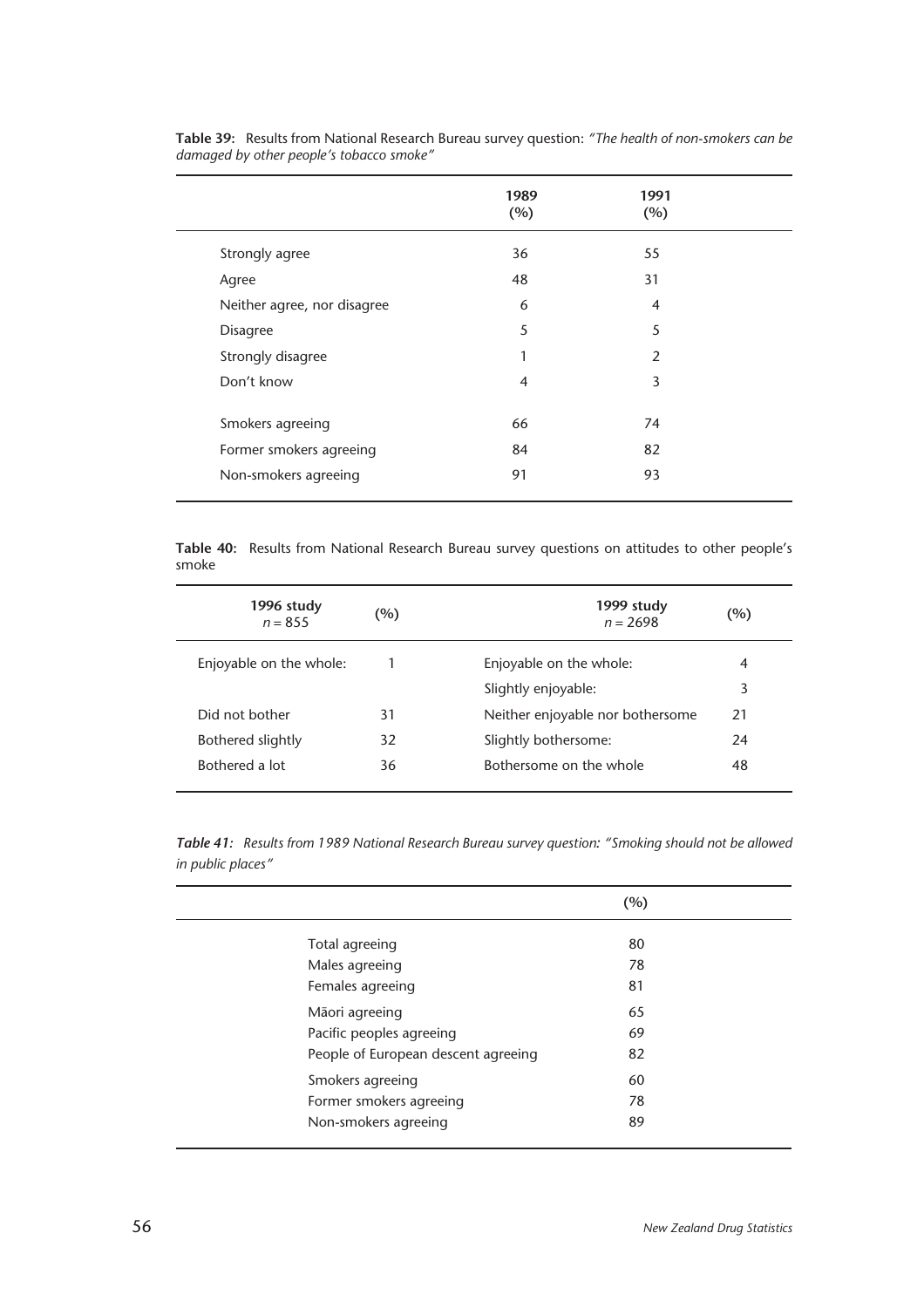In 1996, the NRB asked people the degree to which they were worried about breathing other people's smoke. The results show that almost half of adults (46 percent) who responded were not worried about breathing other people's cigarette smoke. Fifty-four percent were quite worried or very worried.

The NRB surveys included questions asking whether smoking should be restricted in public places. Unfortunately, the findings are not comparable in many cases as questions have been variously phrased, perhaps to measure public opinion on issues of concern or interest at the time.

For example, in 1989 people were asked if they agreed or disagreed with the statement: *"Smoking should not be allowed in enclosed public places."* This related to the then current debate over proposed legislation restricting smoking in workplaces and public places (the Smoke-free Environments Act 1990). The results (Table 41) show that a majority of people supported restrictions on smoking in enclosed public areas.

However, the 1999 survey looked at specific venues and asked whether people supported smoking in certain public places. The findings are presented in Table 42.

|                                     | (%) |
|-------------------------------------|-----|
| Enclosed shopping centres and malls | 13  |
| Housie halls                        | 19  |
| Sporting clubs                      | 32  |
| Nightclubs                          | 50  |
| Open sports stadiums                | 55  |

**Table 42:** Results from 1999 National Research Bureau survey question: *"Do you think that, in general, smoking should be allowed in the following places?"*

### **Views on smoking in workplaces**

In 1989, the NRB asked: *"A new law is proposed which would require places of employment to provide smoke-free working conditions for non-smokers. That is, any smoking which took place would have to be in specially designated areas away from non-smokers. Would you support or oppose such a law?"* The results are shown in Table 43.

**Table 43:** Results from 1989 National Research Bureau survey questions on support for new law

|                            | (%) |
|----------------------------|-----|
| Support                    | 80  |
| Oppose                     | 12  |
| Don't know                 | 8   |
| Non-smokers supporting     | 87  |
| Former smokers supporting  | 78  |
| Current smokers supporting | 63  |
|                            |     |

In 1999, the NRB asked people whether they agreed with certain statements. The statements, and the level of agreement with these, are provided in Table 44.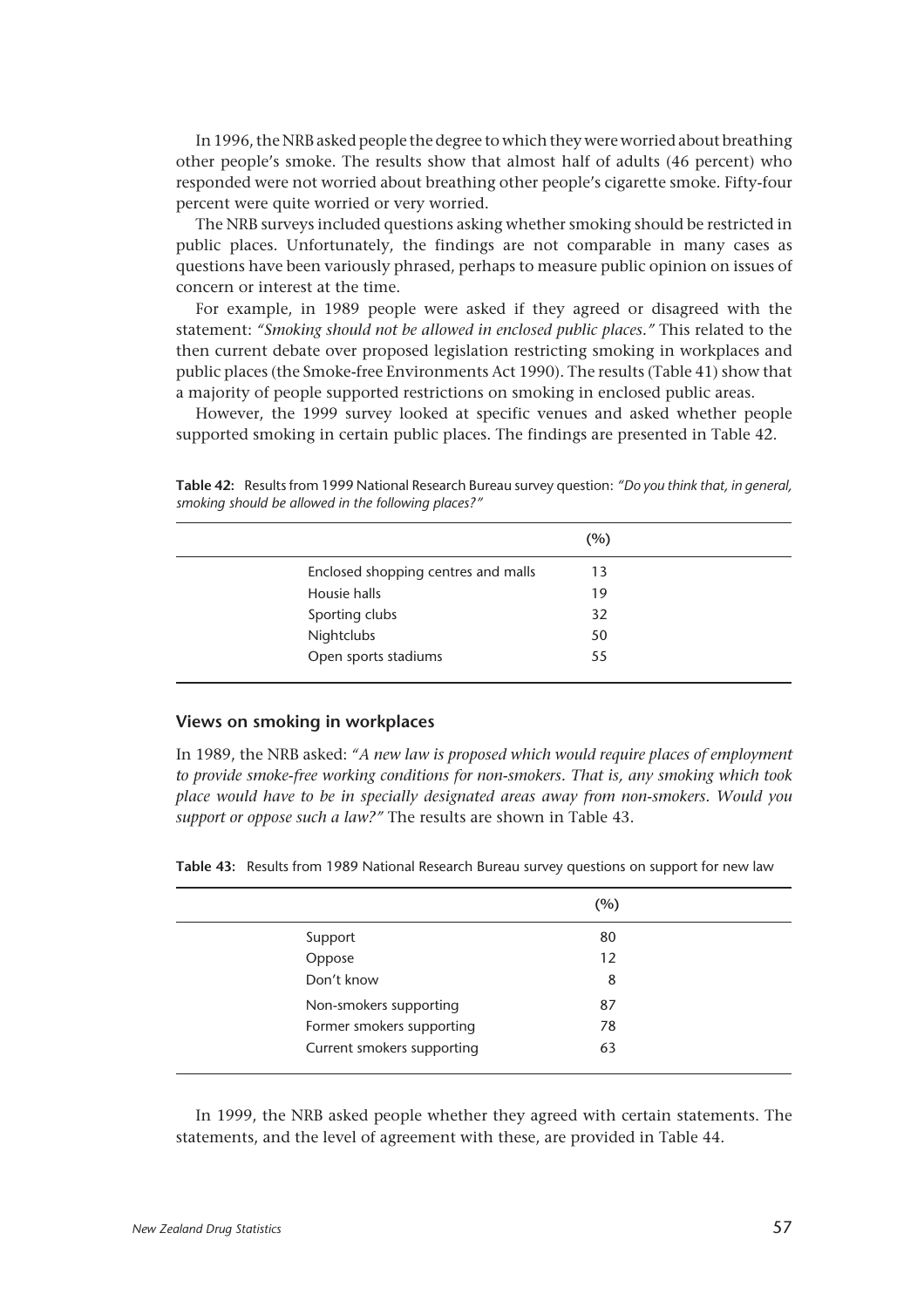|                                                                                            | <b>Strongly</b><br>agree<br>$(\%)$ | Agree<br>(%) | No feeling<br>either way<br>$(\%)$ | <b>Disagree</b><br>$(\%)$ | <b>Strongly</b><br>disagree<br>$(\%)$ |
|--------------------------------------------------------------------------------------------|------------------------------------|--------------|------------------------------------|---------------------------|---------------------------------------|
| People should be allowed<br>to smoke wherever they like<br>at work                         | 2                                  | 5            | 2                                  | 45                        | 46                                    |
| All workplaces should be<br>entirely smokefree                                             | 24                                 | 35           | 5                                  | 32                        | $\overline{4}$                        |
| Smoking should not be<br>allowed in any workplace<br>where non-smokers have to<br>work     | 31                                 | 47           | 5                                  | 15                        | 2                                     |
| Smoking should be allowed<br>in a workplace if everyone in<br>that area agrees             | 6                                  | 56           | $\overline{4}$                     | 25                        | 9                                     |
| The only place smoking should<br>be allowed is in designated,<br>ventilated rooms or areas | 23                                 | 64           | 2                                  | 8                         | 3                                     |

**Table 44:** Results from 1999 National Research Bureau survey on level of agreement with certain statements

# **Exposure to second-hand smoke in the workplace**

The 1989, 1991 and 1996 reports all presented various questions relating to actual exposure to second-hand smoke in workplaces. Three questions, asked at each survey, sought to identify how many people were exposed to other people's smoke during tea breaks, lunch breaks and actual working times. The questions asked people to report the number of people smoking cigarettes into the air around them at these times.

Table 45 presents the data indicating the proportion of workers who were exposed to other people's smoking (smoking by one or more people) in their workplaces in those situations.

|                                     | 1989<br>(%) | 1991<br>(%) | 1996<br>(%) |
|-------------------------------------|-------------|-------------|-------------|
| Exposed during tea breaks           | 53          | 39          | 36          |
| Exposed during lunch breaks         | 48          | 36          | 36          |
| Exposed during actual working hours | 31          | 21          | 19          |

**Table 45:** Results from National Research Bureau survey questions on exposure to other people's smoking

Table 45 illustrates that between 1989 and 1991 there was a significant drop in the proportion of people exposed to other people's smoking at work. The Smoke-free Environments Act 1990 had banned smoking in shared office situations and some other limited situations. However, there has been little change in the situation since 1991 (the 1990 Act did not really address smoking in workplaces other than offices — for example, factories, hospitality venues, and other "blue-collar" workplaces).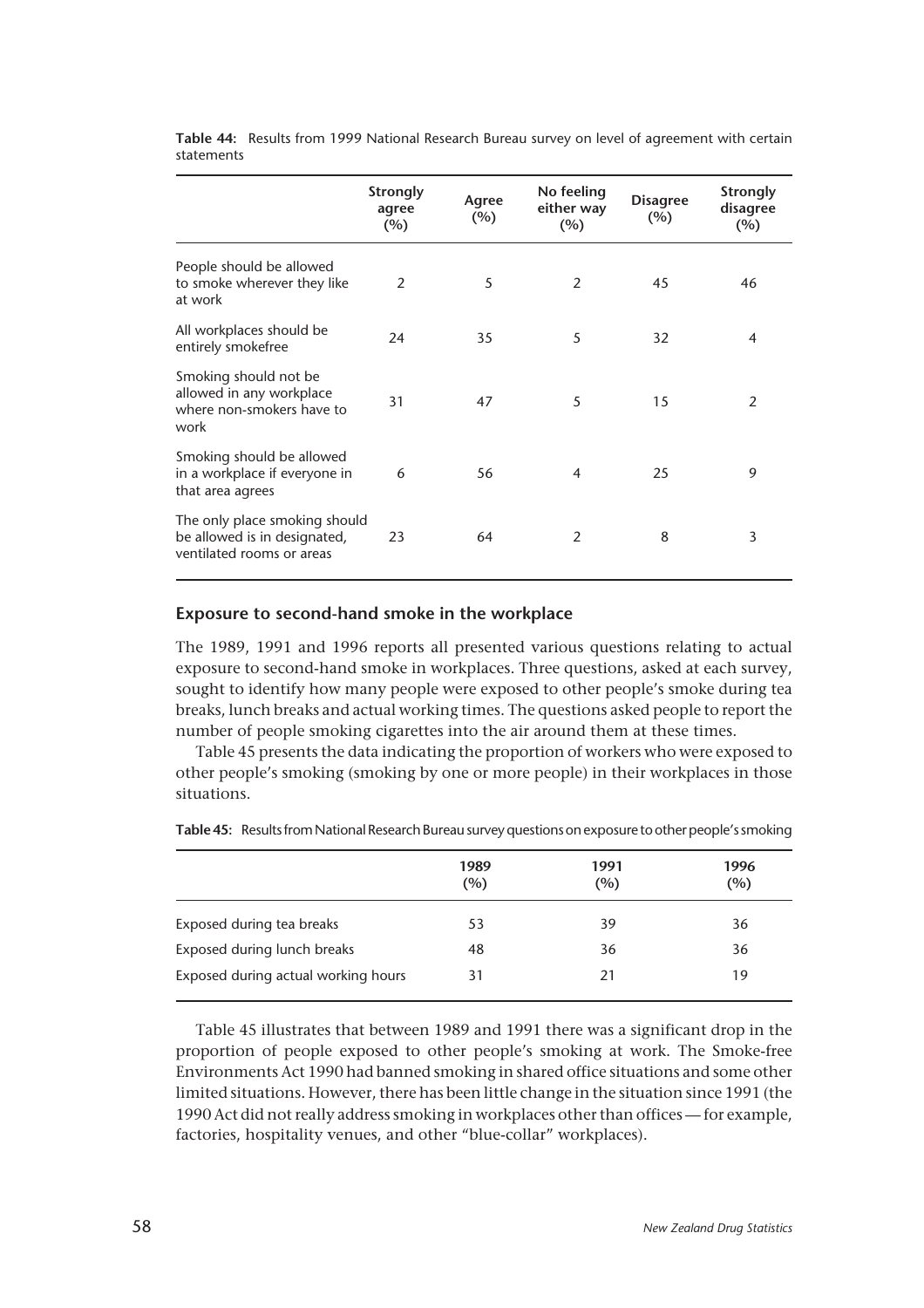## **Exposure to second-hand smoke in the home**

The 1989, 1991 and 1996 NRB surveys also asked people whether they were regularly exposed to passive smoking at home. Over time there has been little change in people reporting no exposure, or exposure to either one, two or three or more people, or to visitors' smoking. By far the majority of people report no regular exposure at home (74 percent in 1989, 75 percent in 1991 and 72 percent in 1996).

## **Views on smoking in hospitality venues**

The 1989, 1991 and 1996 surveys asked people to identify the indoor places that have the smokiest air.

By far the smokiest venues were bars, with one in two respondents reporting these as the smokiest venues they attend (Table 46).

|                                  | 1989<br>(%) | 1991<br>(%) | 1996<br>(%) |
|----------------------------------|-------------|-------------|-------------|
| Pubs/bars                        | 51          | 53          | 49          |
| Restaurants, cafés, coffee shops | 12          | 10          | 9           |
| Other people's homes             | 8           | 8           | 6           |
| Own home                         | 5           | 5           | 3           |
| Work place                       | 6           | 4           | 4           |
| Casinos                          | n/a         | n/a         | 2           |
| Other places                     | 3           | 1           | 9           |
| Nowhere                          | 12          | 16          | 14          |
| Don't know                       | 3           | 3           | 5           |
|                                  |             |             |             |

**Table 46:** Results from National Research Bureau survey questions on views on which indoor venues have the smokiest air

The 1999 NRB survey asked a series of questions about whether people supported smoking restrictions in restaurants, bars and other hospitality venues. Such venues are both public places and workplaces.

Respondents were asked to express agreement or disagreement with options for restricting smoking in hospitality venues. They were first asked their views on various proposed restrictions on smoking in bars. The results are shown in Table 47.

Seventy-nine percent of people supported some form of restrictions on smoking in bars, including 62 percent of smokers and 85 percent of non-smokers. The 1999 NRB report also presented age-specific and ethnic-specific data, which indicated that 70 percent of respondents in the 15-to-24 and 25-to-34 age groups, 83 percent of people aged 35 to 54 and 89 percent of people aged over 55, supported some form of restriction on smoking in bars. Seventy-nine percent of Mâori and people of European descent supported some form of restriction on smoking in bars, as did 91 percent of Pacific peoples.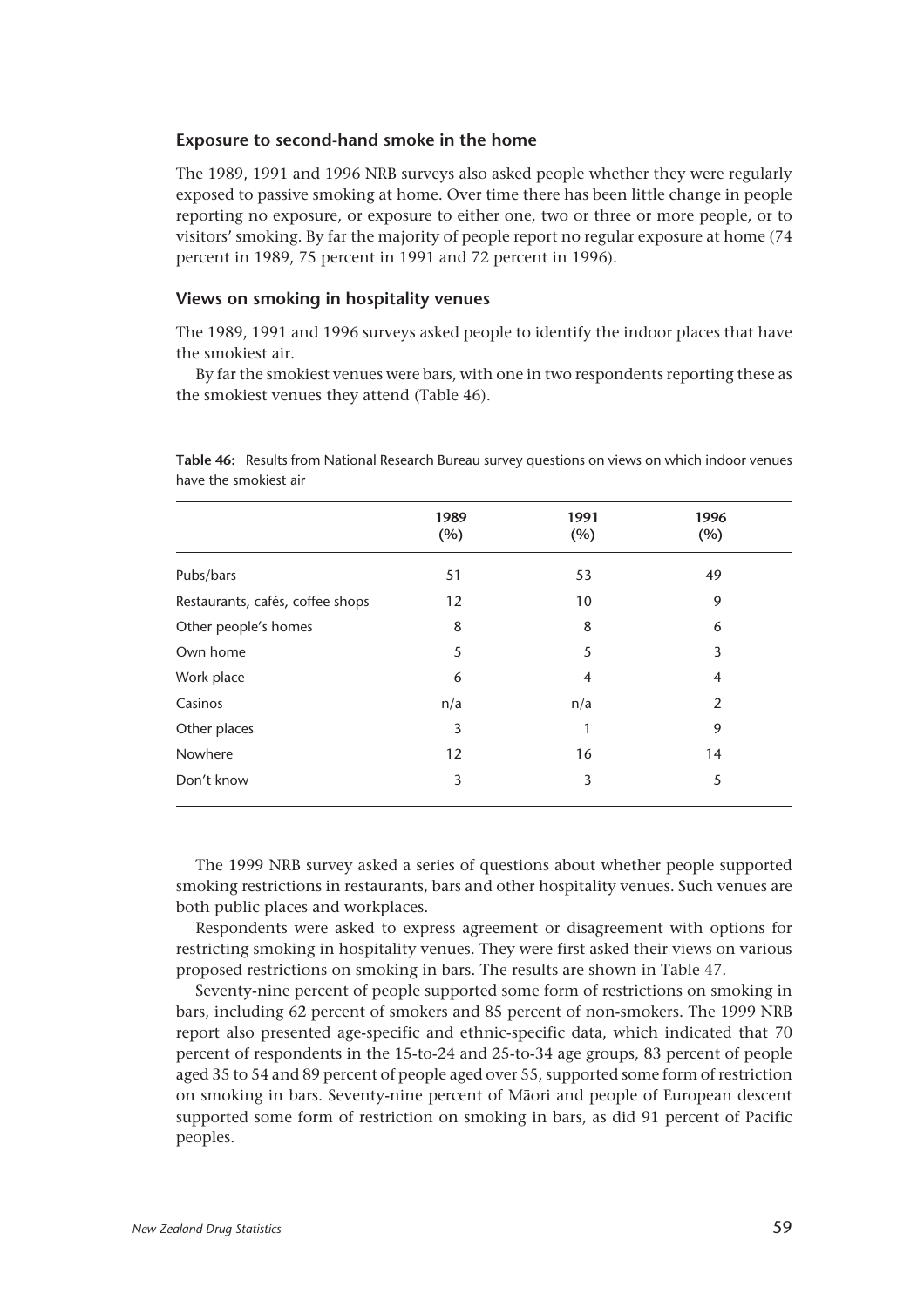|                                                                                    | <b>Total</b><br>(%) | Current<br>non-smokers<br>(%) | Current<br>smokers<br>(%) |
|------------------------------------------------------------------------------------|---------------------|-------------------------------|---------------------------|
| Have no restrictions on smoking at all                                             | 19                  | 13                            | 36                        |
| Have 50 percent of floor area non-smoking                                          | 28                  | 26                            | 34                        |
| Have smoking only in separate rooms so<br>smoke can't drift into non-smoking areas | 41                  | 46                            | 26                        |
| Have no smoking allowed at all                                                     | 10                  | 13                            | 2                         |
| No opinion                                                                         | $\overline{2}$      | 2                             | $\mathcal{P}$             |

**Table 47:** Results from 1999 National Research Bureau survey questions on preferences for smoking restrictions in bars: *"Do you think that bars should …?"*

A similar question was asked in relation to smoking restrictions in restaurants, cafés and food halls. The results are shown in Table 48.

**Table 48:** Results from 1999 National Research Bureau survey questions on preferences for smoking restrictions in eating places: *"Do you think that restaurants, cafés and food halls should …?"*

|                                                                                    | Total<br>(%) | Current<br>non-smokers<br>(%) | Current<br>smokers<br>(%) |
|------------------------------------------------------------------------------------|--------------|-------------------------------|---------------------------|
| Have no restrictions on smoking at all                                             | 3            | 2                             | 4                         |
| Have 50 percent of floor area non-smoking                                          | 23           | 19                            | 39                        |
| Have smoking only in separate rooms so<br>smoke can't drift into non-smoking areas | 39           | 40                            | 36                        |
| Have no smoking allowed at all                                                     | 35           | 39                            | 20                        |
| No opinion                                                                         |              |                               |                           |

The Smoke-free Environments Act 1990 currently provides for a minimum of 50 percent of seating in eating places to be designated as smoke-free. Thus, having separate rooms for smoking, or having no smoking permitted at all can be considered "stricter" requirements than are currently in place. On this basis, the above table shows that 74 percent of people (including 79 percent of non-smokers and 56 percent of smokers) support stricter controls on smoking in restaurants, cafes and food halls.

The NRB report also presents ethnic-specific and age-specific data. The report indicates that 71 percent of people aged 15 to 24, 65 percent of people aged 25 to 34, 78 percent of people aged 35 to 54 and 83 percent of people aged over 55 support stricter controls on smoking in such venues. Sixty-nine percent of Mâori, 74 percent of people of European descent and 76 percent of Pacific peoples support stricter controls.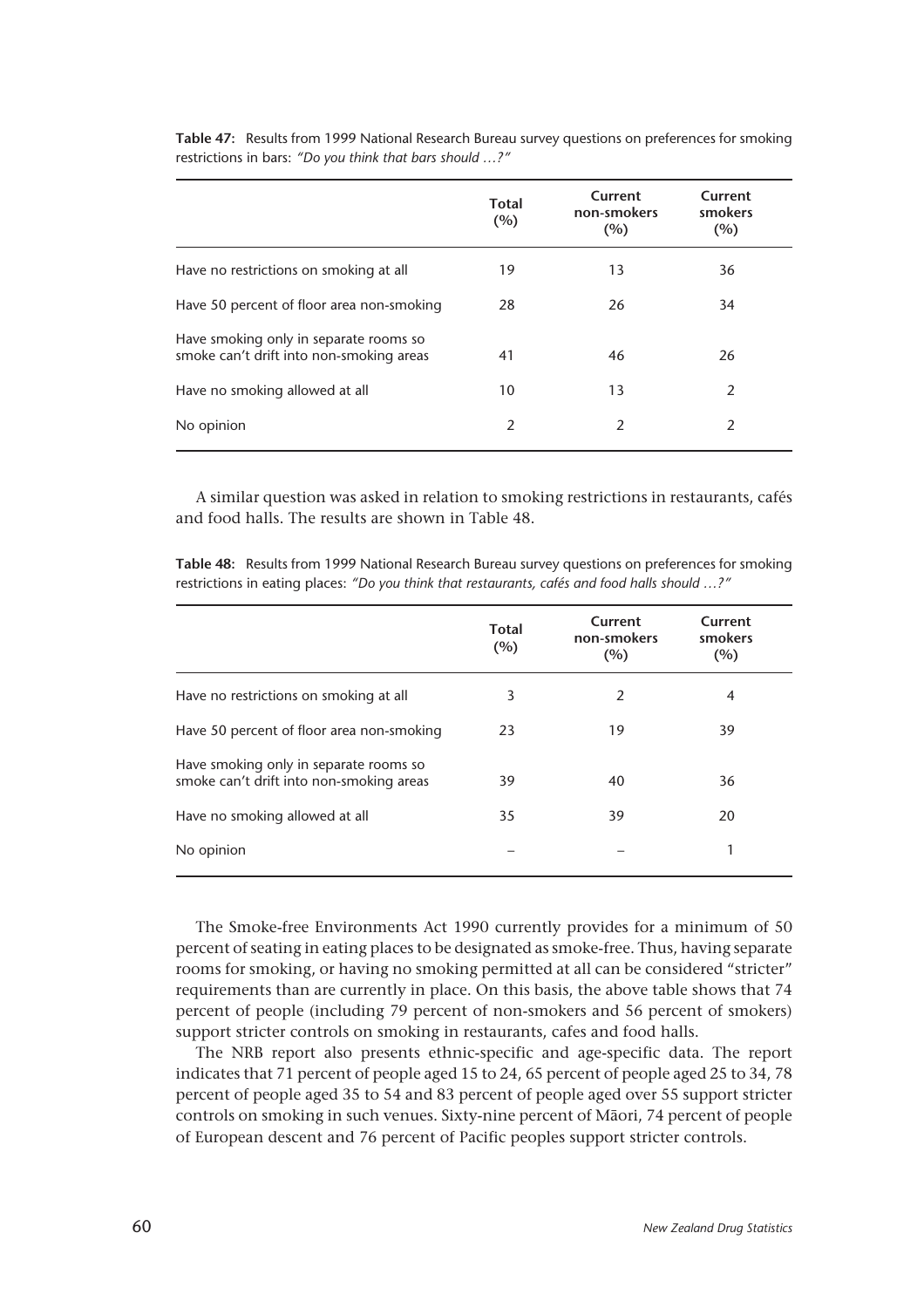# **KEY FACTS**

# **Use**

- Marijuana is the third most popular recreational drug in New Zealand after alcohol and tobacco (excluding caffeine).
- In the 1998 National Drugs Survey, 43 percent of males and 27 percent of females aged 18 to 24 years had used marijuana in the preceding 12 months. Most of those who stated that they had tried marijuana had been introduced to the drug at between 14 and 18 years of age.

# **Crime**

- About 70 percent of prosecutions (18 720 prosecutions) for offences involving cannabis resulted in a conviction (13 120 convictions) in 1998. Approximately 85 percent of convictions for cannabis offences each year are of males.
- In 1998 the largest number of convictions were for those between 30 and 39 years old (30 percent of all convicted cases). The age group with the second highest proportion was those aged 20 to 24 years, with 24 percent of all convicted cases.

# **Mortality**

• There were seven deaths over the period 1990–96 where a cannabis-related condition such as drug abuse or dependence was the underlying cause of death.

# **Hospitalisations**

• There were 2722 cannabis-related hospitalisations over the period from 1996 to 1998. There were 4.5 publicly funded hospitalisations per 100 000 population in 1998 where a diagnosis of a cannabis-related condition or poisoning was recorded.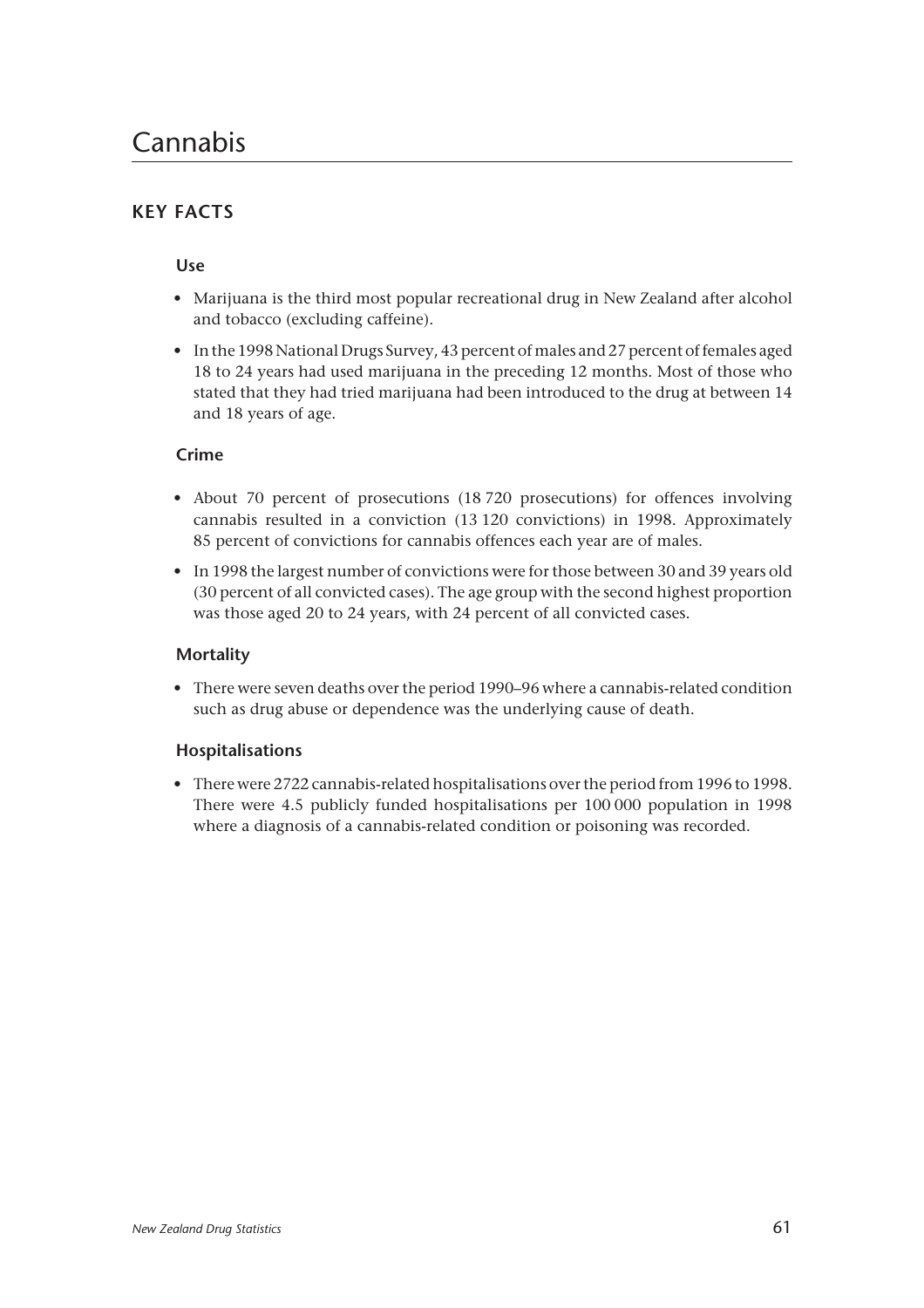## *MARIJUANA*<sup>1</sup> *SUPPLY*

Marijuana is an illegal drug, and is supplied through informal networks. The 1998 National Drug Survey asked questions about supply of marijuana, and found that 42 percent of users had obtained all of their marijuana by being given it, only 8 percent had obtained theirs exclusively by purchase, and 1 percent grew all of their own. The remainder (49 percent) had obtained their supply by a combination of gift, purchase, or growing their own, in varying proportions.

Many current users of marijuana do not actively pursue acquisition of the drug. Fortyfive percent of current marijuana users stated that they had never tried to maintain some on hand. A further 17 percent of users stated that they rarely tried to obtain marijuana. Fourteen percent of users had, however, always or at least most of the time tried to keep some marijuana on hand.

## **Mâori**

The 1998 report on Mâori drug use, *Te Ao Taru Kino*2, found that most Mâori marijuana users do not keep supplies of the drug. Of those who had used marijuana in the previous 12 months, 42 percent had never tried to maintain a supply, and 15 percent rarely kept some on hand. Only 12 percent of current Mâori marijuana users always or at least most of the time kept a supply of marijuana. In addition, about one-third (36 percent) stated that they had obtained all of their marijuana without payment.

## *MARIJUANA USE*

Marijuana is the third most popular drug in New Zealand after alcohol and tobacco (see Figure 1, page 6).

#### **Prevalence of marijuana use**

The use of marijuana was surveyed in the Regional Drug Surveys of 1990 and 1998. In 1998, 21 percent of the sample (26 percent of males, 16 percent of females) had used marijuana in the preceding 12 months. The proportions by age of those who had used marijuana in the previous 12 months are shown in Figure 24, for both 1990 and 1998. The highest prevalence of use in both years was between ages 18 and 24. In 1998, 43 percent of the males and 27 percent of the females in this age group reported having used marijuana in the previous 12 months. The prevalence fell steadily with age; at age 35 to 39 years, less than 20 percent of men and less than 10 percent of women reported that they had used marijuana in the previous 12 months. Between 1990 and 1998 there was little increase in use among males. Use by females increased by 5 percentage points; most of this increase occurred at younger ages.

The percentage of those who had ever tried marijuana was higher than those who had used marijuana in the past 12 months. Proportions of males and females who had ever tried marijuana are shown in Figure 25 by age. In the 1998 National Drug Survey, 50 percent (56 percent of males, 44 percent of females) had tried marijuana at some time

<sup>&</sup>lt;sup>1</sup> Note that marijuana is one preparation of cannabis. Other preparations include hashish and hash oil, and these are not included in this section on supply.

<sup>2</sup> Dacey B, Moewaka Barnes H. 2000. *Te Ao Taru Kino: Drug Use Amongst Mâori in 1998.* Auckland: Whariki Mâori Health Research Group, University of Auckland.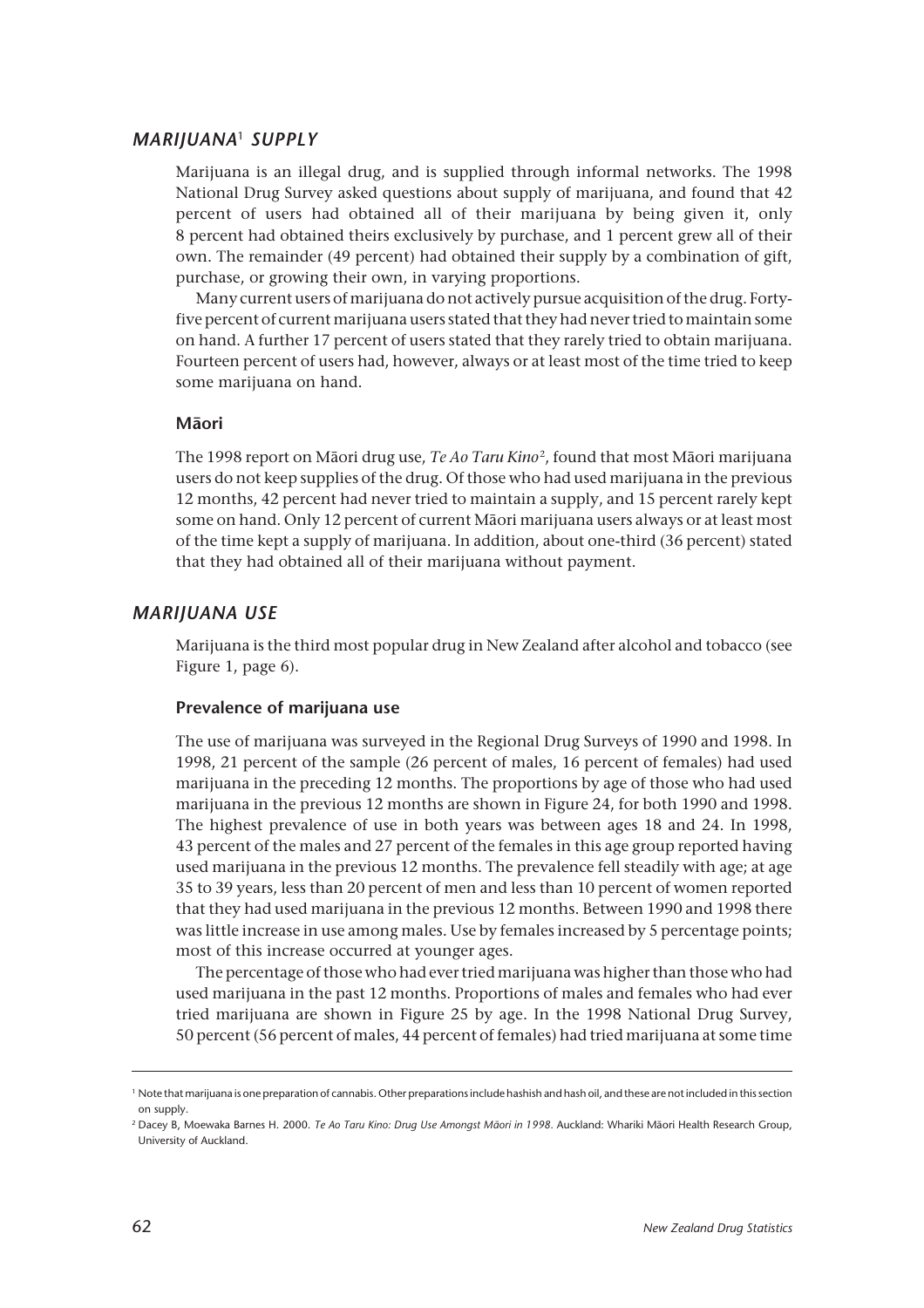

*Figure 24: Percentage reporting having used marijuana in the last 12 months, by sex and age group, 1990 and 1998*

*Source:* Alcohol and Public Health Research Unit, 1990 and 1998 Regional Drug Surveys <sup>1</sup>



*Figure 25: Percentage who have ever tried marijuana, by sex and age group, 1998 Source:* Alcohol and Public Health Research Unit, 1998 National Drug Survey <sup>2</sup>

in their lives. One-third of 15-to-17-year-old males and one-quarter of 15-to-17-year-old females reported trying marijuana at some time. Almost two-thirds (65 percent) of males and 50 percent of females at ages 18 to 34 years had tried marijuana at some time. The proportion was less at ages older than 34 years. Between 1990 and 1998 in the Regional Surveys, the proportion of males reporting having ever used marijuana increased by 4 percentage points, and the proportion of females who had ever used marijuana increased by 12 percentage points.

<sup>1</sup> Field A, Casswell S. 1999. *Drug use in New Zealand: Comparison Surveys 1990 and 1998.* Auckland: Alcohol and Public Health Research Unit, University of Auckland. Figure 3.3.

<sup>2</sup> Field A, Casswell S. 1999. *Drug use in New Zealand: National Survey 1998.* Auckland: Alcohol and Public Health Research Unit, University of Auckland. Figure 3.2.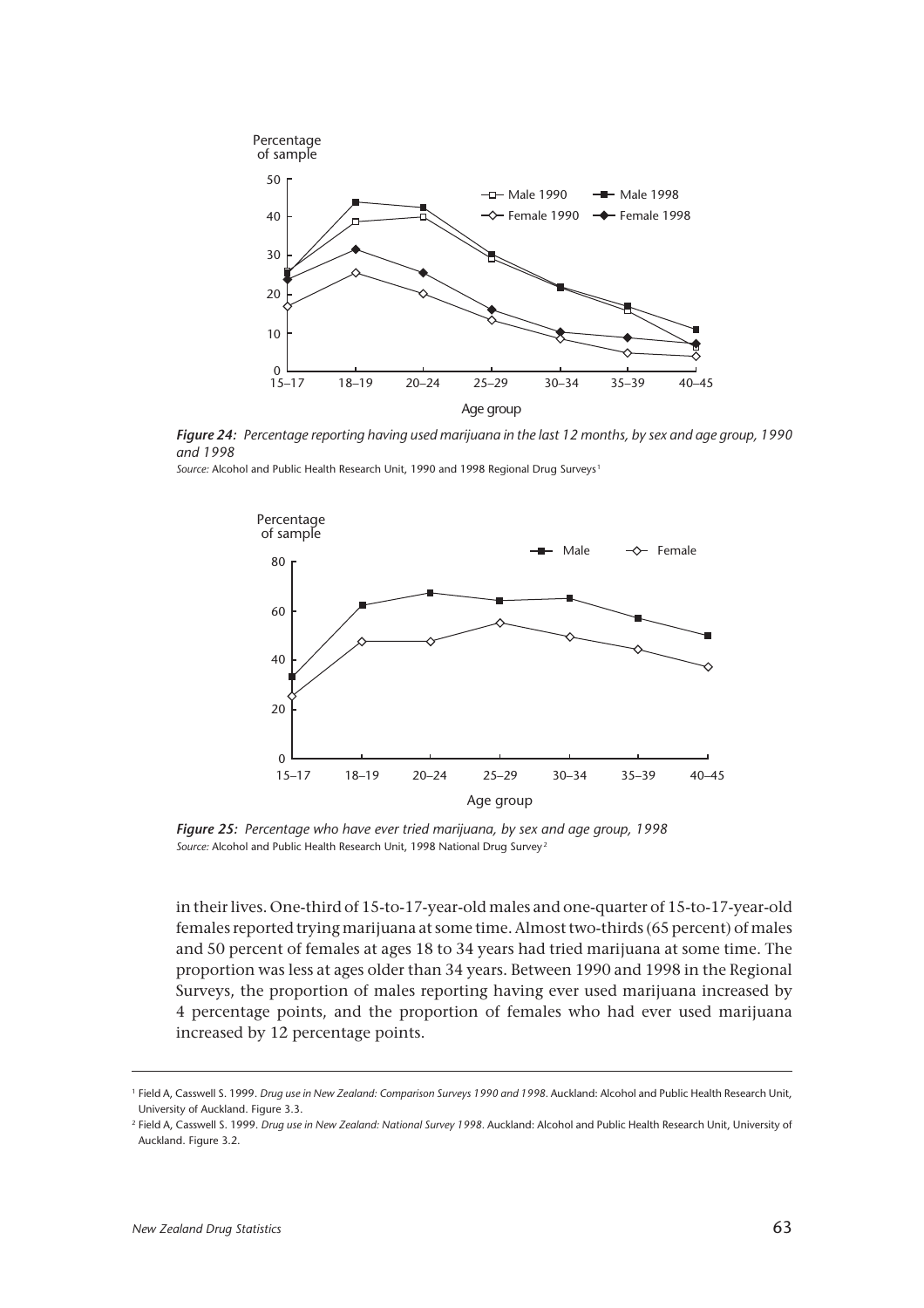Of those who stated that they had tried marijuana, most had been introduced to the drug between ages 14 and 18 years. Figure 26 shows the cumulative percentage of those who had ever tried marijuana, by single years of age up to 26 years, as found in the 1990 and 1998 regional surveys. Of the 1990 respondents who indicated they had ever tried marijuana, 13 percent had tried it by age 14 years, 69 percent by age 18 years, and 91 percent by 24 years. By the time of the 1998 survey, 20 percent of respondents had been introduced to marijuana by age 14 years, 80 percent by age 18 years, and 97 percent by age 24 years.



*Figure 26: Age at which marijuana was first tried, by those who had ever tried marijuana, 1990 and 1998* Source: Alcohol and Public Health Research Unit, 1990 and 1998 Regional Drug Surveys<sup>1</sup>

#### **Mâori prevalence of marijuana use**

The 1998 survey on Māori and drugs published in *Te Ao Taru Kino*<sup>2</sup> reports that 60 percent of Mâori in 1998 (68 percent of males, 53 percent of females) had tried marijuana. In the 12 months prior to the survey, 26 percent of Mâori (32 percent of males and 21 percent of females) had used marijuana.

## **Typical quantity consumed**

Taking into account respondents' reports on the size of groups of marijuana smokers, the average user smoked 80 percent of a joint on a typical occasion. Figure 27 shows average consumption by age in 1998. The average amount smoked was less among older people. At age 15 to 17 years, average consumption was 97 percent of a joint. At ages 35 to 39 years and 40 to 45 years, a little over half a joint was smoked on a typical occasion. The amount smoked on a typical occasion by Mâori was 90 percent of a whole joint.

<sup>1</sup> Field A, Casswell S. 1999. *Drug Use in New Zealand: Comparison Surveys 1990 and 1998.* Auckland: Alcohol and Public Health Research Unit, University of Auckland. Figure 3.4.

<sup>2</sup> Dacey B, Moewaka Barnes H. 2000. *Te Ao Taru Kino: Drug Use Amongst Mâori in 1998.* Auckland: Whariki Mâori Health Research Group, University of Auckland.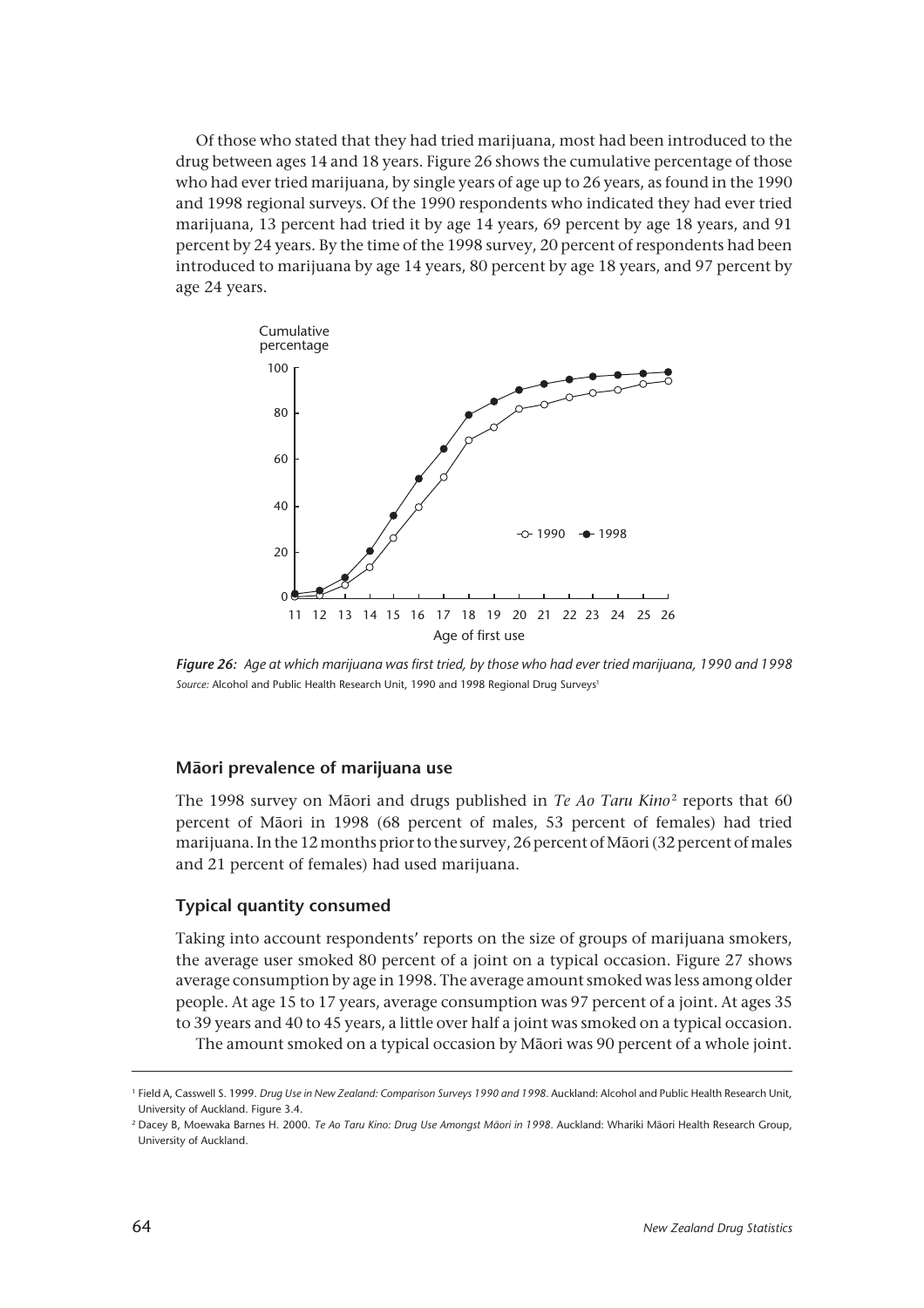

*Figure 27: Average number of joints smoked on a typical occasion, by age, people who had used marijuana in the last 12 months, 1998*

Source: Alcohol and Public Health Research Unit, 1990 and 1998 Regional Drug Surveys<sup>1</sup>

## **Frequency of smoking**

The percentage of people who reported having used marijuana in the previous week was less than the percentage that had used marijuana at some time in the preceding 12 months. Slightly under 5 percent of males and females had smoked marijuana once or more in the previous week. One percent had smoked every day in the preceding week (Figure 28).



*Figure 28: Frequency of smoking marijuana in the previous 12 months, by sex, 1998* Source: Alcohol and Public Health Research Unit, 1990 and 1998 Regional Drug Surveys<sup>2</sup>

<sup>1</sup> Field A, Casswell S. 1999. *Drug use in New Zealand: Comparison Surveys 1990 and 1998.* Auckland: Alcohol and Public Health Research Unit, University of Auckland. Figure 3.6.

<sup>2</sup> Field A, Casswell S. 1999. *Drug use in New Zealand: National Survey 1998.* Auckland: Alcohol and Public Health Research Unit, University of Auckland. Figure 3.6.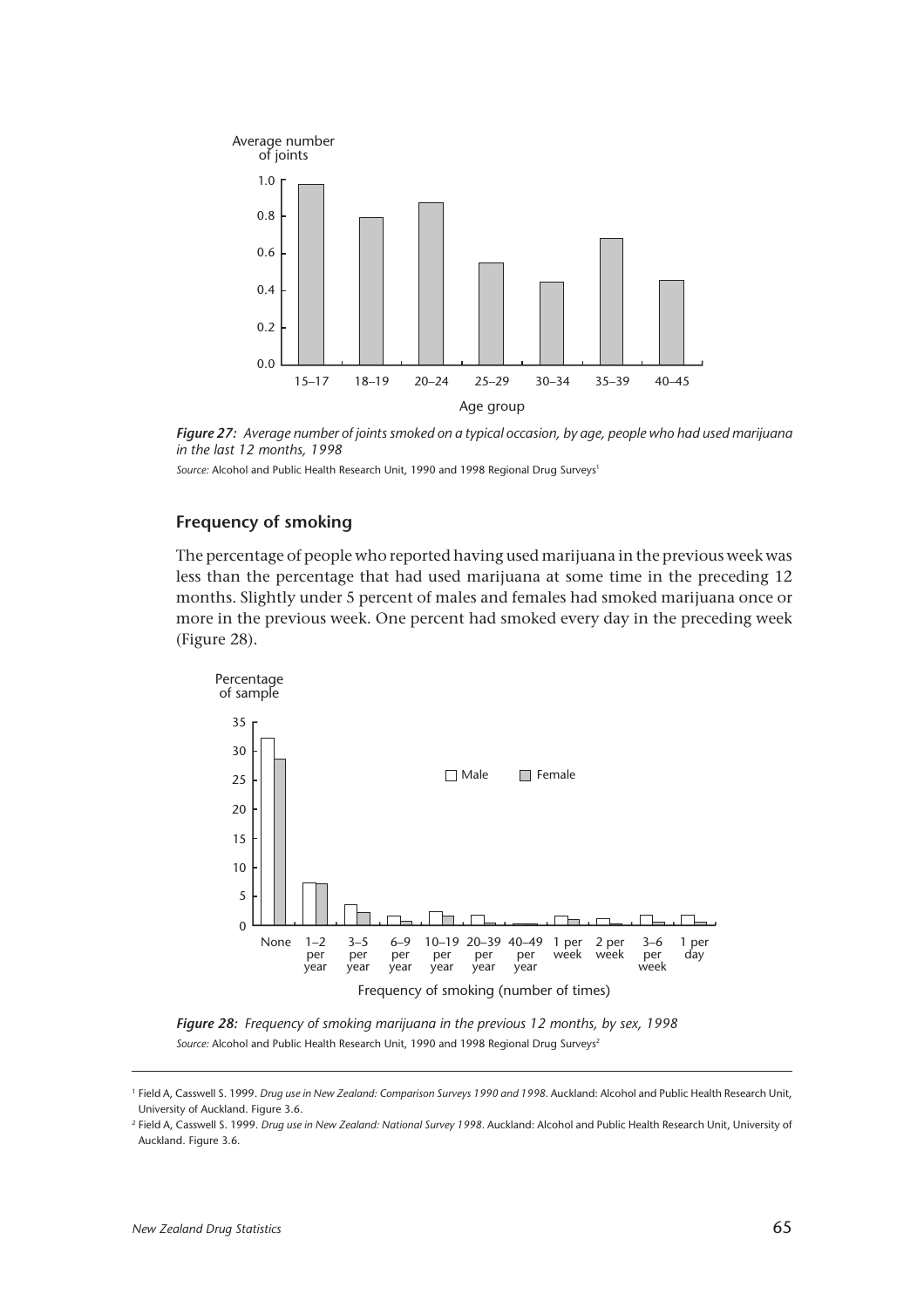|         |           | Percentage of total sample |           |                |               |               |           |  |  |  |
|---------|-----------|----------------------------|-----------|----------------|---------------|---------------|-----------|--|--|--|
|         | $15 - 17$ | $18 - 19$                  | $20 - 24$ | $25 - 29$      | $30 - 34$     | $35 - 39$     | $40 - 45$ |  |  |  |
| Male:   | 2         | 11                         | 8         | $\overline{4}$ | 6             | $\mathcal{L}$ | 2         |  |  |  |
| Female: | 0         | $\mathcal{P}$              | 5         | $\mathbf{1}$   | $\mathcal{L}$ |               |           |  |  |  |

**Table 49:** Percentage reporting using marijuana on 10 or more occasions in the last 30 days, by sex and age group, 1998

*Source:* Alcohol and Public Health Research Unit, National Drug Survey 19981

There was a small group of more frequent users, defined as smoking marijuana 10 or more times in the preceding 30 days. They constituted 6 percent of those who had ever tried marijuana, or 3 percent of the total population. This level of use was most common for males is the 18-to-19-year-old age group and females in the 20-to-24-year-old age group (Table 49).

## **Cannabis use and location**

The 1998 National Drugs Survey also revealed that marijuana was most commonly smoked at home. Almost two-thirds (62 percent) of those who had used marijuana in the preceding 12 months smoked "all" or "most" of their marijuana in their own or someone else's home. About a quarter (24 percent) had smoked "some" of their cannabis in a public place. Eleven percent stated that they had done "some" driving under the influence of marijuana, while 3 percent stated that they had done "all" or "most" of their driving under the influence of marijuana (Table 50).

| <b>Amount smoked</b> | <b>Homes</b> | <b>Public places</b> | <b>Driving</b> | <b>Work</b> |
|----------------------|--------------|----------------------|----------------|-------------|
| All                  | 32           | 6                    | 1              | $\mathbf 0$ |
| Most                 | 30           | 12                   | $\overline{2}$ | 0           |
| Some                 | 13           | 24                   | 11             | 2           |
| Hardly any           | 11           | 16                   | 19             | 2           |
| None                 | 14           | 42                   | 67             | 95          |
| Total                | 100          | 100                  | 100            | 100         |
|                      |              |                      |                |             |

**Table 50:** Distribution of individuals by level of marijuana use at four locations, percentage of smokers in previous 12 months, 1998

Note: Percentages may not add to 100 due to rounding

*Source:* Alcohol and Public Health Research Unit, National Drugs Survey 19982

<sup>2</sup> Field A, Casswell S. 1999. *Drug use in New Zealand: National Survey 1998.* Auckland: Alcohol and Public Health Research Unit, University of Auckland. Figures 4.1, 4.2.

<sup>1</sup> Field A, Casswell S. 1999. *Drug Use in New Zealand: Comparison Surveys 1990 and 1998.* Auckland: Alcohol and Public Health Research Unit, University of Auckland. Figure 3.6.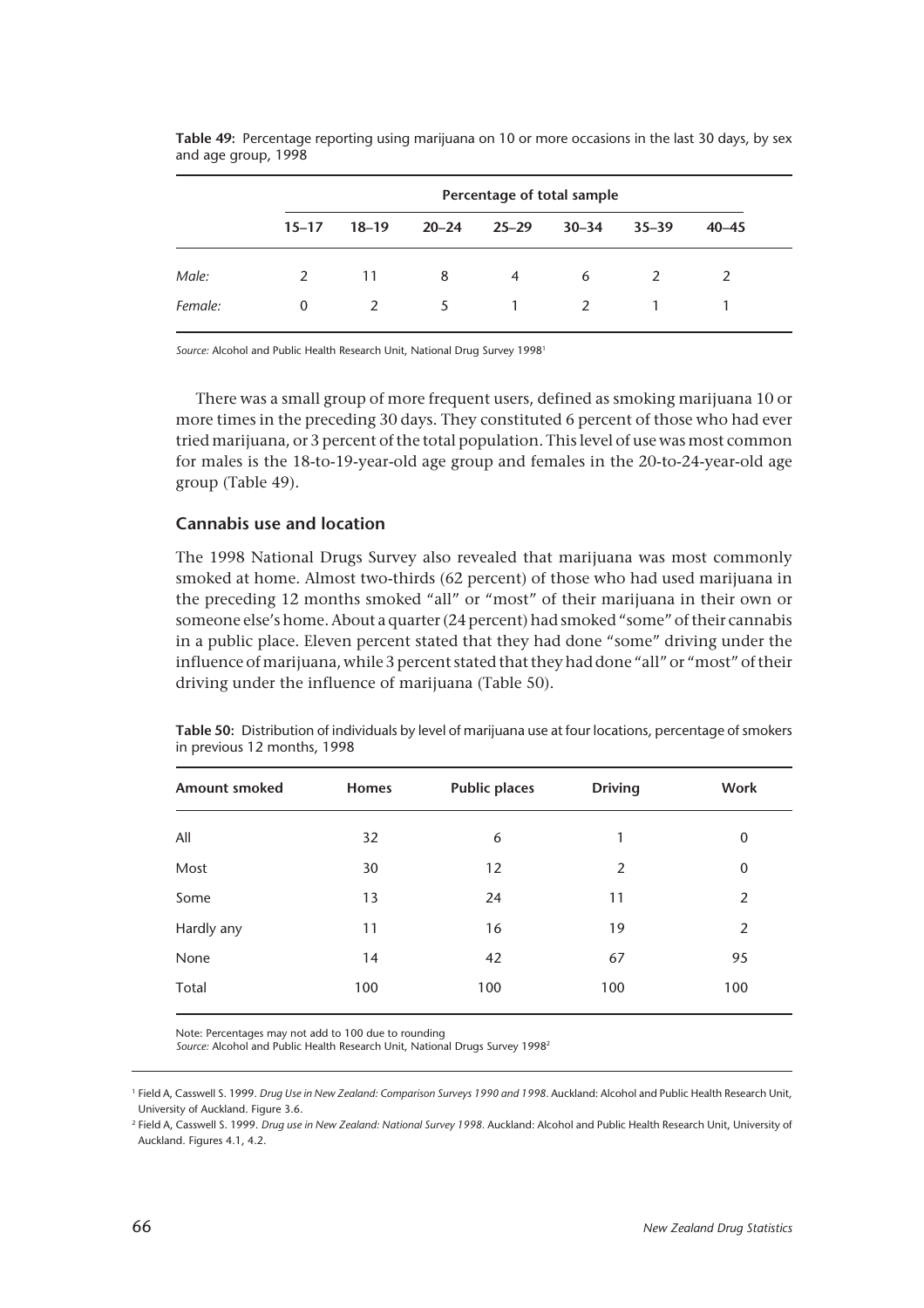# *MARIJUANA-RELATED PROBLEMS*

## **Harmful effects of own use**

People who had used marijuana in the preceding 12 months were asked about the harmful effect that marijuana had had on eight pre-determined areas of life. The three problems most commonly reported were loss of energy and vitality (26 percent), poor health (13 percent), and deterioration of financial position (13 percent). There was a higher level of harmful effects among frequent marijuana users (loss of energy and vitality, 50 percent; loss of financial position, 34 percent).

People were also asked to themselves identify what problems, if any, they had experienced because of using marijuana. Table 51 shows the five most frequently reported problems by level of use reported by respondents. The most frequently reported problem is memory loss, followed by loss of motivation or of energy.

|                           | Ever used      | <b>Used last</b><br>12 months | Used $10+$ times<br>last 30 days |
|---------------------------|----------------|-------------------------------|----------------------------------|
| Memory loss               | 8              | 10                            | 22                               |
| Loss of motivation/energy | 6              | 9                             | 11                               |
| General physical health   | 5              | 6                             | 6                                |
| Feelings of paranoia      | 3              | $\overline{4}$                | $\overline{4}$                   |
| Relationship problems     | $\overline{2}$ | $\overline{4}$                | 6                                |
| Sample size               | $n=2759$       | $n = 1088$                    | $n=166$                          |

**Table 51:** Five most frequently reported problems by three levels of marijuana use, 1998

*Source:* Alcohol and Public Health Research Unit, 1998 National Drug Survey <sup>1</sup>

#### **Perceived need for treatment**

Concern about individuals' own marijuana use was also surveyed. A high proportion (82 percent) of users stated that they did not need help to reduce their marijuana consumption. Ten percent said they needed "a little help", 6 percent said they needed "some help", and 1 percent said they needed a lot of help. Six percent said they had had help in the past. About 4 percent of surveyed marijuana users stated that they had wanted help to reduce their use of marijuana, but did not receive any help. When asked the reasons why they did not receive the help they needed, the most frequent replies were not knowing where to go, social pressure to keep using marijuana, and fear of the consequences from contacting services.

<sup>1</sup> Field A, Casswell S. 1999. *Drug use in New Zealand: National Survey 1998.* Auckland: Alcohol and Public Health Research Unit, University of Auckland. Table 5.3.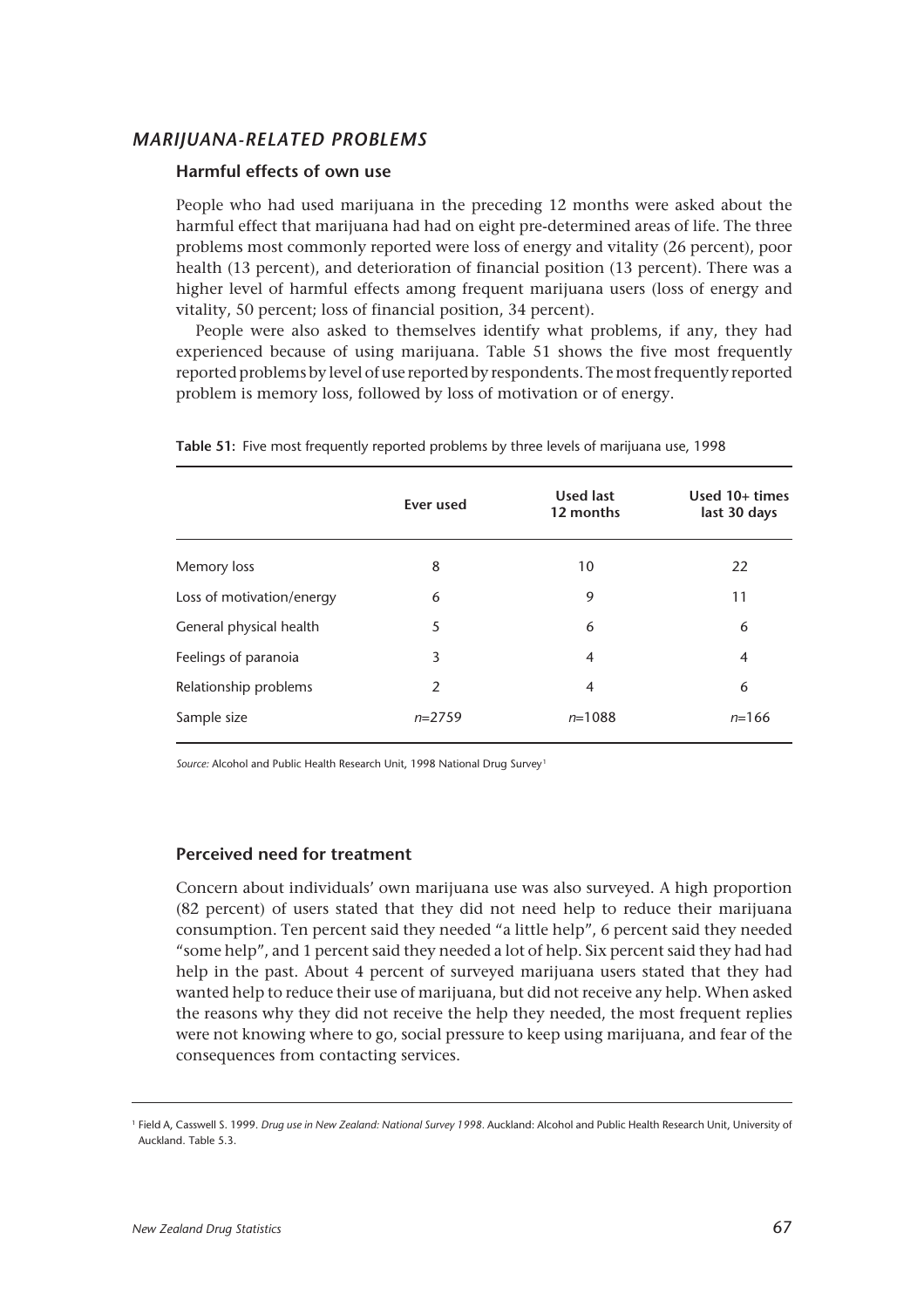# *MARIJUANA-RELATED PROBLEMS FOR MÂORI*

## **Harmful effects of own use**

When Mâori respondents who had used marijuana in the preceding 12 months were asked about self-identified problems associated with marijuana, the most frequently cited problems were loss of motivation/energy (9 percent) and memory loss (6 percent). The next most common problems were deterioration of physical health (5 percent) and relationships (3 percent).

Mâori respondents were also asked about a range of predetermined life areas. Fortysix percent stated that they did suffer an effect on at least one of these areas. The three most commonly cited areas were energy and vitality (28 percent), outlook on life (14 percent) and financial position (14 percent). Higher percentages of heavier marijuana users reported these problems. For example, 33 percent of this heavier-use group reported loss of energy and vitality.

## **Perceived need for help**

The majority of Mâori marijuana users (82 percent) stated that they needed no help to reduce their level of marijuana use. Six percent stated that they needed some help, and 2 percent stated that they needed a lot of help. Thirteen percent stated that they had had help in the past.

Some Mâori (8 percent) stated that they had wanted help in the past, but had not received it. When these people were asked the reasons why they had not received help, the main answers given were fear of the law, fear of losing friends, lack of local services, and not knowing where to go.



*Figure 29: Perceived seriousness of marijuana use as a community problem, by age, 1990 and 1998* Source: Alcohol and Public Health Research Unit, 1990 and 1998 Regional Drug Surveys<sup>1</sup>

<sup>1</sup> Field A, Casswell S. 1999. *Drug use in New Zealand: Comparison Surveys 1990 and 1998.* Auckland: Alcohol and Public Health Research Unit, University of Auckland. Figure 10.4.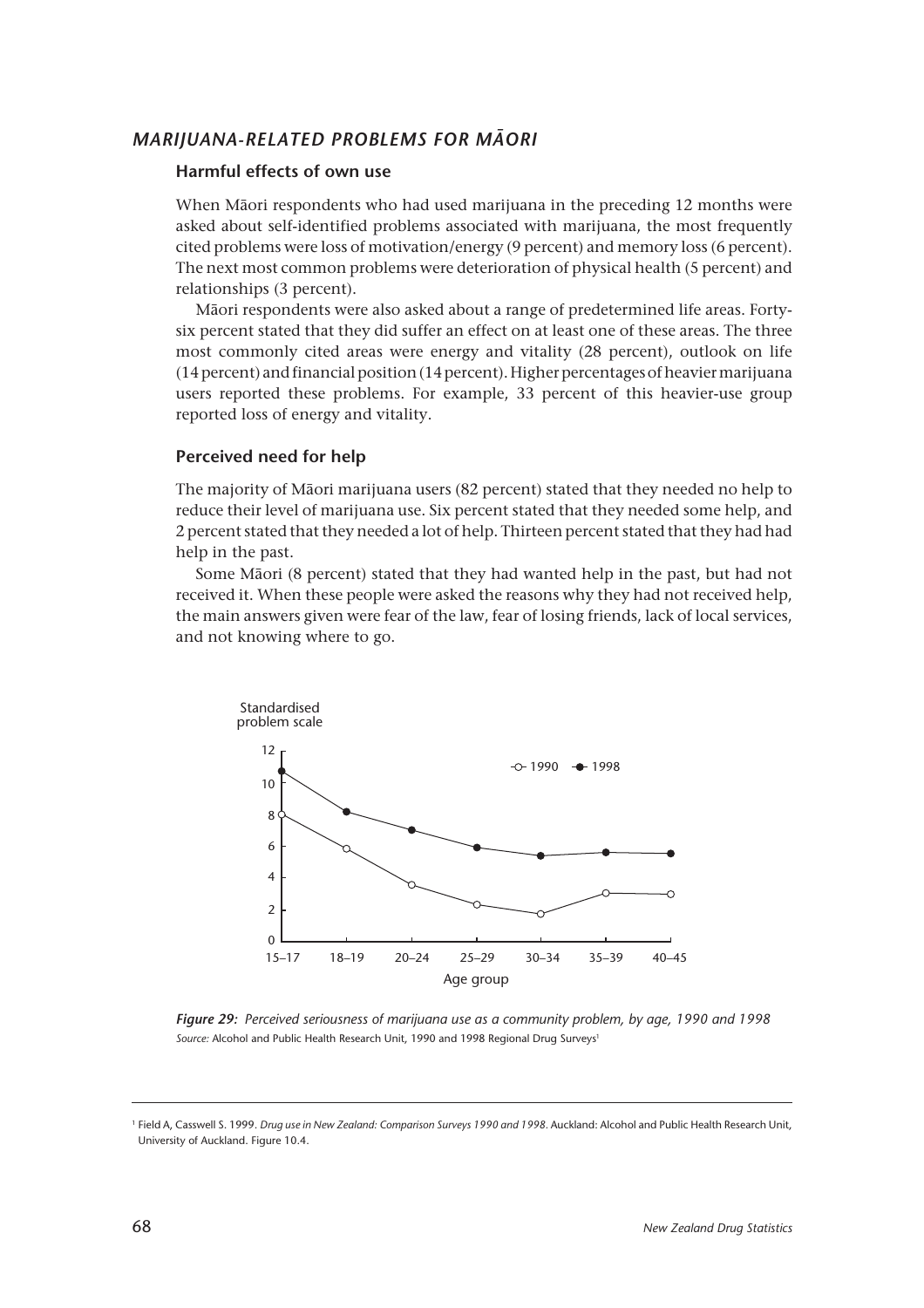#### *COMMUNITY CONCERNS ABOUT MARIJUANA USE*

Concern about marijuana use was low relative to concern about alcohol, other illicit drugs or solvents (Figure 29). This concern increased between 1990 and 1998, and the magnitude of the increase was greater than for any other drug. However, as at 1998 there was still a lower relative level of concern about marijuana compared with other drugs.

Marijuana use is of highest concern at ages 15 to 17 years. Concerns about this drug decline progressively with age; except at ages 15 to 17 years, marijuana was a lower concern than alcohol and tobacco.

# *CANNABIS*<sup>1</sup> *AND CRIME*

#### **Apprehensions**

Table 52 presents figures for apprehensions by the Police for cannabis-related offences. More than 80 percent of all apprehensions are of males. The largest number of apprehensions for cannabis-related offences was in 1998 (24 069 apprehensions). The lowest number of apprehensions in the 1994–2000 period was in 1995 (18 808). There were 28 percent more apprehensions in 1998 than in 1995.

|         | 1994   | 1995  | 1996   | 1997  | 1998    | 1999    | 2000    |
|---------|--------|-------|--------|-------|---------|---------|---------|
| Male:   | 18 210 | 15416 | 16 317 | 18860 | 19 945  | 19 1 69 | 18479   |
|         | (82)   | (82)  | (82)   | (83)  | (83)    | (83)    | (83)    |
| Female: | 3931   | 3392  | 3584   | 3889  | 4124    | 3879    | 3646    |
|         | (18)   | (18)  | (18)   | (17)  | (17)    | (17)    | (17)    |
| Total:  | 22 141 | 18808 | 19 901 | 22749 | 24 0 69 | 23 048  | 22 1 25 |
|         | (100)  | (100) | (100)  | (100) | (100)   | (100)   | (100)   |

**Table 52:** Apprehensions of cannabis offenders by sex and year, 1994–98 (percentages brackets)

*Source:* New Zealand Police

Table 53 presents figures for cannabis-related apprehensions by age group. The group aged 15 to 19 years had the greatest number of apprehensions in 1997 and 1998. There was a 27 percent rise in apprehensions for 15-to-19-year-olds over the period 1994 to 2000. The group aged 20 to 24 years had the highest number of apprehensions of all the age groups in the years 1994 to 1996, but experienced a 26 percent drop in apprehensions between 1994 and 2000.

<sup>&</sup>lt;sup>1</sup> This section of the report contains data on offences under the Misuse of Drugs Act 1975 that relate to all cannabis preparations, not just marijuana.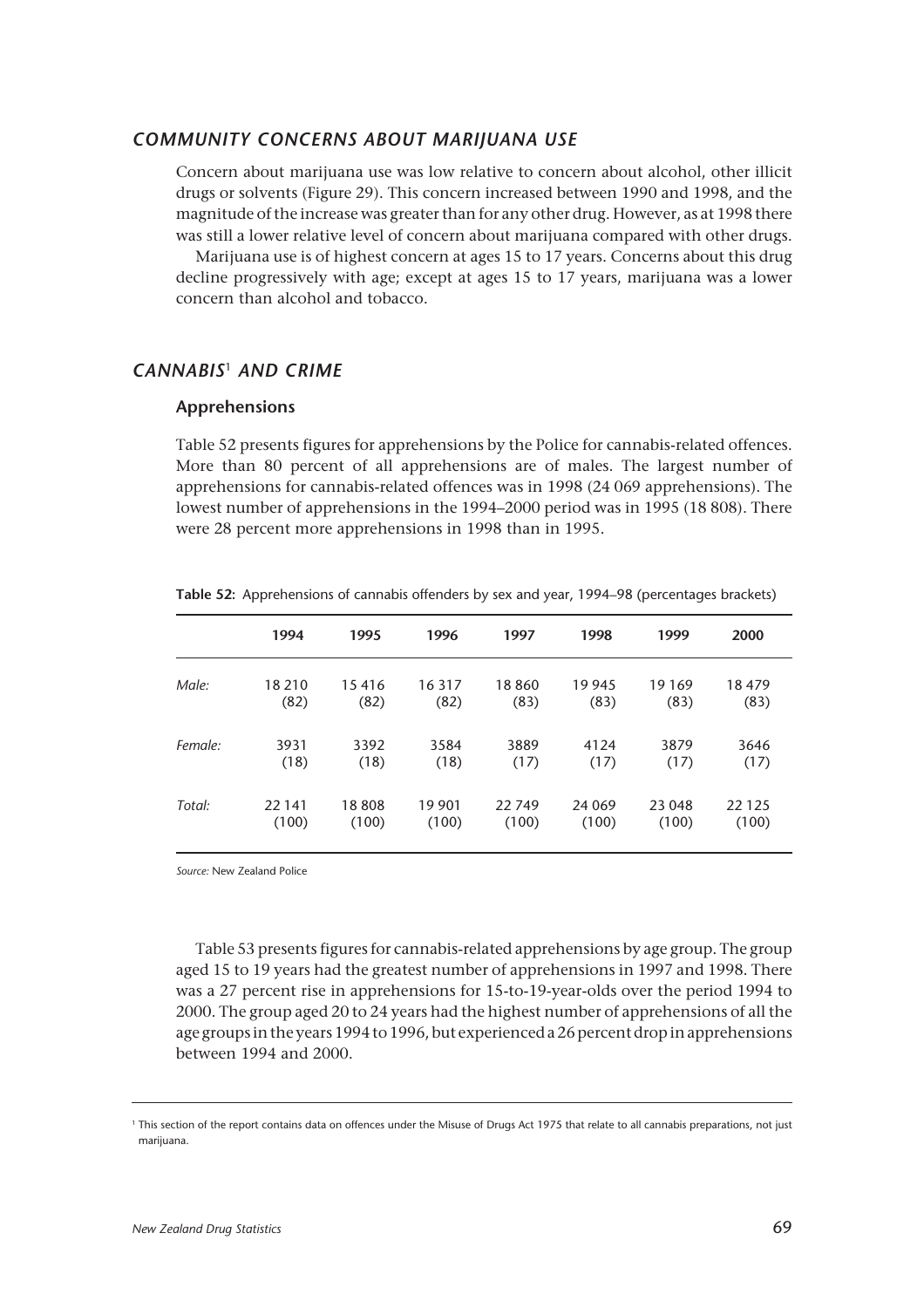| Age<br>group | 1994                    | 1995                    | 1996                    | 1997                    | 1998                      | 1999             | 2000             |  |
|--------------|-------------------------|-------------------------|-------------------------|-------------------------|---------------------------|------------------|------------------|--|
| $10 - 14$    | 337<br>(2)              | 316<br>(2)              | 461<br>(2)              | 552<br>(2)              | 506<br>(2)                | 602<br>(3)       | 785<br>(4)       |  |
| $15 - 19$    | 4566<br>(21)            | 4411<br>(23)            | 4820<br>(24)            | 5955<br>(26)            | 6011<br>(25)              | 5845<br>(25)     | 5806<br>(26)     |  |
| $20 - 24$    | 6526<br>(29)            | 5072<br>(27)            | 5189<br>(26)            | 5508<br>(24)            | 5816<br>(24)              | 5349<br>(23)     | 4812<br>(22)     |  |
| $25 - 29$    | 4566<br>(21)            | 3705<br>(20)            | 3898<br>(20)            | 4281<br>(19)            | 4441<br>(18)              | 3979<br>(17)     | 3570<br>(16)     |  |
| $30 - 34$    | 3063<br>(14)            | 2667<br>(14)            | 2661<br>(13)            | 2991<br>(13)            | 3315<br>(14)              | 2993<br>(13)     | 2971<br>(13)     |  |
| $35 - 39$    | 1799<br>(8)             | 1524<br>(8)             | 1582<br>(8)             | 1900<br>(8)             | 2182<br>(9)               | 2197<br>(10)     | 2043<br>(9)      |  |
| $40+$        | 1282<br>(6)             | 1110<br>(6)             | 1283<br>(6)             | 1559<br>(7)             | 1798<br>(7)               | 2079<br>(9)      | 2133<br>(10)     |  |
| Unknown      | $\overline{2}$<br>$(-)$ | $\overline{3}$<br>$(-)$ | $\overline{7}$<br>$(-)$ | $\overline{3}$<br>$(-)$ | $\boldsymbol{0}$<br>$(-)$ | 6<br>$(-)$       | 6<br>$(-)$       |  |
| Total        | 22 141<br>(100)         | 18808<br>(100)          | 19 901<br>(100)         | 22 749<br>(100)         | 24 069<br>(100)           | 23 0 50<br>(100) | 22 1 26<br>(100) |  |

**Table 53:** Apprehensions of cannabis offenders by age and year, 1994–2000 (percentages of total in brackets)

Note:  $\prime - \prime$  = less than 0.5 percent *Source:* New Zealand Police

**Prosecutions**

The prosecutions and convictions sections of this report analyse the type of cannabis offences in three categories: using cannabis, dealing in cannabis, and other cannabis offences. The category "use cannabis" includes the use of cannabis and possession of cannabis other than for supply. Convictions for the importation, cultivation, or possession of cannabis for supply are included in the category "deal in cannabis". "Other cannabis" offences are mainly offences relating to the possession of pipes or other drugrelated utensils.

Prosecution information in this section is based on the number of charges finalised each year.

Figure 30 and Table 54 present the number of prosecutions for cannabis offences by type of offence for the period 1990 to 1998. Prosecutions tended to increase between 1990 and 1994. The number decreased in 1994 to 1995, and then increased between 1996 and 1998. In 1990 there were 12 589 prosecutions for cannabis offences. By 1998 the number of prosecutions had increased by nearly 50 percent, to 18 720.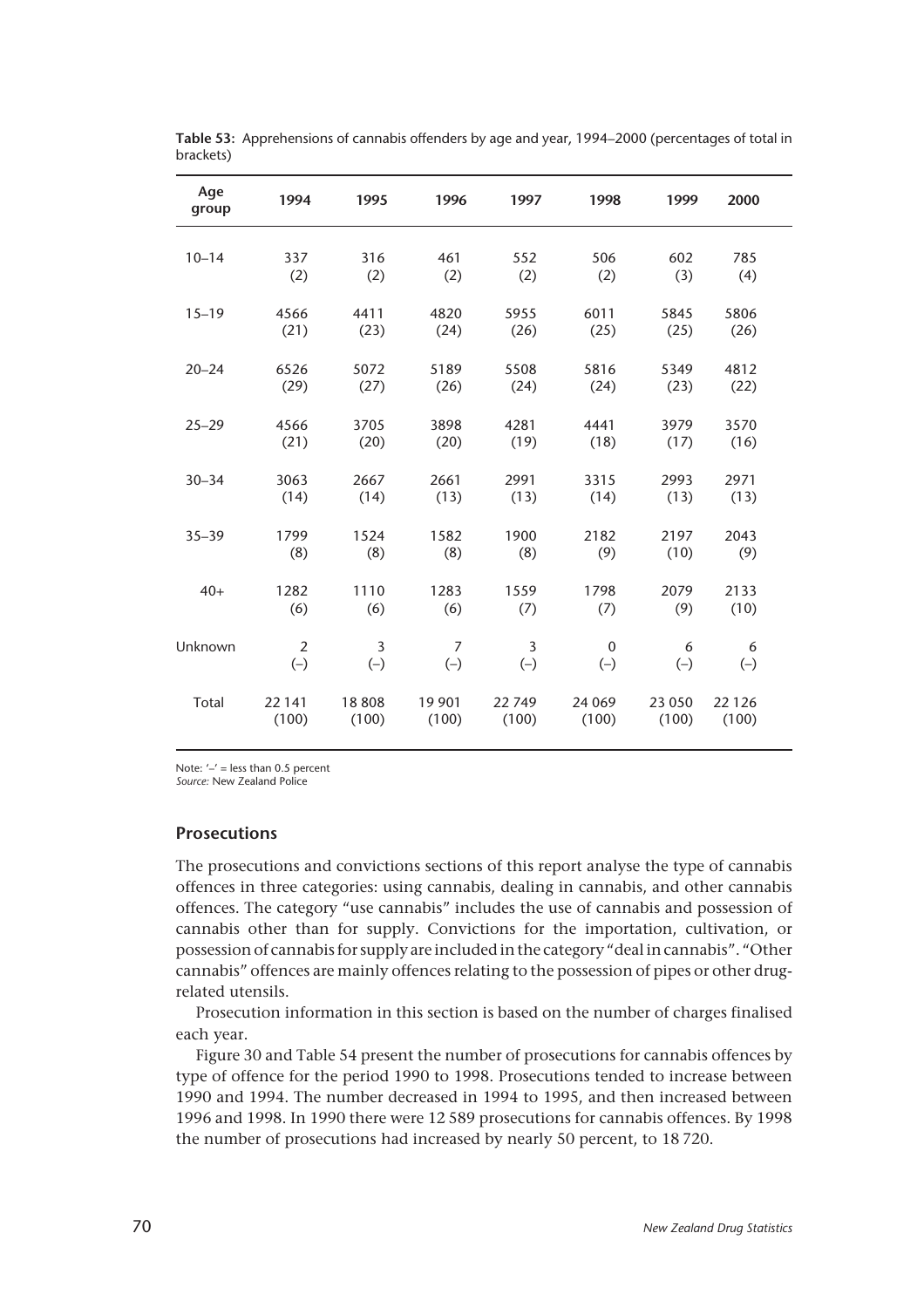

*Figure 30: Prosecutions for cannabis offences, 1990–98 Source:* Ministry of Justice

| <b>Table 54:</b> Prosecutions for cannabis offences, by type of offence, 1990–98 |  |  |  |  |  |  |
|----------------------------------------------------------------------------------|--|--|--|--|--|--|
|----------------------------------------------------------------------------------|--|--|--|--|--|--|

| Type of offence  | 1990 | 1991 | 1992 | 1993 | 1994 | 1995 | 1996                                                    | 1997 | 1998    |
|------------------|------|------|------|------|------|------|---------------------------------------------------------|------|---------|
| Use cannabis     | 7825 | 8082 | 7719 | 9154 | 9586 | 8150 | 7907                                                    | 8838 | 9568    |
| Deal in cannabis | 3461 | 3921 | 4358 | 4574 | 5782 | 4972 | 4909                                                    | 5439 | 5789    |
| Other cannabis   | 1303 | 1479 | 1525 | 1998 | 2457 | 2191 | 2307                                                    | 2600 | 3363    |
| Total cannabis   |      |      |      |      |      |      | 12 589 13 482 13 602 15 726 17 825 15 313 15 123 16 877 |      | 18 7 20 |

*Source:* Ministry of Justice

Charges for using cannabis were the largest group of cannabis prosecutions. This group declined as a proportion of total charges from 62 percent in 1990 to 51 percent in 1998. The number of prosecutions for using cannabis increased between 1996 and 1998. The number of prosecutions for such offences was 22 percent higher in 1998 than in 1990.

The next largest group of cannabis offences involved dealing in cannabis. Prosecutions in this category were between 28 percent and 33 percent of total cannabis prosecutions. The number of prosecutions for dealing in cannabis increased from 1990 to 1994 before decreasing in 1995. From 1996 the number then increased again. The number of charges for dealing in cannabis was higher in 1998 than in 1990.

The number of prosecutions for other cannabis offences showed a similar trend to prosecutions for dealing in cannabis.

Table 55 shows that the proportion of prosecutions for cannabis offences that result in a conviction decreased from 82 percent in 1990 to 70 percent in 1998.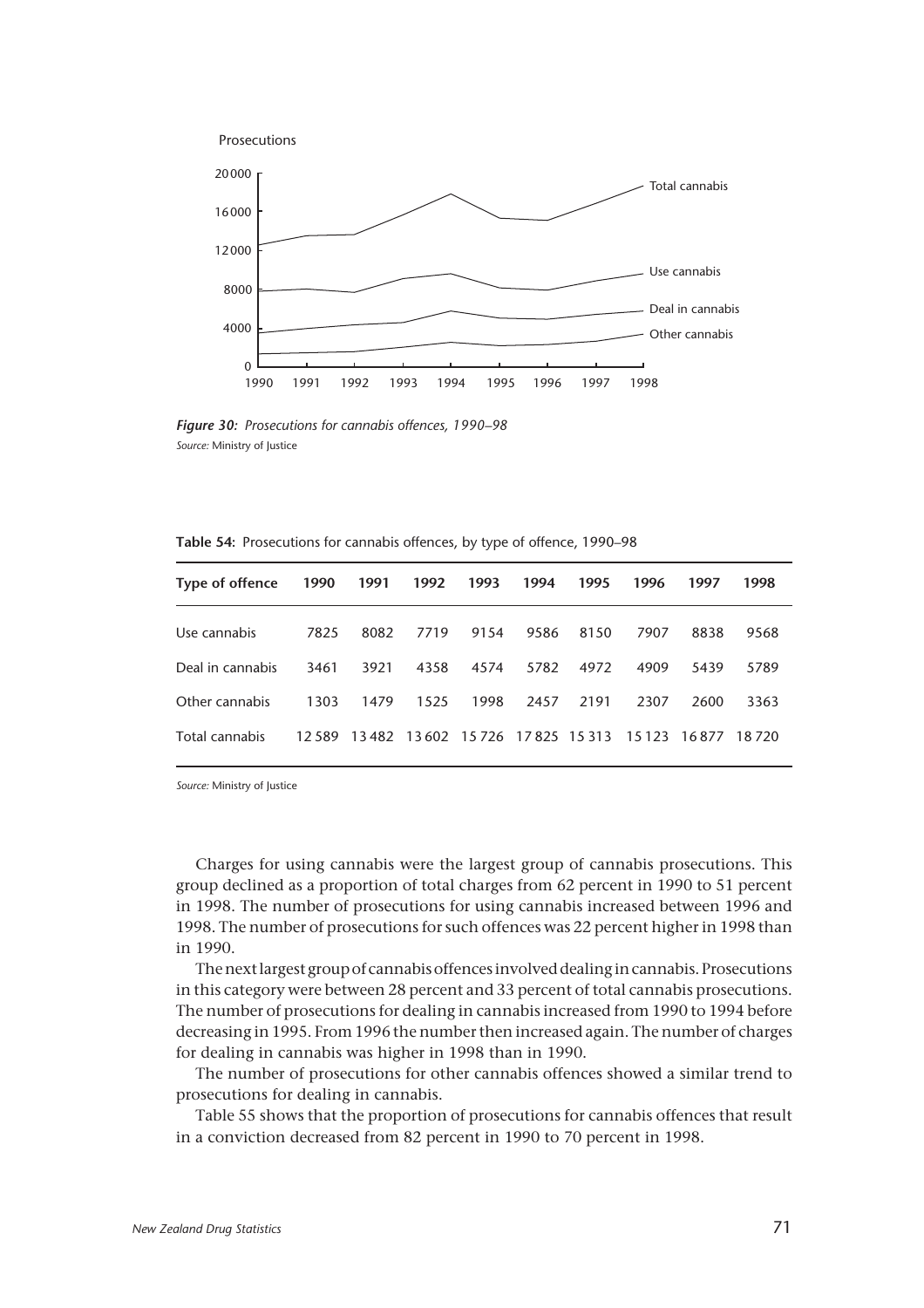| Outcome of<br>prosecutions  | 1990  | 1991   | 1992   | 1993  | 1994   | 1995    | 1996    | 1997  | 1998  |
|-----------------------------|-------|--------|--------|-------|--------|---------|---------|-------|-------|
| Convicted                   | 10329 | 10 649 | 10 548 | 12384 | 13 340 | 10834   | 10 591  | 911   | 13120 |
|                             | (82)  | (79)   | (78)   | (79)  | (75)   | (71)    | (70)    | (71)  | (70)  |
| Youth Court                 | 48    | 65     | 48     | 68    | 55     | 77      | 89      | 173   | 149   |
| proved                      | $(-)$ | (1)    | $(-)$  | $(-)$ | $(-)$  | (1)     | (1)     | (1)   | (1)   |
| \$19 Discharge <sup>1</sup> | 80    | 62     | 88     | 108   | 160    | 147     | 174     | 183   | 220   |
|                             | (1)   | (1)    | (1)    | (1)   | (1)    | (1)     | (1)     | (1)   | (1)   |
| Not proved                  | 2132  | 2706   | 2918   | 3166  | 4270   | 4255    | 4269    | 4610  | 5231  |
|                             | (17)  | (20)   | (22)   | (20)  | (24)   | (28)    | (28)    | (27)  | (28)  |
| Total                       | 12589 | 13482  | 13602  | 15726 | 17825  | 15 3 13 | 15 1 23 | 16877 | 18720 |
|                             | (100) | (100)  | (100)  | (100) | (100)  | (100)   | (100)   | (100) | (100) |

**Table 55:** Outcome of prosecutions for cannabis offences, 1990–98 (percentages in brackets)

Note:  $-1$  = less than 0.5 percent

*Source:* Ministry of Justice

# **Convictions**

Conviction information in this section is based on the number of cases finalised each year where the defendent was actually convicted. Because several charges may be combined into one case, the number of convictions is more than the number of convicted cases.

Table 56 shows that convictions for using cannabis were the largest group of cannabis offences, although the proportion of cannabis offences that involve using cannabis has been decreasing from 58 percent in 1990 to 45 percent in 1998. The next largest group of cannabis offences was for dealing in cannabis. The number of convictions for dealing in cannabis increased from 1990 to 1994, before decreasing in 1995. In 1997 and 1998 the number increased again. Other cannabis convictions showed a similar trend. Most of those convicted of cannabis offences were males (about 85 percent per year).

| Type of offence  | 1990 | 1991 | 1992 | 1993 | 1994 | 1995 | 1996 | 1997 | 1998 |
|------------------|------|------|------|------|------|------|------|------|------|
| Use cannabis     | 3630 | 3584 | 3091 | 3890 | 3801 | 2927 | 2884 | 3046 | 3134 |
| Deal in cannabis | 2173 | 2310 | 2496 | 2781 | 2988 | 2462 | 2424 | 2695 | 2853 |
| Other cannabis   | 491  | 558  | 585  | 800  | 865  | 728  | 645  | 721  | 1033 |
| Total cannabis   | 6294 | 6452 | 6172 | 7471 | 7654 | 6117 | 5953 | 6462 | 7020 |
|                  |      |      |      |      |      |      |      |      |      |

| Table 56: Convicted cases for cannabis offences by type of offence, 1990-98 |  |
|-----------------------------------------------------------------------------|--|
|-----------------------------------------------------------------------------|--|

*Source:* Ministry of Justice

<sup>1</sup> Section 19 of the Criminal Justice Act 1985 allows a person who is found or pleads guilty to be discharged without a conviction being recorded. Such a discharge is deemed to be an acquittal.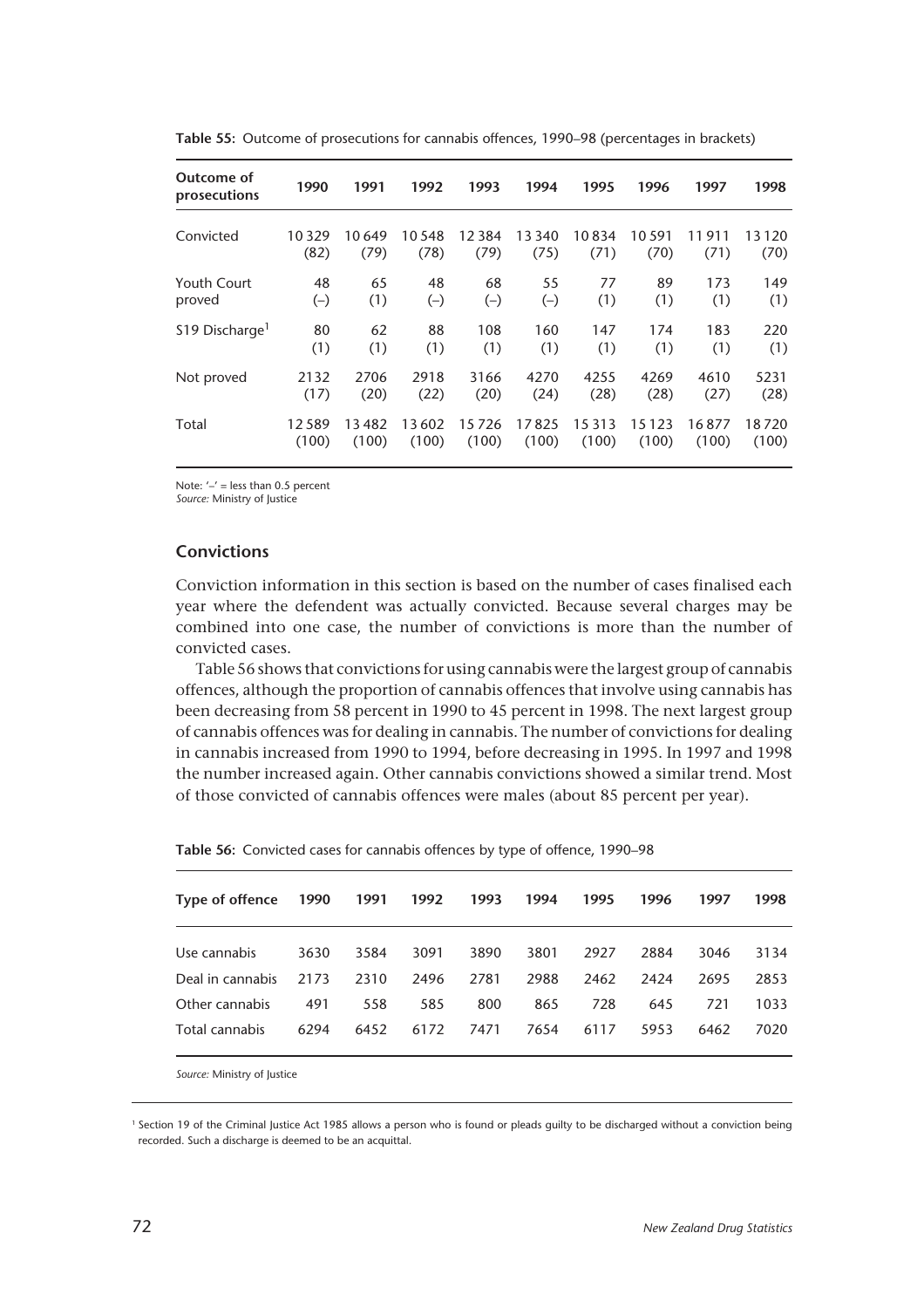|          | 1990       | 1991       | 1992       | 1993                   | 1994       | 1995              | 1996                  | 1997                    | 1998       |
|----------|------------|------------|------------|------------------------|------------|-------------------|-----------------------|-------------------------|------------|
| Male:    | 5360       | 5535       | 5258       | 6409                   | 6493       | 5242              | 5023                  | 5500                    | 5989       |
|          | (85)       | (86)       | (85)       | (86)                   | (85)       | (86)              | (84)                  | (85)                    | (85)       |
| Female:  | 932        | 914        | 913        | 1060                   | 1159       | 874               | 930                   | 960                     | 1030       |
|          | (15)       | (14)       | (15)       | (14)                   | (15)       | (14)              | (16)                  | (15)                    | (15)       |
| Unknown: | 2<br>$(-)$ | 3<br>$(-)$ | 1<br>$(-)$ | $\mathcal{P}$<br>$(-)$ | 2<br>$(-)$ | $\left( -\right)$ | $\mathbf{0}$<br>$(-)$ | $\mathfrak{p}$<br>$(-)$ | 1<br>$(-)$ |
| Total:   | 6294       | 6452       | 6172       | 7471                   | 7654       | 6117              | 5953                  | 6462                    | 7020       |
|          | (100)      | (100)      | (100)      | (100)                  | (100)      | (100)             | (100)                 | (100)                   | (100)      |

**Table 57:** Convicted cases for cannabis offences, by sex, 1990–98 (percentages in brackets)

Note:  $\prime - \prime$  = less than 0.5 percent

*Source:* Ministry of Justice

Between 1990 and 1995 most people convicted for cannabis offences were between 20 and 24 years old. In 1996 the number of convictions for those in this age group and between 30 and 39 years old were almost the same. In 1997 and 1998 the largest number of convictions were for those between 30 and 39 years old. The number of those 40 years old and older who were convicted of cannabis offences has shown an increasing trend from 241 in 1990 to 705 in 1998. This age group also made up an increasing proportion of cannabis convictions — 4 percent in 1990 and 10 percent in 1998 (see Table 58).

| Age<br>group | 1990           | 1991           | 1992        | 1993           | 1994           | 1995        | 1996           | 1997           | 1998         |
|--------------|----------------|----------------|-------------|----------------|----------------|-------------|----------------|----------------|--------------|
| $14 - 16$    | 3              | $\overline{2}$ | $\mathbf 0$ | $\overline{2}$ | $\overline{2}$ | $\mathbf 0$ | $\mathbf 0$    | 3              | $\mathbf{1}$ |
|              | $(-)$          | $(-)$          | $(-)$       | $(-)$          | $(-)$          | $(-)$       | $(-)$          | $(-)$          | $(-)$        |
| $17 - 19$    | 1194           | 1003           | 879         | 952            | 928            | 783         | 803            | 952            | 933          |
|              | (19)           | (16)           | (14)        | (13)           | (12)           | (13)        | (14)           | (15)           | (13)         |
| $20 - 24$    | 2076           | 2177           | 2009        | 2314           | 2249           | 1758        | 1614           | 1612           | 1701         |
|              | (33)           | (34)           | (33)        | (31)           | (29)           | (29)        | (27)           | (25)           | (24)         |
| $25 - 29$    | 1441           | 1514           | 1525        | 1826           | 1876           | 1456        | 1413           | 1485           | 1564         |
|              | (23)           | (24)           | (25)        | (24)           | (25)           | (24)        | (24)           | (23)           | (22)         |
| $30 - 39$    | 1337           | 1480           | 1433        | 1945           | 2056           | 1647        | 1637           | 1803           | 2115         |
|              | (21)           | (23)           | (23)        | (26)           | (27)           | (27)        | (28)           | (28)           | (30)         |
| $40+$        | 241            | 276            | 325         | 432            | 542            | 472         | 484            | 605            | 705          |
|              | (4)            | (4)            | (5)         | (6)            | (7)            | (8)         | (8)            | (9)            | (10)         |
| Unknown      | $\overline{2}$ | $\mathbf{0}$   | 1           | $\mathbf{0}$   | $\mathbf{1}$   | 1           | $\overline{2}$ | $\overline{2}$ | $\mathbf{1}$ |
|              | $(-)$          | $(-)$          | $(-)$       | $(-)$          | $(-)$          | $(-)$       | $(-)$          | $(-)$          | $(-)$        |
| Total        | 6294           | 6452           | 6172        | 7471           | 7654           | 6117        | 5953           | 6462           | 7020         |
|              | (100)          | (100)          | (100)       | (100)          | (100)          | (100)       | (100)          | (100)          | (100)        |

|  |  |  |  |  |  |  | Table 58: Convicted cases for cannabis offences by age, 1990-98 (percentages in brackets) |  |
|--|--|--|--|--|--|--|-------------------------------------------------------------------------------------------|--|
|--|--|--|--|--|--|--|-------------------------------------------------------------------------------------------|--|

Note: '–' less than 0.5 percent

*Source:* Ministry of Justice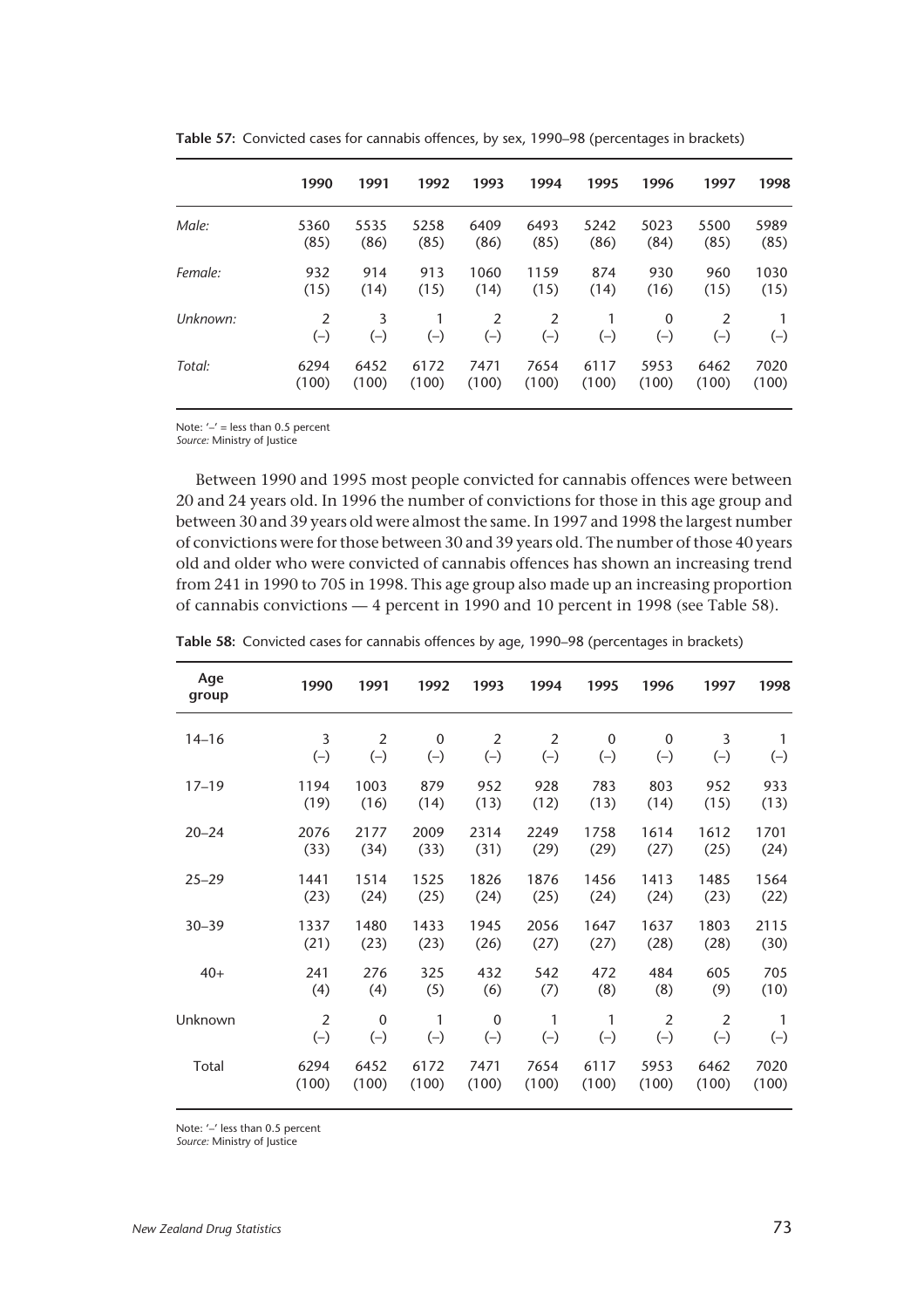In 1998, more younger people were convicted of cannabis offences. Nearly six in 1000 who were between 17 and 19 years old, and just over six in 1000 who were between 20 and 24 years old, were convicted of such offences. However, the conviction rate for cannabis offences tended to decrease with age until less than one out of 1000 of those aged 40 years and older were convicted of such offences. Note that no rate has been presented for 14-to-16-year-olds, as the majority of these cases that are proven are in a Youth Court and are not recorded as convictions.

**Table 59:** Convictions for cannabis offences, age-specific rate per 1000 population over 16 years of age, 1998

|      |     |     | Total 17-19 20-24 25-29 30-39 |     | $40+$ |  |
|------|-----|-----|-------------------------------|-----|-------|--|
| 1.85 | 5.7 | 6.4 | 5.5                           | 3.5 | 0.5   |  |

*Source:* Ministry of Justice

More people from the European ethnic group than from any other were convicted of cannabis offences, although the proportion represented by this ethnic group has decreased from 61 percent of cannabis convictions in 1990 to 54 percent in 1998. The next largest group convicted of cannabis offences were from the Mâori ethnic group, who made up 35 percent of the cannabis offenders in 1990 and 41 percent in 1998. The proportion of those convicted of cannabis offences who were from the Pacific peoples ethnic group was small, but has been gradually increasing (2 percent in 1990 and 3 percent in 1998).

| Ethnic group    | 1990  | 1991  | 1992  | 1993  | 1994  | 1995  | 1996  | 1997  | 1998  |
|-----------------|-------|-------|-------|-------|-------|-------|-------|-------|-------|
| European        | 3859  | 3861  | 3794  | 4431  | 4443  | 3549  | 3210  | 3497  | 3809  |
|                 | (61)  | (60)  | (62)  | (59)  | (58)  | (58)  | (54)  | (54)  | (54)  |
| Māori           | 2220  | 2377  | 2184  | 2801  | 2929  | 2358  | 2486  | 2690  | 2907  |
|                 | (35)  | (37)  | (35)  | (38)  | (38)  | (39)  | (42)  | (42)  | (41)  |
| Pacific peoples | 147   | 158   | 145   | 175   | 181   | 160   | 193   | 199   | 218   |
|                 | (2)   | (2)   | (2)   | (2)   | (2)   | (3)   | (3)   | (3)   | (3)   |
| Other           | 29    | 20    | 16    | 23    | 45    | 19    | 18    | 42    | 41    |
|                 | (1)   | $(-)$ | $(-)$ | $(-)$ | (1)   | $(-)$ | $(-)$ | (1)   | (1)   |
| Unknown         | 39    | 36    | 33    | 41    | 56    | 31    | 46    | 34    | 45    |
|                 | (1)   | (1)   | (1)   | (1)   | (1)   | (1)   | (1)   | (1)   | (1)   |
| Total           | 6294  | 6452  | 6172  | 7471  | 7654  | 6117  | 5953  | 6462  | 7020  |
|                 | (100) | (100) | (100) | (100) | (100) | (100) | (100) | (100) | (100) |

**Table 60:** Convicted cases for cannabis offences, ethnicity, 1990–98 (percentages in brackets)

Note:  $'$  –' = less than 0.5 percent

*Source:* Ministry of Justice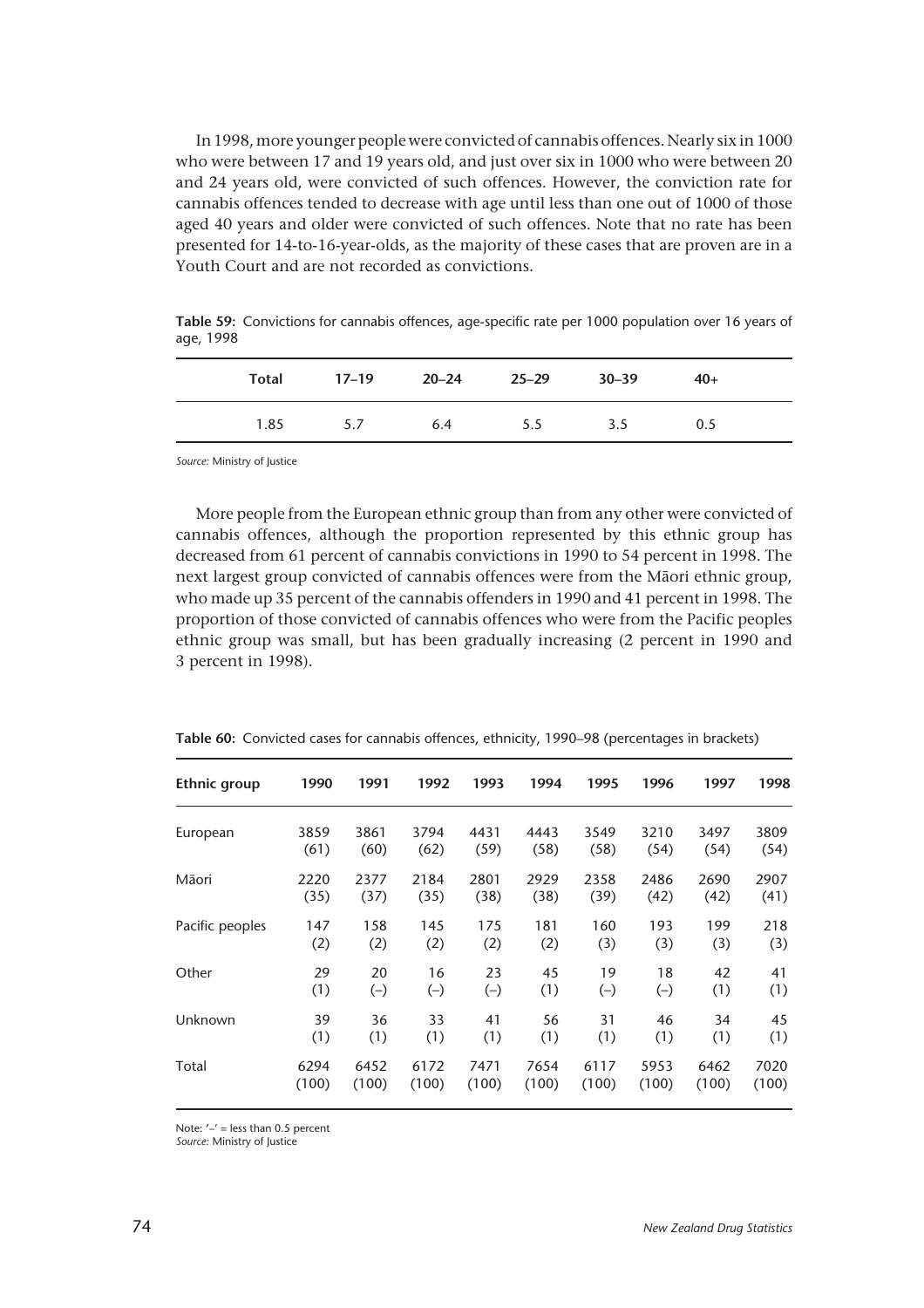| Type of sentence | 1990  | 1991  | 1992  | 1993  | 1994  | 1995  | 1996  | 1997  | 1998  |
|------------------|-------|-------|-------|-------|-------|-------|-------|-------|-------|
| Custodial        | 401   | 381   | 413   | 397   | 483   | 393   | 398   | 522   | 505   |
|                  | (6)   | (6)   | (7)   | (5)   | (6)   | (6)   | (7)   | (8)   | (7)   |
| Periodic         | 1410  | 1526  | 1602  | 1888  | 1787  | 1305  | 1333  | 1385  | 1853  |
| Detention        | (22)  | (24)  | (26)  | (25)  | (23)  | (21)  | (22)  | (21)  | (26)  |
| Community        | 20    | 41    | 34    | 34    | 31    | 23    | 24    | 21    | 11    |
| Programme        | $(-)$ | (1)   | (1)   | (1)   | $(-)$ | $(-)$ | $(-)$ | $(-)$ | $(-)$ |
| Community        | 280   | 554   | 672   | 754   | 787   | 554   | 517   | 540   | 616   |
| Service          | (4)   | (9)   | (11)  | (10)  | (10)  | (9)   | (9)   | (8)   | (9)   |
| Supervision      | 118   | 106   | 126   | 200   | 212   | 177   | 167   | 210   | 249   |
|                  | (2)   | (2)   | (2)   | (3)   | (3)   | (3)   | (3)   | (3)   | (4)   |
| Monetary         | 3932  | 3647  | 3045  | 3865  | 4007  | 3340  | 3216  | 3457  | 3349  |
|                  | (63)  | (57)  | (49)  | (52)  | (52)  | (55)  | (54)  | (54)  | (48)  |
| Deferment        | 75    | 119   | 156   | 183   | 151   | 168   | 130   | 130   | 163   |
|                  | (1)   | (2)   | (3)   | (2)   | (2)   | (3)   | (2)   | (2)   | (2)   |
| Other or no      | 58    | 78    | 124   | 150   | 196   | 157   | 168   | 197   | 274   |
| sentence         | (1)   | (1)   | (2)   | (2)   | (3)   | (3)   | (3)   | (3)   | (4)   |
| Total            | 6294  | 6452  | 6172  | 7471  | 7654  | 6117  | 5953  | 6462  | 7020  |
|                  | (100) | (100) | (100) | (100) | (100) | (100) | (100) | (100) | (100) |

**Table 61:** Convicted cases for cannabis offences, type of sentence, 1990–98 (percentages in brackets)

Note:  $\prime - \prime$  = less than 0.5 percent

*Source:* Ministry of Justice

Monetary penalties were the most common type of sentence imposed for cannabis offences. However, the proportion of cases that receive a monetary penalty has decreased from 63 percent in 1990 to 48 percent in 1998. Periodic detention was the next most common sentence and accounted for between 21 percent and 26 percent of the cases each year. The number of cases in the "other or no sentence" category has been increasing, from 58 in 1990 to 274 in 1998. (Most of these cases involve a conviction and discharge.) This category has also increased as a proportion of the convicted cannabis cases from 1 percent in 1990 to 4 percent in 1998.

Each year between 5 and 8 percent of cannabis offences resulted in a custodial sentence being imposed. The average length of the custodial sentence varied from 7.5 months in 1993 to 11.5 months in 1997 (Table 62).

**Table 62:** Convicted cases for cannabis offences, average length of custodial sentences (months), 1990–98

| 1990 | 1991 1992 1993 1994 1995 1996 |  |  | 1997                                     | 1998 |  |
|------|-------------------------------|--|--|------------------------------------------|------|--|
|      |                               |  |  | 9.5 8.0 8.6 7.5 10.2 11.2 10.9 11.5 10.4 |      |  |

*Source:* Ministry of Justice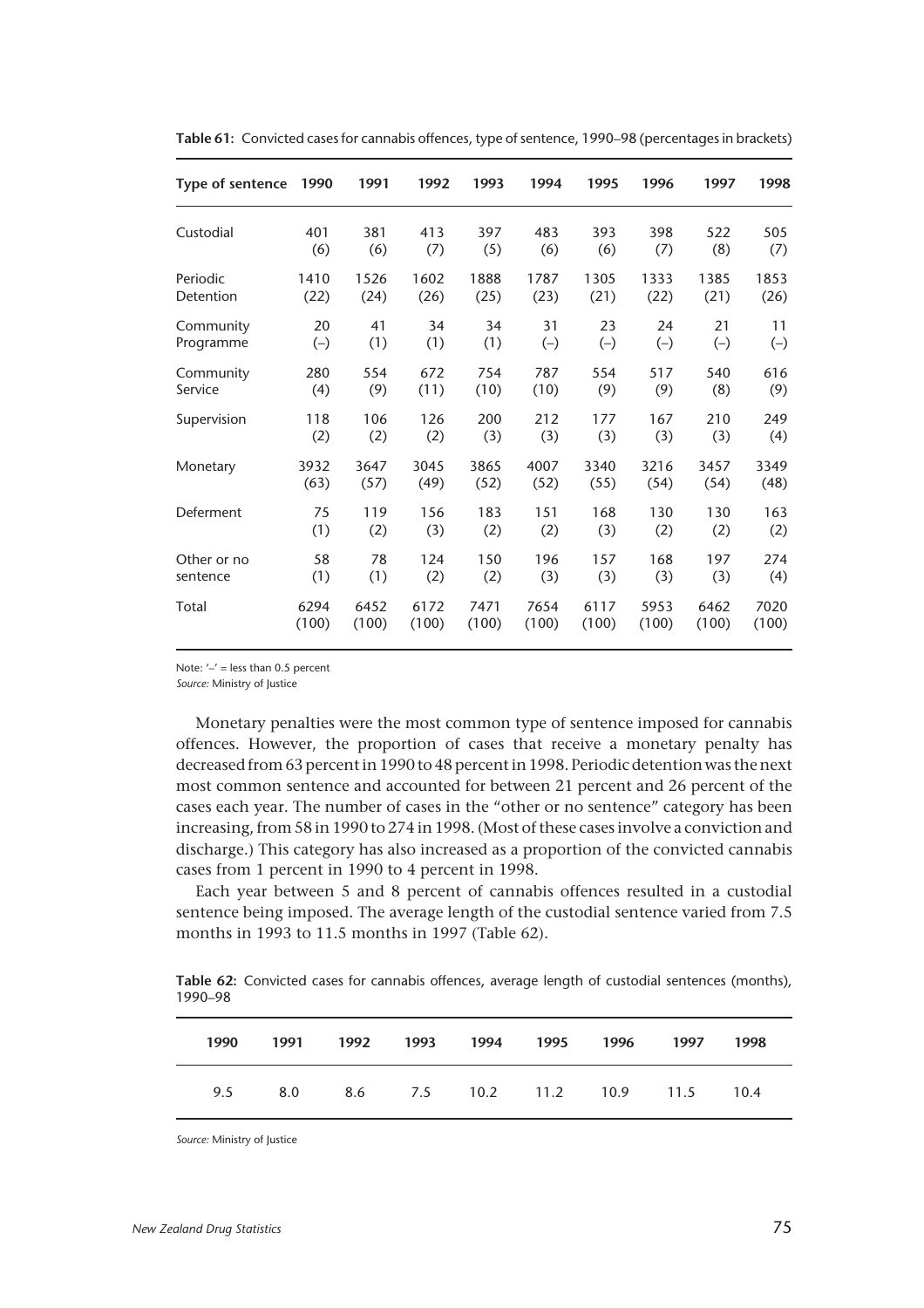Information from the census of prison inmates shows that between 2.7 and 5.9 percent of sentenced prison inmates were in prison for cannabis offences.

|                                 | 1987 | 1989 | 1991 | 1993 | 1995 | 1997 |
|---------------------------------|------|------|------|------|------|------|
| <b>Number</b>                   | 120  | 135  | 1409 | 102  | 151  | 232  |
| Percentage of sentenced inmates | 4.4  | 4.4  | 3.7  | 2.7  | 3.7  | 5.9  |

**Table 63:** Number and percentage of total in prison for cannabis offences, 1987–97

*Source:* Ministry of Justice / Department of Corrections 1

## *CANNABIS-RELATED MORTALITY*

## **Cannabis-related conditions**

The conditions that are used to define cannabis-related conditions as the underlying cause of death are cannabis dependence syndrome, non-dependent abuse of cannabis, and drug psychoses with cannabis specified.

There were two deaths in the period 1990–96 where non-dependent abuse of cannabis was the underlying cause of death. Both of these deaths were non-Mâori males aged between 18 and 29. There is no defined toxicological level of cannabis that will cause death by poisoning, but in the case of these two deaths the coroner decided that cannabis abuse was the underlying cause of death as the abuse led to death by other causes. One of the deaths was due to inhalation of vomit into the lungs while under the influence of cannabis; the second was due to cardiomyopathy in association with tachycardia brought on by abuse of cannabis.

There were a further five deaths over the 1990–96 period where a mixed drug dependence or abuse was the underlying cause of death and cannabis was one of the drugs involved. The other types of drugs that cannabis was consumed in combination with were opiates, hallucinogens, alcohol, and sedatives. The other drugs involved were of greater toxicological significance, and so these deaths cannot be assumed as due solely to cannabis.

#### **Deaths due to external causes**

This section examines deaths due to external causes where the deceased was reported to have had cannabis in their blood at the time of the injury or poisoning (eg, falls, motor vehicle accidents, suicides) that led to their death. The recording of presence of cannabis is sourced from post-mortems, coroners' findings, police reports, and other relevant information sources. It is not clear whether the person was intoxicated by cannabis at the time of the injury or poisoning.

<sup>1</sup> Braybrook B, O'Neill R. 1988. *A Census of Prison Inmates.* Wellington: Policy and Research Division Branch, Department of Justice. Braybrook B. 1990. *Census of Prison Inmates 1989.* Wellington: Policy and Research Division Branch, Department of Justice. Braybrook B, Southey P. 1992. *Census of Prison Inmates 1991.* Wellington: Policy and Research Division Branch, Department of Justice.

Southey P, Spier P, Edgar N. 1995. *Census of Prison Inmates 1993.* Wellington: Policy and Research Division Branch, Department of Justice. Lash B. 1996. *Census of Prison Inmates 1995.* Wellington: Ministry of Justice.

Lash B. 1998. *Census of Prison Inmates 1997.* Wellington: Ministry of Justice.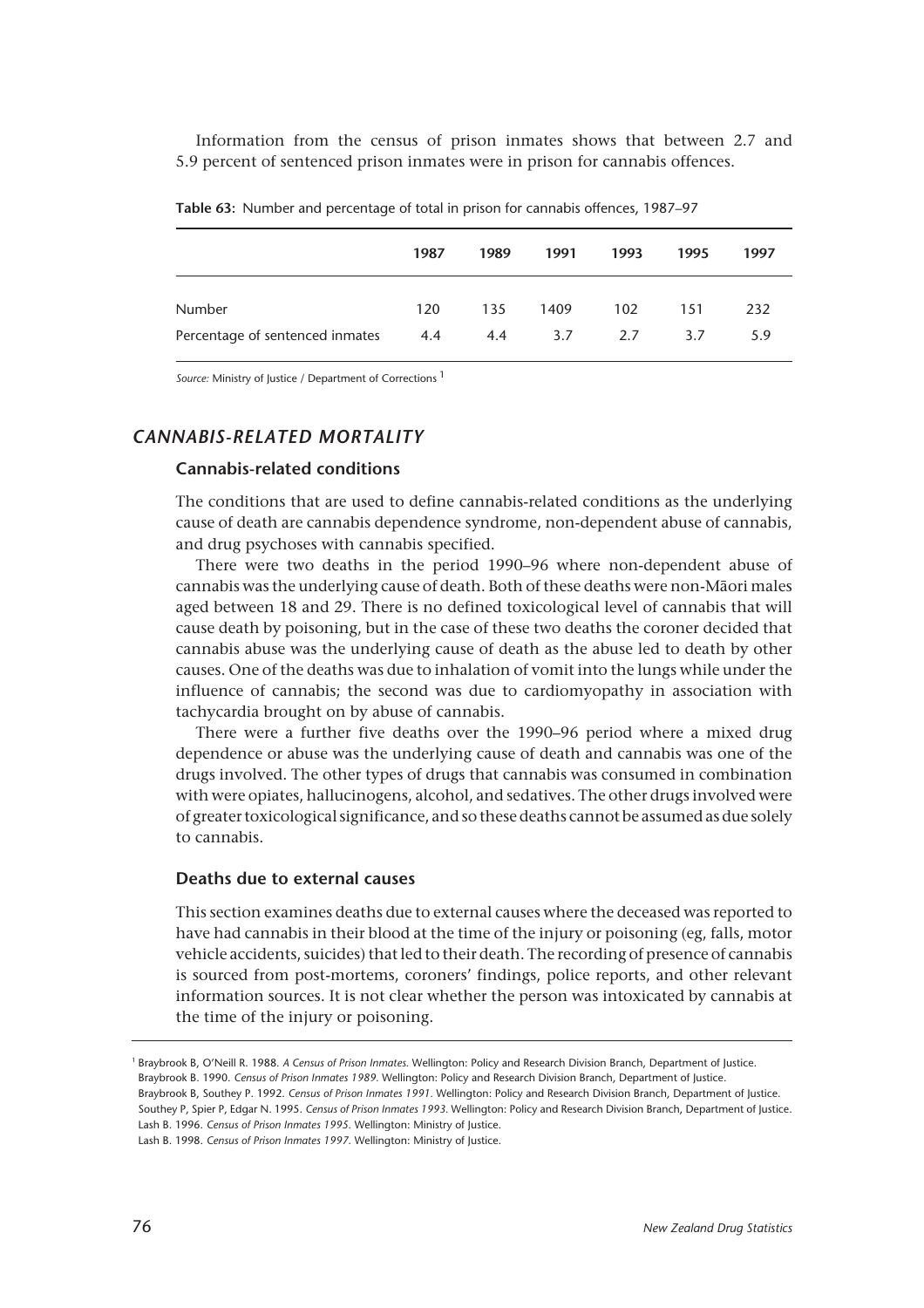Table 64 shows the number of deaths due to external causes where cannabis was detected. There were 30 deaths of males due to external causes of injury and poisoning between the ages of 14 and 44 years where cannabis was reported as being in their system. The seven deaths of females due to external causes of injury or poisoning where cannabis was detected were restricted to the group aged 14 to 24 years. It is important to note that not all deaths resulting from external causes have toxicology tests done and so the presence of cannabis will be underreported. These figures for possible cannabis involvement should be treated as indicative only.

**Table 64:** Deaths due to external causes where cannabis is recorded as being in the blood of the deceased, by age group at death and sex, 1990–96 combined

|                                |  |  |  |  | Total 0-13 14-17 18-24 25-29 30-34 35-39 40-44 45-49 50-54 55+ |  |
|--------------------------------|--|--|--|--|----------------------------------------------------------------|--|
| Male: 30 0 6 8 5 6 3 2 0 0 0   |  |  |  |  |                                                                |  |
| Female: 7 0 3 4 0 0 0 0 0 0 0  |  |  |  |  |                                                                |  |
| Total: 37 0 9 12 5 6 3 2 0 0 0 |  |  |  |  |                                                                |  |

*Source:* New Zealand Health Information Service

## *CANNABIS-RELATED HOSPITALISATIONS*

This section presents statistics on publicly funded hospitalisations where there was a diagnosis of a cannabis-related condition and/or poisoning by cannabis. The hospitalisations are of inpatients and day patients only. (See the explanatory notes on page 109 for further information about hospitalisation statistics.)

Table 65 presents figures for all publicly funded hospitalisations where one or more cannabis-related conditions were diagnosed or where cannabis poisoning was involved.

|              |         |     | 1996  |     | 1997  |      | 1998  |
|--------------|---------|-----|-------|-----|-------|------|-------|
|              |         | No. | Rate* | No. | Rate* | No.  | Rate* |
| Māori        | Total:  | 245 | 17.6  | 358 | 57.8  | 497  | 79.5  |
|              | Male:   | 170 | 25.9  | 246 | 82.4  | 336  | 110.5 |
|              | Female: | 75  | 9.8   | 112 | 34.8  | 161  | 50.0  |
| Non-Māori    | Total:  | 307 | 10.1  | 599 | 19.7  | 716  | 23.9  |
|              | Male:   | 215 | 14.0  | 426 | 27.5  | 535  | 35.7  |
|              | Female: | 92  | 6.2   | 173 | 12.0  | 181  | 12.2  |
| <b>Total</b> | Total:  | 552 | 11.1  | 957 | 25.8  | 1213 | 32.9  |
|              | Male:   | 385 | 15.6  | 672 | 36.2  | 871  | 47.6  |
|              | Female: | 167 | 6.7   | 285 | 15.7  | 342  | 18.3  |

**Table 65:** All publicly funded hospitalisations with a cannabis related condition or cannabis poisoning, by ethnicity, sex and year, numbers and rates, 1996–98

\* Rates per 100 000 population, age-standardised to Segi's world population.2

*Source:* New Zealand Health Information Service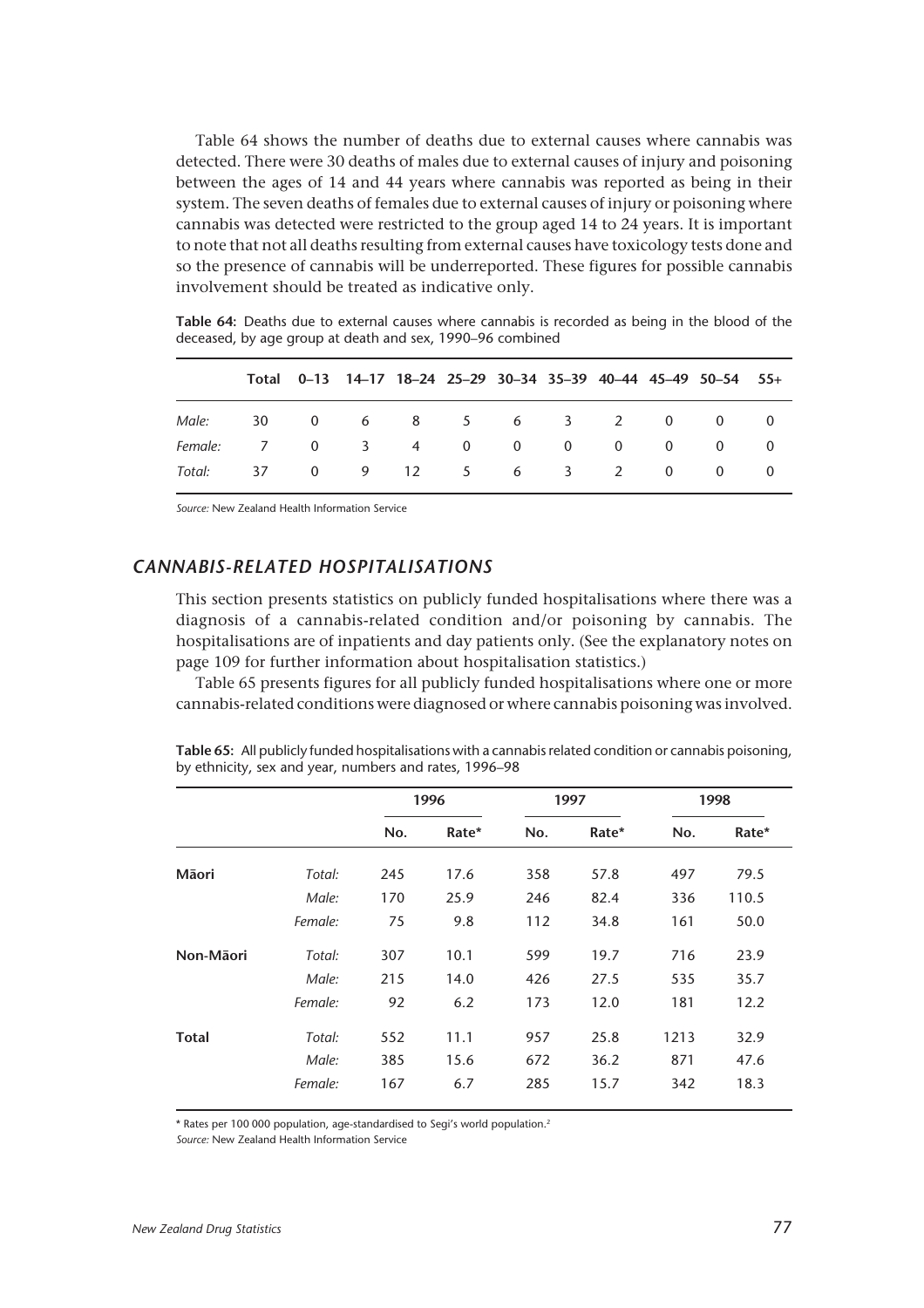Over the three-year period from 1996 to 1998 there were 2722 publicly funded hospitalisations that involved cannabis-related conditions and/or cannabis poisoning as the reason for admission or as an additional diagnosis. There has been a steady rise in the total number of cannabis-related hospitalisations each year (552 in 1996, 1213 in 1998), which is believed to be due to increased reporting of cannabis dependence and cannabis abuse as additional diagnoses. The result of this is that the figures for total cannabis-related hospitalisations are not comparable over time.

Mâori made up 40 percent of all the hospitalisations from 1996 to 1998 involving cannabis-related conditions and/or poisoning. Males made up 71 percent of total cannabis-related hospitalisations.

The 1998 age-standardised hospitalisation rate for Mâori males (110.5 per 100 000 population) was over three times greater than the rate for non-Mâori males (35.7 per 100 000 population). The Mâori female hospitalisation rate in 1998 (50.0 per 100 000 population) was less than half the Mâori male rate and over four times the non-Mâori female rate (12.2 per 100 000 population).

#### **Cannabis-related principal diagnosis**

The principal diagnosis is the condition that is established after investigation to be most responsible for the admission to hospital.

The number of hospitalisations where the principal diagnosis was a cannabis-related condition has fluctuated over the period 1996 to 1998. The hospitalisation rate in 1996 (3.7 per 100 000 population) rose to 5.5 per 100 000 population in 1997 before dropping to 4.5 per 100 000 population in 1998. Because of the relatively small numbers of hospitalisations involved, these rates should be treated as indicative only.

The four conditions with the highest number of hospitalisations over the 1996 to 1998 period are shown in Table 66. A drug psychosis was the condition with the highest

|                                                         |     | 1996  |     | 1997  | 1998 |       |
|---------------------------------------------------------|-----|-------|-----|-------|------|-------|
|                                                         | No. | Rate* | No. | Rate* | No.  | Rate* |
| All cannabis conditions                                 | 130 | 3.7   | 186 | 5.5   | 155  | 4.5   |
| Drug psychoses<br>(cannabis specified)                  | 59  | 1.6   | 91  | 2.5   | 93   | 2.7   |
| Drug dependence<br>(cannabis specified)                 | 28  |       | 29  |       | 21   |       |
| Non-dependent abuse of<br>drugs (cannabis specified)    | 24  |       | 29  |       | 19   |       |
| Poisoning by psycho-<br>dysleptics (cannabis specified) | 16  |       | 32  | 1.2   | 19   |       |
| Other                                                   | 3   |       | 5   |       | 3    |       |

**Table 66:** Publicly funded hospitalisations with a cannabis-related principal diagnosis, numbers and rates, four leading diagnoses, 1996–98

Note: '–' = rate less than 1 per 100 000 population

\* Rates per 100 000 population, age-standardised to Segi's world population

*Source:* New Zealand Health Information Service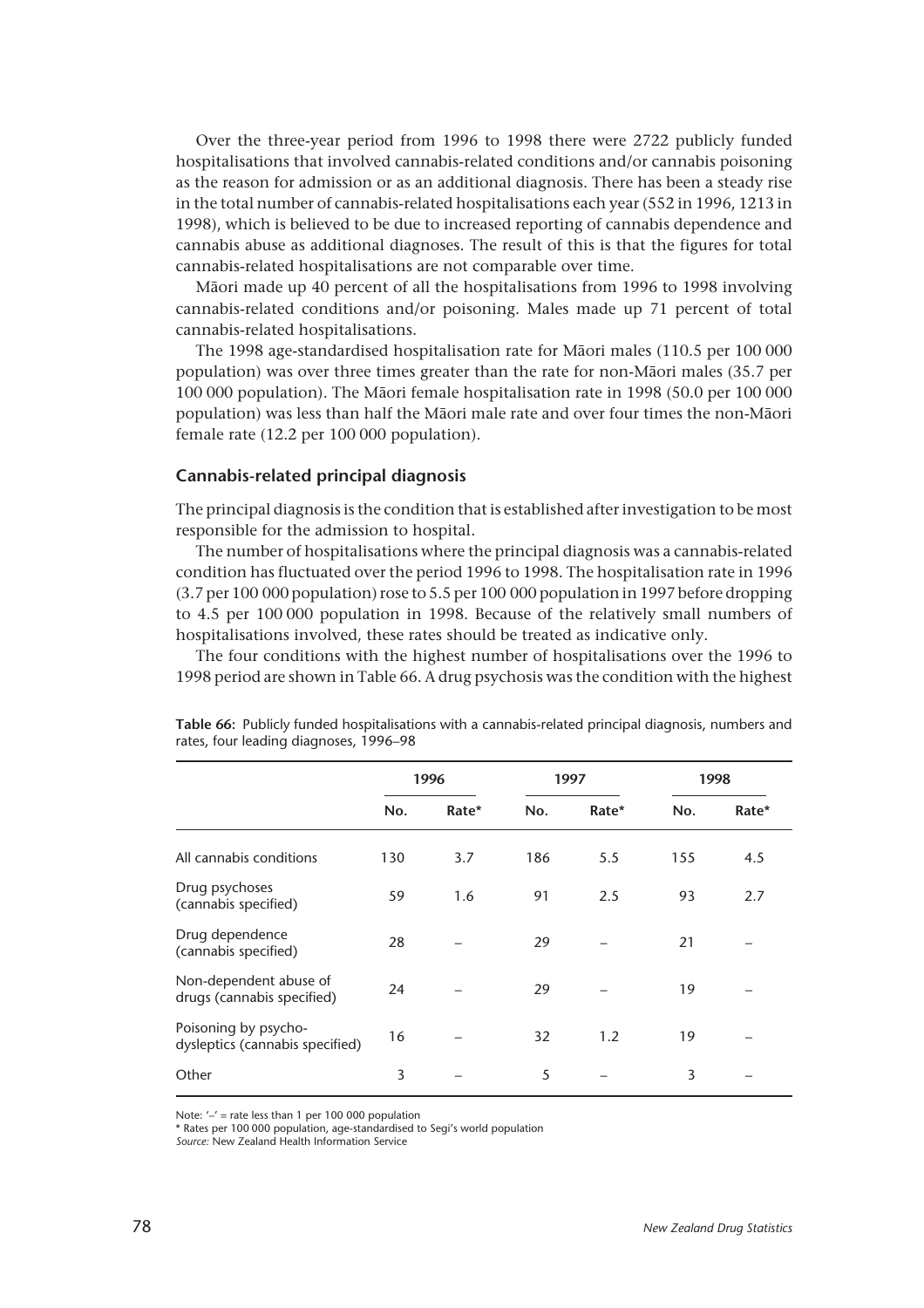number of hospitalisations for 1996–98. The age-standardised hospitalisation rate for drug psychoses has risen from 1.6 per 100 000 population in 1996 to 2.7 per 100 000 population in 1998.

#### **Cannabis poisoning**

The following figures for cannabis poisoning are derived from the codes for external cause of injury that are present on hospital discharge data in cases where an external cause of injury (such as motor vehicle accidents) or poisoning has occurred (either leading to hospitalisation or occurring while hospitalised). Poisoning by cannabis is not attributed to an external cause of poisoning where the patient was using the drug for recreational purposes or due to dependence. Accidental poisoning in this case means accidental ingestion of cannabis.

Table 67 shows the number of hospitalisations in 1996, 1997 and 1998 where the hospitalisation record specified that poisoning by cannabis was involved. These are not diagnoses, but they describe the circumstances of the poisoning.

|                                                                                             |              | 1996  |              | 1997  |     | 1998  |
|---------------------------------------------------------------------------------------------|--------------|-------|--------------|-------|-----|-------|
|                                                                                             | No.          | Rate* | No.          | Rate* | No. | Rate* |
| All (cannabis) external causes <sup>†</sup>                                                 | 38           | 1.1   | 68           | 2.2   | 53  | 1.6   |
| Accidental poisoning by<br>psychodysleptics (cannabis<br>specified)                         | 31           | 1.0   | 62           | 2.0   | 44  | 1.4   |
| Psychotropic agents causing<br>adverse effects in therapeutic<br>use (cannabis specified)   | 0            | 0.0   | $\mathbf{0}$ | 0.0   | 1   |       |
| Suicide and self-inflicted<br>injury (cannabis specified)                                   | 3            |       | 5            |       | 6   |       |
| Assault by poisoning                                                                        | $\mathbf{0}$ | 0.0   | $\mathbf{0}$ | 0.0   | 1   |       |
| Poisoning by cannabis,<br>undetermined whether<br>accidentally or purposefully<br>inflicted | 4            |       | 1            |       | 1   |       |

**Table 67:** Publicly funded hospitalisations involving cannabis poisoning, by circumstance of poisoning, 1996–98

Note: '–' = rate less than 1 per 100 000 population

\* Rates per 100 000 population, age-standardised to Segi's world population

† Note: may not equal sum of totals by cause as more than one external cause code can be recorded per event *Source:* New Zealand Health Information Service

The most common circumstance was accidental poisoning by cannabis. This category accounted for almost all cannabis poisonings.

Hospitals do not always provide clear or full descriptions of circumstances of injury or poisoning, and cannabis involvement may not always be mentioned. The data should be regarded as conservative counts and be treated as indicative only.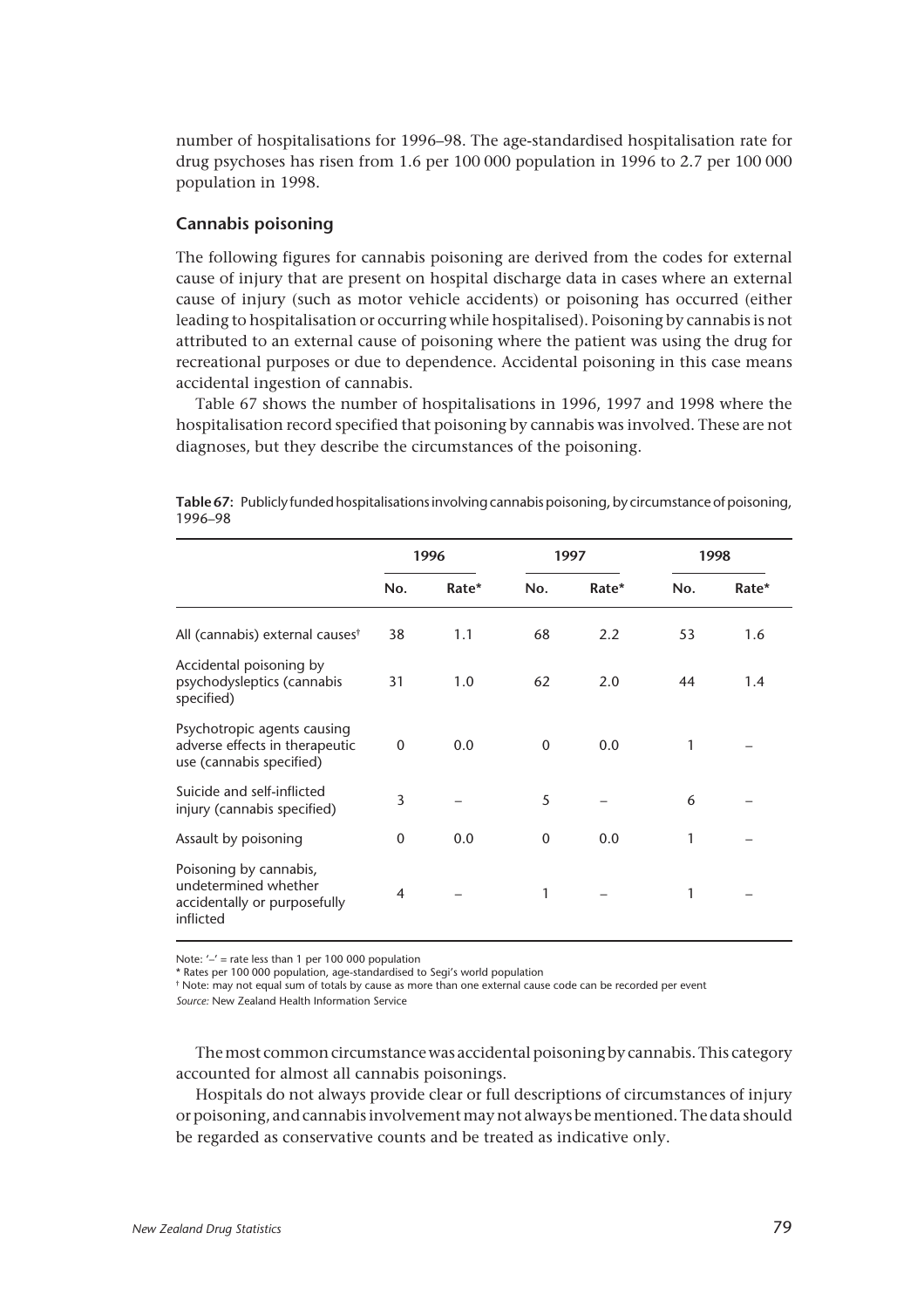# **KEY FACTS**

## **Use**

- Opium and its derivatives had been tried by 4 percent of surveyed respondents in the 1998 National Drug Survey, with 1 percent stating that they had used one or more forms of this drug in the previous 12 months.
- Thirteen percent of National Drug Survey respondents in 1998 stated that they had tried hallucinogens at some time. Five percent stated that they had used these drugs in the past 12 months. In the Regional Drugs Surveys, the percentage of 18-to-24-yearolds that had used LSD in the previous year grew from 5 percent in 1990 to 11 percent in 1998.
- Nine percent of respondents in the 1998 National Drugs Survey (11 percent of men, 7 percent of women) had tried stimulants at some time. Three percent had used stimulants in the last year.

## **Crime**

• There were 2012 apprehensions in 2000 for offences related to illicit drugs other than cannabis. The number of prosecutions in 1998 was 1829, resulting in 1049 convictions.

## **Mortality**

- There were 156 deaths in the period 1990–96 where opiate-related conditions or poisonings were the underlying cause of death.
- There were two deaths between 1990 and 1996 where a hallucinogen (in combination with other drugs) was the underlying cause of death.

## **Hospitalisations**

- Over the three-year period from 1996 to 1998 there were 3955 opiate-related publicly funded hospitalisations.
- Over the three-year period from 1996 to 1998 there were 343 hallucinogen-related publicly funded hospitalisations.
- Over the three-year period from 1996 to 1998 there were 109 stimulant-related publicly funded hospitalisations. Twenty-three of these were due to cocaine, with the rest due to amphetamines.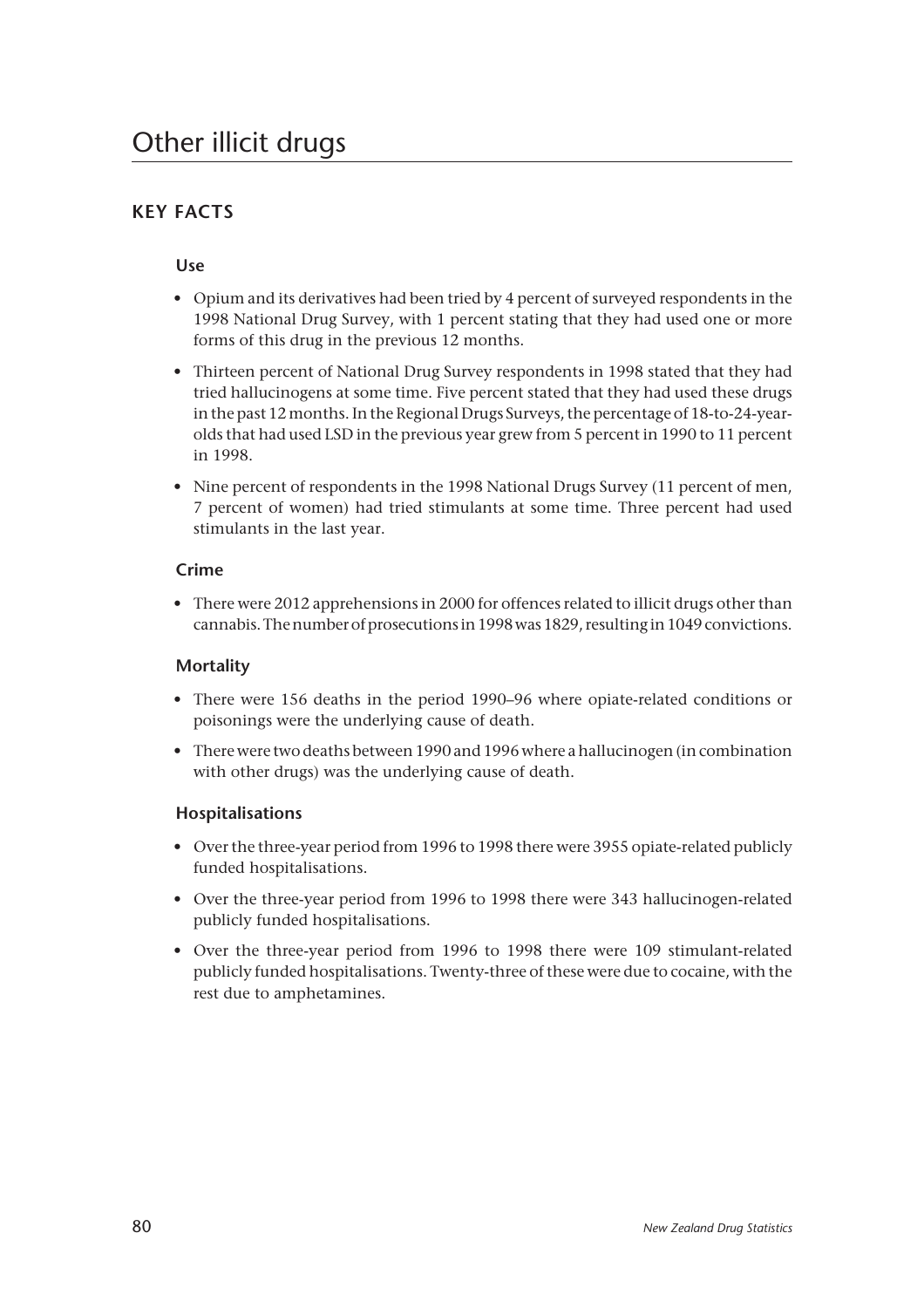#### *ILLICIT DRUGS AND CRIME*

Information in this section reports on offending related to illicit drugs other than cannabis. Prosecution information in this section is based on the number of charges finalised each year.

#### **Apprehensions**

The number of apprehensions for illicit drugs other than those involving cannabis fluctuated over the 1994–2000 period, although there were increases for the last three years (Table 68). The figure of 2012 apprehensions in 2000 was the highest for this period and represents a 46 percent increase since 1997. Males have consistently made up about three-quarters of these apprehensions.

**Table 68:** Apprehensions of offenders with illicit drugs other than cannabis, by sex and year of apprehension, numbers and percentages of total, 1994–2000 (percentages of total in brackets)

|         | 1994  | 1995  | 1996  | 1997  | 1998  | 1999  | 2000  |
|---------|-------|-------|-------|-------|-------|-------|-------|
| Male:   | 1006  | 928   | 1089  | 1061  | 1077  | 1238  | 1525  |
|         | (77)  | (77)  | (76)  | (77)  | (73)  | (76)  | (76)  |
| Female: | 300   | 272   | 344   | 317   | 407   | 383   | 487   |
|         | (23)  | (23)  | (24)  | (23)  | (27)  | (14)  | (14)  |
| Total:  | 1306  | 1200  | 1433  | 1378  | 1484  | 1621  | 2012  |
|         | (100) | (100) | (100) | (100) | (100) | (100) | (100) |

| Table 69: Apprehensions for offences related to illicit drugs other than cannabis, by age, numbers, |  |  |  |  |  |
|-----------------------------------------------------------------------------------------------------|--|--|--|--|--|
| 1994–2000 (percentages of total in brackets)                                                        |  |  |  |  |  |

| Age<br>group | 1994           | 1995           | 1996  | 1997  | 1998  | 1999  | 2000  |
|--------------|----------------|----------------|-------|-------|-------|-------|-------|
| $10 - 14$    | $\overline{4}$ | $\overline{7}$ | 8     | 7     | 4     | 21    | 34    |
|              | $(-)$          | (1)            | (1)   | (1)   | $(-)$ | (1)   | (2)   |
| $15 - 19$    | 148            | 157            | 191   | 235   | 179   | 228   | 321   |
|              | (11)           | (13)           | (13)  | (17)  | (12)  | (14)  | (16)  |
| $20 - 24$    | 337            | 309            | 351   | 292   | 341   | 327   | 442   |
|              | (26)           | (26)           | (24)  | (21)  | (23)  | (20)  | (22)  |
| $25 - 29$    | 330            | 259            | 356   | 303   | 329   | 363   | 407   |
|              | (25)           | (22)           | (25)  | (22)  | (22)  | (22)  | (20)  |
| $30 - 34$    | 255            | 219            | 255   | 248   | 299   | 305   | 361   |
|              | (20)           | (18)           | (18)  | (18)  | (20)  | (13)  | (18)  |
| $35 - 39$    | 135            | 133            | 185   | 156   | 195   | 202   | 230   |
|              | (10)           | (11)           | (13)  | (11)  | (13)  | (19)  | (11)  |
| $40+$        | 97             | 116            | 87    | 137   | 137   | 175   | 216   |
|              | (7)            | (10)           | (6)   | (10)  | (9)   | (11)  | (11)  |
| Total        | 1306           | 1200           | 1433  | 1378  | 1484  | 1621  | 2012  |
|              | (100)          | (100)          | (100) | (100) | (100) | (100) | (100) |

Percentages may not add to 100 owing to rounding. Note:  $-/-$  = less than 0.5 percent.

*Source:* New Zealand Police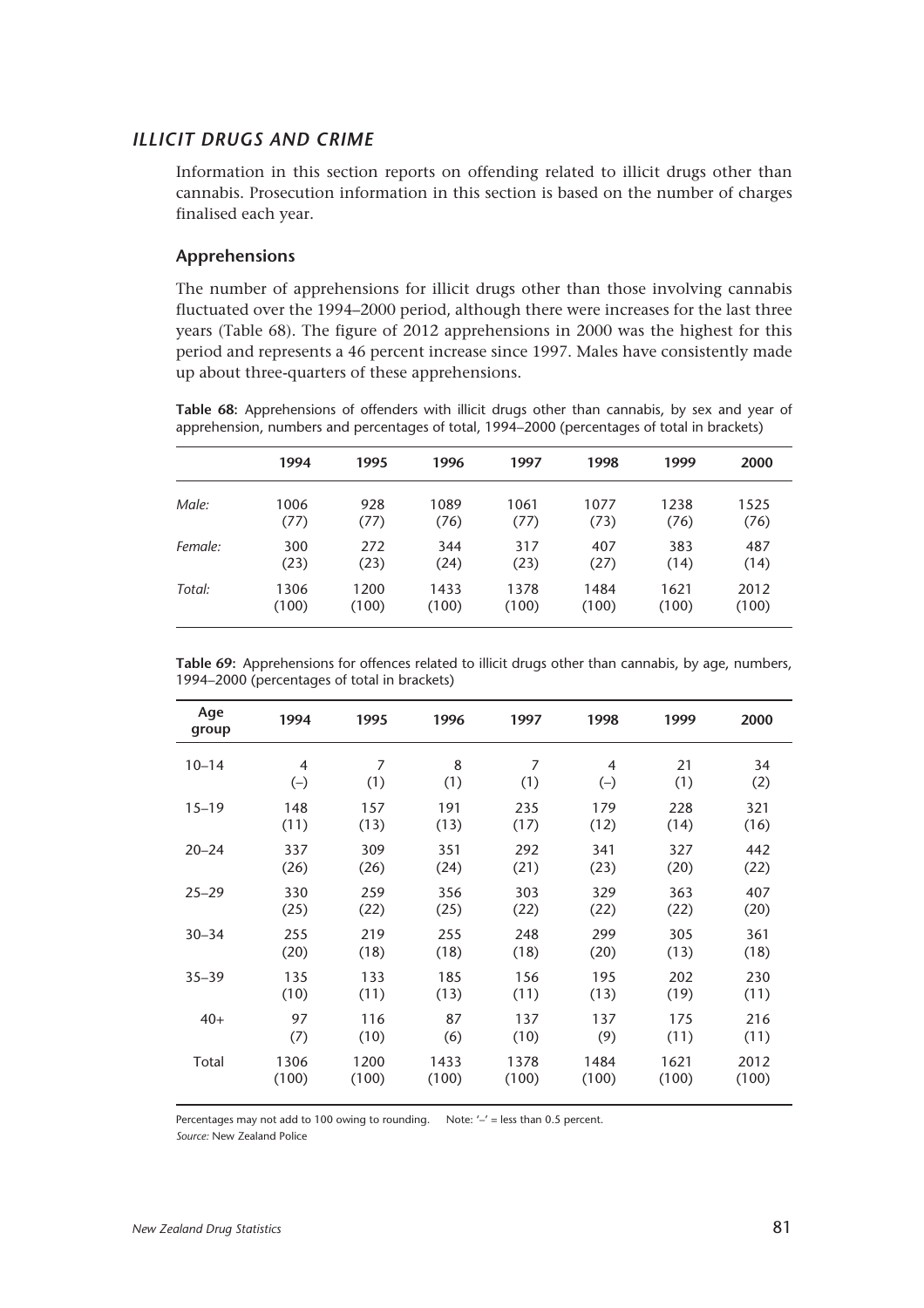Table 69 presents figures for apprehensions for offences involving illicit drugs other than cannabis, broken down according to age groups. It shows that the majority of all apprehensions for such offences are in the 20-to-34-year age group (55 to 71 percent).

#### **Prosecutions**

The number of prosecutions for drug offences other than cannabis offences has shown an increasing trend from 1398 in 1990 to 1829 in 1998 (Table 70). The greatest number of prosecutions (2070) was in 1997. Most of the increase has come in the category of dealing in drugs other than cannabis. This category has increased from 39 percent of drug offences other than cannabis offences in 1990 to 47 percent in 1998.

**Table 70:** Prosecutions for drug offences other than cannabis, by type, numbers and percentages of total by year, 1990–98 (percentages in brackets)

| Type of offence  | 1990  | 1991  | 1992  | 1993  | 1994  | 1995  | 1996  | 1997  | 1998  |
|------------------|-------|-------|-------|-------|-------|-------|-------|-------|-------|
| Use other drugs  | 568   | 540   | 471   | 481   | 488   | 537   | 495   | 627   | 609   |
|                  | (41)  | (40)  | (33)  | (36)  | (35)  | (32)  | (31)  | (30)  | (33)  |
| Deal other drugs | 540   | 547   | 664   | 616   | 664   | 860   | 817   | 1186  | 865   |
|                  | (39)  | (41)  | (47)  | (46)  | (48)  | (51)  | (52)  | (57)  | (47)  |
| Other drugs      | 290   | 257   | 275   | 233   | 230   | 288   | 268   | 257   | 355   |
|                  | (21)  | (19)  | (20)  | (18)  | (17)  | (17)  | (17)  | (12)  | (19)  |
| Total            | 1398  | 1344  | 1410  | 1330  | 1382  | 1685  | 1580  | 2070  | 1829  |
|                  | (100) | (100) | (100) | (100) | (100) | (100) | (100) | (100) | (100) |

Percentages may not add to 100 owing to rounding. *Source:* Ministry of Justice

**Table 71:** Prosecutions for drug offences other than cannabis, outcome, numbers by year, 1990–98 (percentages in brackets)

| Outcome of<br>prosecutions  | 1990           | 1991  | 1992        | 1993  | 1994  | 1995     | 1996  | 1997  | 1998  |
|-----------------------------|----------------|-------|-------------|-------|-------|----------|-------|-------|-------|
| Convicted                   | 978            | 906   | 894         | 855   | 860   | 960      | 1007  | 1101  | 1049  |
|                             | (70)           | (67)  | (63)        | (64)  | (62)  | (57)     | (64)  | (53)  | (57)  |
| <b>Youth Court</b>          | $\overline{2}$ | 3     | $\mathbf 0$ | 3     | 1     | 3        | 1     | 3     | 2     |
| proved                      | $(-)$          | $(-)$ | $(-)$       | $(-)$ | $(-)$ | $_{(-)}$ | $(-)$ | $(-)$ | $(-)$ |
| \$19 discharge <sup>1</sup> | $\overline{2}$ | 3     | 7           | 20    | 14    | 9        | 13    | 26    | 23    |
|                             | $(-)$          | $(-)$ | $(-)$       | (2)   | (1)   | (1)      | (1)   | (1)   | (1)   |
| Not proved                  | 416            | 432   | 509         | 452   | 507   | 713      | 559   | 940   | 755   |
|                             | (30)           | (32)  | (36)        | (34)  | (37)  | (42)     | (35)  | (45)  | (41)  |
| Total                       | 1398           | 1344  | 1410        | 1330  | 1382  | 1685     | 1580  | 2070  | 1829  |
|                             | (100)          | (100) | (100)       | (100) | (100) | (100)    | (100) | (100) | (100) |

Percentages may not add to 100 owing to rounding. Note: '–' = less than 0.5 percent. *Source:* Ministry of Justice

<sup>1</sup> Section 19 of the Criminal Justice Act 1985 allows a person who is found or pleads guilty to be discharged without a conviction being recorded. Such a discharge is deemed to be an acquittal.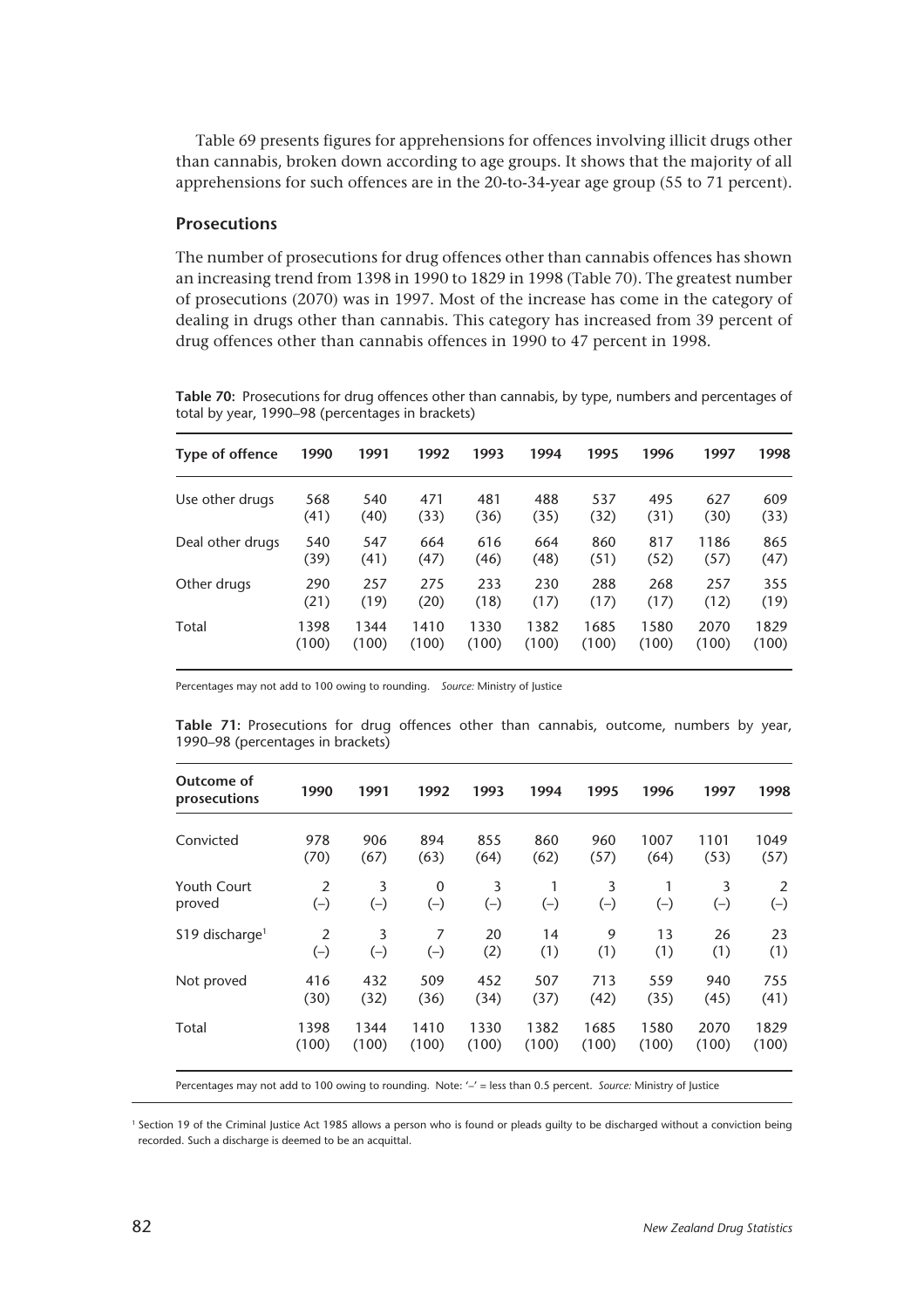A conviction is the most frequent outcome of a prosecution for drug offences other than cannabis offences. However, the proportion of prosecutions that result in a conviction decreased from 70 percent in 1990 to 57 percent in 1998 (Table 71). There was a corresponding increase in the proportion of prosecutions that resulted in a "not proved" outcome from 30 percent in 1990 to 41 percent in 1998.

#### **Convictions**

Conviction information in this section is based on the number of cases finalised each year. Because several charges may be combined into one case, the number of convictions is more than the number of convicted cases.

The number of convictions for drug offences other than cannabis offences increased slightly between 1990 and 1998, from 480 to 534. The greatest number of convictions was in 1997, when there were 556 convictions. In most years between 1990 and 1998 the two categories of using and dealing had similar numbers of convictions, and each of these categories had more convictions than the "other drugs" category (Table 72). Table 73 shows that each year between 76 percent and 81 percent of people convicted of drug offences other than cannabis offences were male.

| <b>Type of offence</b> | 1990  | 1991  | 1992  | 1993  | 1994  | 1995  | 1996  | 1997  | 1998  |
|------------------------|-------|-------|-------|-------|-------|-------|-------|-------|-------|
| Use other drugs        | 190   | 194   | 164   | 188   | 192   | 213   | 207   | 235   | 198   |
|                        | (40)  | (41)  | (35)  | (40)  | (40)  | (42)  | (38)  | (42)  | (37)  |
| Deal other drugs       | 190   | 196   | 211   | 193   | 200   | 203   | 247   | 221   | 218   |
|                        | (40)  | (41)  | (44)  | (41)  | (41)  | (40)  | (45)  | (40)  | (41)  |
| Other drugs            | 100   | 86    | 101   | 91    | 93    | 91    | 91    | 100   | 118   |
|                        | (21)  | (18)  | (21)  | (19)  | (19)  | (18)  | (17)  | (18)  | (22)  |
| Total                  | 480   | 476   | 476   | 472   | 485   | 507   | 545   | 556   | 534   |
|                        | (100) | (100) | (100) | (100) | (100) | (100) | (100) | (100) | (100) |

**Table 72:** Convicted cases for drug offences other than cannabis, type of offence, numbers by year, 1990–98 (percentages in brackets)

Percentages may not add to 100 owing to rounding. *Source:* Ministry of Justice

**Table 73:** Convicted cases for drug offences other than cannabis offences, numbers by sex and year, 1990–98 (percentages in brackets)

|         | 1990  | 1991  | 1992  | 1993  | 1994  | 1995  | 1996  | 1997  | 1998  |
|---------|-------|-------|-------|-------|-------|-------|-------|-------|-------|
| Male:   | 375   | 360   | 375   | 369   | 372   | 408   | 422   | 420   | 408   |
|         | (78)  | (76)  | (79)  | (78)  | (77)  | (81)  | (77)  | (76)  | (76)  |
| Female: | 105   | 116   | 101   | 103   | 113   | 99    | 123   | 136   | 126   |
|         | (22)  | (24)  | (21)  | (22)  | (23)  | (20)  | (23)  | (25)  | (24)  |
| Total:  | 480   | 476   | 476   | 472   | 485   | 507   | 545   | 556   | 534   |
|         | (100) | (100) | (100) | (100) | (100) | (100) | (100) | (100) | (100) |

Percentages may not add to 100 owing to rounding. *Source:* Ministry of Justice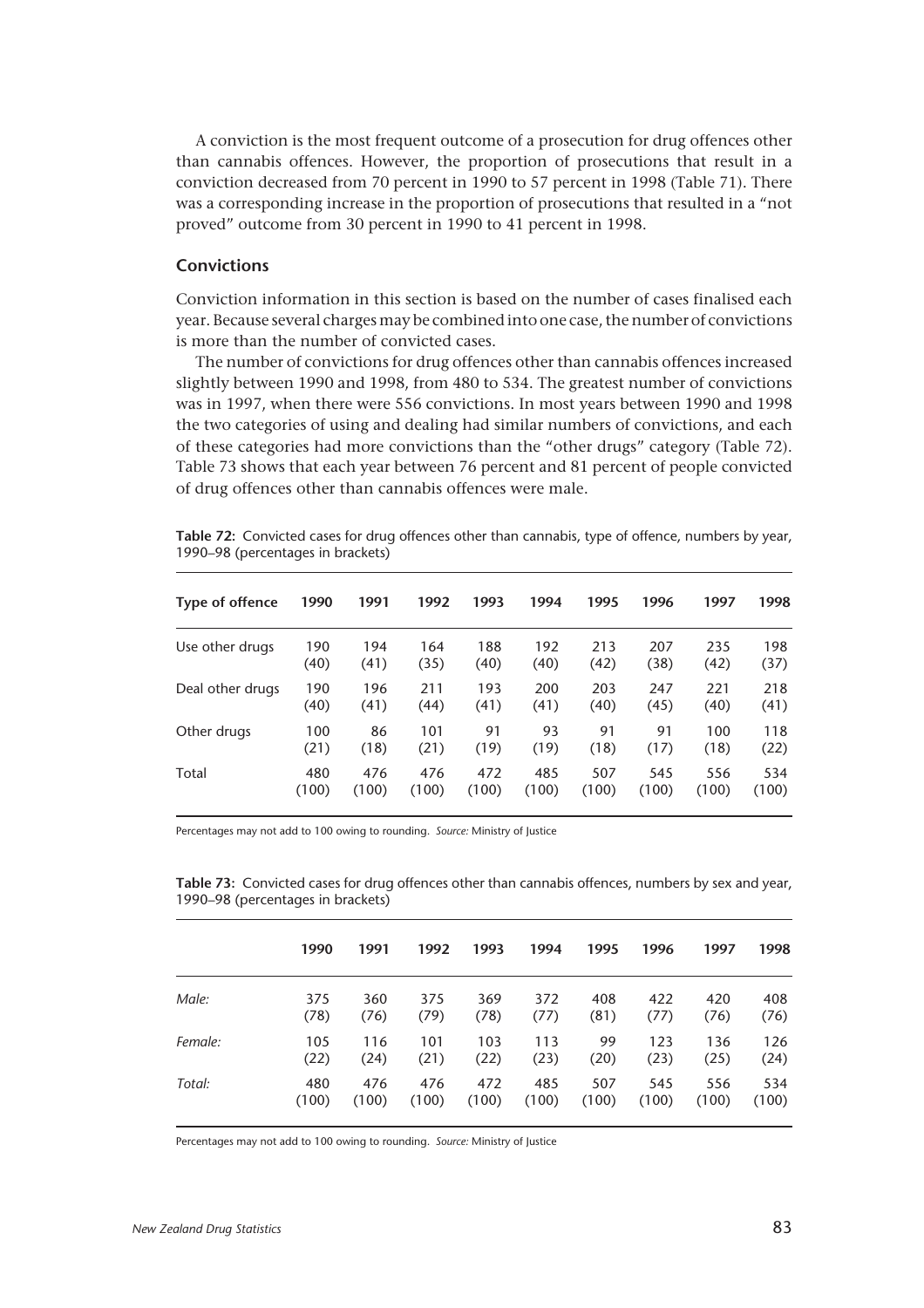Each year most of those convicted of drug offences other than cannabis offences were between 20 and 39 years old. In 1990, 83 percent of the offenders, and in 1998, 80 percent of the offenders, were in this age group (Table 74).

| Age<br>group | 1990         | 1991        | 1992  | 1993         | 1994        | 1995         | 1996        | 1997        | 1998        |
|--------------|--------------|-------------|-------|--------------|-------------|--------------|-------------|-------------|-------------|
| $14 - 16$    | 1            | $\mathbf 0$ | 1     | $\mathbf{0}$ | 1           | 0            | 0           | $\mathbf 0$ | 0           |
|              | $(-)$        | $(-)$       | $(-)$ | $(-)$        | $(-)$       | $(-)$        | $(-)$       | $(-)$       | $(-)$       |
| $17 - 19$    | 46           | 32          | 36    | 38           | 31          | 42           | 34          | 46          | 30          |
|              | (10)         | (7)         | (8)   | (8)          | (6)         | (8)          | (6)         | (8)         | (6)         |
| $20 - 24$    | 123          | 119         | 110   | 115          | 126         | 104          | 136         | 107         | 107         |
|              | (26)         | (25)        | (23)  | (24)         | (26)        | (21)         | (25)        | (19)        | (20)        |
| $25 - 29$    | 142          | 126         | 123   | 125          | 127         | 131          | 128         | 126         | 125         |
|              | (30)         | (27)        | (26)  | (27)         | (26)        | (26)         | (24)        | (23)        | (23)        |
| $30 - 39$    | 130          | 160         | 173   | 149          | 161         | 185          | 167         | 213         | 198         |
|              | (27)         | (34)        | (36)  | (32)         | (33)        | (37)         | (31)        | (38)        | (37)        |
| $40+$        | 38           | 39          | 32    | 45           | 39          | 45           | 80          | 64          | 74          |
|              | (8)          | (8)         | (7)   | (10)         | (8)         | (9)          | (15)        | (12)        | (14)        |
| Unknown      | $\mathbf{0}$ | $\mathbf 0$ | 1     | $\mathbf{0}$ | $\mathbf 0$ | $\mathbf{0}$ | $\mathbf 0$ | $\mathbf 0$ | $\mathbf 0$ |
|              | $(-)$        | $(-)$       | $(-)$ | $(-)$        | $(-)$       | $(-)$        | $(-)$       | $(-)$       | $(-)$       |
| Total        | 480          | 476         | 476   | 472          | 485         | 507          | 545         | 556         | 534         |
|              | (100)        | (100)       | (100) | (100)        | (100)       | (100)        | (100)       | (100)       | (100)       |

**Table 74:** Convicted cases for drug offences other than cannabis, numbers by age, 1990–98 (percentages in brackets)

Percentages may not add to 100 owing to rounding.

Note: '-' = less than 0.5 percent.

*Source:* Ministry of Justice

Most of those convicted of drug offences other than cannabis were European (Table 75). However, the proportion of European offenders decreased from 74 percent of drug offenders other than cannabis offenders in 1990 to 66 percent in 1998. There was a corresponding increasing trend in the proportion of Mâori offenders, from 21 percent in 1990 to 28 percent in 1998.

In 1990 the most common sentence for drug offences other than cannabis offences was a custodial sentence, with 32 percent of convicted cases resulting in a custodial sentence (Table 76). By 1998, this proportion had decreased to 23 percent, and a custodial sentence was no longer the most frequently imposed sentence for such offences. In 1990 the next most common type of sentence was a monetary penalty with 27 percent of drug offences other than cannabis offences receiving such a sentence. This proportion fluctuated between 19 percent and 30 percent, and by 1998 at 27 percent was the most common type of sentence imposed. Periodic detention sentences were also common, and fluctuated between 19 percent and 28 percent of all drug offences except cannabis offences.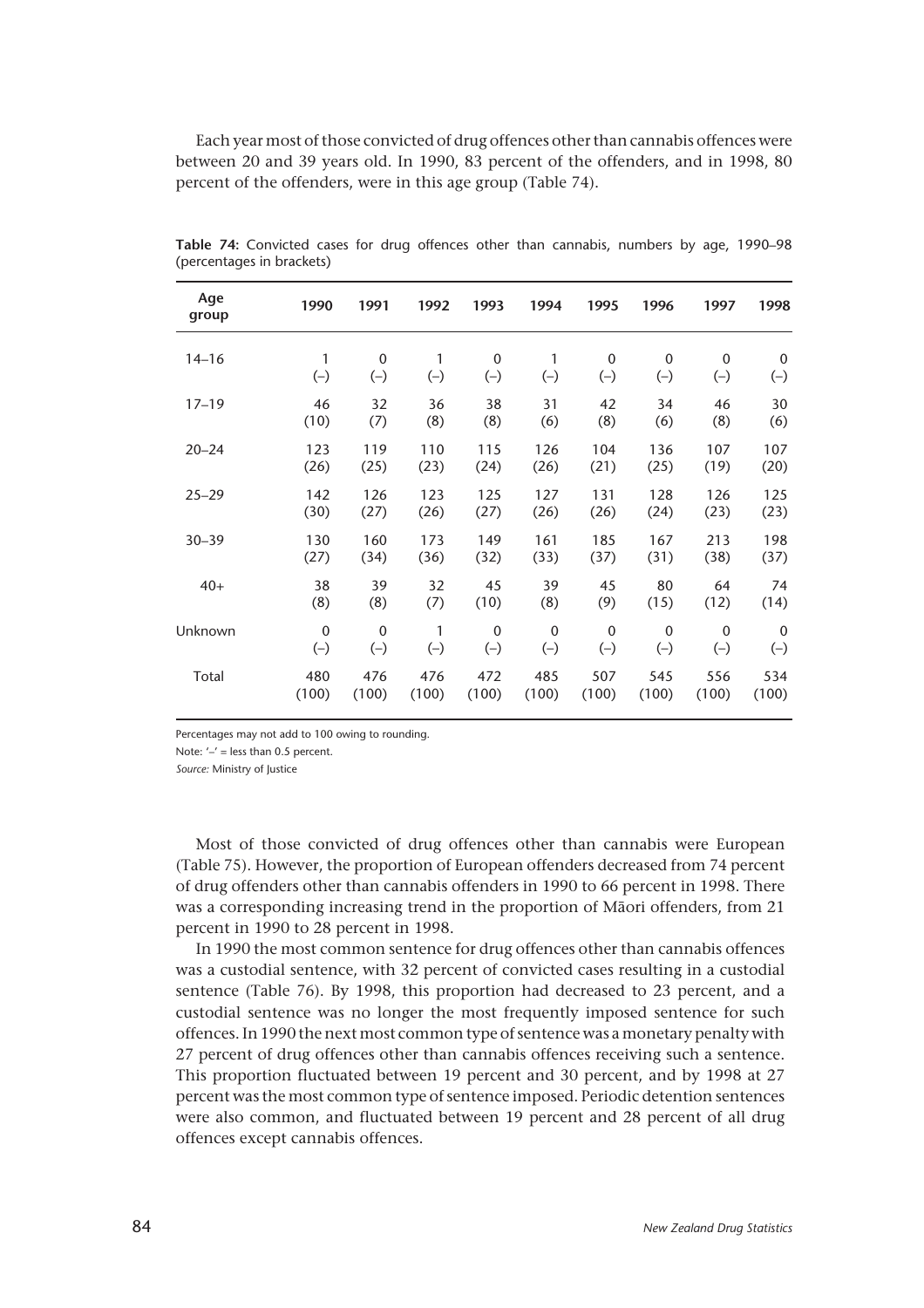| <b>Ethnic group</b> | 1990           | 1991  | 1992  | 1993           | 1994           | 1995  | 1996           | 1997  | 1998  |
|---------------------|----------------|-------|-------|----------------|----------------|-------|----------------|-------|-------|
| European            | 353            | 347   | 368   | 361            | 379            | 387   | 383            | 362   | 354   |
|                     | (74)           | (73)  | (77)  | (77)           | (78)           | (76)  | (70)           | (65)  | (66)  |
| Māori               | 102            | 111   | 89    | 89             | 96             | 112   | 138            | 167   | 151   |
|                     | (21)           | (23)  | (19)  | (19)           | (20)           | (22)  | (25)           | (30)  | (28)  |
| Pacific peoples     | 15             | 9     | 10    | 10             | 7              | 6     | 12             | 14    | 19    |
|                     | (3)            | (2)   | (2)   | (2)            | (1)            | (1)   | (2)            | (3)   | (4)   |
| Other               | 8              | 6     | 7     | 8              | $\overline{2}$ | 1     | 8              | 8     | 3     |
|                     | (2)            | (1)   | (2)   | (2)            | $(-)$          | $(-)$ | (2)            | (1)   | (1)   |
| Unknown             | $\overline{2}$ | 3     | 2     | $\overline{4}$ | 1              | 1     | $\overline{4}$ | 5     | 7     |
|                     | $(-)$          | (1)   | $(-)$ | (1)            | $(-)$          | $(-)$ | (1)            | (1)   | (1)   |
| Total               | 480            | 476   | 476   | 472            | 485            | 507   | 545            | 556   | 534   |
|                     | (100)          | (100) | (100) | (100)          | (100)          | (100) | (100)          | (100) | (100) |

**Table 75:** Convicted cases for drug offences other than cannabis offences, by ethnicity, numbers by year, 1990–98 (percentages in brackets)

Percentages may not add to 100 owing to rounding. Note: '–' = less than 0.5 percent. *Source:* Ministry of Justice

**Table 76:** Convicted cases for drug offences other than cannabis, sentencing, numbers by year, 1990– 98 (percentages in brackets)

| <b>Sentence</b> | 1990  | 1991  | 1992  | 1993  | 1994  | 1995  | 1996  | 1997  | 1998  |
|-----------------|-------|-------|-------|-------|-------|-------|-------|-------|-------|
| Custodial       | 152   | 151   | 147   | 121   | 109   | 97    | 154   | 141   | 125   |
|                 | (32)  | (32)  | (31)  | (26)  | (23)  | (19)  | (28)  | (25)  | (23)  |
| Periodic        | 89    | 108   | 104   | 125   | 107   | 144   | 127   | 108   | 134   |
| detention       | (19)  | (23)  | (22)  | (27)  | (22)  | (28)  | (23)  | (19)  | (25)  |
| Community       | 8     | 11    | 9     | 8     | 7     | 8     | 4     | 2     | 2     |
| programme       | (2)   | (2)   | (2)   | (2)   | (1)   | (2)   | (1)   | $(-)$ | $(-)$ |
| Community       | 28    | 25    | 34    | 33    | 36    | 29    | 24    | 31    | 30    |
| service         | (6)   | (5)   | (7)   | (7)   | (7)   | (6)   | (4)   | (6)   | (6)   |
| Supervision     | 49    | 60    | 64    | 61    | 69    | 83    | 77    | 72    | 54    |
|                 | (10)  | (13)  | (13)  | (13)  | (14)  | (16)  | (14)  | (13)  | (10)  |
| Monetary        | 129   | 89    | 89    | 88    | 121   | 116   | 120   | 167   | 145   |
|                 | (27)  | (19)  | (19)  | (19)  | (25)  | (23)  | (22)  | (30)  | (27)  |
| Deferment       | 22    | 29    | 23    | 20    | 27    | 17    | 29    | 30    | 30    |
|                 | (5)   | (6)   | (5)   | (4)   | (6)   | (3)   | (5)   | (5)   | (6)   |
| Other or        | 3     | 3     | 6     | 16    | 9     | 13    | 10    | 5     | 14    |
| no sentence     | (1)   | (1)   | (1)   | (3)   | (2)   | (3)   | (2)   | (1)   | (3)   |
| Total           | 480   | 476   | 476   | 472   | 485   | 507   | 545   | 556   | 534   |
|                 | (100) | (100) | (100) | (100) | (100) | (100) | (100) | (100) | (100) |

Percentages may not add to 100 owing to rounding. Note: '–' = less than 0.5 percent. *Source:* Ministry of Justice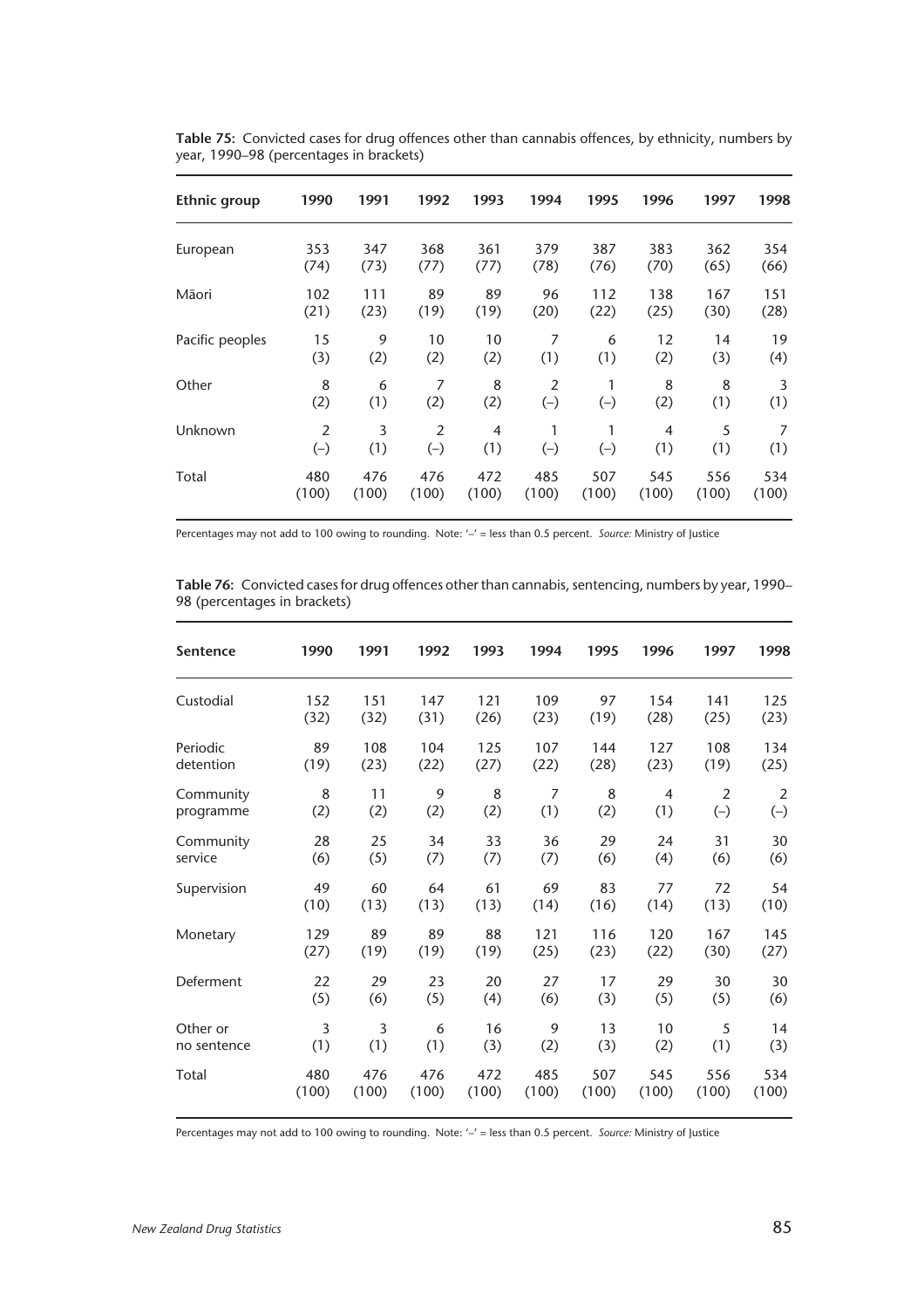Table 77 shows that the average length of custodial sentence imposed for drug offences, other than cannabis offences, was between 24 and 32 months.

Over the period of the censuses of prison inmates from 1987 to 1997 the number of people in prison for drug offences other than cannabis offences fluctuated between 117 and 149. However, the proportion of sentenced inmates who were in prison for such offences decreased from 4 percent in 1987 to 3 percent in 1997 as the number of people in prison increased.

**Table 77:** Convicted cases for drug offences other than cannabis, average length of custodial sentences (months), 1990–98

| 1990 | 1991 1992 1993 1994 1995 1996 1997           |  |  | 1998 |
|------|----------------------------------------------|--|--|------|
|      | 28.3 27.6 26.1 27.4 27.0 24.3 30.4 30.7 31.7 |  |  |      |

*Source:* Ministry of Justice

**Table 78:** Number in prison for drug offences other than cannabis offences, 1987–97

|                                 | 1987 | 1989 | 1991 | 1993          | 1995 | 1997 |
|---------------------------------|------|------|------|---------------|------|------|
| Number                          | 120  | 117  | 149  | 133           | 100  | 128  |
| Percentage of sentenced inmates | 4.4  | 3.8  | 3.9  | $3.5^{\circ}$ | 2.4  | 2.6  |

Source: Ministry of Justice, Census of Prison Inmates<sup>1</sup>

## *OPIATE USE*

Opiates are drugs that are derived from opium poppies. These include heroin, morphine, methadone, codeine, opium, and a wide range of pharmaceutical drugs, such as codeine, that are fairly commonly used.

Opium and its derivatives had been tried by 4 percent of surveyed respondents in the 1998 National Drug Survey; 1 percent stated that they had used one or several forms of this class of drug in the previous 12 months. The forms of opium include poppies (unrefined opium), heroin, morphine, homebake, methadone, pethidine, temgesic and doloxene.

There was a small increase in use of opiates between the 1990 and 1998 Regional Drugs Surveys (Table 79). The prevalence of having tried opium or an opium derivative increased from 3 percent in 1990 to 4 percent in 1998. Use in the year prior to the survey increased marginally from a little under 1 percent in 1990 to a little over 1 percent in 1998.

Southey P, Spier P, Edgar N. 1995. *Census of Prison Inmates 1993.* Wellington: Policy and Research Division Branch, Department of Justice.

<sup>1</sup> Braybrook B, O'Neill R. 1988. *A Census of Prison Inmates.* Wellington: Policy and Research Division Branch, Department of Justice. Braybrook B. 1990. *Census of Prison Inmates 1989.* Wellington: Policy and Research Division Branch, Department of Justice. Braybrook B, Southey P. 1992. *Census of Prison Inmates 1991.* Wellington: Policy and Research Division Branch, Department of Justice.

Lash B. 1996. *Census of Prison Inmates 1995.* Wellington: Ministry of Justice.

Lash B. 1998. *Census of Prison Inmates 1997.* Wellington: Ministry of Justice.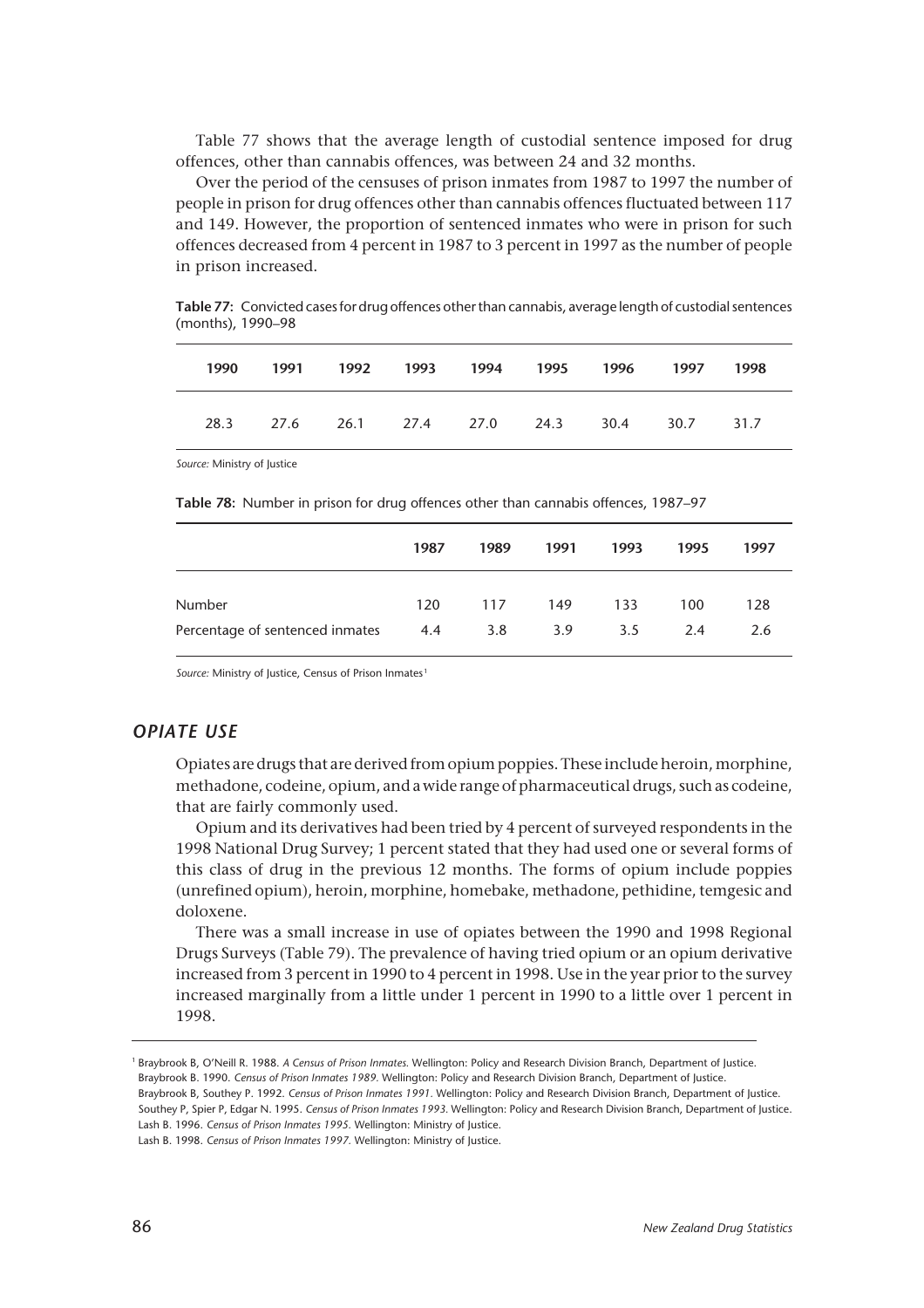|               |      | <b>Ever tried</b> | Used last year |      |  |
|---------------|------|-------------------|----------------|------|--|
|               | 1990 | 1998              | 1990           | 1998 |  |
| Any opiates   | 3.0  | 4.1               | 0.7            | 1.3  |  |
| Heroin        | 1.1  | 1.1               | 0.1            | 0.1  |  |
| Homebake      | 0.7  | 1.2               | 0.3            | 0.5  |  |
| Morphine      | 0.8  | 1.2               | 0.2            | 0.4  |  |
| Poppies       | 1.1  | 1.9               | 0.2            | 0.5  |  |
| Other opiates | 1.4  | 0.9               | 0.2            | 0.3  |  |

**Table 79:** Usage levels of opiates, percentage of total sample, 1990 and 1998

Source: Alcohol and Public Health Research Unit, 1990 and 1998 Regional Drug Surveys<sup>1</sup>

## *OPIATE-RELATED MORTALITY*

#### **Opiate-related conditions**

The conditions that are used to define opiate-related conditions as the underlying cause of death are drug psychoses2 , opiate dependence syndrome, non-dependent abuse of opiates, and poisoning by opiates. Poisoning by opiates includes adverse effects from therapeutic use, suicide, and accidental poisoning. Note that because of the relatively small numbers involved these figures should be taken as indicative only.

There were 156 deaths in the period 1990–96 where opiate-related conditions or poisonings were the underlying cause of death. Figure 31 shows the deaths registered each year for males and females over the 1990–96 period. The figure for males increased from 11 deaths (1990) to 29 deaths registered in 1996. For females, the increase was from one death registered in 1990 to 11 deaths registered in 1996. The figure for males in 1996 was over twice that for females.



*Figure 31: Deaths due to opiate-related conditions, numbers, by sex and year, 1990–96*

<sup>1</sup> Field A, Casswell S. 1999. *Drug Use in New Zealand: Comparison Surveys 1990 and 1998.* Auckland: Alcohol and Public Health Research Unit, University of Auckland. Table 8.3.

<sup>2</sup> The category "drug psychoses" includes all drugs other than alcohol. These deaths are classified to opiates where the supplementary text field specifies an opiate as the cause of the psychoses. The supplementary text field is used to provide further information regarding the circumstances of death in cases where the classification does not adequately convey all relevant information.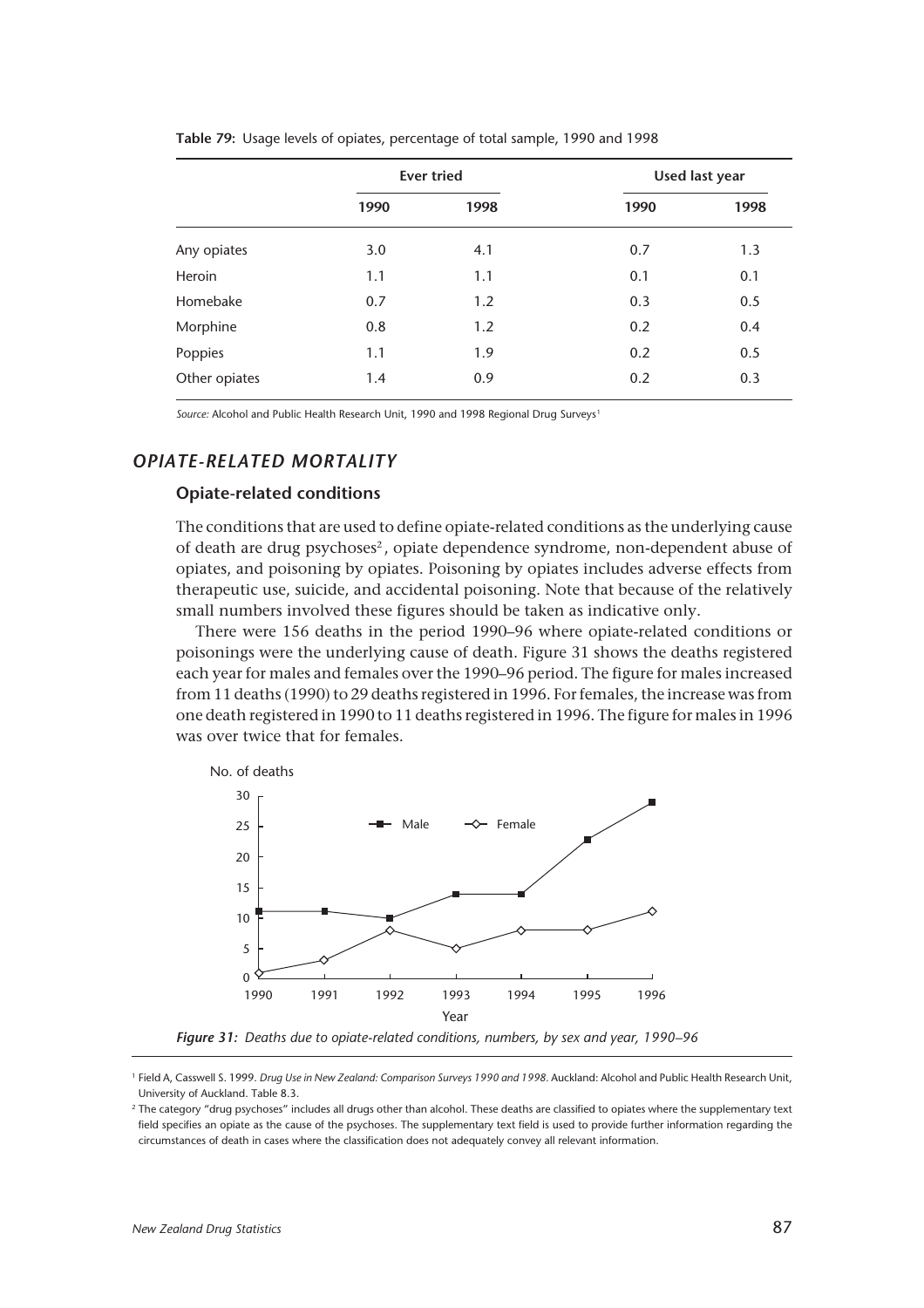#### **Deaths due to external causes**

This section of the report examines deaths from external causes where the deceased was reported to have had opiates in their blood at the time of the injury or poisoning that led to their death. This excludes deaths where opiate poisoning was the underlying cause of death, as these are already presented above. The recording of the presence of opiates is sourced from post-mortems, coroners' findings, police reports and other relevant information sources.

Table 80 shows the number of deaths due to external causes (other than opiate poisoning) where opiates were detected. There were 16 deaths of males due to external causes of injury and poisoning between the ages of 18 and 49 years where opiates were reported as being in their system. The nine deaths of females due to external causes of injury or poisoning where opiates were detected ranged from 14 to over 55 years of age.

**Table 80:** Deaths due to external causes where opiates were recorded as being in the blood of the deceased, by age group at death and sex, 1990–96 combined

|                               |  |  |  |  | Total 0-13 14-17 18-24 25-29 30-34 35-39 40-44 45-49 50-54 55+ |  |
|-------------------------------|--|--|--|--|----------------------------------------------------------------|--|
| Male: 16 0 0 6 2 3 2 2 1 0 0  |  |  |  |  |                                                                |  |
| Female: 9 0 1 0 0 2 4 0 0 0 2 |  |  |  |  |                                                                |  |
| Total: 25 0 1 6 2 5 6 2 1 0 2 |  |  |  |  |                                                                |  |

*Source:* New Zealand Health Information Service

#### *OPIATE-RELATED HOSPITALISATIONS*

This section presents statistics on publicly funded hospitalisations where there was a diagnosis of an opiate-related condition and/or poisoning by opiate. The figures are for inpatients and day patients only. (See the explanatory notes on page 109 for further information about hospitalisation statistics.)

The number of hospitalisations with a diagnosis of an opiate-related condition or involving opiate poisoning is fairly large in relation to other drugs. This report will therefore be broken into two parts: all opiate-related hospitalisations, and hospitalisations where the principal diagnosis was an opiate-related condition.

Table 81 presents figures for all publicly funded hospitalisations where one or more opiate-related conditions were diagnosed or where opiate poisoning was involved.

Over the three-year period from 1996 to 1998 there were 3955 publicly funded hospitalisations that involved opiate-related conditions and/or opiate poisoning as the reason for admission or as an additional diagnosis. There was a steady rise in the total number of hospitalisations each year (940 in 1996, 1665 in 1998) which is believed to be due to increased reporting of opiate dependence and opiate abuse as additional diagnoses rather than representing a significant increase in opiate-related harm. The figures for total opiate-related hospitalisations are therefore not comparable over time.

Females made up 56 percent of total opiate-related hospitalisations.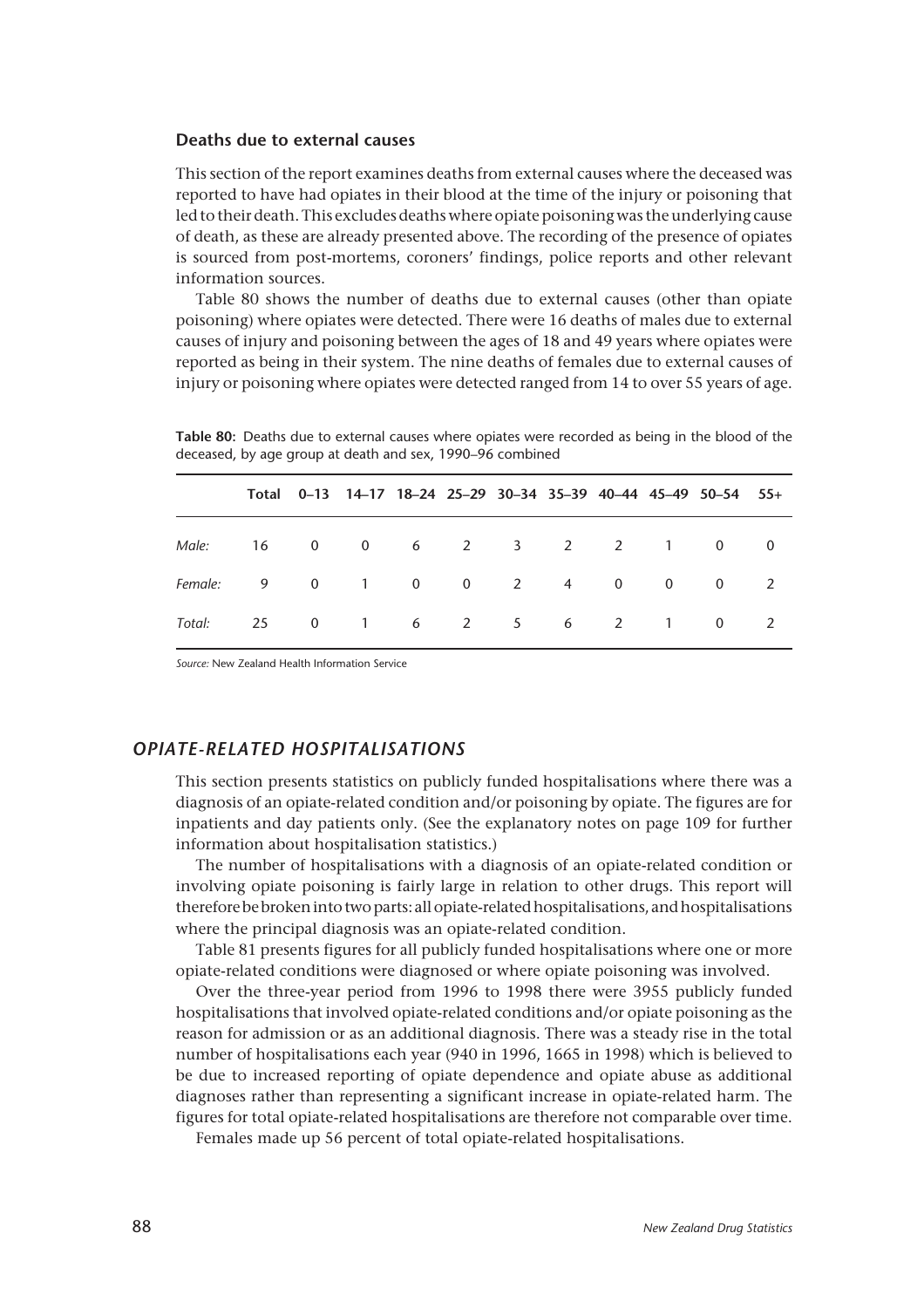|              |         | 1996 |       | 1997 |       | 1998 |       |
|--------------|---------|------|-------|------|-------|------|-------|
|              |         | No.  | Rate* | No.  | Rate* | No.  | Rate* |
| Māori        | Male:   | 36   | 18.2  | 73   | 25.9  | 59   | 25.6  |
|              | Female: | 51   | 17.4  | 74   | 25.5  | 113  | 38.4  |
|              | Total:  | 87   | 18.2  | 147  | 25.7  | 172  | 31.9  |
| Non-Māori    | Male:   | 400  | 22.3  | 511  | 27.4  | 658  | 35.2  |
|              | Female: | 453  | 24.9  | 692  | 36.6  | 835  | 43.5  |
|              | Total:  | 853  | 23.5  | 1203 | 31.9  | 1493 | 39.3  |
| <b>Total</b> | Male:   | 436  | 21.9  | 584  | 27.5  | 717  | 33.3  |
|              | Female: | 504  | 22.9  | 766  | 34.9  | 948  | 42.9  |
|              | Total:  | 940  | 22.3  | 1350 | 31.1  | 1665 | 38.0  |

**Table 81:** All publicly funded hospitalisations with an opiate-related condition or poisoning, numbers and rates by ethnicity, sex and year, 1996–98

\*Rates per 100 000 population, age-standardised to Segi's world population *Source:* New Zealand Health Information Service

Mâori made up 10 percent of all hospitalisations from 1996 to 1998 involving opiaterelated conditions and/or poisoning.

The 1998 age-standardised hospitalisation rate for Mâori males (25.6 per 100 000 population) was 27 percent less than the rate for non-Mâori males (35.2 per 100 000 population). The Mâori female hospitalisation rate in 1998 (38.4 per 100 000 population) was 50 percent greater than the Mâori male rate but slightly lower than the non-Mâori female rate (43.5 per 100 000 population).

## **Opiate-related hospitalisations by age**

The age group with the highest hospitalisation rates of Mâori males (48.4 per 100 000 population) and non-Mâori males (72.8 per 100 000 population) was the 30-to-34-year age group (Figure 32).



*Figure 32: All publicly funded hospitalisations with an opiate-related condition or poisoning, average agespecific rates by ethnicity, sex and age, 1996–98 combined*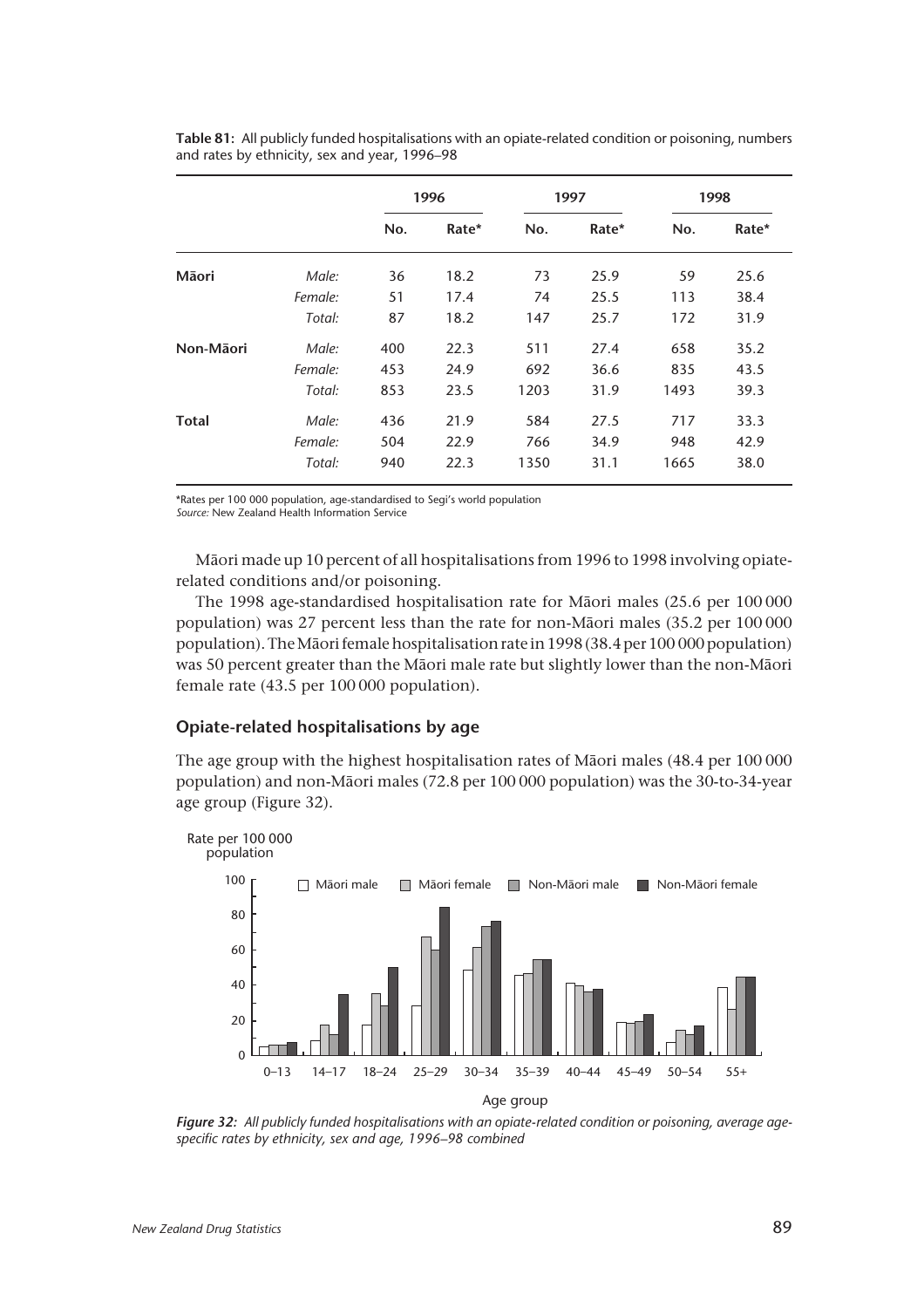The highest hospitalisation rate for Mâori females (66.9 per 100 000 population) and for non-Mâori females (84.4 per 100 000 population) was in the 25-to-29-year age group.

Females had higher hospitalisation rates than males for most age groups, and non-Mâori were hospitalised at higher rates than Mâori for most age groups. The group aged 55 years and over had hospitalisation rates significantly higher than the preceding groups (45 to 49 years and 50 to 54 years).

#### **Opiate-related principal diagnosis**

The numbers of hospitalisations where the principal diagnosis was an opiate-related condition rose over the period 1996 to 1998 (Table 82). The hospitalisation rate in 1996 (6.6 per 100 000 population) rose to 7.5 per 100 000 population in 1997 and to 9.0 per 100 000 population in 1998. Because of the relatively small numbers involved, these rates should be treated as indicative only.

|                                               | 1996 |       |     | 1997  | 1998 |       |
|-----------------------------------------------|------|-------|-----|-------|------|-------|
|                                               | No.  | Rate* | No. | Rate* | No.  | Rate* |
| All opiate-related<br>hospitalisations        | 252  | 6.6   | 293 | 7.5   | 347  | 9.0   |
| Poisoning by opiates and<br>related narcotics | 118  | 3.3   | 130 | 3.5   | 156  | 4.2   |
| Opiate dependence or abuse                    | 110  | 2.8   | 135 | 3.3   | 145  | 3.6   |
| Other diagnoses                               | 24   | 0.7   | 28  | 0.7   | 37   | 1.1   |

**Table 82:** Publicly funded hospitalisations with a principal diagnosis of an opiate-related condition, numbers and rates, 1996–98

\*Rates per 100 000 population, age-standardised to Segi's world population

*Source:* New Zealand Health Information Service

The two opiate-related conditions with the highest number of hospitalisations over the 1996 to 1998 period are shown in Table 82. "Poisoning by opiates and related narcotics" was the condition with the highest number of hospitalisations for 1996–98. The age-standardised hospitalisation rate for poisoning by opiates and related narcotics rose from 1996 (3.3 per 100 000 population) to 1998 (4.2 per 100 000 population).

Drug dependence syndrome had the second largest number of hospitalisations over the period 1996–98. The age-standardised rate per 100 000 population for this condition rose from 2.1 in 1996 to 3.3 in 1998.

Figure 33 shows the distribution of hospitalisations with a principal diagnosis of poisoning by opiates and related narcotics or drug dependence syndrome. These diagnoses were the two most common opiate-related principal diagnoses. The distribution demonstrates that hospitalisations due to opiate dependence are more common in the group aged 18 to 39 years, with a peak in the 25-to-29-year age group.

In contrast, hospitalisations with a principal diagnosis of poisoning due to opiates and related narcotics are more evenly distributed across a larger range of age groups.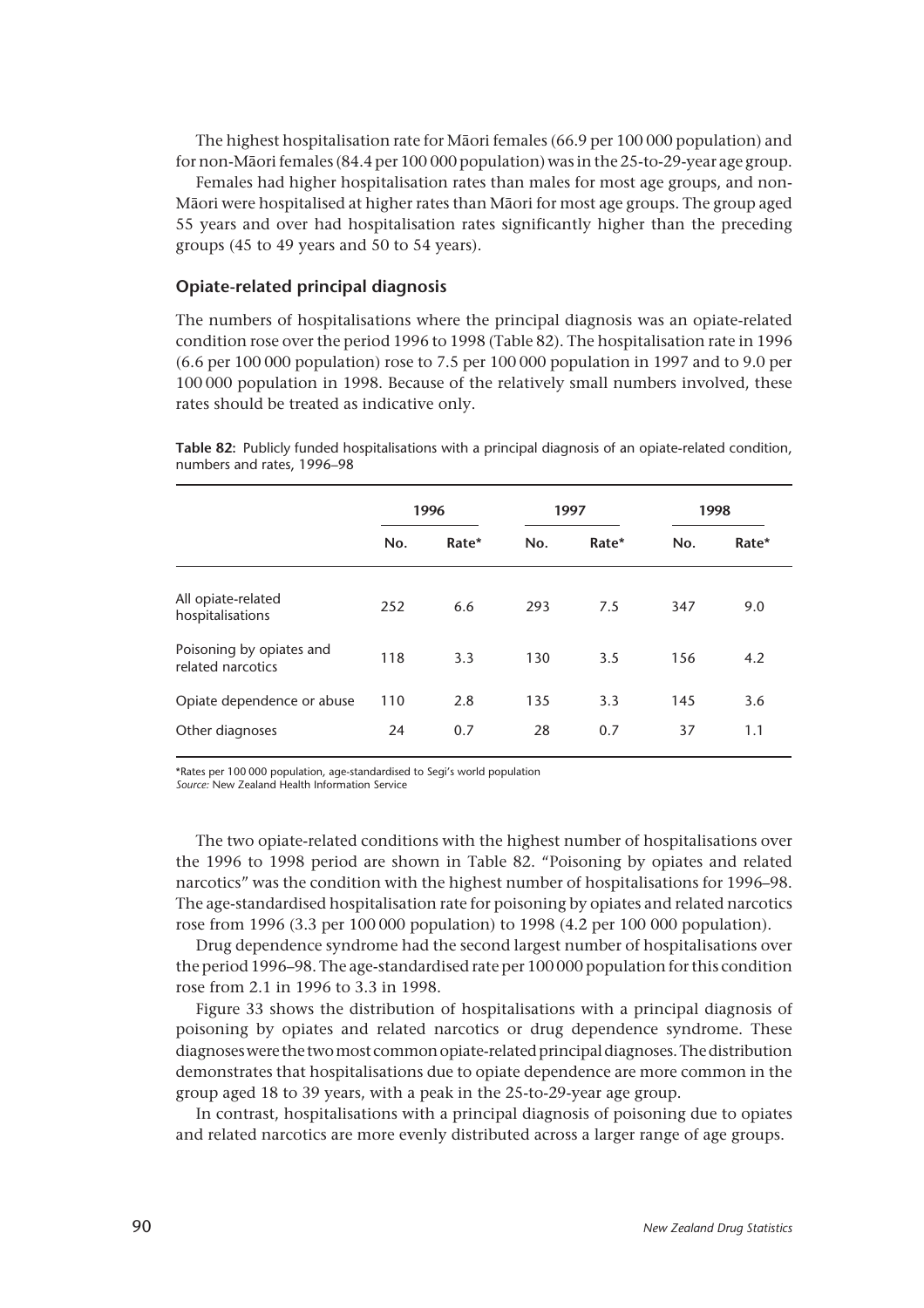

*Figure 33: Publicly funded hospitalisations due to opiate dependence and poisoning by opiates and related narcotics, average age-specific rates, 1996–98 combined*

## *HALLUCINOGEN*<sup>1</sup> *USE*

The next most frequently used class of illicit drugs after marijuana was hallucinogens. In the 1998 National Drugs Survey, 13 percent of survey respondents aged 15 to 45 years stated that they had tried hallucinogens at some time. Six percent stated that they had used these drugs in the past 12 months. Users were likely to be young and male. Seven percent of males aged 15 to 45 years and 13 percent of both sexes aged 18 to 24 years had used hallucinogens in the previous 12 months.

Table 83 shows that use of hallucinogens approximately doubled between the 1990 and 1998 Regional Drugs Surveys. The biggest increase (from 2 percent to 5 percent of the sample) is in use of LSD in the previous year. The proportion that had ever tried LSD also doubled. The percentage of males who had ever tried LSD increased from 8 percent in 1990 to 14 percent in 1998. The percentage of 18-to-24-year-olds that had used LSD in the previous year grew from 5 percent in 1990 to 11 percent in 1998.

|                     |      | <b>Ever tried</b> | Used last year |      |  |
|---------------------|------|-------------------|----------------|------|--|
|                     | 1990 | 1998              | 1990           | 1998 |  |
| Any hallucinogens   | 7.8  | 15.9              | 2.7            | 6.6  |  |
| <b>LSD</b>          | 5.5  | 11.6              | 1.6            | 4.9  |  |
| Mushrooms           | 4.4  | 9.1               | 1.5            | 2.5  |  |
| Ecstasy             | 0.9  | 4.2               | 0.4            | 2.1  |  |
| Other hallucinogens | 2.3  | 3.0               | 0.4            | 0.5  |  |

**Table 83:** Usage levels of hallucinogens, percentage of total sample, 1990 and 1998

*Source:* Alcohol and Public Health Research Unit, 1990 and 1998 Regional Drugs Surveys <sup>2</sup>

<sup>2</sup> Field A, Casswell S. 1999. *Drug Use in New Zealand: Comparison Surveys 1990 and 1998.* Auckland: Alcohol and Public Health Research Unit, University of Auckland. Table 8.1.

<sup>&</sup>lt;sup>1</sup> A drug that can cause hallucinations when consumed (eg, LSD).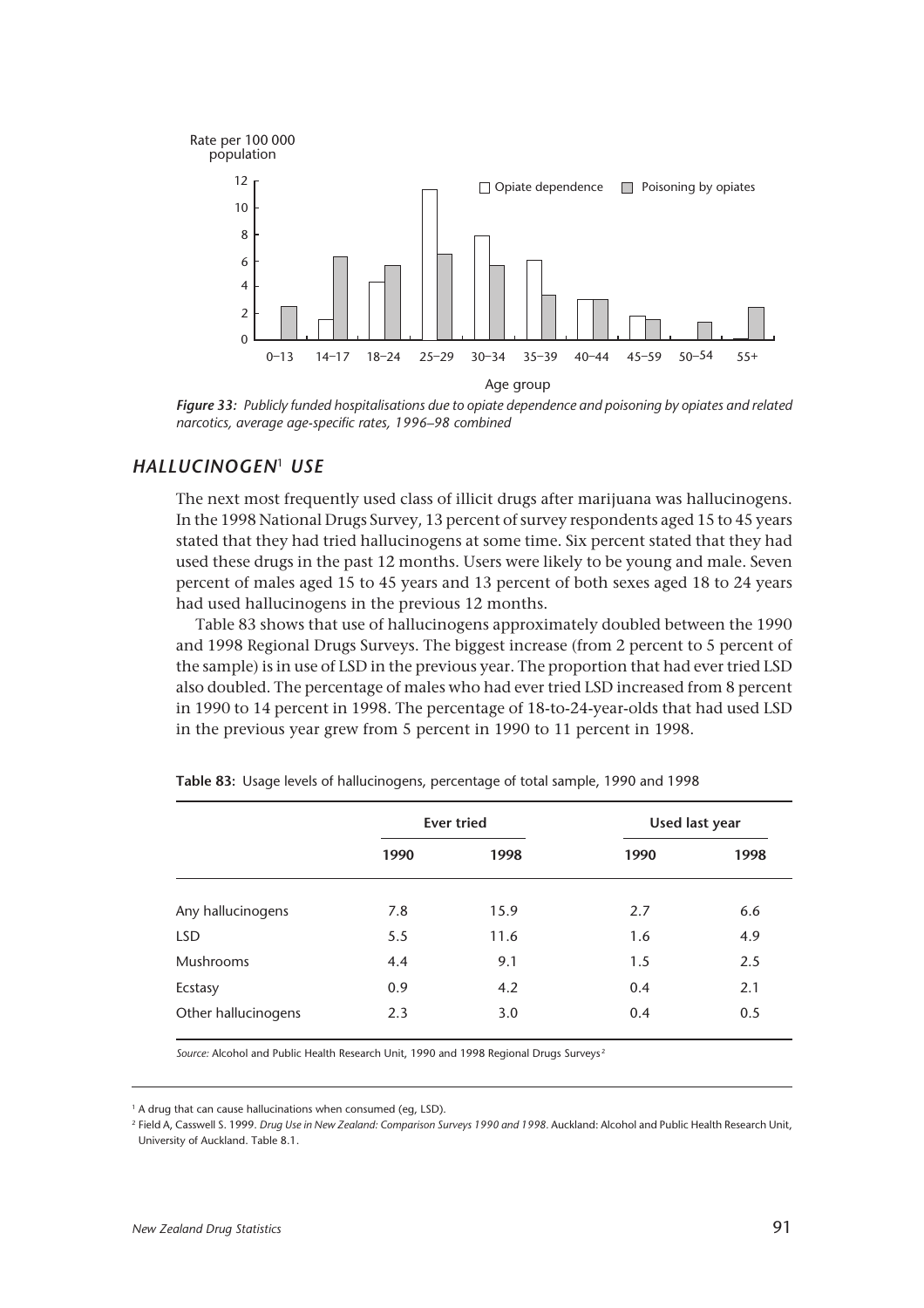There were also increases in use of hallucinogenic mushrooms and of ecstasy. In 1990, 1 percent of 18-to-24-year-olds had used ecstasy in the previous year; in 1998, 4 percent had used ecstasy in the previous year.

## *HALLUCINOGEN-RELATED MORTALITY*

#### **Hallucinogen-related conditions**

The conditions that are used to define hallucinogen-related conditions as the underlying cause of death are drug psychoses<sup>1</sup>, hallucinogen dependence syndrome, non-dependent abuse of hallucinogens, and poisoning by hallucinogens. There was one death of a male in the group aged 14 to 17 years in 1994 due to non-dependent abuse of hallucinogens. The hallucinogen involved was datura flowers. There were no other deaths in the 1990–96 period where hallucinogens alone were the underlying cause of death.

There were two deaths (both males) in the period 1990–96 where a combined drug dependence or abuse (involving a hallucinogen) was the underlying cause of death. In both these cases cannabis was also consumed. One of these combination cases involved magic mushrooms with cannabis and alcohol. The other death involved LSD and cannabis.

#### **External causes of death**

This section of the report examines deaths due to external events where the deceased was reported to have had hallucinogens in their blood at the time of the injury or poisoning that led to their death. The recording of presence of hallucinogens is sourced from postmortems, coroners' findings, police reports and other relevant information sources.

There were four deaths in the period 1990–96 where a hallucinogen was detected or reported to have been consumed and may have contributed to the cause of death. All four of these deaths occurred in 1995 or 1996. Two of these deaths involved datura, the other two LSD. All four deaths were males aged between 14 and 29 years. The two deaths involving datura were both due to accidental drowning/submersion. One of the deaths involving LSD was a suicide by motor vehicle exhaust gas. The other was an accidental fall with possible LSD involvement.

#### *HALLUCINOGEN-RELATED HOSPITALISATIONS*

The number of hospitalisations due to hallucinogen-related conditions or hallucinogen poisoning is relatively small. For this reason no breakdown into principal diagnosis, additional diagnosis, or external cause of injury or poisoning categories has been done.

Table 84 presents figures for all discharges from hospital where one or more hallucinogen-related conditions were diagnosed or where hallucinogen poisoning was involved.

Over the three-year period from 1996 to 1998 there were 343 publicly funded hospitalisations that involved hallucinogen-related conditions and/or hallucinogen poisoning as the reason for admission or as an additional diagnosis. The rise in the total number of hospitalisations (92 in 1996, 128 in 1998) is believed to be due to increased

<sup>1</sup> The category "drug psychoses" includes all drugs other than alcohol. These deaths are classified to hallucinogens where the supplementary text field specifies a hallucinogen as the cause of the psychoses. The supplementary text field is used to provide further information regarding the circumstances of death in cases where the classification does not adequately convey all relevant information.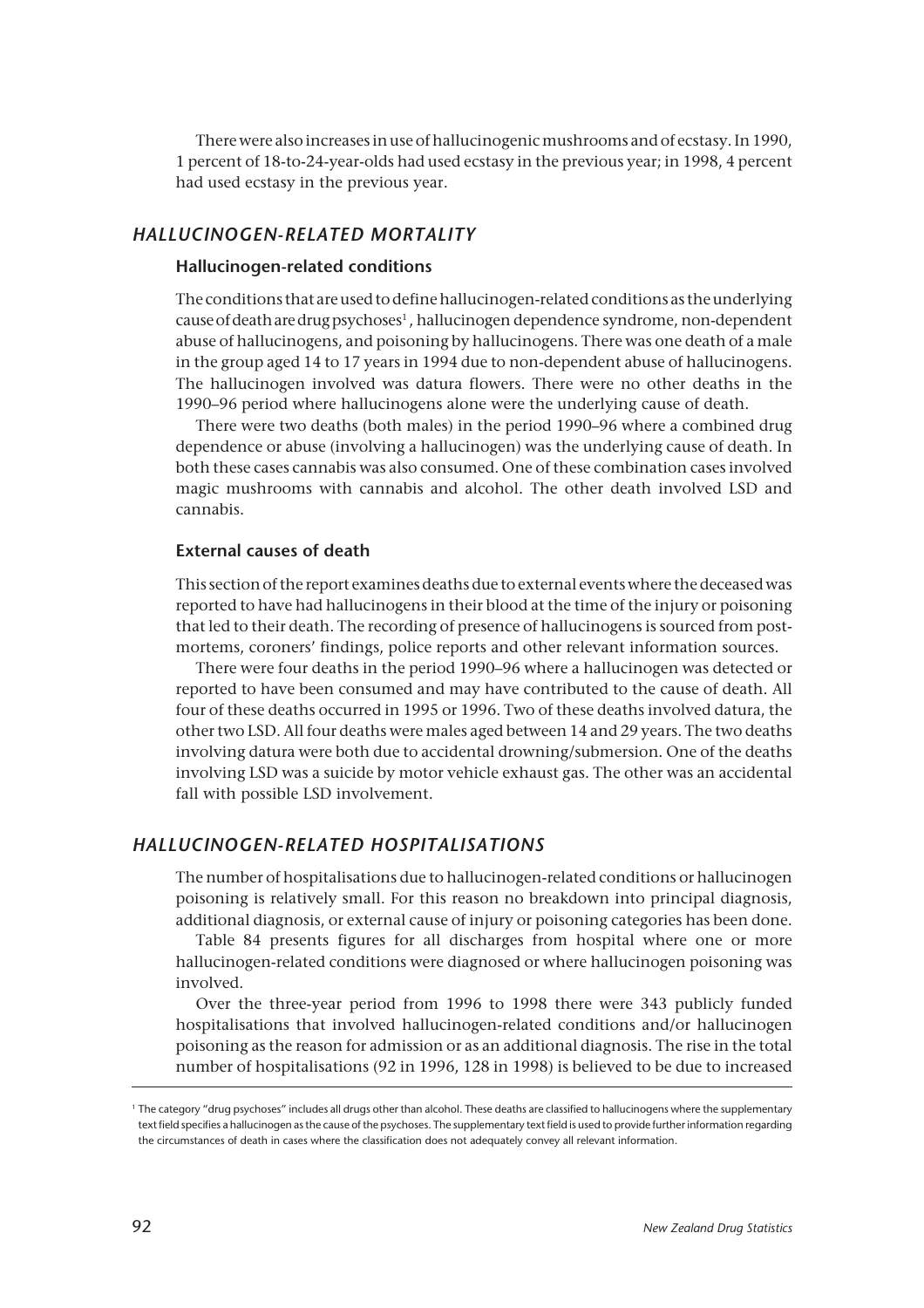|              |         | 1996 |       | 1997 |       | 1998 |       |
|--------------|---------|------|-------|------|-------|------|-------|
|              |         | No.  | Rate* | No.  | Rate* | No.  | Rate* |
| Māori        | Male:   | 14   | 4.6   | 23   | 7.4   | 23   | 7.2   |
|              | Female: | 8    | 2.5   | 8    | 2.6   | 16   | 4.9   |
|              | Total:  | 22   | 3.6   | 31   | 4.9   | 39   | 6.0   |
| Non-Māori    | Male:   | 47   | 3.3   | 64   | 4.6   | 69   | 5.0   |
|              | Female: | 23   | 1.8   | 28   | 2.3   | 20   | 1.6   |
|              | Total   | 70   | 2.5   | 92   | 3.5   | 89   | 3.3   |
| <b>Total</b> | Male:   | 61   | 3.6   | 87   | 5.1   | 92   | 5.4   |
|              | Female: | 31   | 1.9   | 36   | 2.4   | 36   | 2.3   |
|              | Total   | 92   | 2.7   | 123  | 3.8   | 128  | 3.9   |

**Table 84:** All publicly funded hospitalisations with a hallucinogen-related condition or poisoning, numbers and rates by ethnicity, sex and year, 1996–98

\*Rates per 100 000 population, age-standardised to Segi's world population

*Source:* New Zealand Health Information Service

reporting of hallucinogen dependence and hallucinogen abuse as additional diagnoses. As a result of this the figures for total hallucinogen-related hospitalisations are not comparable over time.

Mâori made up 27 percent of all the hospitalisations from 1996 to 1998 involving hallucinogen-related conditions and/or poisoning. Males accounted for 70 percent of total hallucinogen-related hospitalisations.

The 1998 age-standardised hospitalisation rate for Mâori males (7.2 per 100 000 population) was 44 percent greater than the rate for non-Mâori males (5.0 per 100 000 population). The Mâori female hospitalisation rate in 1998 (4.9 per 100 000 population) was 32 percent less than the Mâori male rate and over three times the non-Mâori female rate (1.6 per 100 000 population).



*Figure 34: All publicly funded discharges with a hallucinogen-related condition or poisoning, average rates by ethnicity, sex and age, 1996–98 combined*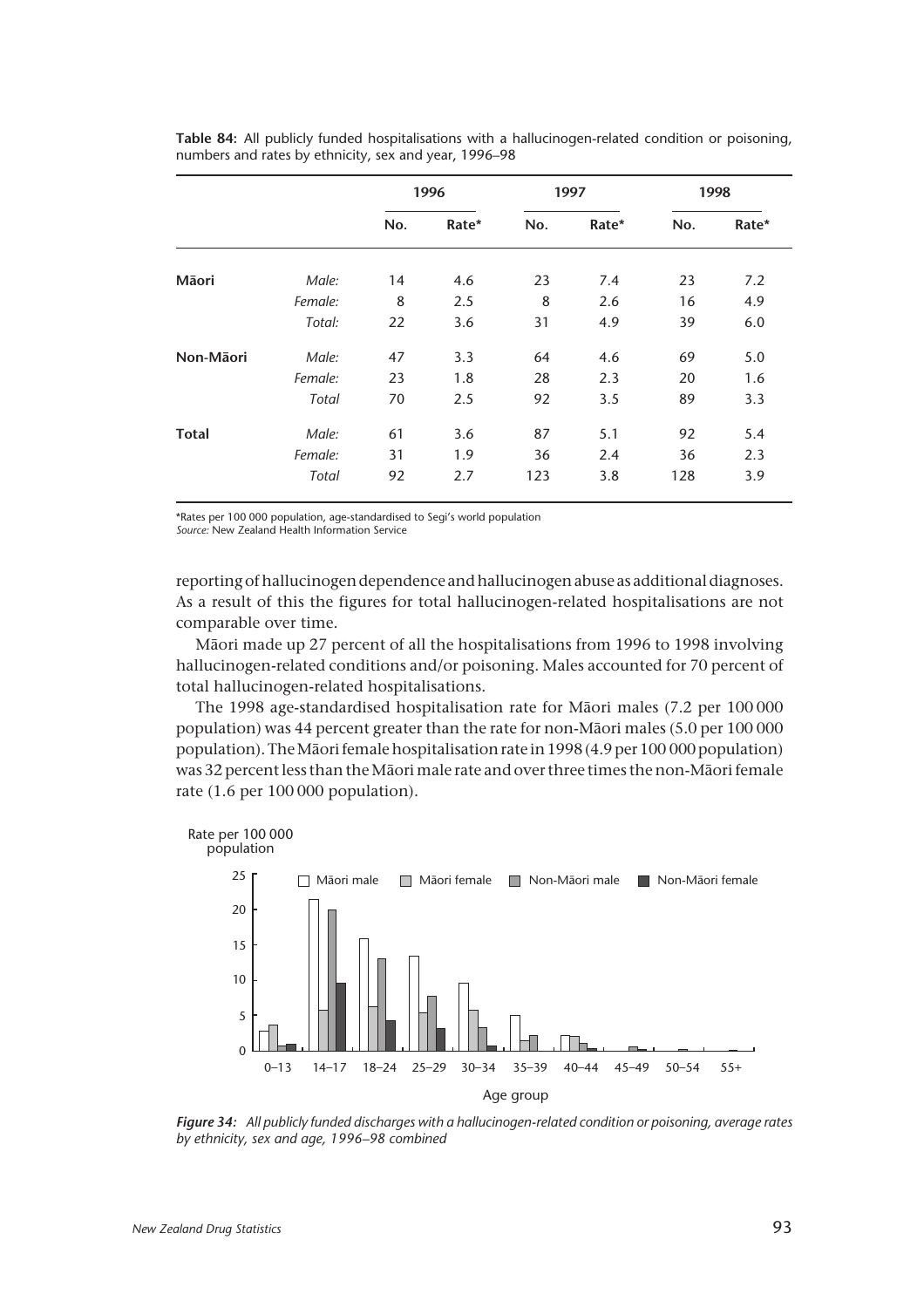#### **Hallucinogen-related hospitalisations by age**

The distribution of hospitalisations involving hallucinogen-related diagnoses or poisoning is concentrated in the younger age groups (Figure 34). The age group with the highest hospitalisation rates of Mâori males (21.5 per 100 000 population) and non-Mâori males (20.0 per 100 000 population) was the 14-to-17-year age group.

The highest hospitalisation rate for Mâori females was in the 18-to-24-year age group (6.4 per 100 000 population), whereas for non-Mâori females it was in the 14-to-17-year age group (8.9 per 100 000 population).

Mâori had higher hospitalisation rates than non-Mâori for almost all age groups.

#### *STIMULANT*<sup>1</sup> *USE*

In the 1998 National Drugs Survey, 9 percent of those surveyed (11 percent of men, 7 percent of women) had used stimulants at some time. One subcategory of stimulant is cocaine. Fewer than 1 percent had used cocaine in the previous 12 months. Crack, a variant of cocaine, and ice, a form of methamphetamine, are also in use in New Zealand but in 1998 were only used by a very small percentage (fewer than 1 percent) of people. Eight percent of respondents stated that they had used stimulants other than cocaine or methamphetamine, and 3 percent had used them in the past 12 months. Common stimulants recorded in other surveys are amphetamines and diet pills.

The use of stimulants (including crack and cocaine) also increased in the 1990s. The proportion who had tried any kind of stimulant increased by 6 percentage points between 1990 and 1998 to 11 percent having tried these drugs. Two percent of the sample stated in 1990 that they had been users in the previous year. By 1998 this had risen to 4 percent.

As shown in Table 85, the increase was mainly in the "other stimulants" category. This category includes amphetamines and some other substances. There was some increase in use of cocaine, but little detectable change in use of crack and ice.

|                  |      | <b>Ever tried</b> | Used in previous year |      |  |
|------------------|------|-------------------|-----------------------|------|--|
|                  | 1990 | 1998              | 1990                  | 1998 |  |
| Any stimulants   | 5.0  | 11.0              | 1.6                   | 4.2  |  |
| Cocaine          | 2.6  | 4.4               | 0.4                   | 1.1  |  |
| Crack            | 0.5  | 0.8               | 0.2                   | 0.2  |  |
| Ice              | 0.1  | 0.3               | 0.0                   | 0.1  |  |
| Other stimulants | 3.6  | 9.6               | 1.2                   | 3.9  |  |

**Table 85:** Usage levels of stimulants, percentage of total sample, 1990 and 1998

*Source:* Alcohol and Public Health Research Unit, 1990 and 1998 Regional Drugs Surveys <sup>1</sup>

<sup>2</sup> Field A, Casswell S. 1999. *Drug Use in New Zealand: Comparison Surveys 1990 and 1998.* Auckland: Alcohol and Public Health Research Unit, University of Auckland. Table 8.2.

<sup>&</sup>lt;sup>1</sup> A drug that can stimulate/accelerate the central nervous system (brain, brainstem and spinal cord).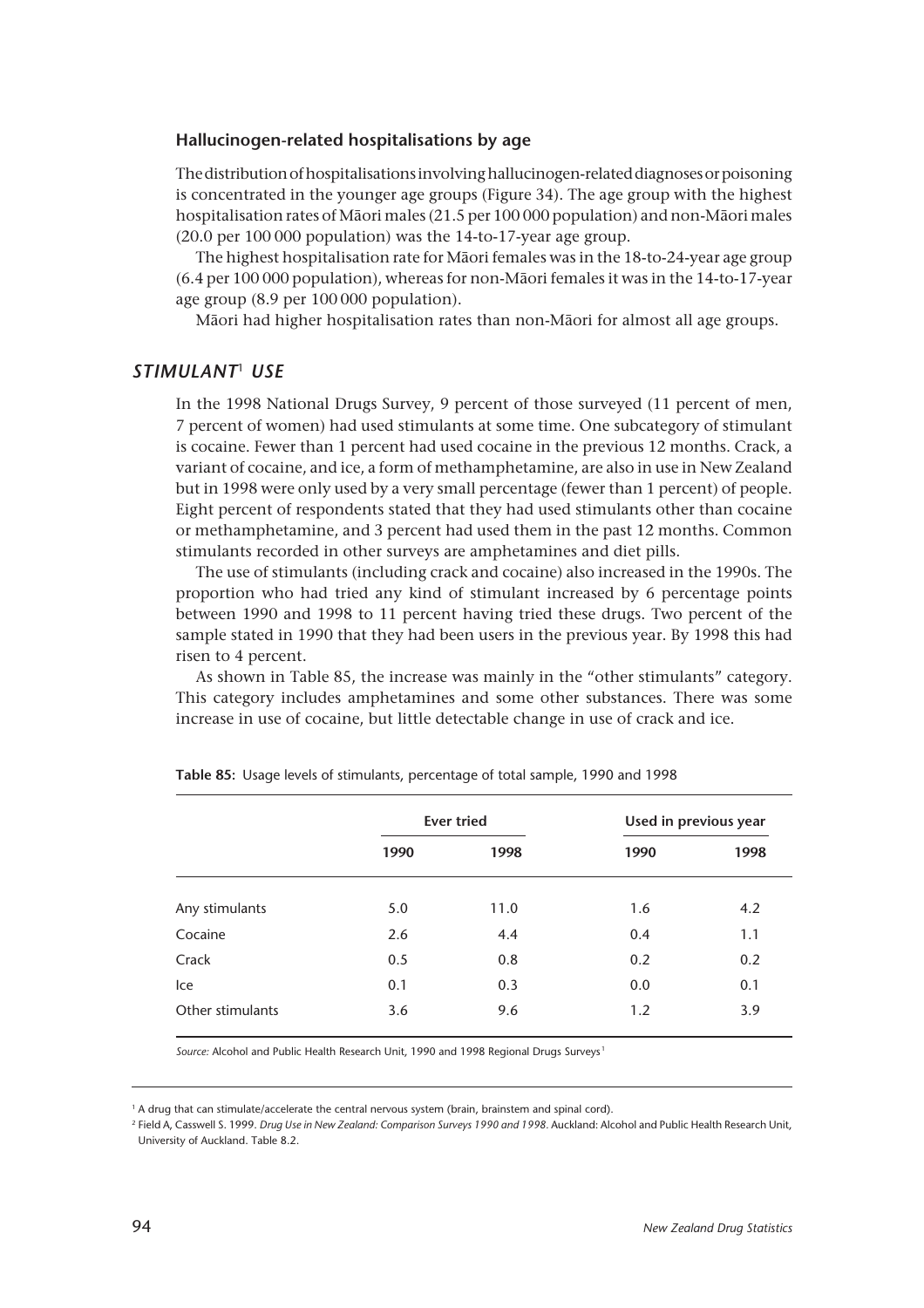#### *STIMULANT-RELATED MORTALITY*

There were no deaths over the period 1990–96 where a stimulant was recorded as the underlying cause of death. There were no deaths due to external causes where a stimulant (cocaine or amphetamine) was detected and recorded.

## *STIMULANT-RELATED HOSPITALISATIONS*

This section presents statistics on publicly funded hospitalisations where there was a diagnosis of a stimulant-related condition and/or poisoning by a stimulant. The hospitalisations are of inpatients and day patients only. See the explanatory notes on page 109 for further information about hospitalisation statistics. Stimulants include cocaine and amphetamines (including "speed").

The number of hospitalisations due to stimulant-related conditions or stimulant poisoning is fairly small in relation to other drugs. For this reason all hospitalisations will be looked at as one group with no breakdown into principal or additional diagnosis, or external causes of injury or poisoning.

Over the three-year period from 1996 to 1998 there were 109 publicly funded hospitalisations that involved stimulant-related conditions and/or stimulant poisoning as the reason for admission or as a secondary diagnosis. There was a rise in the total number of hospitalisations each year (18 in 1996, 46 in 1998) but because of the small numbers involved this should be treated as indicative only.

Mâori made up 14 percent of all hospitalisations from 1996 to 1998 involving stimulant-related conditions and/or poisoning. Females made up 53 percent of total stimulant-related hospitalisations.

Twenty-three of the 109 stimulant-related hospitalisations were due to cocaine, and the rest were due to amphetamines.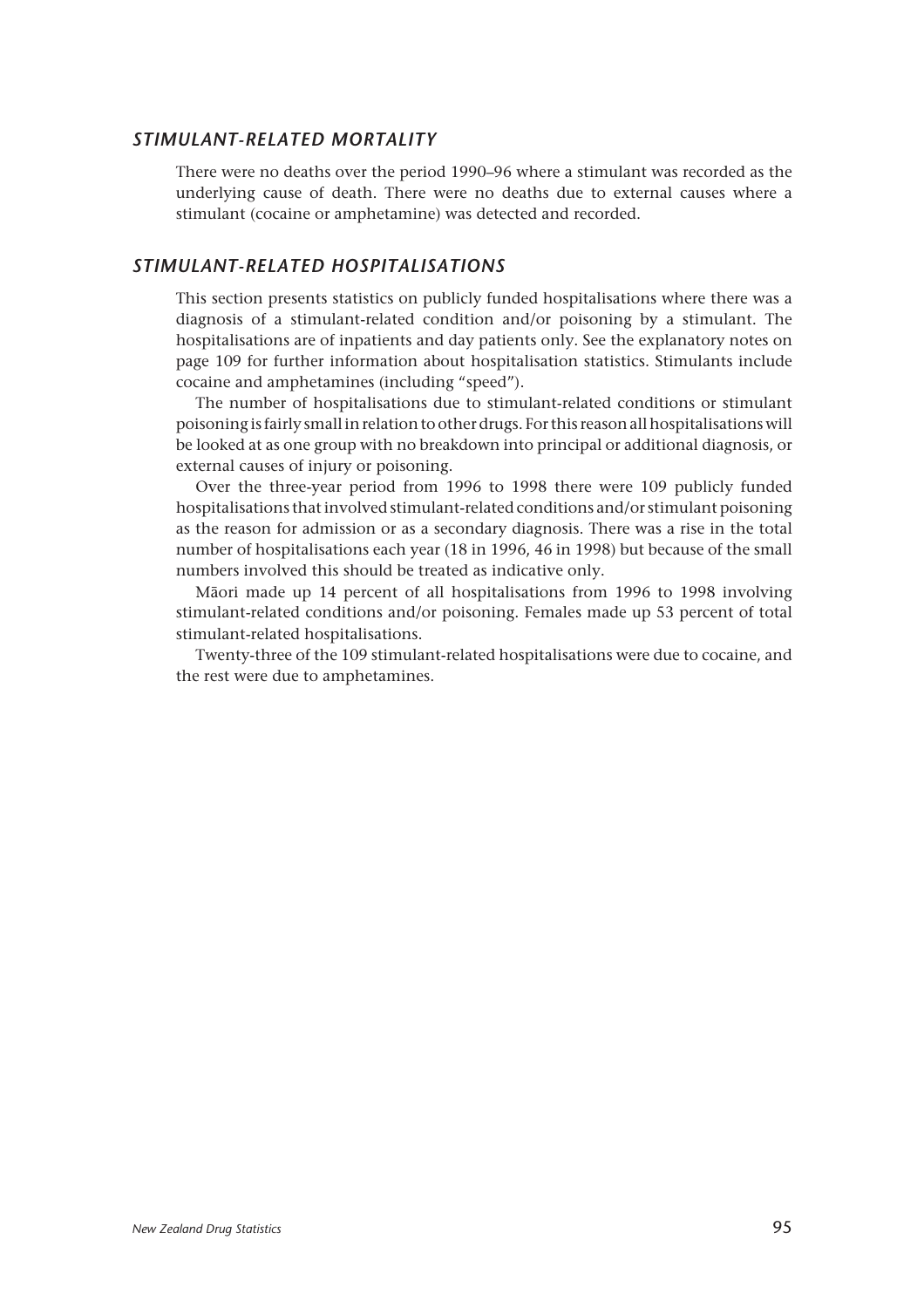## **KEY FACTS**

## **Use**

- In the 1998 National Drug Survey, approximately 2 percent of those surveyed stated that they had ever tried tranquillisers for recreational purposes, with a similar proportion having ever tried solvents. Fewer than 1 percent had used tranquillisers in the previous 12 months and fewer than 1 percent used solvents in the previous 12 months.
- Of 994 sporting-related drug tests undertaken in the period from 1 July 1997 to 30 June 1998, only 12 doping infractions were detected and only four competitors failed to provide samples.
- Seventy-one percent of top sports competitors have been tested at least once in their history as competitors. Forty-four percent of competitors have been tested once in the last 12 months.

## **Mortality**

• There were 148 deaths in the period 1990 to 1996 where depressant-related conditions were the underlying cause of death. Thirty-five of these deaths were specifically due to solvents.

## **Hospitalisations**

• Over the three-year period from 1996 to 1998 there were 9271 publicly funded hospitalisations that involved depressant-related conditions and/or poisoning by a depressant as the reason for admission or as a secondary diagnosis. Of these hospitalisations, 531 involved a solvent-related condition and/or poisoning.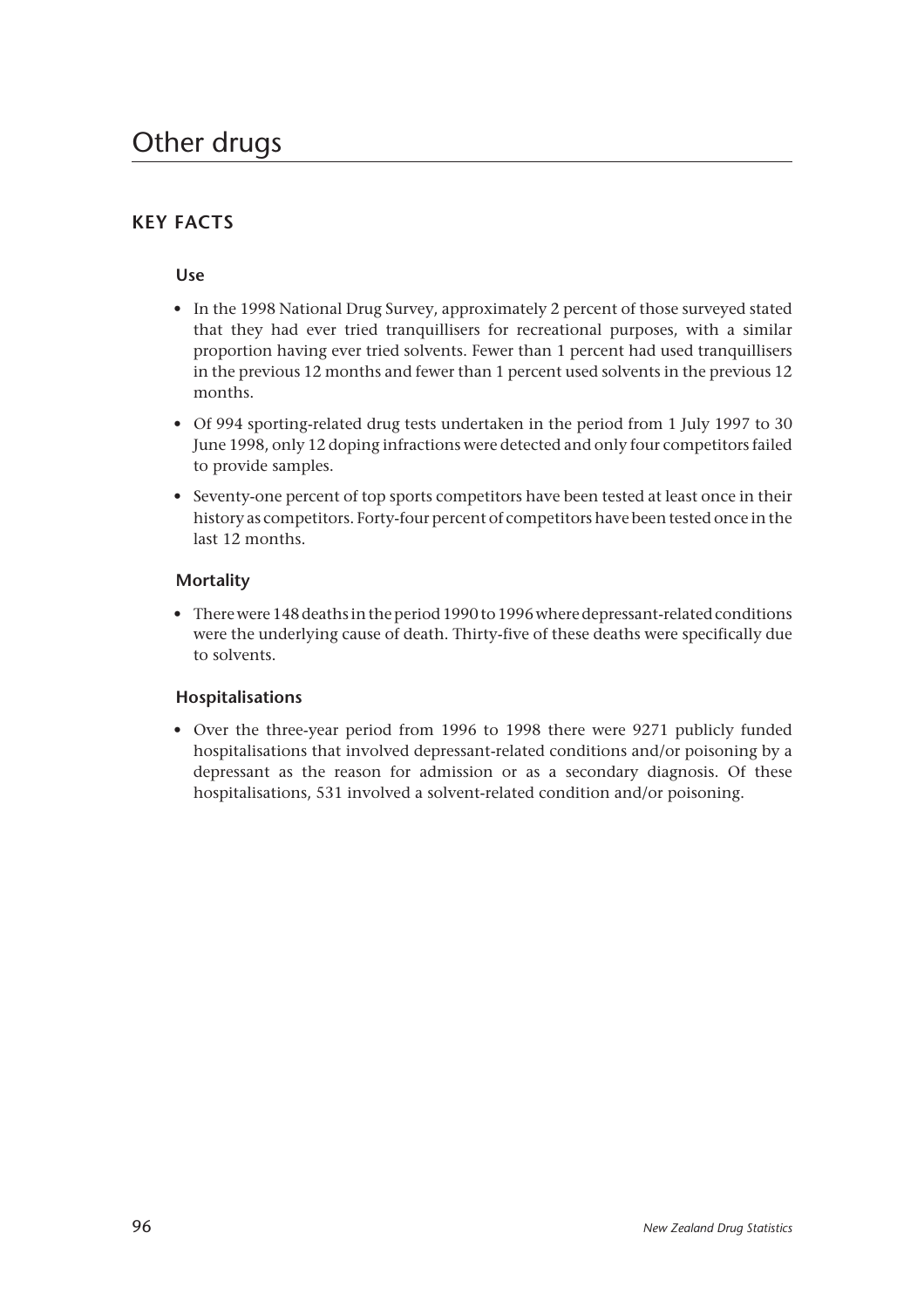## *DEPRESSANT* <sup>1</sup> *USE*

The 1998 National Drug Survey showed that 22 percent of surveyed respondents (28 percent of men, 17 percent of women) had ever tried drugs other than alcohol, tobacco, or marijuana. Nine percent of respondents (12 percent of men, 6 percent of women) had used these drugs in the previous 12 months. Figure 1 (page 6) shows relative use of licit and illicit drugs.

According to the drug survey, about 2 percent of those surveyed stated that they had ever tried tranquillisers for recreational purposes. Fewer than 1 percent had used tranquillisers in the previous 12 months (Table 86).

|                   | Ever           | <b>Previous 12 months</b> | Current        |  |
|-------------------|----------------|---------------------------|----------------|--|
| Marijuana         | 50             | 20                        | 15             |  |
| Any hallucinogens | 13             | 6                         | $\overline{4}$ |  |
| Any stimulants    | 9              | 3                         | $\overline{2}$ |  |
| Kava              | 8              | 3                         | 1              |  |
| Any opiates       | $\overline{4}$ | 1                         | 1              |  |
| Tranquillisers    | 2              | 1                         | 1              |  |
| Solvents          | 2              | <1                        | $\leq$         |  |

**Table 86:** Frequency of using licit and illicit drugs other than alcohol and tobacco, percentage of total sample, 1998

Source: Alcohol and Public Health Research Unit, 1998 National Drug Survey<sup>2</sup>

**Table 87:** Usage levels of solvents, tranquillisers, and of hypodermic needles, percentages of total sample, 1990 and 1998

|                |      | <b>Ever tried</b> | Used last year |      |  |
|----------------|------|-------------------|----------------|------|--|
|                | 1990 | 1998              | 1990           | 1998 |  |
| Solvents       | 0.9  | 1.8               | 0.2            | 0.3  |  |
| Tranquillisers | 1.8  | 2.1               | 0.6            | 0.4  |  |
| Hypodermics    | 0.9  | 1.1               | 0.1            | 0.1  |  |

Source: Alcohol and Public Health Research Unit, 1990 and 1998 Regional Drug Surveys<sup>3</sup>

<sup>1</sup> Any drug that depresses the central nervous system (not to be confused with the psychological state of depression, as a depressant can increase mood and decrease inhibitions).

<sup>2</sup> Field, A, Casswell S. 1999. *Drugs in New Zealand: National Survey, 1998*. Auckland: Alcohol and Public Health Research Unit, University of Auckland. Figures 6.1–6.6.

<sup>3</sup> Field, A, Casswell S. 1999. *Drug Use in New Zealand: Comparison Surveys, 1990 and1998*. Auckland: Alcohol and Public Health Research Unit, University of Auckland. Table 8.4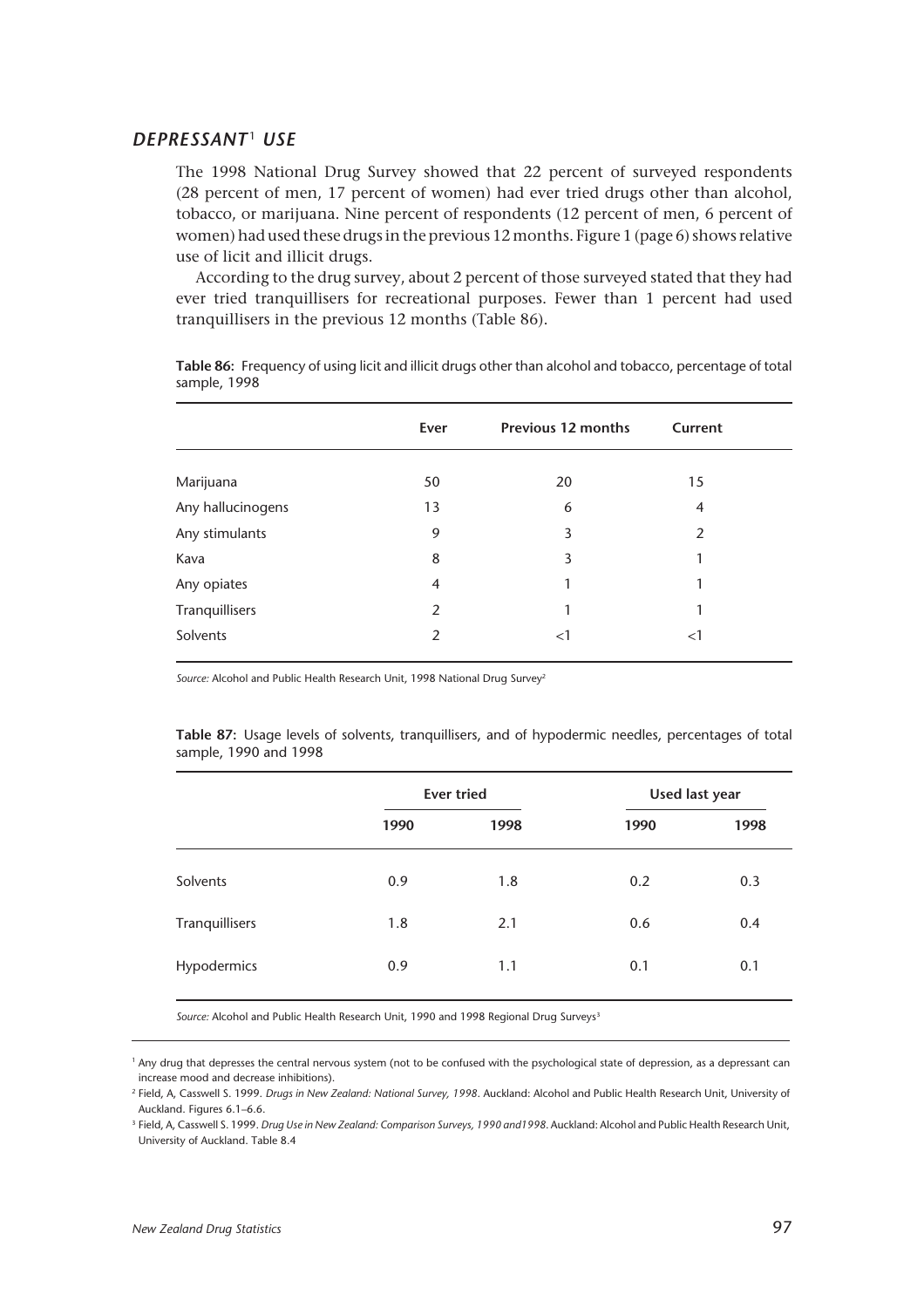About 2 percent of the survey sample had ever tried solvents, and fewer than 1 percent had used solvents in the previous 12 months.

Some classes of drug, particularly the opiates, are administered by hypodermic needle. Only about 1 percent of respondents had ever taken drugs by this means.

Data from the 1990 and 1998 Regional Drug Surveys show that the proportion of people who had ever tried solvents increased slightly in the 1990s, as shown in Table 87. Other changes in use were not statistically significant.

#### *COMMUNITY CONCERNS ABOUT ILLICIT DRUGS AND SOLVENTS* <sup>1</sup>

How the community ranks illicit drug use as a problem is shown in Figure 35. This graph suggests that illegal drugs other than marijuana were of about the same level of concern as was alcohol (page 22), and of higher concern than were marijuana (page 69) and tobacco. Unlike the concern about marijuana, tobacco and alcohol, which increased between 1990 and 1998, concern about illegal drugs and solvents diminished over this period.



*Figure 35: Perceived seriousness of illicit drugs and solvents use as a community problem, 1990 and 1998 Source:* Alcohol and Public Health Research Unit, 1998 National Drug Survey <sup>2</sup>

## *DEPRESSANT-RELATED MORTALITY*

#### **Depressant-related conditions**

The conditions that are used to define depressant-related conditions as the underlying cause of death are drug psychoses, drug dependence, drug abuse, and poisoning (intentional and unintentional) by solvents, sedatives or tranquillisers.

Deaths of males due to depressant-related conditions declined from 18 deaths registered in 1990 to 11 deaths registered in 1996. Female deaths due to depressantrelated conditions in 1990 (five deaths) were less than one-third of the 1990 male figure. Female deaths due to depressant-related conditions fluctuated between 1991 (10 deaths) and 1996 (13 deaths), with seven deaths registered in 1994.

<sup>&</sup>lt;sup>1</sup> For example, petrol, LPG or glue.

<sup>2</sup> Field, A, Casswell S. 1999. *Drugs in New Zealand: National Survey, 1998*. Auckland: Alcohol and Public Health Research Unit, University of Auckland. Figure 10.1.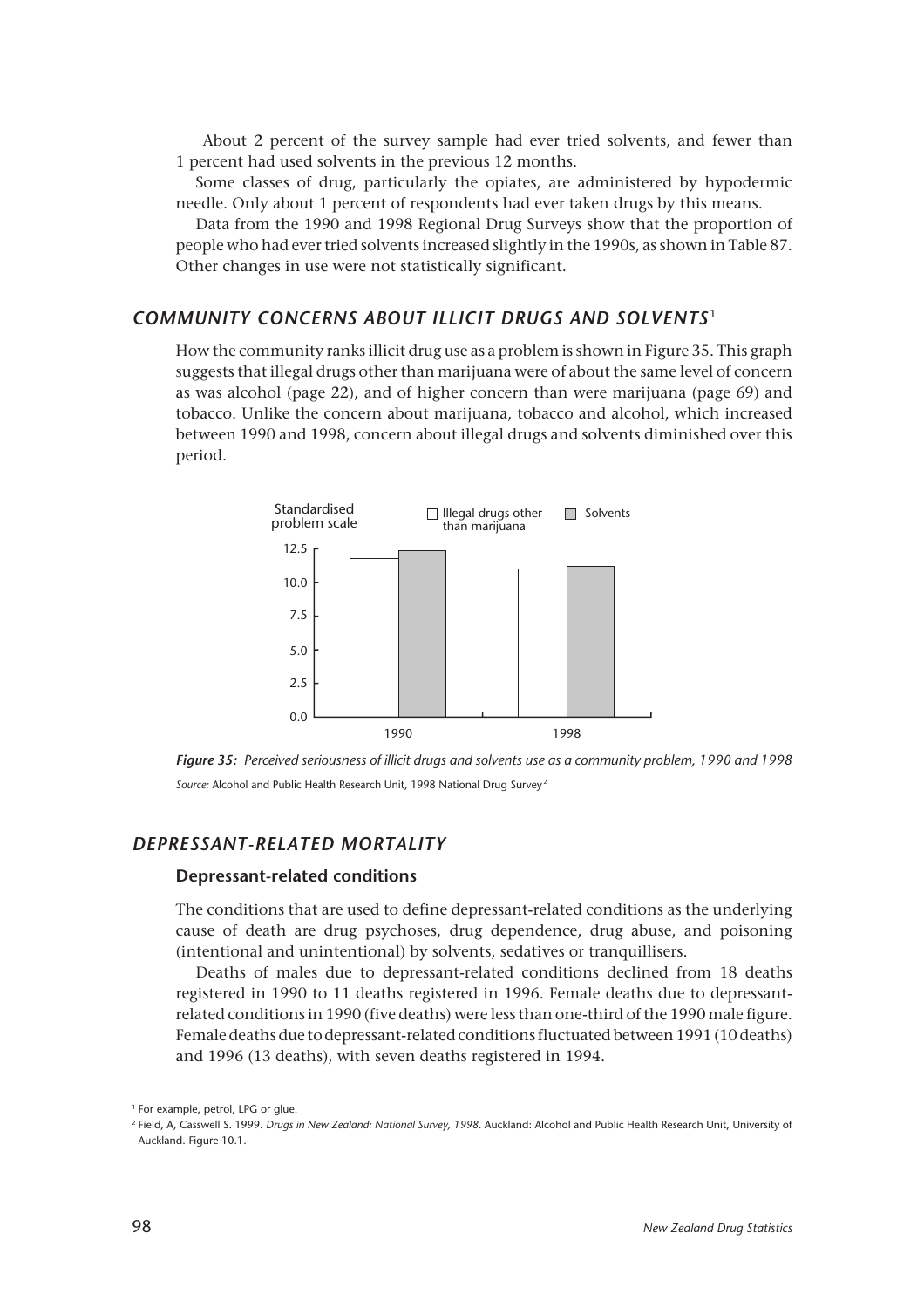

*Figure 36: Deaths due to depressant-related conditions, by sex, 1990–96 Source:* New Zealand Health Information Service

Deaths where solvents were the underlying cause of death made up 24 percent of all depressant-related deaths (35 deaths out of 148) over the 1990–96 period. Nineteen of the deaths due to solvent-related conditions were due to drug dependence or drug abuse where solvents were specified as the drug. The rest were due to accidental poisoning and suicides where solvents were the main substance leading to death, or were one of a mix of substances.

#### **Deaths due to external causes**

This section of the report examines deaths due to external events where the deceased was reported to have had a depressant in their blood at the time of the injury or poisoning that led to their death. It excludes deaths where the depressant was the cause of death, as these are covered in the section above. The recording of presence of depressants is sourced from post-mortems, coroners' findings, police reports and other relevant information sources.

Table 88 shows deaths due to external causes (eg, motor vehicle accidents, falls, suicides) where a depressant (including solvents) was recorded as present in the blood of the deceased or reported as having been used. There were 74 deaths over the period 1990 to 1996 where a depressant had been consumed by the deceased prior to dying of external causes. Over 60 percent of these deaths (45 deaths) were males.

|                                                       |  |  |  |  | Total 0-13 14-17 18-24 25-29 30-34 35-39 40-44 45-49 50-54 55+ |  |
|-------------------------------------------------------|--|--|--|--|----------------------------------------------------------------|--|
| Male: 45 2 3 12 6 4 5 2 5 0 6                         |  |  |  |  |                                                                |  |
| Female: 29 0 2 2 4 2 5 1 0 3 10                       |  |  |  |  |                                                                |  |
| Total: 74   2   5   14   10   6   10   3   5   3   16 |  |  |  |  |                                                                |  |

**Table 88:** Deaths due to external causes where a depressant is recorded as being in the blood of the deceased, by age group at death and sex, 1990–96 combined

*Source:* New Zealand Health Information Service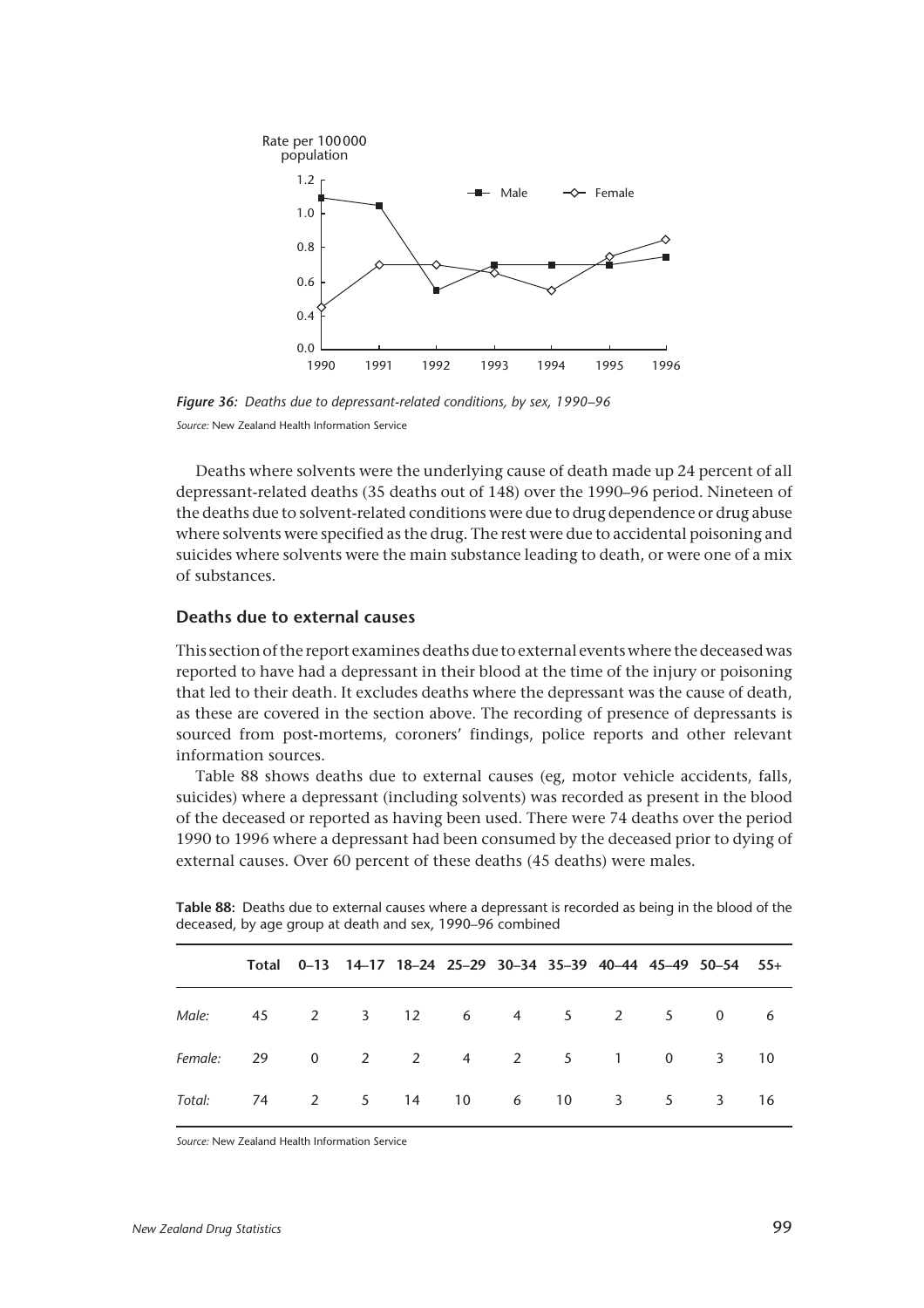There were 21 deaths due to external causes over the period 1990–96 where a solvent had been used by the deceased but was not the underlying cause of death. These deaths have been included in the figures for depressants above. Sixteen of these deaths were of males. Over 75 percent of these deaths where the presence of solvents was recorded were in the group aged 14 to 29 years.

## *DEPRESSANT-RELATED HOSPITALISATIONS*

This section presents statistics on publicly funded hospitalisations where there was a diagnosis of a depressant-related condition and/or poisoning by a depressant. The hospitalisations are for inpatients and day patients only. (See the explanatory notes on page 109 for further information concerning hospitalisation statistics.) Depressants in this report include solvents (eg, petrol, LPG, and glue), sedatives and tranquillisers.

Table 89 presents figures for all publicly funded hospitalisations where one or more depressant-related conditions were diagnosed or where poisoning by a depressant was involved.

|              |         | 1996 |       | 1997 |       | 1998 |       |
|--------------|---------|------|-------|------|-------|------|-------|
|              |         | No.  | Rate* | No.  | Rate* | No.  | Rate* |
| Māori        | Total:  | 370  | 67.8  | 415  | 71.8  | 452  | 76.4  |
|              | Male:   | 149  | 80.2  | 172  | 62.3  | 191  | 67.7  |
|              | Female: | 221  | 54.6  | 243  | 80.7  | 261  | 84.9  |
| Non-Māori    | Total:  | 2432 | 70.3  | 2786 | 78.2  | 2816 | 77.1  |
|              | Male:   | 914  | 56.1  | 981  | 57.3  | 1053 | 61.1  |
|              | Female: | 1518 | 84.0  | 1805 | 98.9  | 1763 | 92.7  |
| <b>Total</b> | Total:  | 2802 | 68.8  | 3201 | 77.9  | 3268 | 78.0  |
|              | Male:   | 1063 | 59.7  | 1153 | 58.5  | 1244 | 62.7  |
|              | Female: | 1739 | 77.4  | 2048 | 97.0  | 2024 | 92.8  |

**Table 89:** All publicly funded hospitalisations with a depressant-related condition or poisoning, by ethnicity, sex and year, numbers and rates, 1996–98

\*Rates per 100 000 population, age-standardised to Segi's world population.

*Source:* New Zealand Health Information Service

Over the three-year period from 1996 to 1998 there were 9271 publicly funded hospitalisations that involved depressant-related conditions and/or poisoning by a depressant as the reason for admission or as a secondary diagnosis.

Mâori made up 13 percent of all the hospitalisations from 1996 to 1998 involving depressant-related conditions and/or poisoning. For the total population, males made up 37 percent of total depressant-related hospitalisations.

The 1998 age-standardised hospitalisation rate for Mâori males (67.7 per 100 000 population) was 11 percent greater than the rate for non-Mâori males (61.1 per 100 000 population).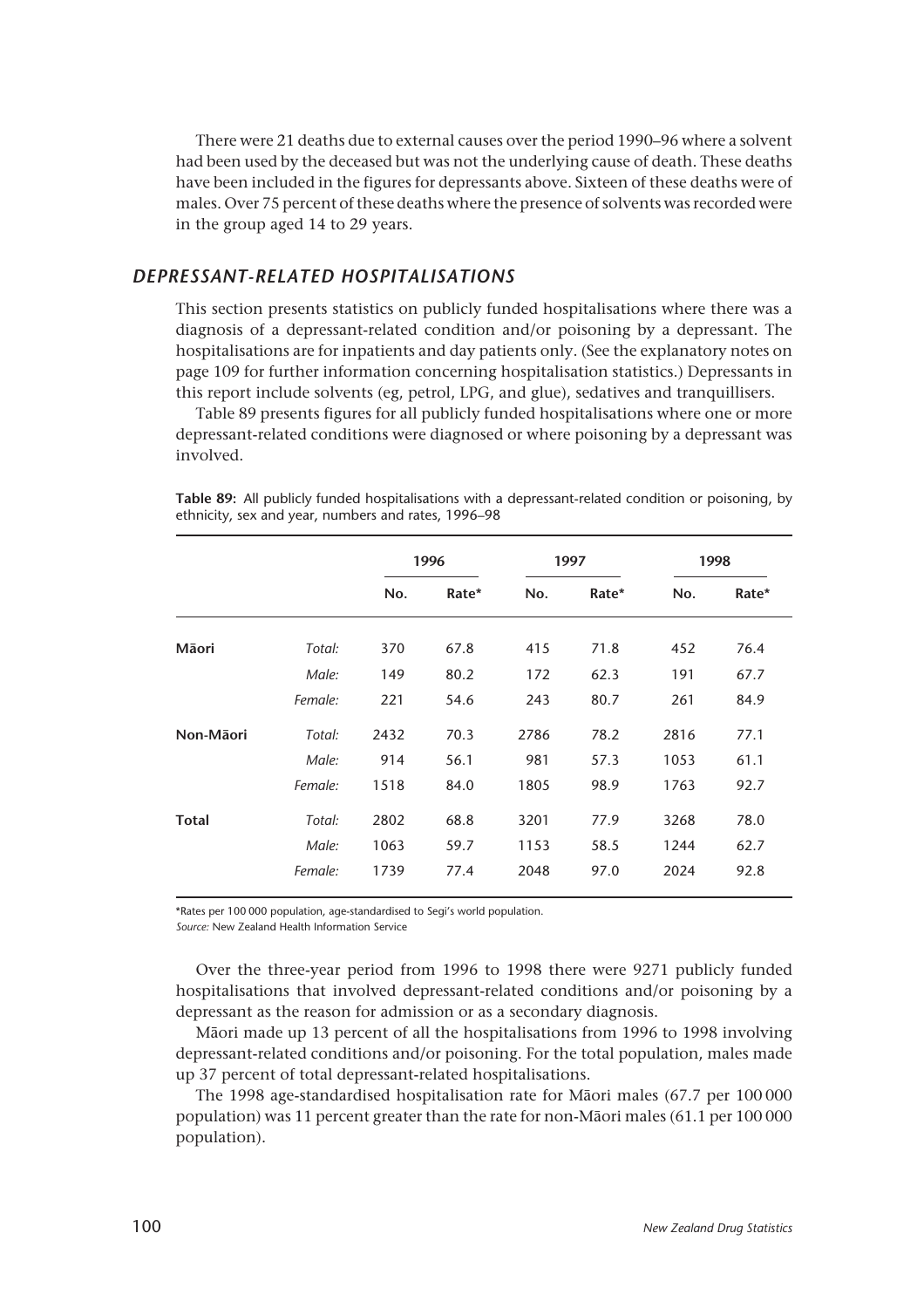The Mâori female hospitalisation rate in 1998 (84.9 per 100 000 population) was 25 percent greater than the Mâori male rate but 8 percent lower than the non-Mâori female rate (92.7 per 100 000 population).

Table 901 presents age-standardised rates per 100 000 population and numbers for all publicly funded hospitalisations where a solvent-related condition and/or poisoning by a solvent was reported. These figures have been included in the hospitalisation figures for depressants presented earlier. Solvents include glue, petrol, petroleum-based solvents, non-petroleum-based solvents, and liquefied petroleum gas (LPG). There were 531 hospitalisations over the period 1996–98 where a solvent-related condition and/or poisoning by a solvent was involved.

|              |         | 1996 |       | 1997 |       | 1998 |       |
|--------------|---------|------|-------|------|-------|------|-------|
|              |         | No.  | Rate* | No.  | Rate* | No.  | Rate* |
| Māori        | Total:  | 60   | 5.2   | 63   | 10.3  | 49   | 7.7   |
|              | Male:   | 40   | 6.4   | 42   | 14.0  | 30   | 9.6   |
|              | Female: | 20   | 3.8   | 21   | 6.8   | 19   | 5.9   |
| Non-Māori    | Total:  | 125  | 5.3   | 114  | 4.7   | 120  | 4.8   |
|              | Male:   | 81   | 6.8   | 76   | 6.1   | 73   | 5.7   |
|              | Female: | 44   | 3.7   | 38   | 3.4   | 47   | 3.8   |
| <b>Total</b> | Total:  | 185  | 5.2   | 177  | 5.7   | 169  | 5.3   |
|              | Male:   | 121  | 6.7   | 118  | 7.4   | 103  | 6.4   |
|              | Female: | 64   | 3.7   | 59   | 4.0   | 66   | 4.3   |

**Table 90:** All publicly funded hospitalisations with a solvent-related condition or poisoning, by ethnicity, sex and year, numbers and rates, 1996–98

\*Rates per 100 000 population, age-standardised to Segi's world population.

*Source:* New Zealand Health Information Service

The distribution of hospitalisations involving depressant-related conditions or poisoning is spread fairly evenly across all age groups, with the highest rates being found among 25-to-34-year-olds (Figure 37). The group with the highest hospitalisation rates of Mâori males (133.2 per 100 000 population) and non-Mâori males (103.7 per 100 000 population) was the group aged 25 to 29 years.

The 25-to-29-year age group had the highest hospitalisation rates for both Mâori females (174.9 per 100 000 population) and non-Mâori females (163.9 per 100 000 population).

#### **Depressant-related principal diagnosis**

The number of hospitalisations where the principal diagnosis was a depressant-related condition rose slightly over the period 1996 to 1998. The age-standardised hospitalisation rate in 1996 (30.8 per 100 000 population) rose 3 percent to 31.6 per 100 000 in 1998 (Table 91).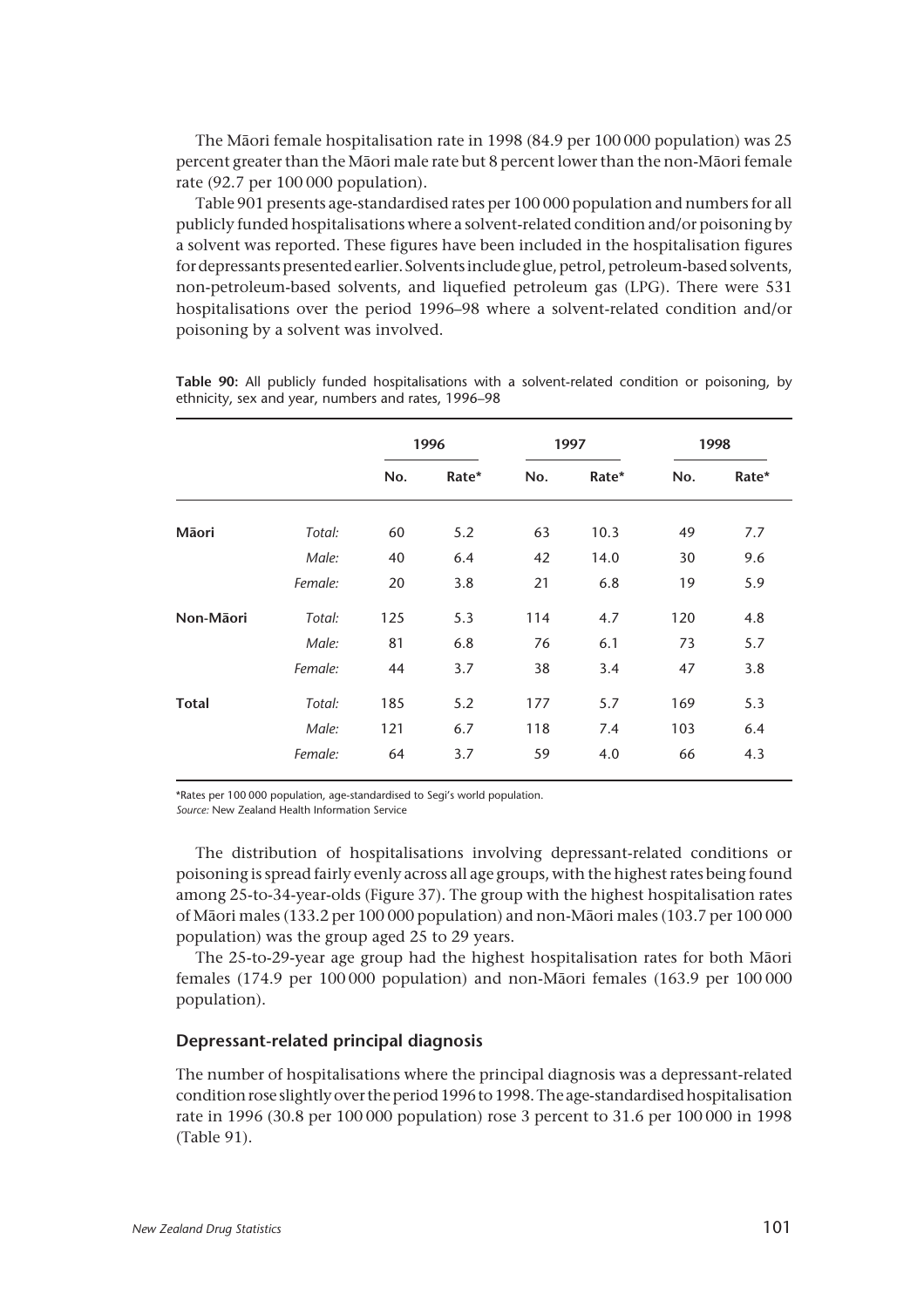

*Figure 37: All publicly funded hospitalisations with a depressant-related condition or poisoning, by ethnicity, sex and age, 1998*

*Source:* New Zealand Health Information Service

The most common depressant-related principal diagnosis over this period was poisoning by tranquillisers. Poisoning by sedatives and hypnotics was the second most common diagnosis. Depressant abuse or dependence made up a fairly small proportion of hospitalisations for depressant-related conditions.

|                                                        | 1996 |       | 1997 |       | 1998 |       |
|--------------------------------------------------------|------|-------|------|-------|------|-------|
|                                                        | No.  | Rate* | No.  | Rate* | No.  | Rate* |
| All depressants                                        | 1124 | 30.8  | 1164 | 30.8  | 1206 | 31.6  |
| Poisoning by tranquillisers                            | 667  | 17.7  | 730  | 18.6  | 778  | 20.1  |
| Poisoning by sedatives<br>and hypnotics                | 282  | 7.5   | 289  | 7.7   | 290  | 7.2   |
| Toxic effect of petroleum<br>products                  | 58   | 2.2   | 35   | 1.3   | 43   | 1.6   |
| Toxic effect of solvents other<br>than petroleum-based | 51   | 1.9   | 45   | 1.6   | 37   | 1.4   |
| Depressant abuse or<br>dependence                      | 48   | 1.1   | 39   | 0.9   | 32   | 0.7   |
| Other                                                  | 18   | 0.4   | 26   | 0.7   | 26   | 0.7   |

**Table 91:** Publicly funded hospitalisations with a principal diagnosis of a depressant-related condition or poisoning, numbers and rates, five leading diagnoses, 1996–98

\*Rates per 100 000 population, age-standardised to Segi's world population

*Source:* New Zealand Health Information Service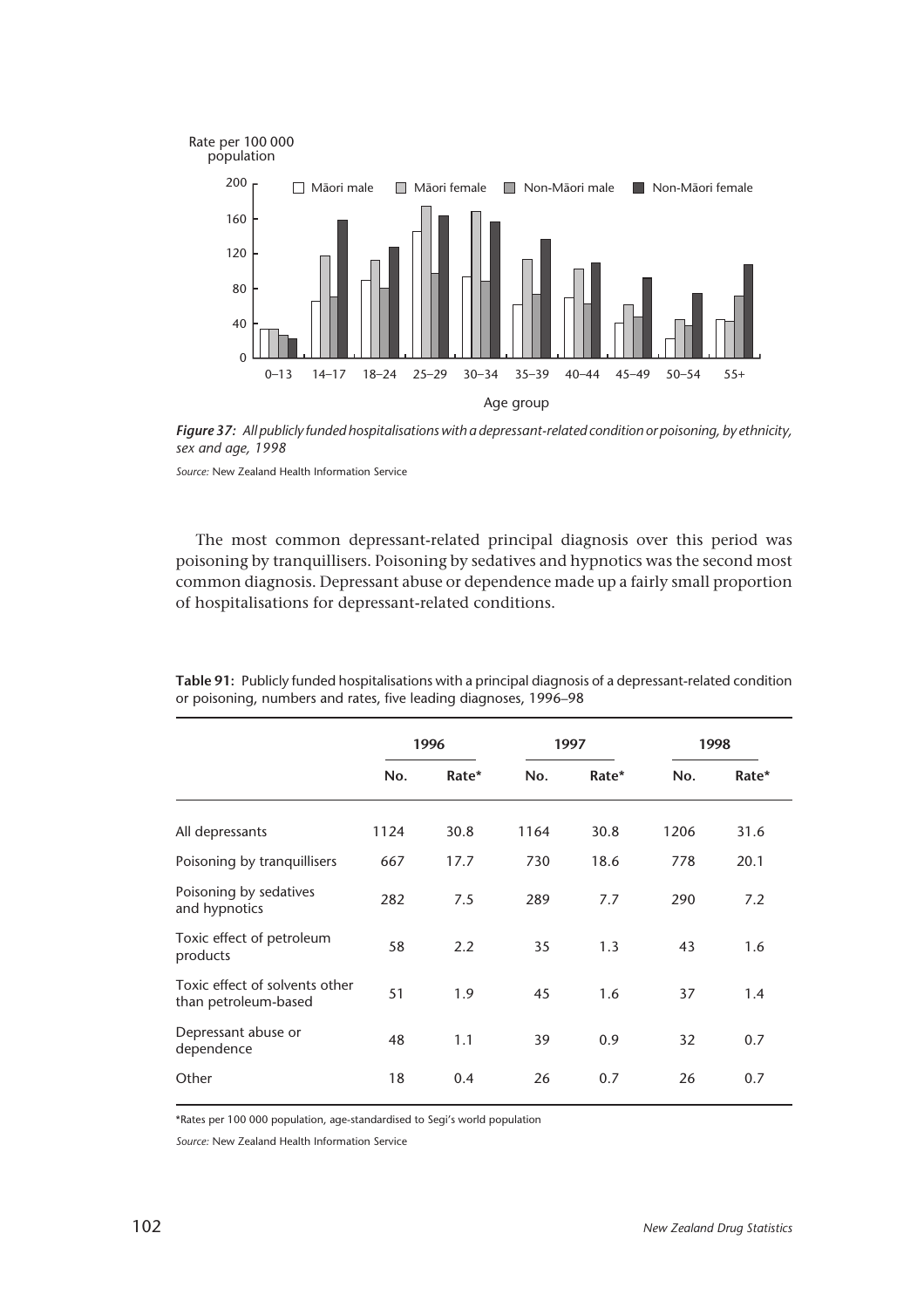#### *STEROIDS AND SPORTS DRUGS*

Of 994 tests undertaken in the period from 1 July 1997 to 30 June 1998, only 12 doping infractions were detected and only four competitors failed to provide samples. This represented a slight increase on the number of positive tests or refusals in 1996/97 (11).

The New Zealand Sports Drug Agency (NZSDA) conducts an annual survey of athletes to meet government and international agency requirements. As well as testing for the presence of performance-enhancing or sports drugs, athletes are questioned in a telephone survey on the likelihood of testing, the process of drug testing and satisfaction with the testing programme.

| Sport                                                          | Offence*                                      | Penalty <sup>†</sup>                                     |  |  |  |
|----------------------------------------------------------------|-----------------------------------------------|----------------------------------------------------------|--|--|--|
| <b>Body Building</b>                                           |                                               |                                                          |  |  |  |
|                                                                | New Zealand Federation:<br>$3 \times$ refusal | $3 \times 1$ -year ban                                   |  |  |  |
| South Pacific Natural Physique:<br>Stimulant - Ephedrine (USA) |                                               | Interim suspension<br>(International Federation to hear) |  |  |  |
| Motorcycling                                                   |                                               |                                                          |  |  |  |
|                                                                | Marijuana                                     | 1-year ban                                               |  |  |  |
|                                                                | Stimulant - Phentermine                       | 6-month ban                                              |  |  |  |
| <b>Rugby League</b>                                            |                                               |                                                          |  |  |  |
|                                                                | Stimulant - Phentermine                       | 3-month ban                                              |  |  |  |
|                                                                | Stimulant - Pseudoephedrine (Aust)            | No penalty                                               |  |  |  |
| <b>Rugby Union</b>                                             |                                               |                                                          |  |  |  |
|                                                                | Stimulant - Pseudoephedrine (Aust)            | 2-week suspension                                        |  |  |  |
|                                                                | Anabolic agent - Metenelone                   | 2-year ban                                               |  |  |  |
| <b>Softball</b>                                                |                                               |                                                          |  |  |  |
|                                                                | Stimulant - Pseudoephedrine                   | Warning                                                  |  |  |  |
| Speedway                                                       |                                               |                                                          |  |  |  |
|                                                                | Stimulant - Pseudoephedrine & Ephedrine (USA) | Warning                                                  |  |  |  |
|                                                                | Refusal                                       | 2-year ban                                               |  |  |  |
|                                                                | Stimulant - Pseudoephedrine                   | Warning                                                  |  |  |  |
| <b>Touch Rugby</b>                                             |                                               |                                                          |  |  |  |
|                                                                | Stimulant - Pseudoephedrine & Ephedrine       | Warning                                                  |  |  |  |
| Weightlifting<br>Anabolic agent - Stanozolol                   |                                               | 2-year ban                                               |  |  |  |

**Table 92:** Doping infractions and failure to provide a sample, 1 July 1997 to 30 June 1998

\* Bracketed country is nationality of competitor if not New Zealander.

† As notified by sporting body.

*Source:* New Zealand Sports Drug Agency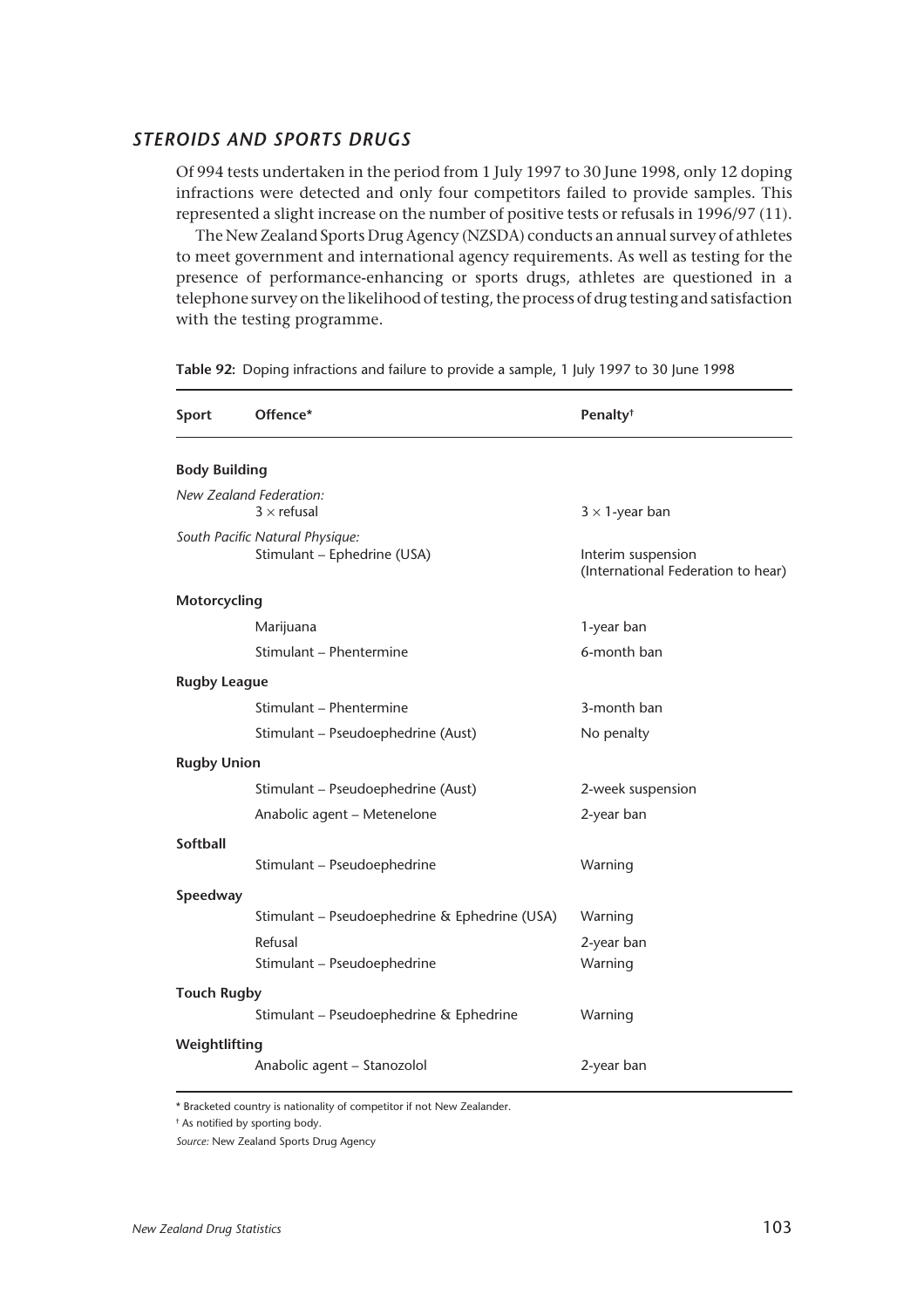Seventy-one percent of competitors had been tested at least once by the NZSDA in their history as competitors as at June 1998. This represents a significant improvement on the number tested in the period to June 1997 (46 percent).

Approximately two-fifths (44 percent) of competitors were tested once in the period July 1997 to June 1998, and 14 percent were tested twice or more.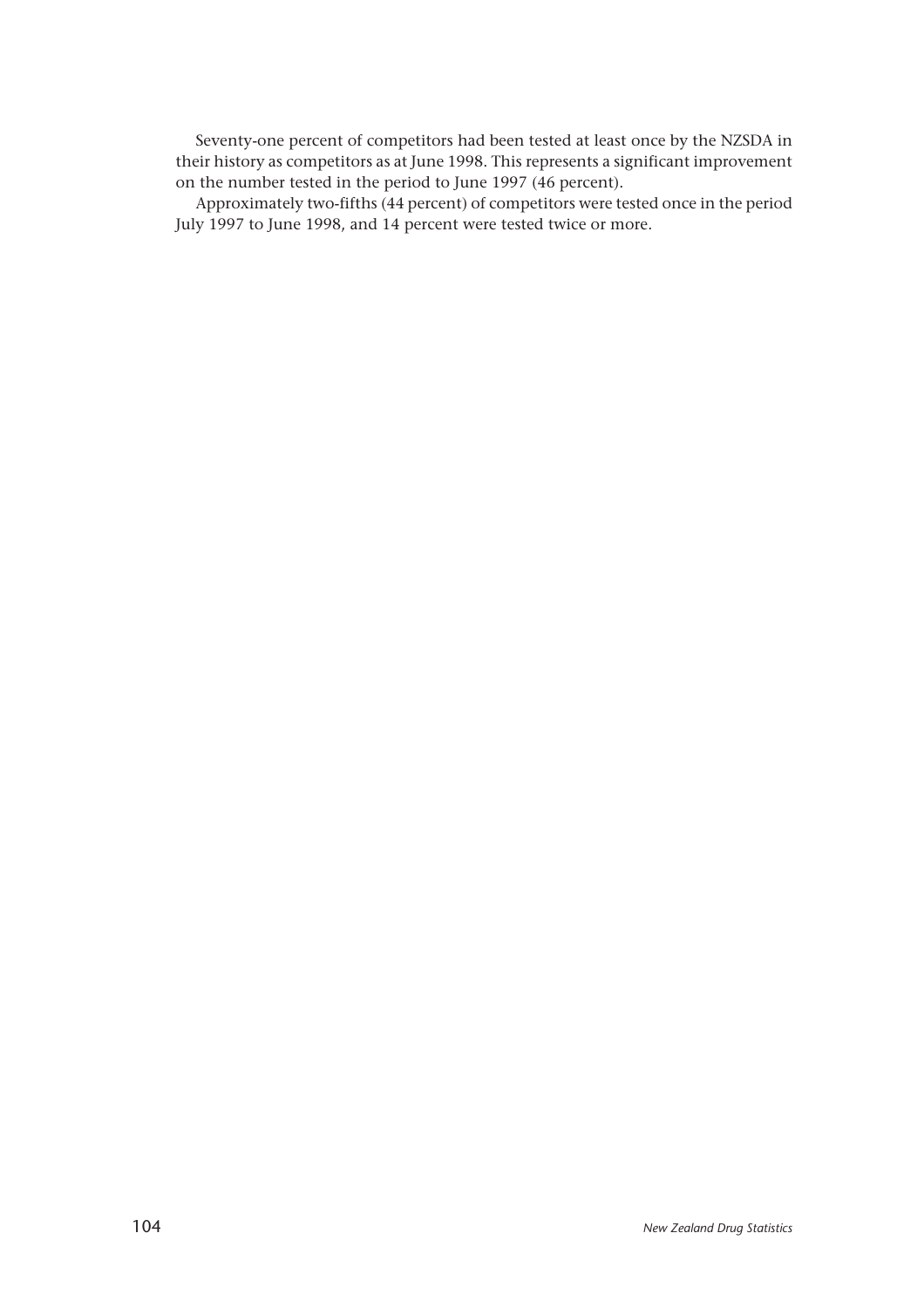# Explanatory notes

## *RATES*

There are three main ways of calculating rates:

- *Age-specific* rates show the number of events as a proportion of the population in an age group in a particular year.
- *Crude* rates refer to the total number of events as a proportion of the total population. They do not adjust for differences in the age distribution of groups being compared.
- *Age-standardised* rates adjust for differences in the age distribution of the populations being compared. They are calculated by multiplying the age-specific rates by a standard population. This allows for valid comparison of rates between different populations (eg, Mâori/non-Mâori) and of the same population over time.

## *TOBACCO USE*

#### **Differences in definitions of tobacco smoking**

**Cigarette smoking** (Census 1981, 1996), Health Survey 1996/97: Refers to the active smoking of any tobacco products, including manufactured and hand-rolled cigarettes (excluding cigars, pipe tobacco and cigarillos). It does not include the smoking of any other substances, such as herbal cigarettes or marijuana, but does include the smoking of home grown tobacco in cigarette form.

Cigarette smoking refers to active smoking and does not include passive smoking the unintentional inhalation by non-smokers of tobacco smoke introduced into the atmosphere by smokers. The consumption of tobacco products by other means, such as chewing, is also excluded.

**Tobacco smoking** (1992/93 Health Survey): The 1992/3 question asked, Q121, was: "*Would you describe yourself as a tobacco smoker, an ex-smoker or a non-smoker?*" This definition is not restricted to cigarette smoking.

#### **Adjustment for age and sex**

The figures for the Health Survey data are not adjusted for age and sex. Health surveys often adjust for age because health status is strongly related to age, while health-risk behaviours and health-related actions such as the use of health services are influenced by both age and sex. Therefore, when prevalence estimates for various sub-populations are compared, the differences observed can (at least in part) be due to differences in age and sex structures.

#### **Seasonal effects in cigarettes and tobacco available for consumption**

The cigarette and tobacco quarterly series are highly variable. This is due to the fact that excise on cigarettes and tobacco has been indexed to the rate of inflation on 1 December each year since 1995 (before 1995 it was on a six-monthly basis). Thus there tends to be a larger volume of cigarettes and tobacco passed through Customs before the excise increases.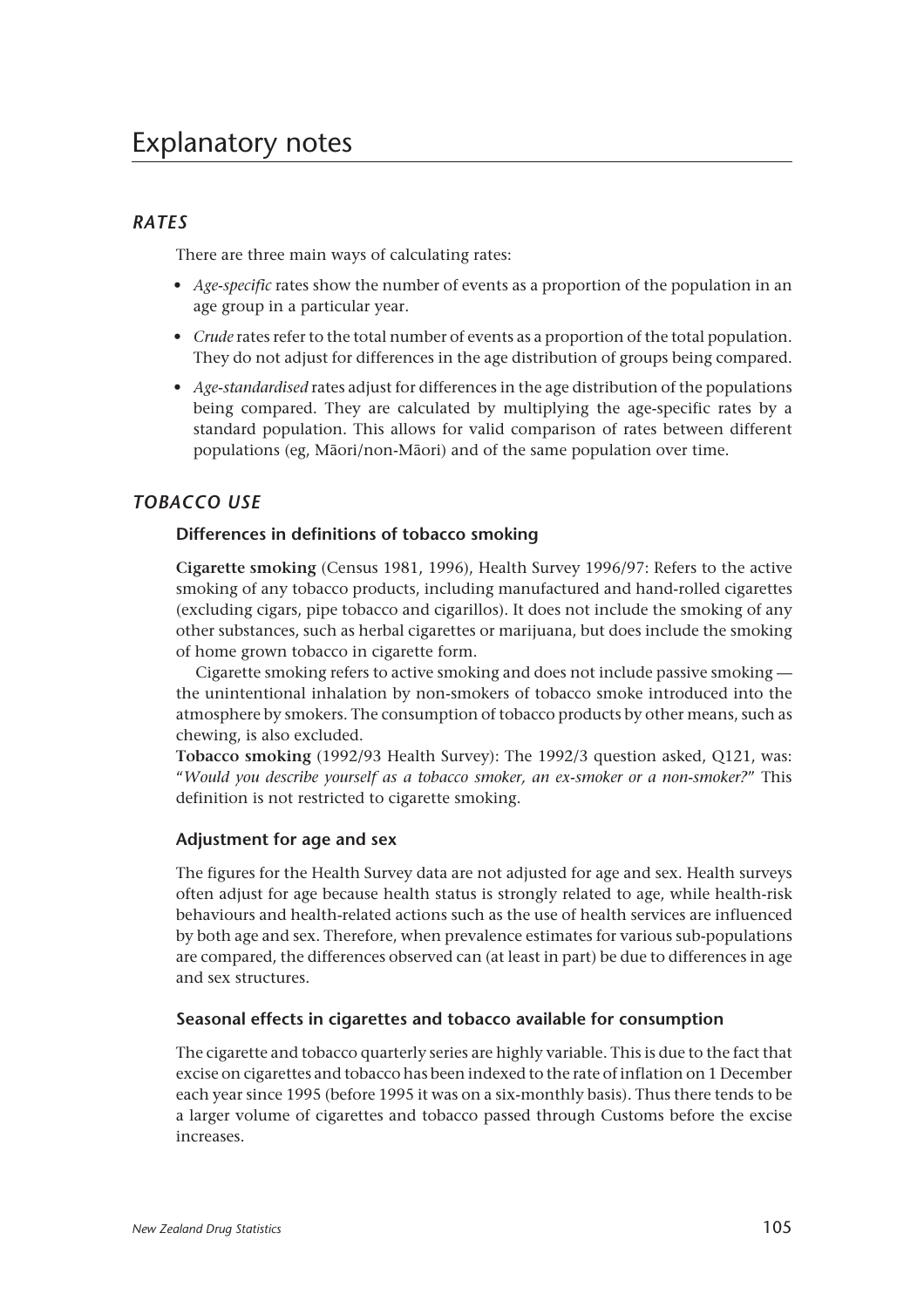## *ALCOHOL AND DRUG USE AND EFFECTS*

## **Data sources**

While some information on alcohol production and consumption can be obtained from sources such as the Census of Population and Dwellings, the Household Economic Survey and production statistics, information on drinking behaviour comes from specialised sample surveys. These surveys have been conducted by the Alcohol and Public Health Research Unit (APHRU) of the University of Auckland. In order to describe drinking behaviour in New Zealand, information has been drawn from the following surveys:

- **1995 National Alcohol Survey**. This survey sampled 4232 people aged between 14 and 65 years.
- **1998 National Drug Survey**. This survey sampled 5475 people aged between 15 and 45 years.
- **Regional Drug Surveys**. Surveys on alcohol, tobacco, marijuana and other drugs were conducted in two regions — Auckland and Bay of Plenty — in 1990 and 1998. These sampled approximately 5000 people aged between 15 and 45 years.
- **Annual Auckland Alcohol Surveys**. These have been conducted every year since 1990, and the latest year's data available is 1998. They sample between 1000 and 1500 people aged between 14 and 65 years.
- **Surveys with Mâori**. There have been two published reports:

*Te Ao Waipiro* (1997). This was derived from the 512 Mâori interviewed in the 1995 National Alcohol Survey. This survey made possible a separate analysis of Mâori alcohol consumption and publication of the results. Analysis is generally along the same lines as for the general population, except that broader age groupings had to be used.

*Te Ao Taru Kino* (2000). This report is based on two national samples of Mâori surveyed in 1998 — a sample of 446 Mâori from the 1998 National Drug Survey, and a separate sample of 1147 Mâori obtained through electoral roll information. When combined, the total number of Mâori interviewed was 1593. *Te Ao Taru Kino* discusses and describes Mâori use of drugs, including alcohol and tobacco.

• **Surveys with Pacific peoples**. The Annual Auckland Survey of alcohol consumption also allows a limited analysis of alcohol among Pacific peoples. A total of 760 Pacific peoples have been interviewed since 1990. There is a sufficient number of cases for analysis when they are aggregated, but there are insufficient for disaggregation by year so as to analyse change over time. There is also insufficient data for analysis of Pacific peoples' use of drugs other than alcohol.

## **Survey methodology**

All of the above surveys were conducted by computer-assisted telephone interviews (CATI). Household telephone numbers were selected using a stratified random-digit dialling method. Stratification was on a geographical basis, and census data was used to determine relative sizes of these strata. For the New Zealand-wide surveys, the sample was stratified into 32 geographical units based on both geographic regions and level of urbanisation. For the Regional Drug Surveys, the sampling was apportioned between Auckland and Bay of Plenty. Telephone numbers were randomly selected by computer within these geographical strata. For the Annual Auckland Alcohol Survey, telephone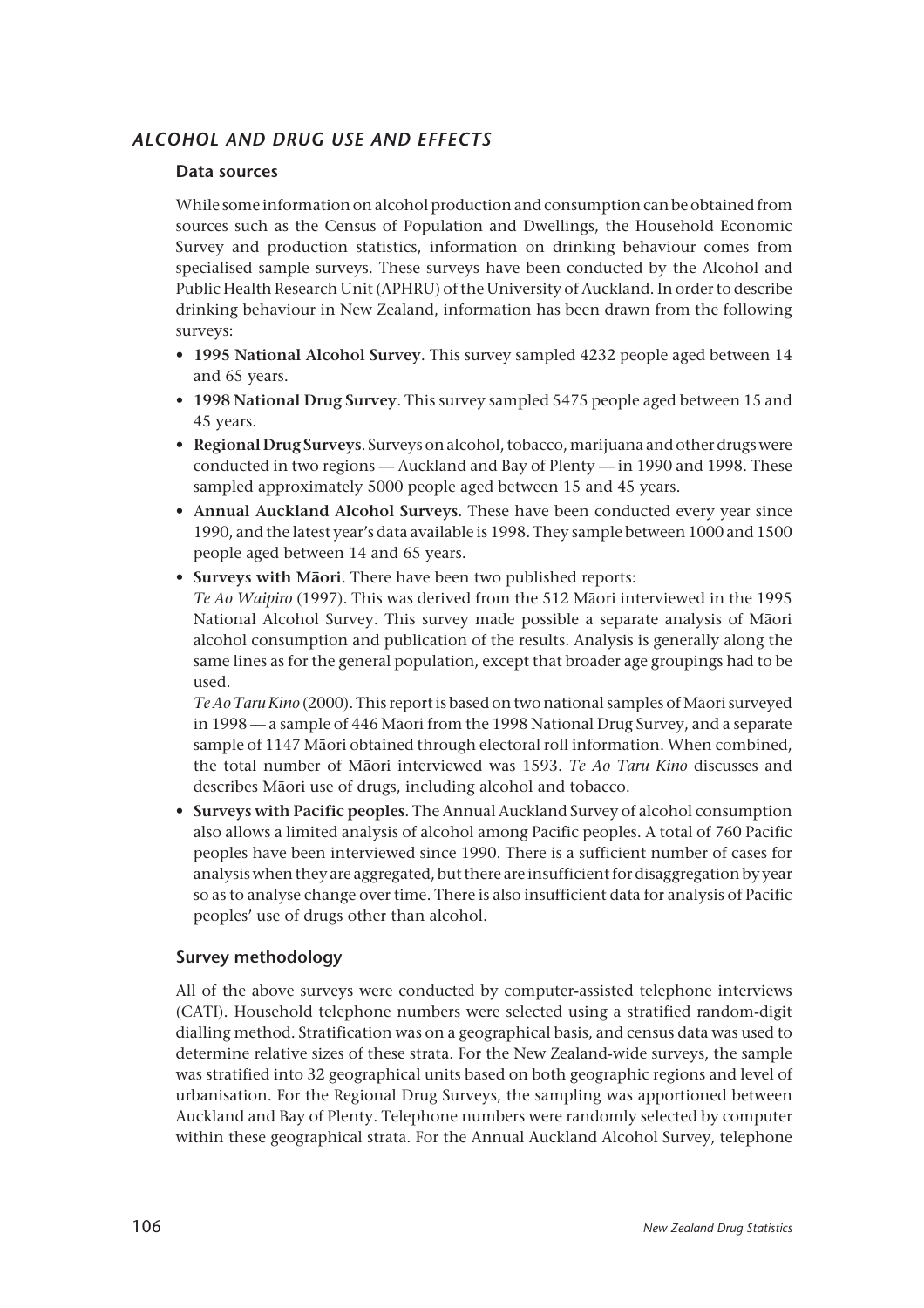numbers were randomly selected by computer from the free-calling Auckland metropolitan region. The exception to random-digit dialling was the methodology used for part of the 1998 Mâori sample. This identified Mâori by matching the electoral roll with the telephone directory, and then sampled randomly within that frame. More detail about sampling methodology can be found in the appendices of Wyllie, Millard and Zhang<sup>1</sup> and Field and Casswell<sup>2</sup>, and in Dacey and Moewaka Barnes<sup>3</sup>.

#### **Standardisation of community concern**

This information was obtained from the Regional Drugs Surveys — of the greater Auckland area and the Bay of Plenty region — in 1990 and 1998. A scale from 1 for "not a problem" to 10 for "a serious problem" was used. While all respondents differentiated between alcohol and other drugs in their level of concern, some respondents rated all of these substances towards the low end of the scale, while others rated all drugs towards the high end of the scale. For this reason, the level of response was standardised.

#### **Analysis and transformation of data**

Any changes over time or differences between population groups reported in the text are statistically significant. Differences were examined using parametric or non-parametric statistical tests as appropriate. All analysis was done with SAS software.

#### *DRUGS AND CRIME*

#### **Source of information**

The information on prosecutions and convictions was obtained from the Ministry of Justice's databases of charges and cases finalised in each year from 1990 to 1998. The information for these databases was obtained from the Case Monitoring Subsystem of the Law Enforcement System (LES) of the former Wanganui Computer.

The information of those in prison was obtained from the biennial Census of Prison Inmates. Information for each census was obtained from the Custody/Supervision Subsystem of LES, from prison records, and from interviews with inmates.

#### **Charges and cases**

Information on prosecutions is based on charges. However, information on convictions is based on cases. Several charges for the same person were combined to form a case if they had the same first court hearing date or the same final court hearing date. One offence was chosen to represent the case, and this was the offence that attracted the most serious sentence. If several sentences were imposed for one case, information on the most serious offence is presented.

<sup>1</sup> Wyllie A, Millard M, Zhang J-F. 1996. *Drinking in New Zealand: A National Survey, 1995.* Auckland: Alcohol and Public Health Research Unit, University of Auckland.

<sup>2</sup> Field A, Casswell S. 1999. *Drug Use in New Zealand: Comparison Surveys 1990 and 1998*. Auckland: Alcohol and Public Health Research Unit, University of Auckland.

<sup>3</sup> Dacey B, Moewaka Barnes H. 2000. *Te Ao Taru Kino: Drug Use Among Mâori, 1998.* Auckland: Whariki Mâori Health Research Group, University of Auckland.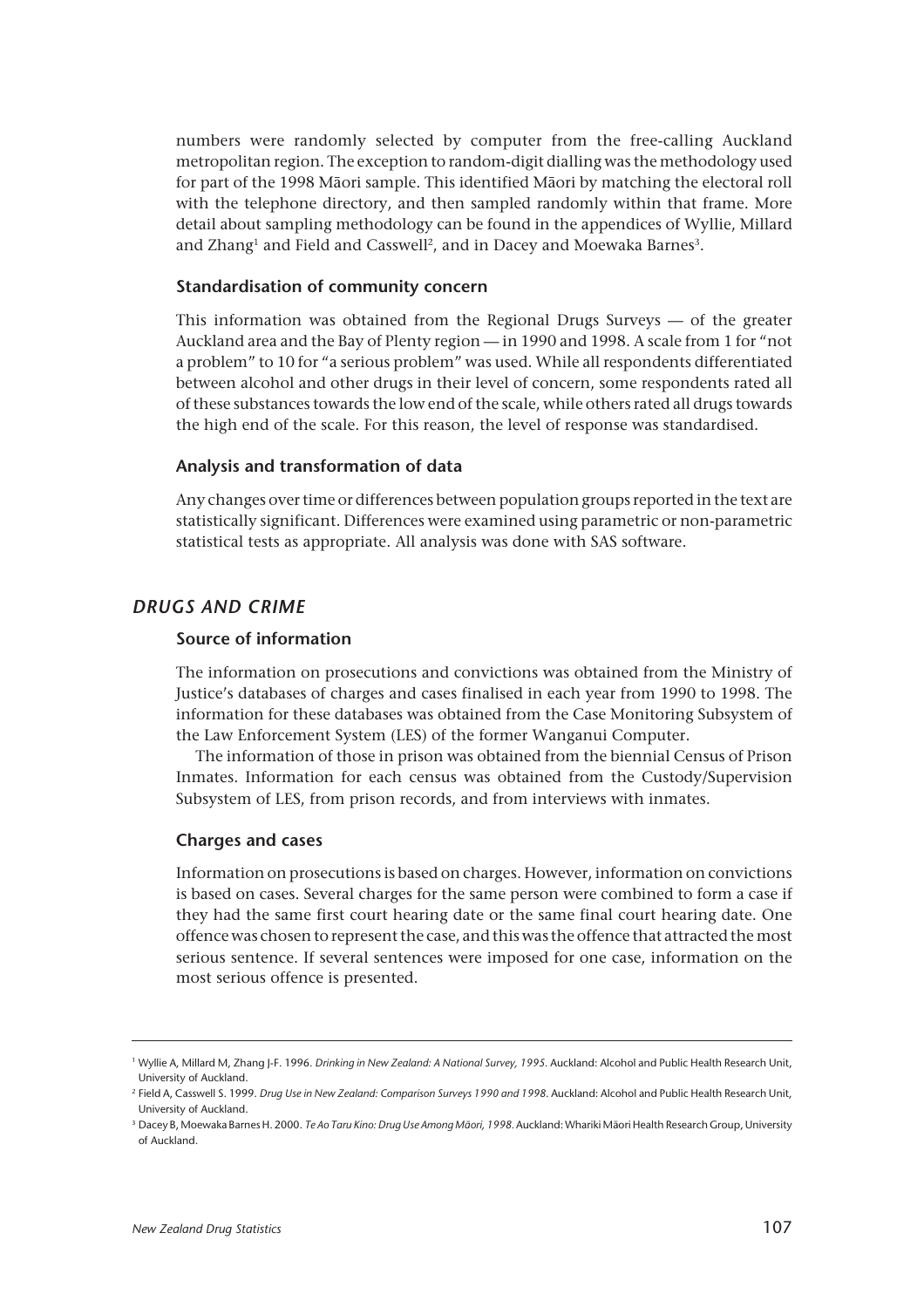#### **Outcome**

The outcome of prosecutions include: proved charges involving young offenders which are finalised in the Youth Court that are not recorded as convictions, discharge without conviction under Section 19 of the Criminal Justice Act 1985 after the offender is found guilty or pleads guilty, and not proved charges where the charges were withdrawn, dismissed, discharged, struck out, not proceeded with or acquitted.

#### **Ethnicity**

The LES records the ethnicity for offenders in the categories of Caucasian, Mâori, Pacific Island, Negro, Indian, Asian, and Other. No allowance is made for offenders who wish to specify more than one ethnic group.

#### **Type of offence**

Cannabis offences are analysed in three categories: using cannabis, dealing in cannabis and other cannabis offences. The category "use cannabis" includes the use of cannabis and possession of cannabis other than for supply. Convictions for the importation, cultivation, or possession of cannabis for supply are included in the category "deal in cannabis". "Other cannabis" offences are mainly offences relating to the possession of pipes or other drug-related utensils.

Offences for drugs other than cannabis are analysed in the same three categories: using, dealing, and other offences. The category "using" includes the use and possession of drugs other than for supply. Convictions for the importation, cultivation, or possession of drugs for supply are included in the category "dealing". "Other drug" offences include the sale, manufacture, or importation of drugs.

## *MORTALITY INFORMATION*

#### **Source of information**

Every death occurring in New Zealand is required to be registered within three days after the day of burial in a city or borough, or seven days in any other case. The New Zealand Mortality Registry (maintained by the New Zealand Health Information Service) receives a copy of all death registrations in New Zealand, and this provides demographic data relating to the deceased.

A copy of all death certificates is also received, as well as coroners' findings, postmortems, newspaper cuttings, police reports, and reports from various other organisations such as the Maritime Safety Authority. This information is used by the Mortality Registry to code the cause of death and any contributing factors.

#### **Causes of death**

The classification of causes of death used by the mortality registry is the Australian Version of the International Classification of Diseases, 9th Revision (2nd edition), Clinical Modification (World Health Organization ICD-9-CMA-II).

The selection of the cause of death in New Zealand, where more than one cause of death is entered on a death certificate, is in accordance with the WHO Mortality Rules for Selection of the Underlying Cause of Death. This is largely determined from the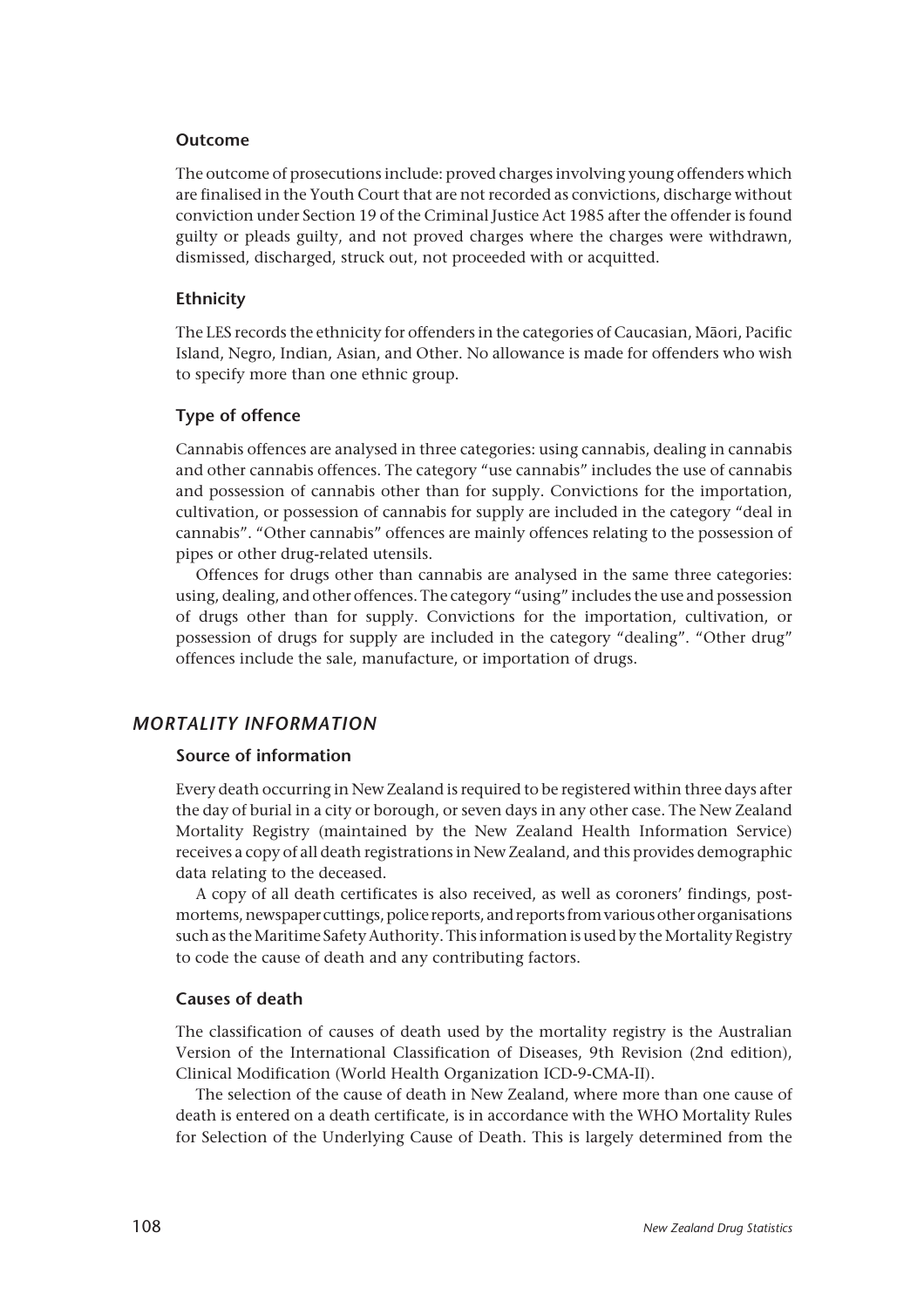statement of the certifying doctor, but reference is also made to all post-mortem reports received and cancer registrations.

On some occasions hospital case summaries are compared with the entries on the death certificate. Information is also obtained from letters to certifying doctors, coroners' records, the Land Transport Safety Authority, Water Safety New Zealand, and Media Search.

Where the death is due to an external cause such as an accident or poisoning, it is the external cause and not the resulting injury that is coded as the cause of death. However, if the poisoning is the result of an overdose where the drug was taken for recreational purposes (drug abuse) or due to dependence, then the cause of death will be "nondependent abuse of drugs" or "drug dependence syndrome".

#### **Deaths involving drugs**

Some of the codes for dependence, abuse, or poisoning do not specify exactly what drug was involved. In these cases the supplementary information field was examined to ascertain the drug in question.

Deaths due to external causes that involved drugs were all determined by the specification of a drug in the supplementary text field.

## *HOSPITALISATION INFORMATION*

#### **Source of data**

The hospitalisation data reported in this publication was extracted from the National Minimum Dataset (NMDS) maintained by the New Zealand Health Information Service. The NMDS contains demographic and clinical data on all discharges of publicly funded inpatients and day patients.

All hospitalisations with a discharge date in the years 1996 to 1998 and an alcoholrelated or drug-related diagnosis or poisoning code were extracted. A number of these conditions (eg, pancreatitis) were only potentially related to alcohol or drugs. If the record also contained a diagnosis of alcohol or drug dependence or abuse, or alcohol or drug poisoning, then the diagnosis was deemed to be due to alcohol or drugs. Also, the description that accompanied the code in the hospital discharge data was checked for mention of alcohol or drugs as the cause of the condition. Some hospitals will manually override the automatically generated description to add in additional information in this way.

It should be noted that these figures do not include outpatient or Accident and Emergency contacts with hospitals where the patient was not formally admitted. They do include transfers to other facilities and readmissions of the same person, and so are not a count of individuals.

### **Type of data**

The diagnosis and poisoning data reported to the NMDS by hospitals falls into three main groups.

• **Principal diagnosis**. The principal diagnosis is the condition that was determined, after examination, to be chiefly responsible for the admission to hospital. This principal diagnosis may be a secondary condition to another condition. For example,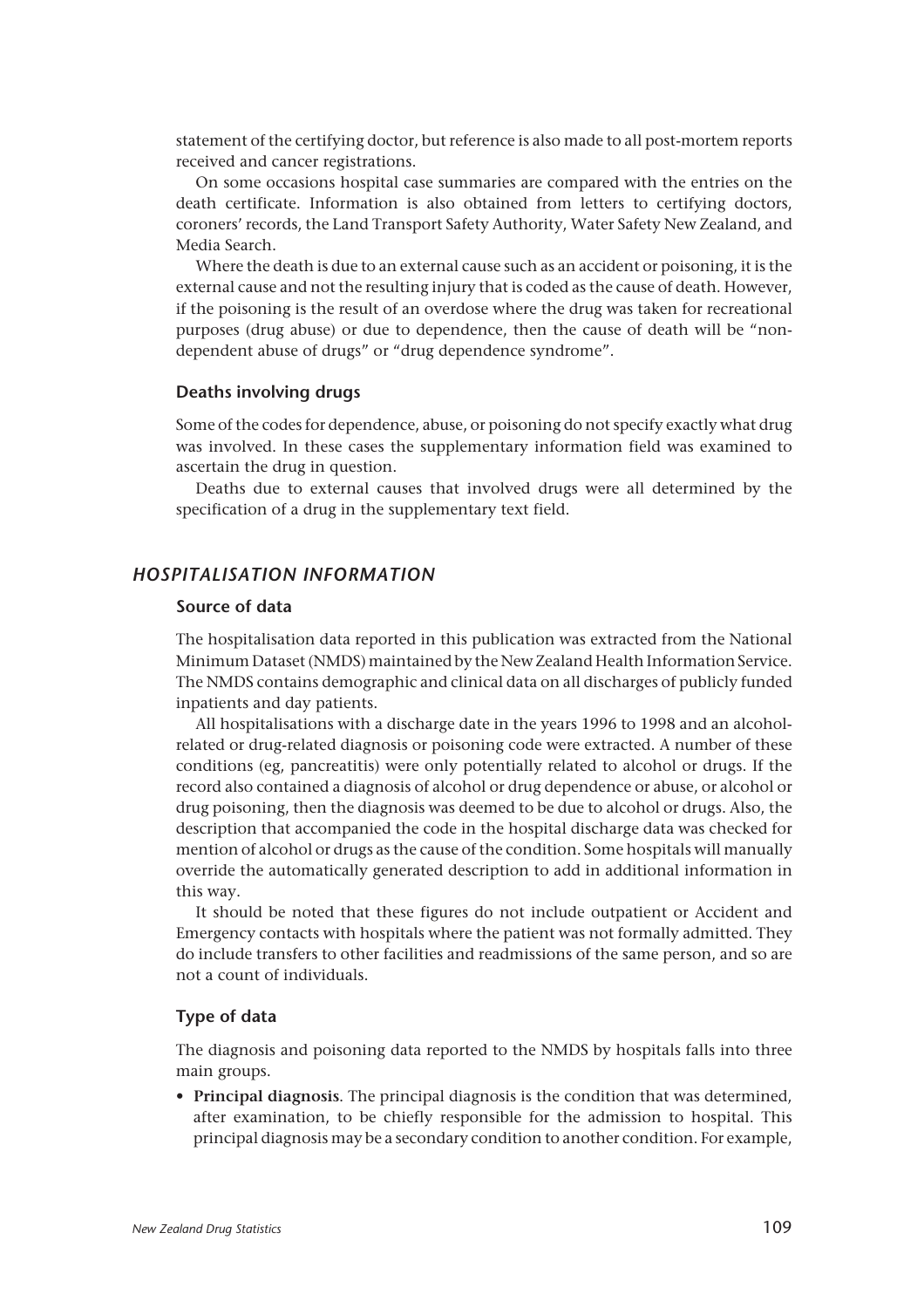a cancer sufferer may start suffering from anaemia as a result of the cancer or treatment. If the anaemia is the reason the patient was admitted to hospital, then this will be coded as the principal diagnosis and the cancer will be coded as an additional diagnosis.

- **Additional diagnosis**. An additional diagnosis is a condition that was reported to the NMDS in addition to the principal diagnosis. These can be either a condition that existed in addition to the principal diagnosis or a condition that arose during the stay in hospital. Up to 24 additional diagnoses can be reported for each stay in hospital.
- **External cause of poisoning**. Every hospitalisation that involves a diagnosis that was brought on as a result of an external cause of injury or poisoning will contain an external-cause code. This external-cause code may relate to the principal diagnosis or to an additional diagnosis and may have occurred before the admission to hospital or during the stay in hospital. These codes supply information regarding the circumstances of the injury or poisoning (eg, motor vehicle crash, assault, suicide, self-inflicted poisoning). Poisoning by drugs or alcohol being used recreationally (abuse) or due to dependence do not have a code for external cause of poisoning they are coded as a condition, using the appropriate code for alcohol or drug abuse or dependence.

#### **Ethnicity**

Hospital ethnicity data for the period used is based upon the concept of self-identification, with up to three ethnic groups able to be recorded. Prioritised ethnicity was used to analyse hospitalisations by ethnic group.

### *CONTACT DETAILS*

For further information, updated figures, or more specific details regarding the statistics presented in this publication please contact the relevant organisation.

#### **Ministry of Health**

| Phone: | $(04)$ 496 2000                             |
|--------|---------------------------------------------|
| Fax:   | $(04)$ 496 2340                             |
| Post:  | PO Box 5013, Wellington                     |
|        | Web sites: www.moh.govt.nz; www.ndp.govt.nz |

#### **New Zealand Health Information Service**

Analytical Services Unit

| Phone:    | $(04)$ 922 1800         |  |
|-----------|-------------------------|--|
| Fax:      | $(04)$ 922 1897         |  |
| Post:     | PO Box 5013, Wellington |  |
| Web site: | www.nzhis.govt.nz       |  |

#### **Alcohol Advisory Council of New Zealand**

| Phone:    | $(04)$ 472 0997         |
|-----------|-------------------------|
| Fax:      | $(04)$ 473 0890         |
| Post:     | PO Box 5023, Wellington |
| Web site: | www.alcohol.org.nz      |